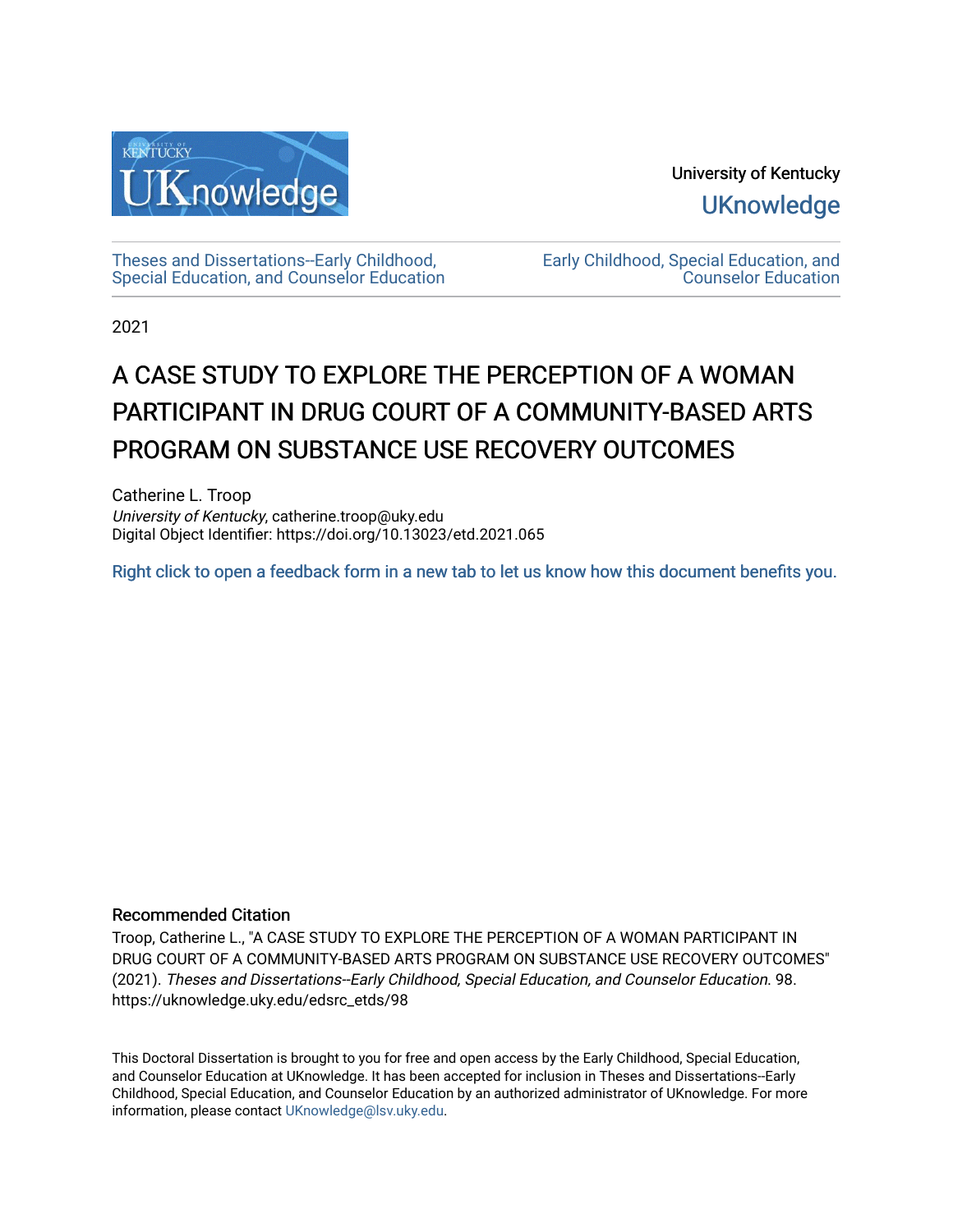# STUDENT AGREEMENT:

I represent that my thesis or dissertation and abstract are my original work. Proper attribution has been given to all outside sources. I understand that I am solely responsible for obtaining any needed copyright permissions. I have obtained needed written permission statement(s) from the owner(s) of each third-party copyrighted matter to be included in my work, allowing electronic distribution (if such use is not permitted by the fair use doctrine) which will be submitted to UKnowledge as Additional File.

I hereby grant to The University of Kentucky and its agents the irrevocable, non-exclusive, and royalty-free license to archive and make accessible my work in whole or in part in all forms of media, now or hereafter known. I agree that the document mentioned above may be made available immediately for worldwide access unless an embargo applies.

I retain all other ownership rights to the copyright of my work. I also retain the right to use in future works (such as articles or books) all or part of my work. I understand that I am free to register the copyright to my work.

# REVIEW, APPROVAL AND ACCEPTANCE

The document mentioned above has been reviewed and accepted by the student's advisor, on behalf of the advisory committee, and by the Director of Graduate Studies (DGS), on behalf of the program; we verify that this is the final, approved version of the student's thesis including all changes required by the advisory committee. The undersigned agree to abide by the statements above.

> Catherine L. Troop, Student Dr. Debra Harley, Major Professor Dr. Melinda Ault, Director of Graduate Studies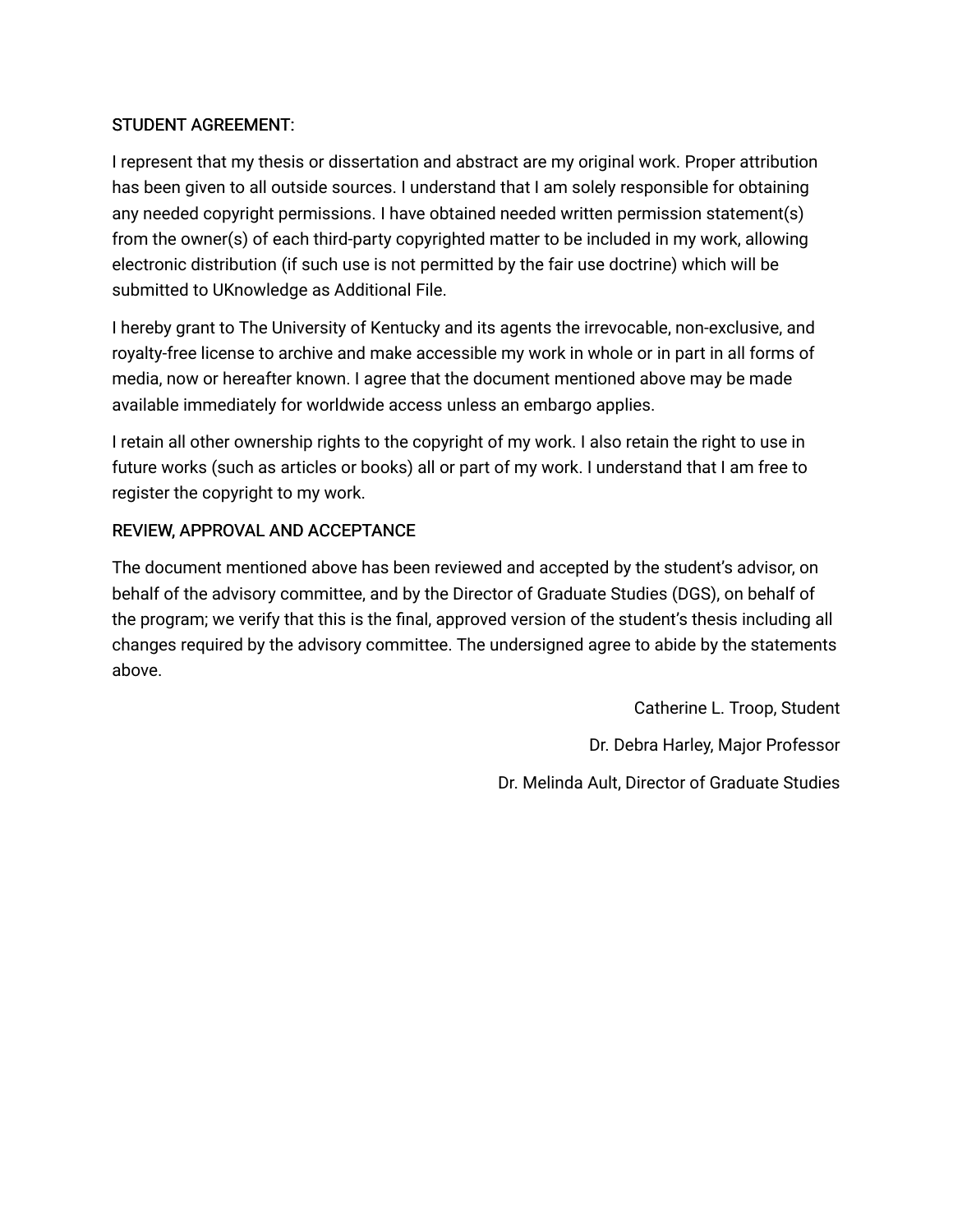# A CASE STUDY TO EXPLORE THE PERCEPTION OF A WOMAN PARTICIPANT IN DRUG COURT OF A COMMUNITY-BASED ARTS PROGRAM ON SUBSTANCE USE RECOVERY OUTCOMES

\_\_\_\_\_\_\_\_\_\_\_\_\_\_\_\_\_\_\_\_\_\_\_\_\_\_\_\_\_\_\_ DISSERTATION \_\_\_\_\_\_\_\_\_\_\_\_\_\_\_\_\_\_\_\_\_\_\_\_\_\_\_\_\_\_\_\_

A dissertation submitted in partial fulfillment of the requirements for the degree of Doctor of Philosophy in the College of Education at the University of Kentucky

> By Catherine L. Troop

> > Lexington, KY

Director: Dr. Debra Harley, Professor of Counselor Education

2021

Lexington, KY

Copyright © Catherine L. Troop 2021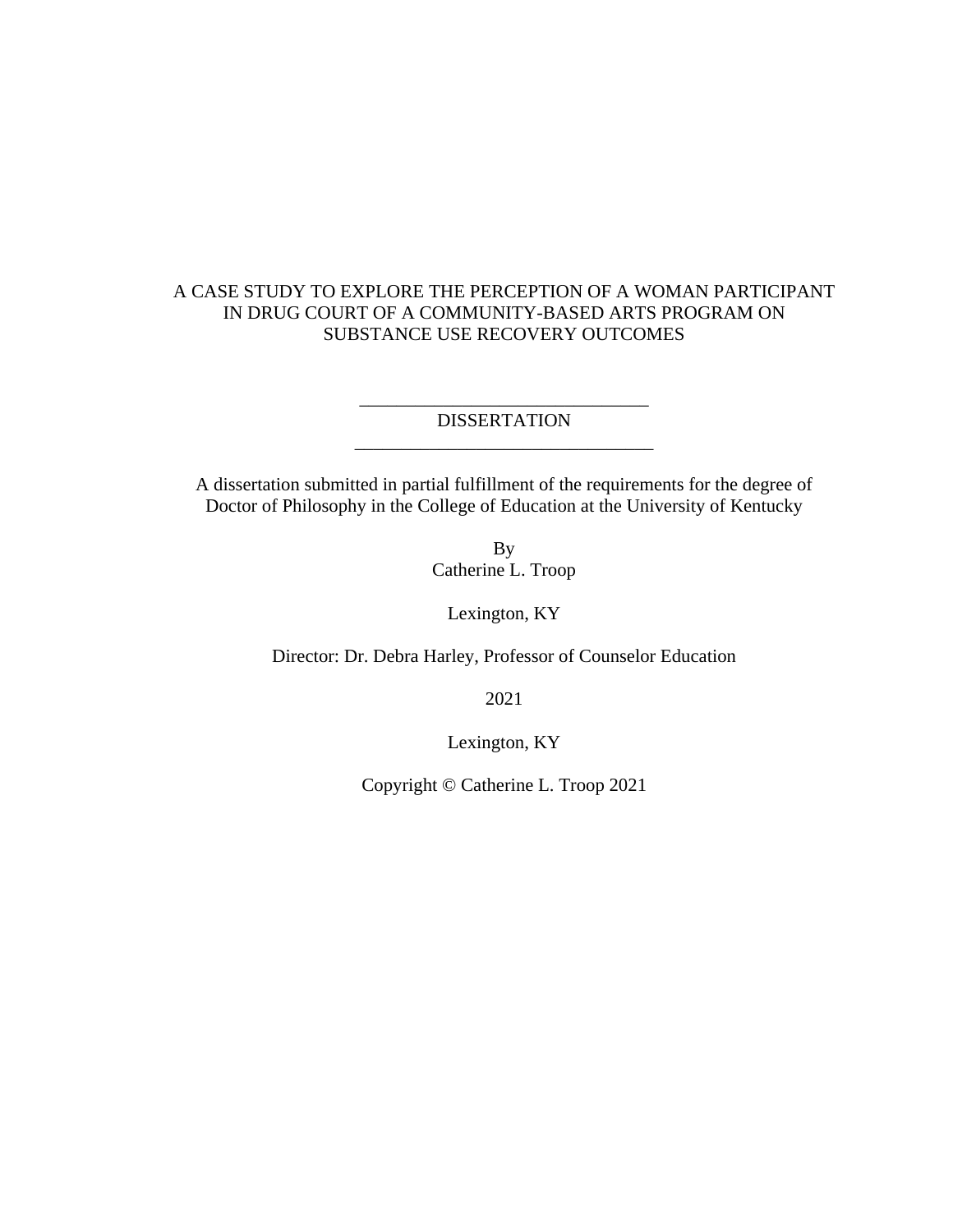# ABSTRACT OF DISSERTATION

# A CASE STUDY TO EXPLORE THE PERCEPTION OF A WOMAN PARTICIPANT IN DRUG COURT OF A COMMUNITY-BASED ARTS PROGRAM ON SUBSTANCE USE RECOVERY OUTCOMES

Addiction to drugs is a complex, chronic, and multi-faceted disease that often involves cycles of relapse and remission. The lifetime prevalence of alcohol and drug use disorders in women in the United States is 19.5 percent and 7.1 percent, respectively (McHugh, Wigderson, & Greenfield, 2014) yet there is a significant dearth of efficacious substance abuse treatment services tailored specifically to women. In addition, literature suggests that the third aspect of Bandura's Social Cognitive theory (self-efficacy) potentially plays a significant role in abstinence of drug use. The role of art interventions on recovery outcomes for a woman enrolled in the Franklin County, Kentucky drug court program was examined through the lens of self-efficacy using a case study method. Interviews were conducted with a female participant in drug court over a four-month period. In addition, a single one-hour interview was conducted with the judge who oversees this specialty court. The results of this study suggest art interventions can serve as an effective addiction recovery tool for women and can enhance self-efficacy, particularly when incorporated into a larger, more comprehensive program, as it provides an alternative way to process trauma and gives a setting to form relationships with other women in recovery. In addition, this study preliminarily showed that a woman's belief that she will be successful in maintaining sobriety is equally important to having access to recovery tools and resources. These results revealed potential weaknesses, which can be considered in the design of similar programs. Additionally, as these results are preliminary, the findings can be used to inform ongoing research in this area.

KEYWORDS: women, addiction, substance use disorder, drug court

Catherine L. Troop

May 4, 2021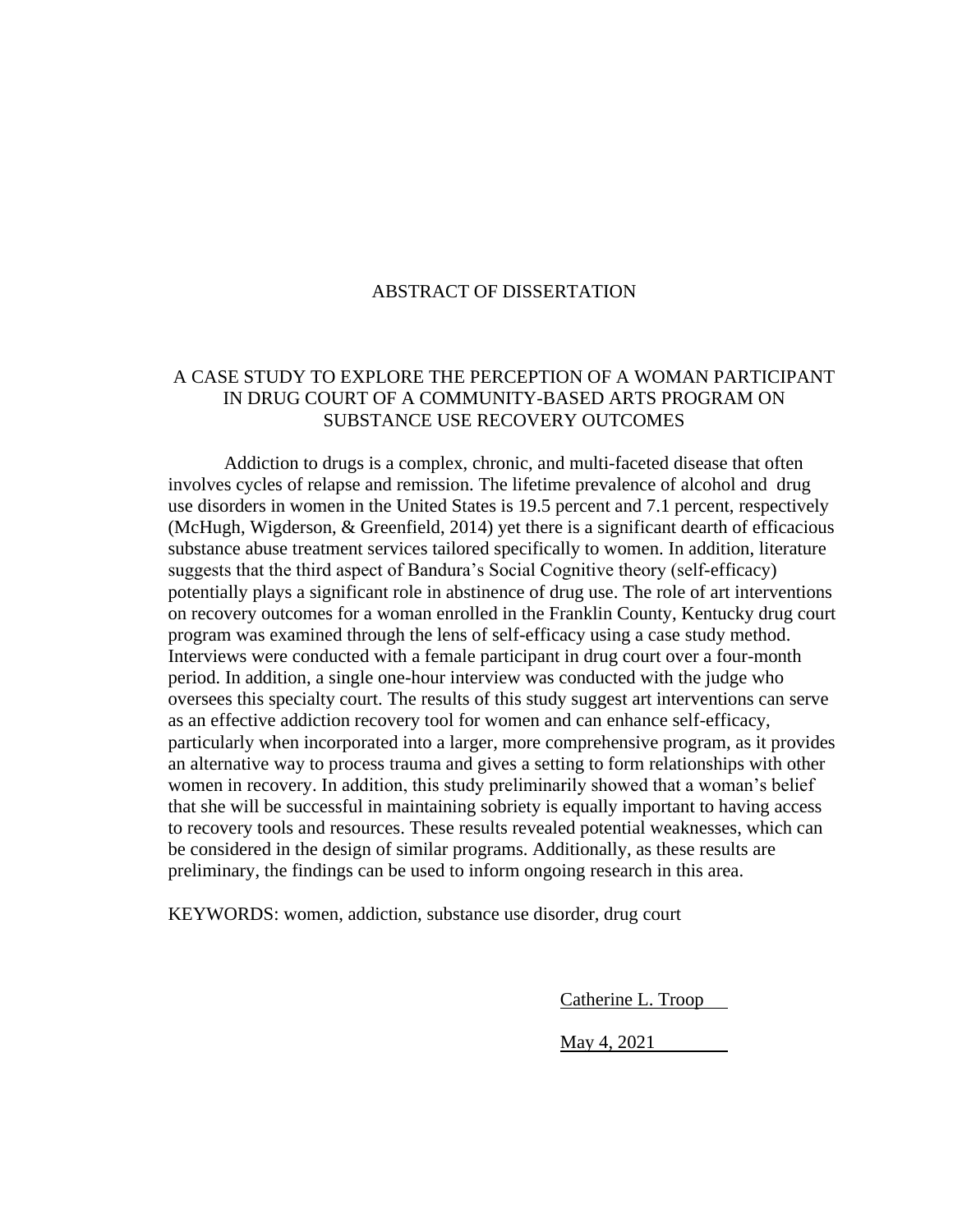# A CASE STUDY TO EXPLORE THE PERCEPTION OF A WOMAN PARTICIPANT IN DRUG COURT OF A COMMUNITY-BASED ARTS PROGRAM ON SUBSTANCE USE RECOVERY OUTCOMES

By

Catherine L. Troop

Dr. Debra Harley Director of Dissertation

Dr. Melinda Ault Director of Graduate Studies

> May 4, 2021 Date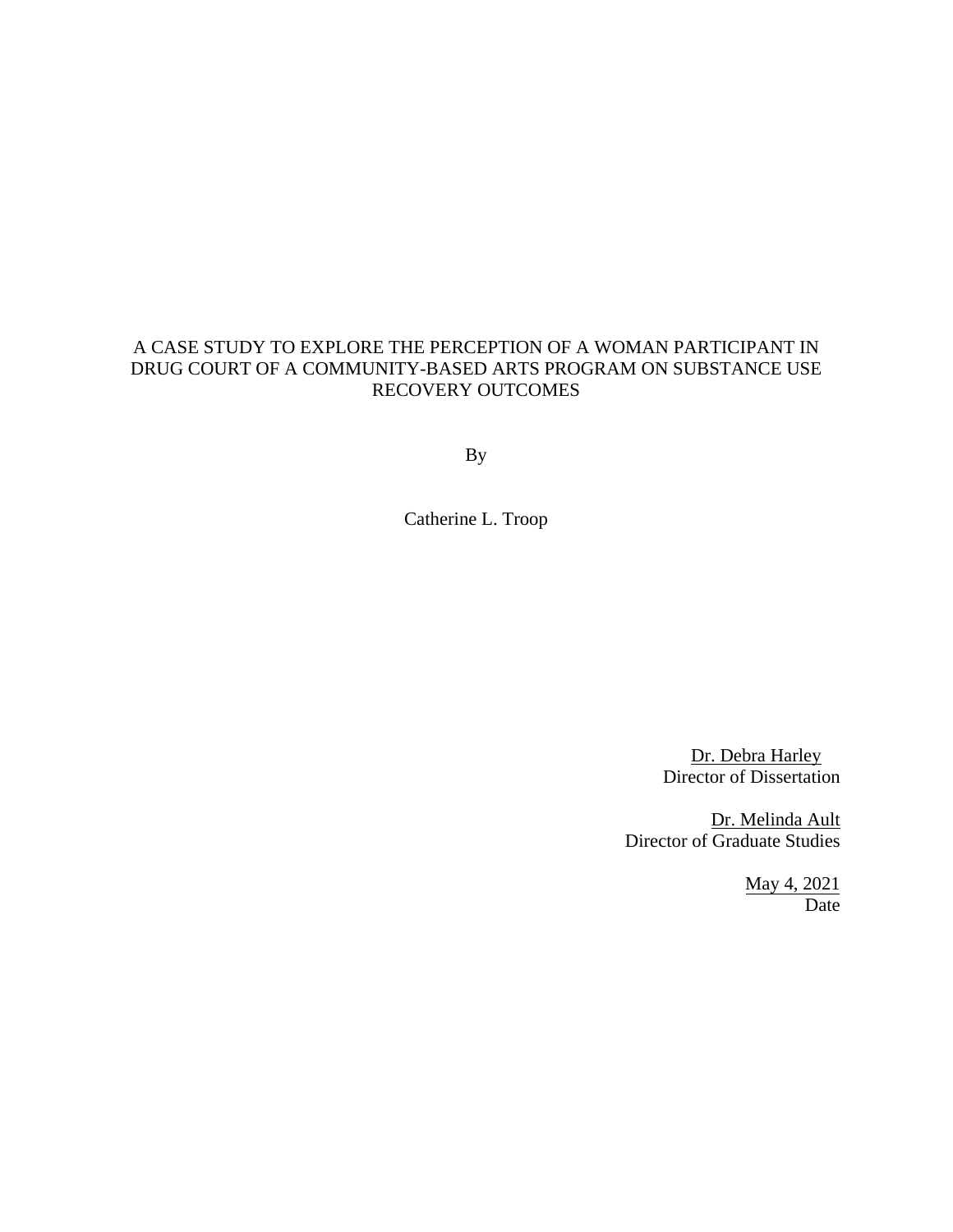*For Cat and Lacey*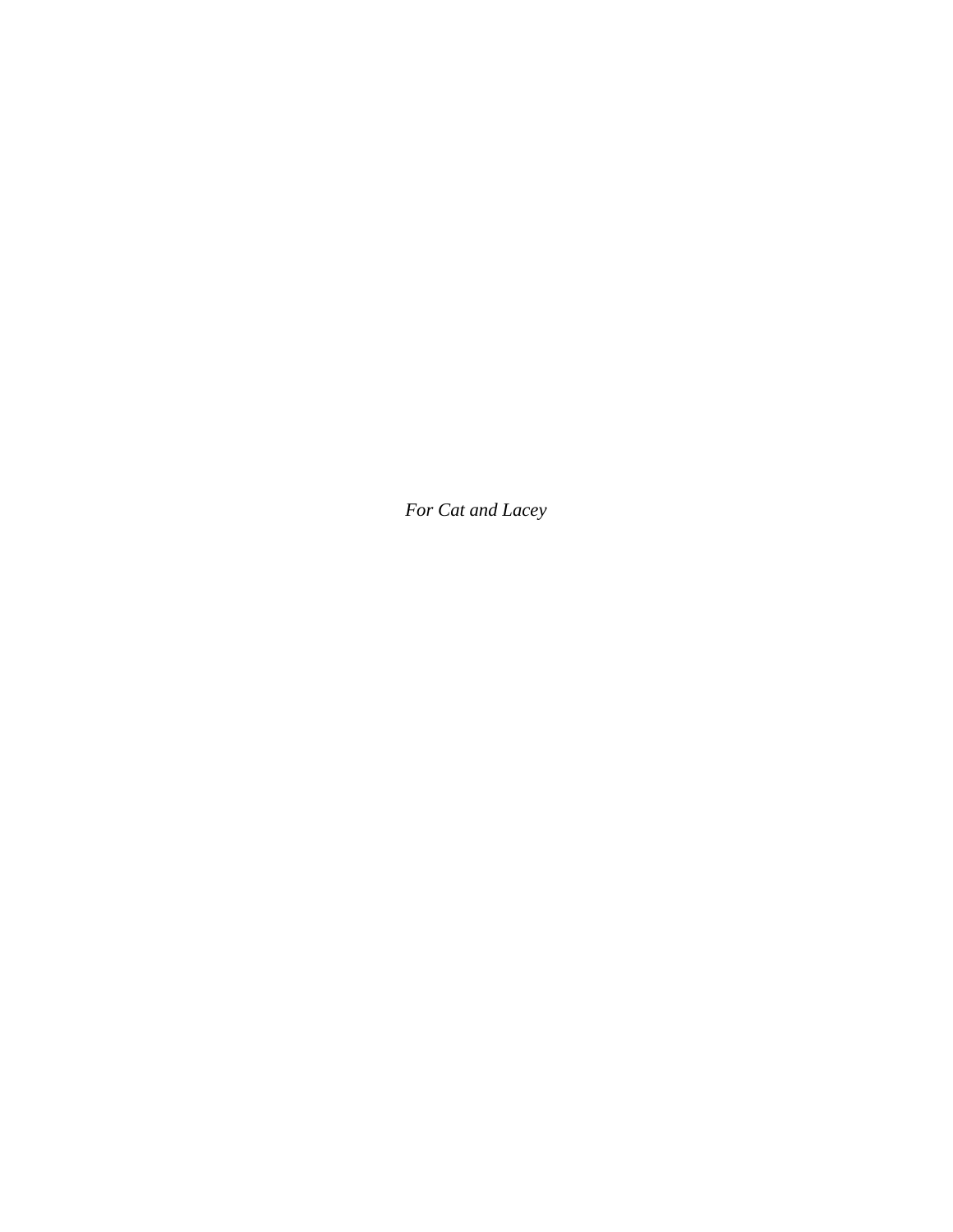# ACKNOWLEDGEMENTS

I would like to thank Dr. Debra Harley for her intellect, insights, and common sense perspectives. You have been an unwavering supporter of my doctoral work and I was fortunate to work under your guidance. You truly embody the triad of academia: creative teaching, rigorous scholarship, and intellectual curiosity.

Thank you to my family for being exceedingly patient and encouraging—I love you all more than you will ever know. Lacey, thank you for helping me "win the contest"! Cat, you are correct that I should have finished my PhD before having children. However, I was lucky to have amazing children along with me for the ride. Peter, you are my best friend and were a voice of reason throughout this process—I am lucky to have you as a life partner. I would like to also give a big thank you to my parents and brother. Also, I would like to thank my dogs both living and deceased—especially Zeus.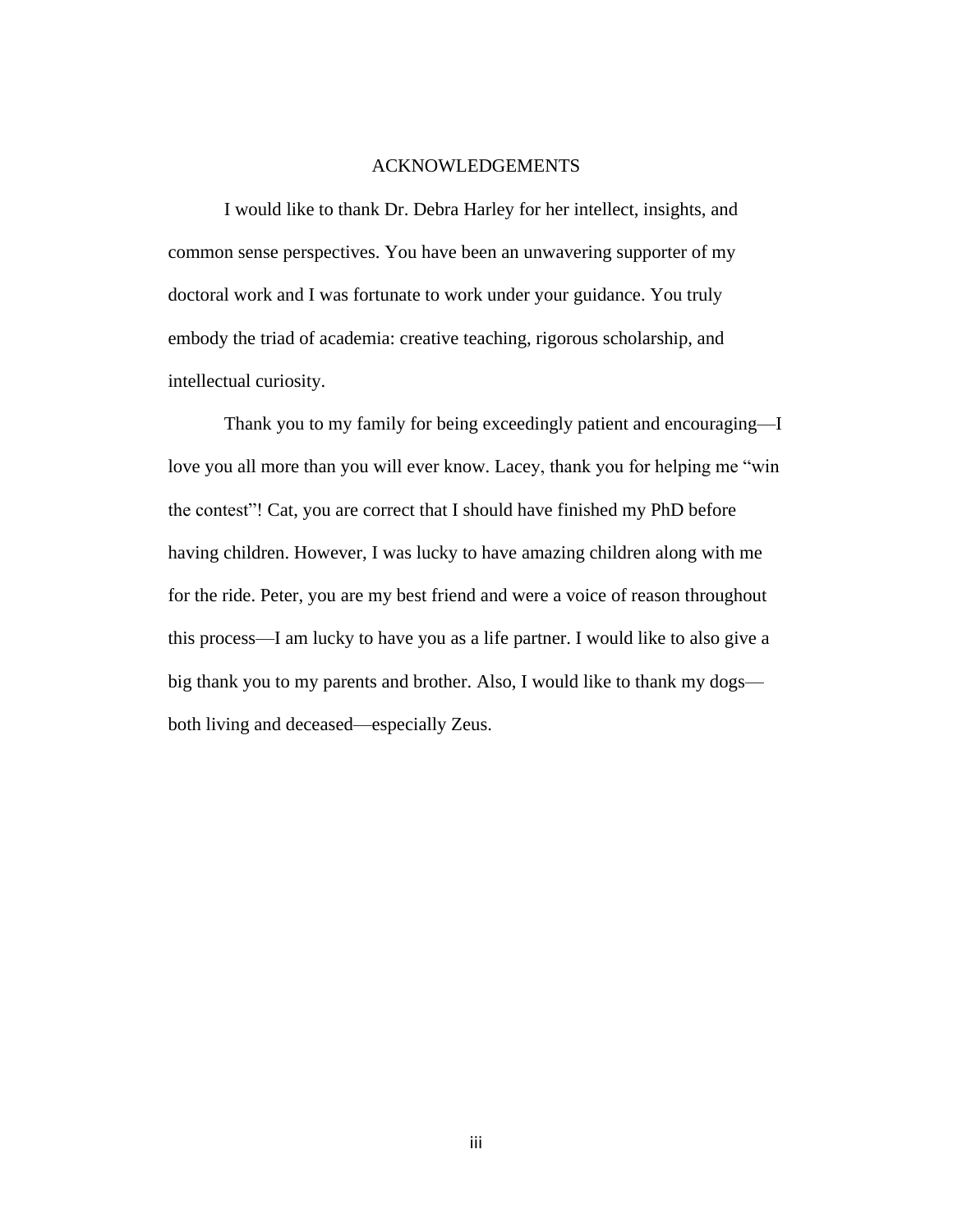# TABLE OF CONTENTS

| Acknowledgements                                     | iii            |
|------------------------------------------------------|----------------|
| Chapter one: Introduction                            |                |
| Addiction                                            | $\mathbf{1}$   |
| <b>Trends in Addiction</b>                           | $\overline{2}$ |
| <b>Addiction and Women</b>                           | 6              |
| Models of Treatment for Women                        | 8              |
| Factors Related to Women and Recovery                | 11             |
| <b>Addiction and Drug Court Programs</b>             | 13             |
| <b>Study Objectives</b>                              | 14             |
| Significance of Study                                | 15             |
| <b>Chapter Two: Review of Literature</b>             |                |
| Unique Needs and Patterns of Women with SUDs         | 16             |
| <b>Issues Faced by Women</b>                         | 17             |
| Trauma                                               | 19             |
| <b>How Women Enter Treatment</b>                     | 23             |
| <b>Treatment Settings and Mixed Gender Settings</b>  | 23             |
| <b>Effective Addiction Treatment for Women</b>       | 25             |
| <b>Issues and Treatment During Pregnancy</b>         | 35             |
| Self-Efficacy, Substance Use, and Relapse Prevention | 39             |
| Role of Art Therapy                                  | 51             |
| Relevance of Self-Efficacy and This Study            | 52             |
| Summary                                              | 53             |
| Chapter Three: Design of the Study                   |                |
| <b>Research Question</b>                             | 54             |
| <b>Research Design</b>                               | 54             |
| Data Collection                                      | 58             |
| Access and Selection of the Participant              | 62             |
| Participant                                          | 64             |
| Data Analysis                                        | 64             |
| Case Study Report                                    | 67             |
| <b>Ethical Issues</b>                                | 68             |
| <b>Chapter Four: Results</b>                         |                |
| Introduction: The Study and the Researcher           | 70             |
| Description of the Participant                       | 71             |
| Interviews                                           | 72             |
| <b>Framework Analysis</b>                            | 73             |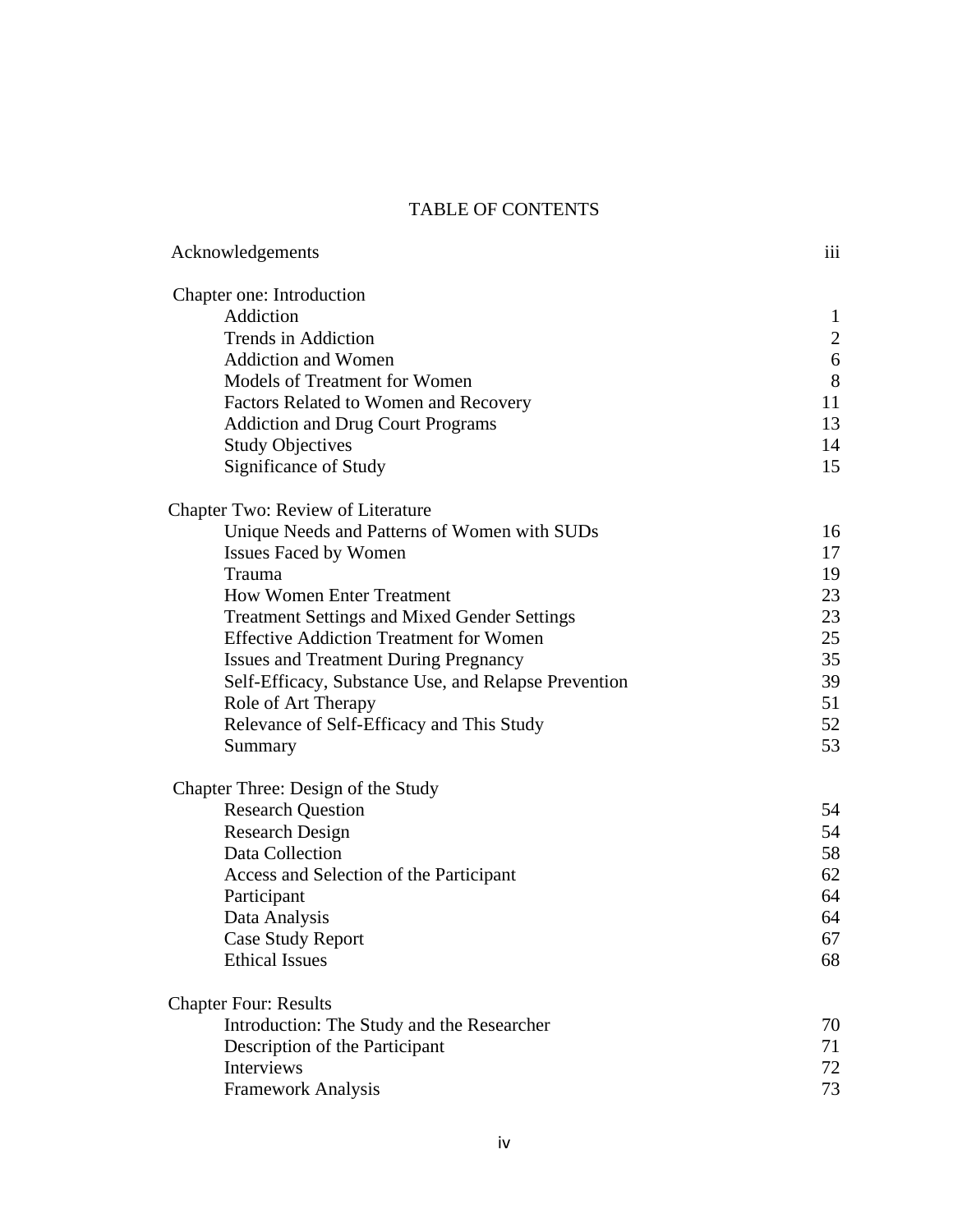| Case Study Narrative                                                    | 74  |
|-------------------------------------------------------------------------|-----|
| Summary                                                                 | 86  |
| Chapter Five: Discussion, Conclusions, Limitations, and Recommendations |     |
| <b>Summary of Findings</b>                                              | 88  |
| Discussion of Findings                                                  | 88  |
| <b>Study Findings and Literature</b>                                    | 92  |
| Limitations                                                             | 94  |
| <b>Future Clinical and Research Directions</b>                          | 99  |
| Conclusions                                                             | 103 |
| References                                                              | 104 |
| Vita                                                                    | 121 |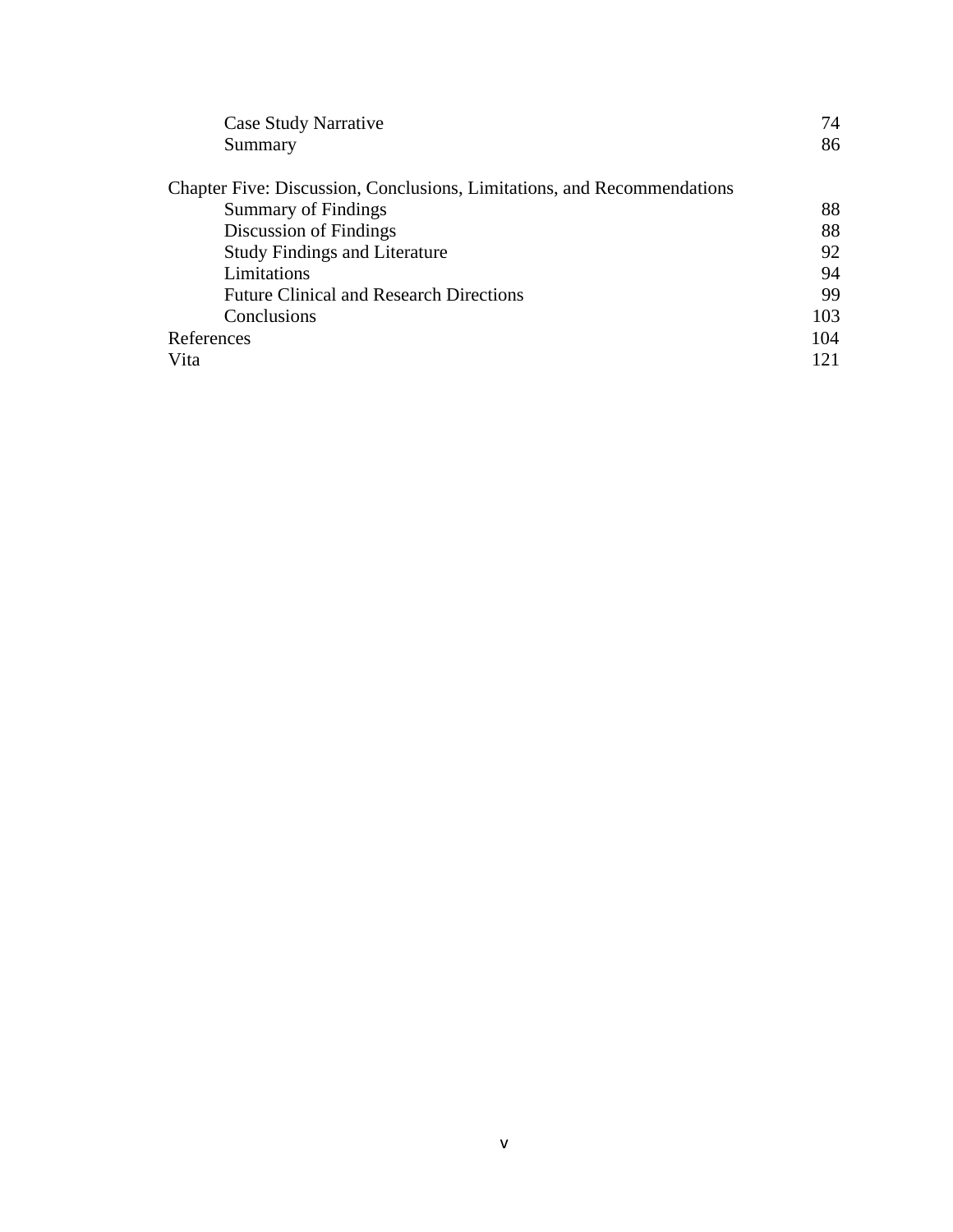## **Chapter One: Introduction**

# **Addiction**

Addiction to drugs is a complex, chronic, and multi-faceted disease that often involves cycles of relapse and remission. The American Society for Addiction Medicine (ASAM) defines addiction as a primary, chronic disease of reward, motivation, memory, and associated brain circuitry. Addiction is characterized by an inability to consistently abstain, impairment in behavioral control, cravings, diminished recognition of significant problems with one's behaviors and interpersonal relationships, and dysfunctional emotional responses (Ries, Fiellin, Miller & Saitz, 2014). Without treatment or engagement in recovery activities, addiction is typically progressive and can result in disability or premature death. The risk for developing addiction to chemicals is influenced by a number of factors—genetic, environmental, and pharmacological (Bart, 2012).

It is important to first discuss the vernacular trends associated with addiction. The term "addiction" does not appear as a diagnosis in diagnostic nomenclature such as the *Diagnostic and Statistical Manual* (DSM-V) or the International Classification of Disease (ICD). Rather, when speaking in diagnostic terms, the term Substance Use Disorders (SUDs) is used in reference to this population for whom drug use has a pathological pattern. The DSM-V defines Substance Use Disorders as a "cluster of cognitive, behavioral, and physiological symptoms indicating that the individual continues using the substance despite significant substance-related problems" (APA, 2013, p. 483). A SUD is diagnosed and scaled (mild, moderate, and severe) based on endorsement of eleven criteria (highlighted below). A diagnosis of SUD can be applied to ten classes of drugs: alcohol, caffeine, cannabis, hallucinogens, inhalants, opioids, sedatives,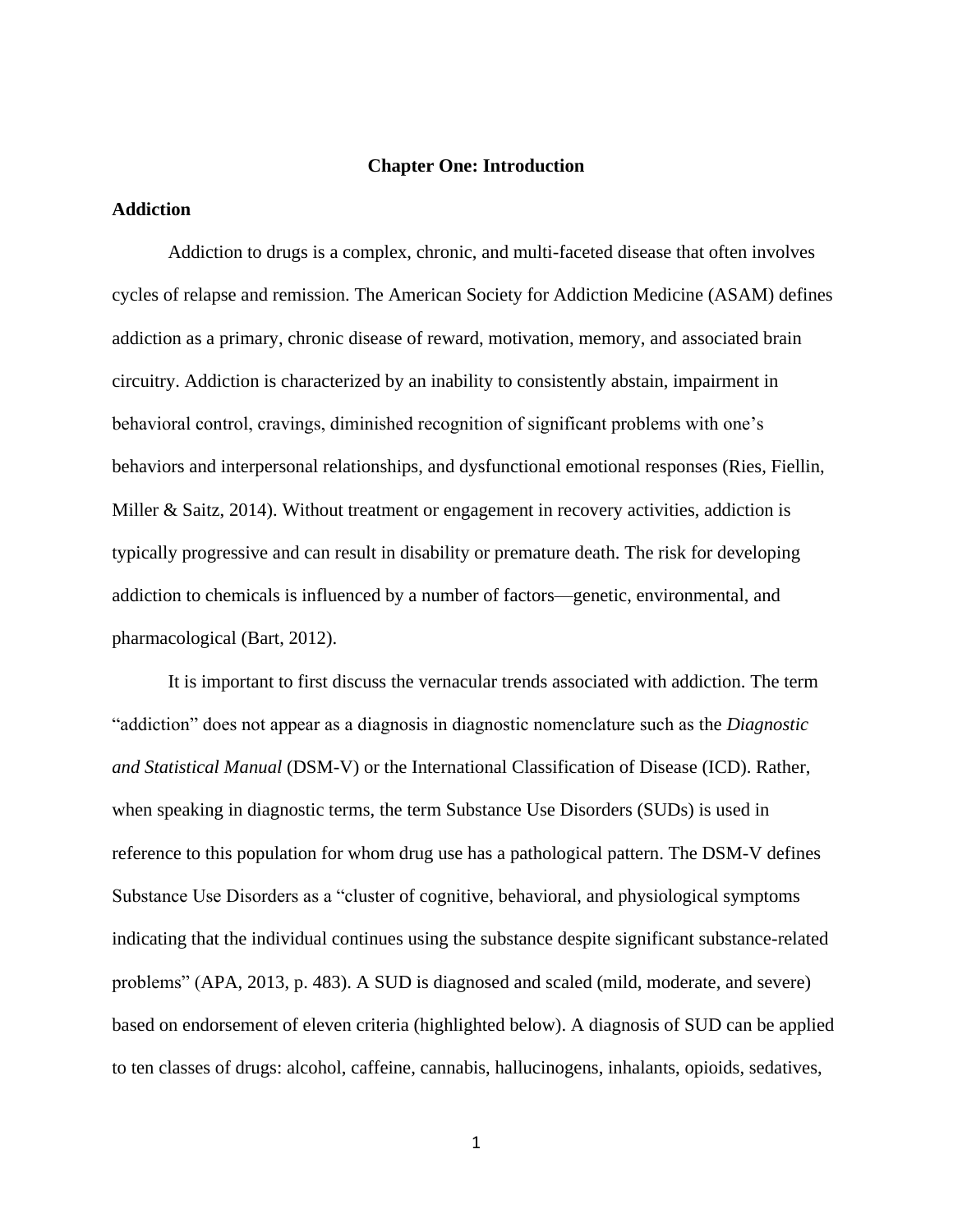hypnotics, stimulants, and tobacco. In addition, it is worth noting that the terms "substance abuse" or "substance misuse" are often used both by lay people and professionals, however, these terms have no consensual clinical or diagnostic meaning.

Substance abuse negatively affects millions of Americans. In 2017 it is estimated that around 7% of Americans (age 12 and older) were diagnosed with a SUD (Substance Abuse and Mental Health Services Administration, 2018). The impact on population health is significant; for example, Hepatitis C and human immunodeficiency virus (HIV) rates have increased exponentially due to the increased use of drugs (Suryaprasad et al., 2014). In addition, health care costs are rising as a result of the increase in illicit drug use. Hospital emergency department visits and admissions related to overdoses have increased significantly. In Kentucky and across most parts of the United States, overdose death rates have spiked in recent years, and now cause more deaths in the state than motor vehicle accidents (Jones, Mack & Paulozzi, 2013). The rate of babies born with Neonatal Abstinence Syndrome (NAS) has risen considerably as evidenced by the almost four-fold increase in admissions to neonatal intensive care units for NAS from seven cases per 1000 in 2004 to 27 cases per 1000 admissions in 2012 (Tolia, Patrick, Bennett, Murthy, Sousa, Smith, Clark & Spitzer, 2015). With these sobering statistics, it is clear that effective addiction treatment is urgently needed.

#### **Trends in Addiction**

There is a movement within SUD treatment and research to view addiction through a medical model lens, rather than seeing addiction as a "moral weakness" or "character flaw" and that a person could stop using drugs "if they really wanted to" (Volkow, Koob & McLellan, 2016). There is a concept now that addiction is a disease associated with abnormalities in brain functioning. Brain abnormalities found in people with addiction contribute to the behaviors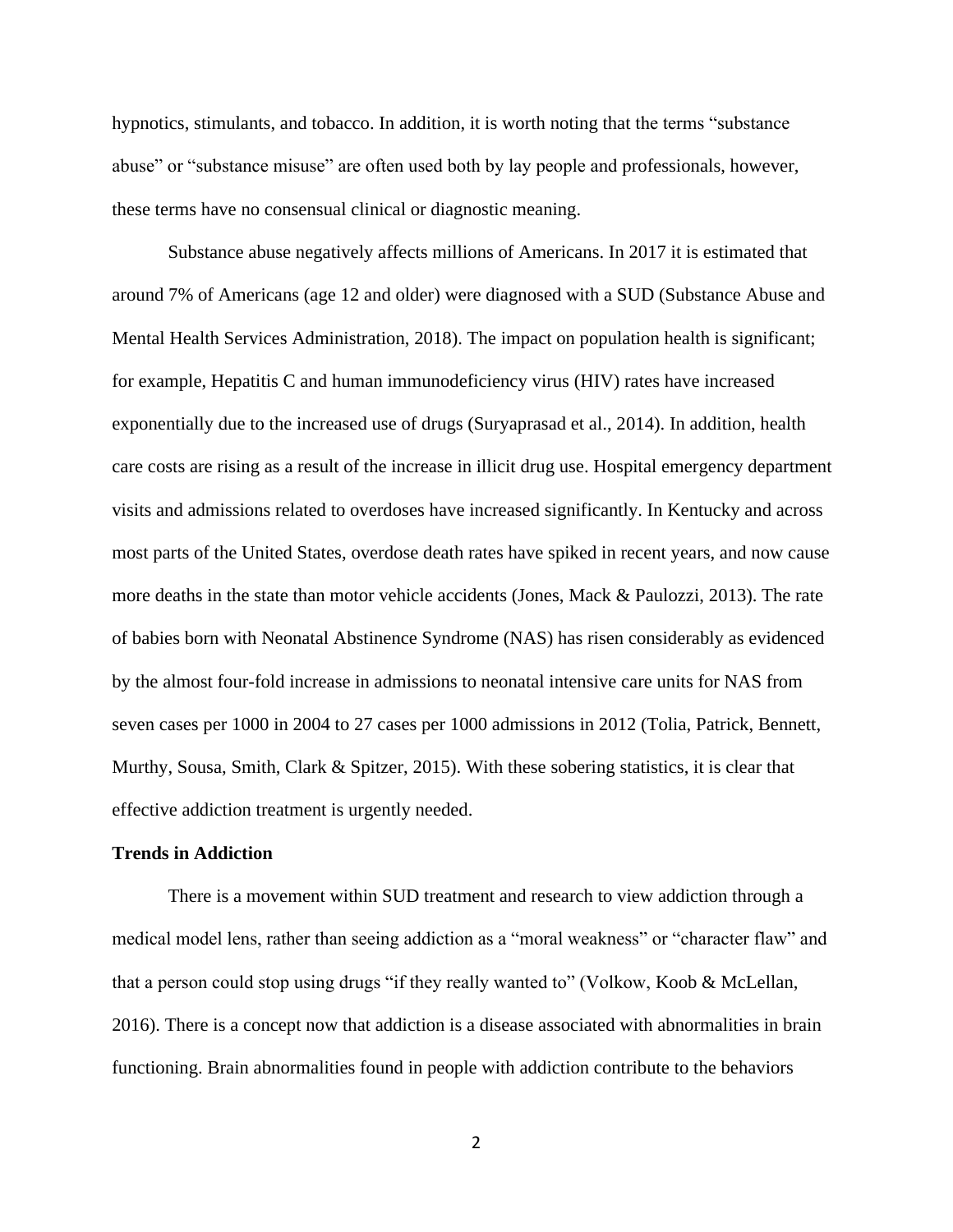associated with a person's drug use. The evolution of the brain disease model of addiction is important, as it has led to the development of more effective treatments and public policies (Volkow et al., 2016).

Research and attitudes around SUD services have shifted greatly in recent years. For example, there is a movement towards Evidence-Based Treatment (EBT)—treatment programs that have undergone rigorous scientific study and have shown to be effective—as the gold standard of care (Adams & Madson, 2006). In this model, evidence supporting these treatments must have been demonstrated in at least one study using an experimental or quasi-experimental design. An example of an EBT for a SUD population is Motivational Interviewing (MI). This counseling approach encourages and facilitates individuals to look at their own motivation to change their behaviors related to substance abuse, is rooted in empathy and guidance, and is supported by rigorous research (New York State Education Department, Adult Career and Continuing Education Services, 2011). Despite this movement, people with SUDs often do not receive services with objective evidence of efficacy. Partly due to this shortcoming, individuals with SUDs have high recurrence rates compared to other chronic disease patients (McIellan, O'Brien & Kleber, 2000).

Opioid use disorder (OUD) is an example of a SUD for which evidence-based interventions have increasingly gained acceptance and use, largely in reaction to the high rate of fatal overdoses this country has seen in the last few years. According to the *Diagnostic and Statistical Manual of Mental Disorders,* OUD is defined as the maladaptive use of opioids (prescribed or illicit) resulting in two or more criteria that reflect impaired health or function over a 12-month period, and is scaled according to severity (mild, moderate, or severe). Criteria include: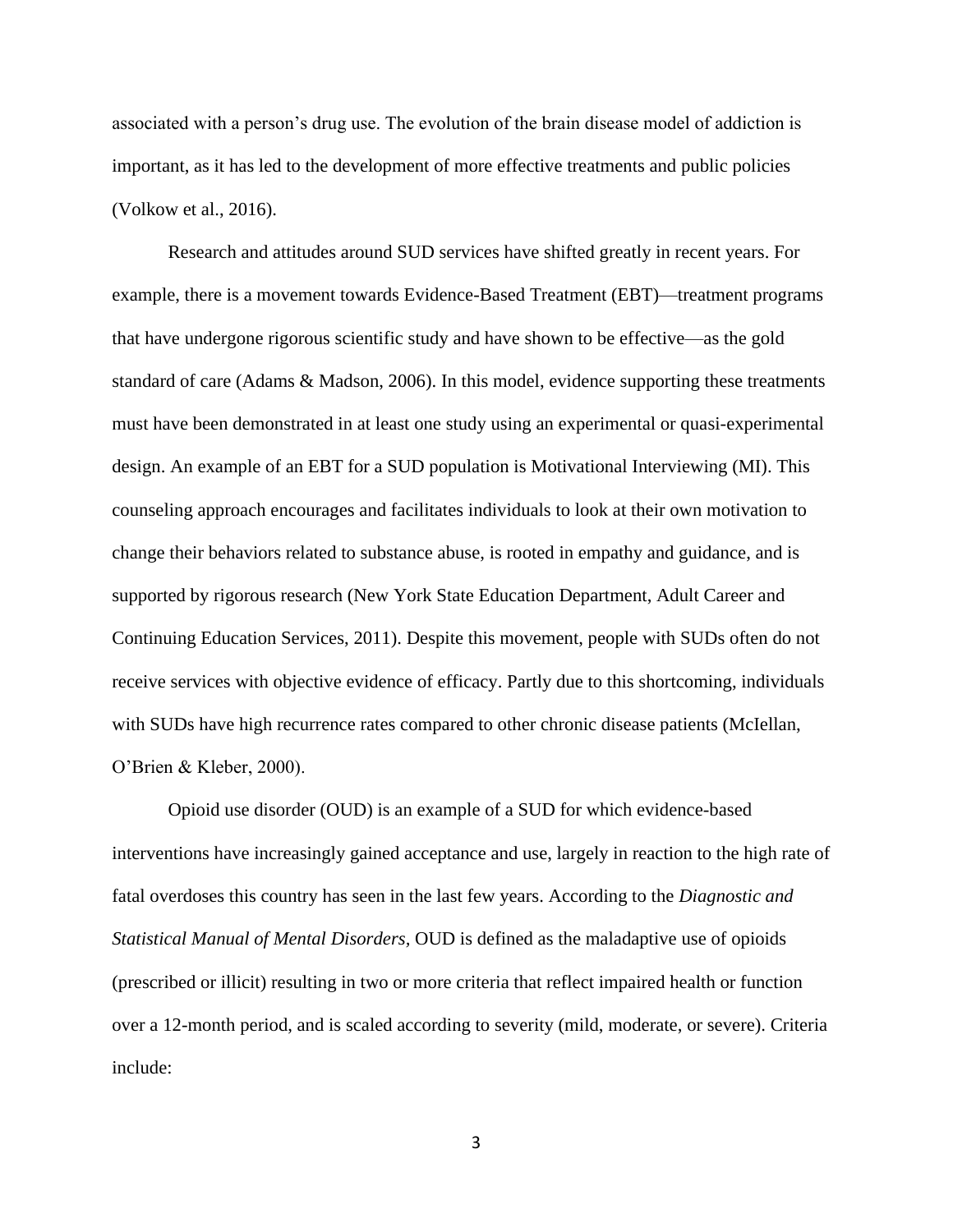- Opioids are taken in larger amounts or over a longer period of time than intended;
- There is a persistent desire or unsuccessful efforts to cut down or control opioid use;
- A great deal of time is spent in activities necessary to obtain the opioid, use the opioid, or recover from its effects;
- Cravings for opioids;
- Recurrent opioid use resulting in failure to fulfill role obligations;
- Continued opioid use despite recurrent social or interpersonal problems;
- Important social, occupational or recreational activities given up or reduced because of opioid use;
- Recurrent opioid use in situations in which it is physically hazardous;
- Continued use despite knowledge or having persistent or recurrent physical or psychological problems that is likely to have been caused by opioids;
- Tolerance marked by either a need for increased amount for the desired effect or a diminished effect with continued use of same opioid;
- Withdrawal (APA, 2013).

Medication Assisted Treatment (MAT) is an evidence-based approach to OUD that involves prescribing medications to a person who is opiate dependent with the goal of diminishing craving and preventing withdrawal symptoms (Bart, 2012). In addition, it allows the individual to be stabilized and engaged in therapeutic services such as individual and group therapies focused on relapse prevention, Peer and Family Support, and 12 Step recovery programs. All medications for the treatment of OUD ideally are prescribed as part of a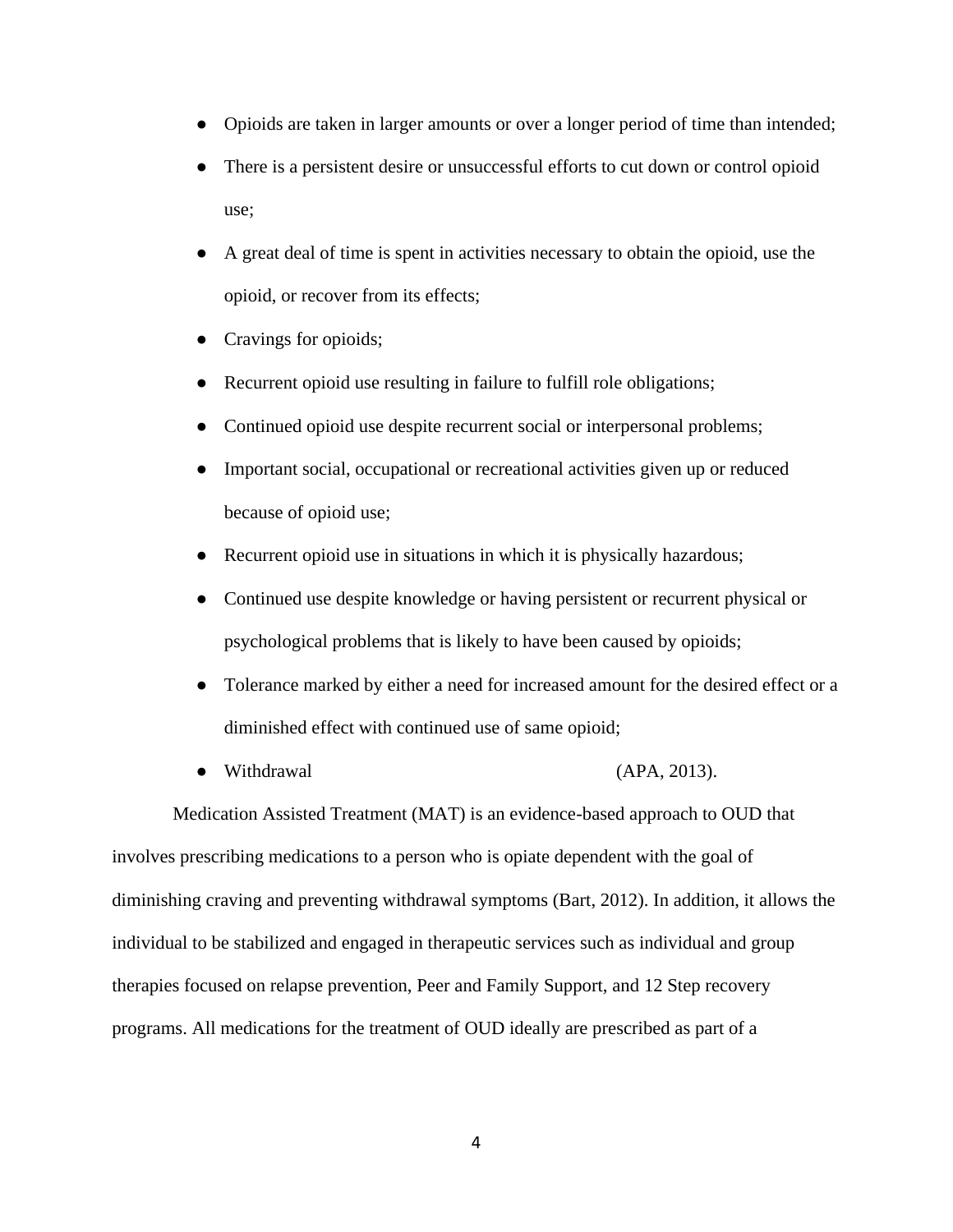comprehensive individualized treatment plan that includes counseling and social support programs (Bart, 2012)

In addition, there is push within addiction treatment to place individuals with SUDs in a setting that is most appropriate to the stage of addiction based on symptom severity, level of dependence, and various diagnostic criteria. The American Society of Addiction Medicine (ASAM) has set criteria for treatment placement and continued stay and transfer/discharge of patients with addiction (Ries et al., 2014). For example, planning for patient treatment spans across six dimensions: Acute Intoxication and/or Withdrawal Potential; Biomedical Conditions or Complications; Emotional, Behavioral, or Cognitive Conditions and Complications; Readiness to Change; Relapse, Continued Use, or Continued Problem Potential; and Recovery/Living Environment (Ries et al., 2014). Examples of potential settings in which a provider could place an individual include settings such as a medical detoxification center and intensive outpatient settings. From this perspective, treatment providers must consider a range of care possibilities when treating addiction that reflects patients' treatment needs, strengths, and support network.

Addiction recovery is an individualized process of change that develops along a continuum. Recovery is not simply remission of symptoms; rather, it encompasses a move towards perceiving one's life as purposeful and increased engagement in healthful endeavors (O'Connell, Tondora, Croog, Evans & Davidson, 2005). The meaning of recovery is ideally related not only to the illness itself but also to personal perspectives such as self-confidence, connectedness to others, and self-determination (Piat, Sabetti, Couture, Sylvestre, Provencher, Botschner & Stayner, 2009). The operational definition of recovery that will be used for this project is based on the Substance Abuse and Mental Health Services Administration's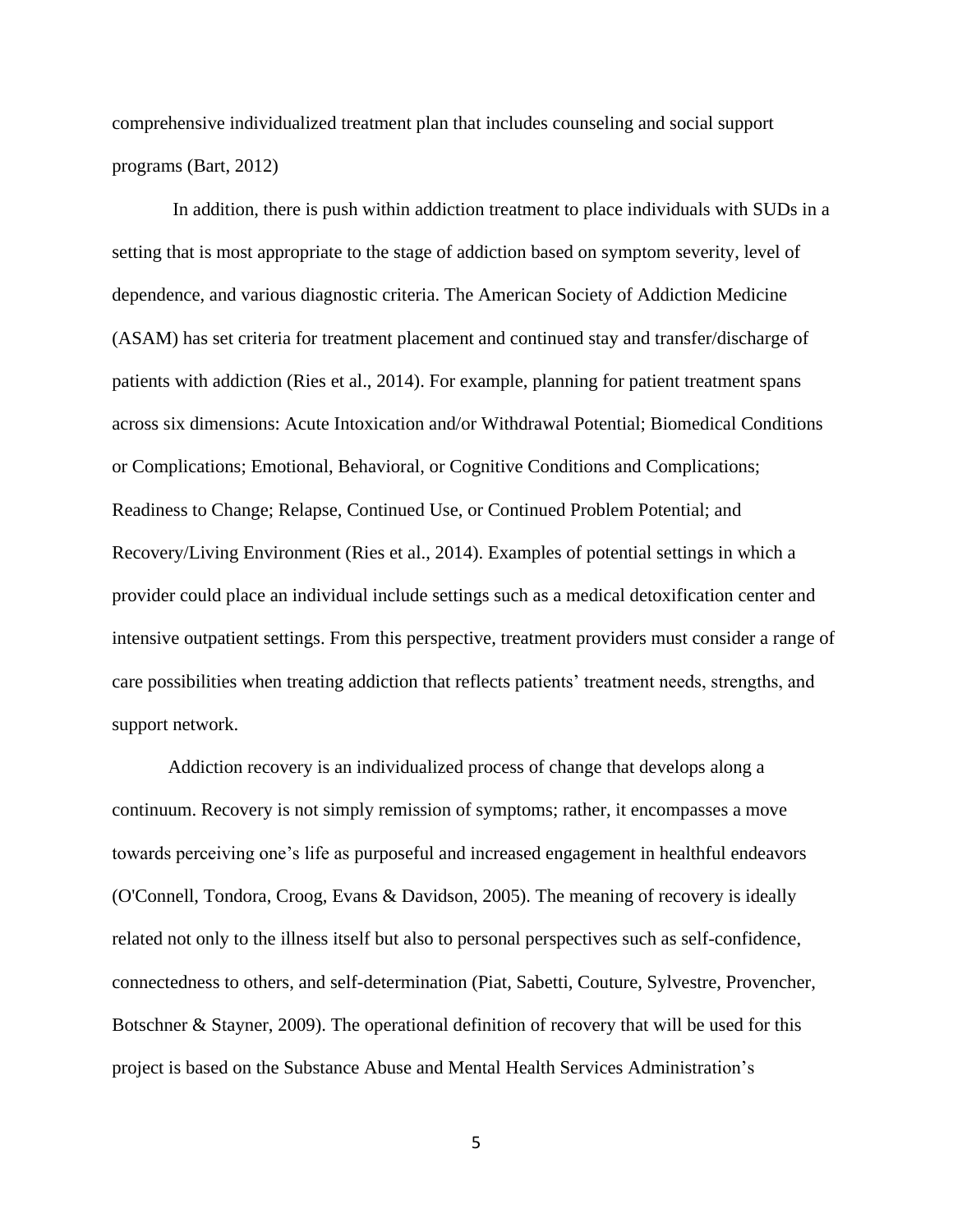(SAMHSA) conceptualization of recovery from a mental or substance use disorder: "A process of change through which individuals improve their health and wellness, live a self-directed life, and strive to reach their full potential" (SAMHSA, 2014).

# **Addiction and Women**

The lifetime prevalence of alcohol and drug use disorders in women in the United States is 19.5 percent and 7.1 percent, respectively (McHugh, Wigderson, & Greenfield, 2014). 7.6 million women ages twelve and older in the U.S. were estimated to suffer from a SUD. Despite this high number, it is estimated that only 20 percent of women who need addiction treatment receive it in any given year, a rate that is considerably lower than men. It is believed this rate is due to a number of factors, some of which will be discussed below. As women age, the prevalence of substance abuse is lower (Grant, Dawson, Stinson, Chou, Dufour & Pickering, 2006). It is estimated that 15.7 percent of women ages 18-25 abused alcohol and illicit drugs compared to 1.5 percent of women ages 50 or older (Substance Abuse Treatment: Addressing the Specific Needs of Women, 2009). Despite this, it is important to remember that women are vulnerable to substance abuse across their life spans, particularly when experiencing significant life stress, for example, death of a partner.

Understanding that all these factors play a role in drug use patterns, treatment initiation, and treatment engagement is essential to the development of efficacious addiction treatment programs for women. It is noteworthy that some ethnic groups are more resistant to entering treatment. For example, while Asian and Pacific-American women make up nearly 4% of the United States population, they represent less than 1% of women in treatment (Substance Abuse Treatment: Addressing the Specific Needs of Women, 2009). Addiction professionals must be aware of the cultural-gender intersection when providing treatment to women.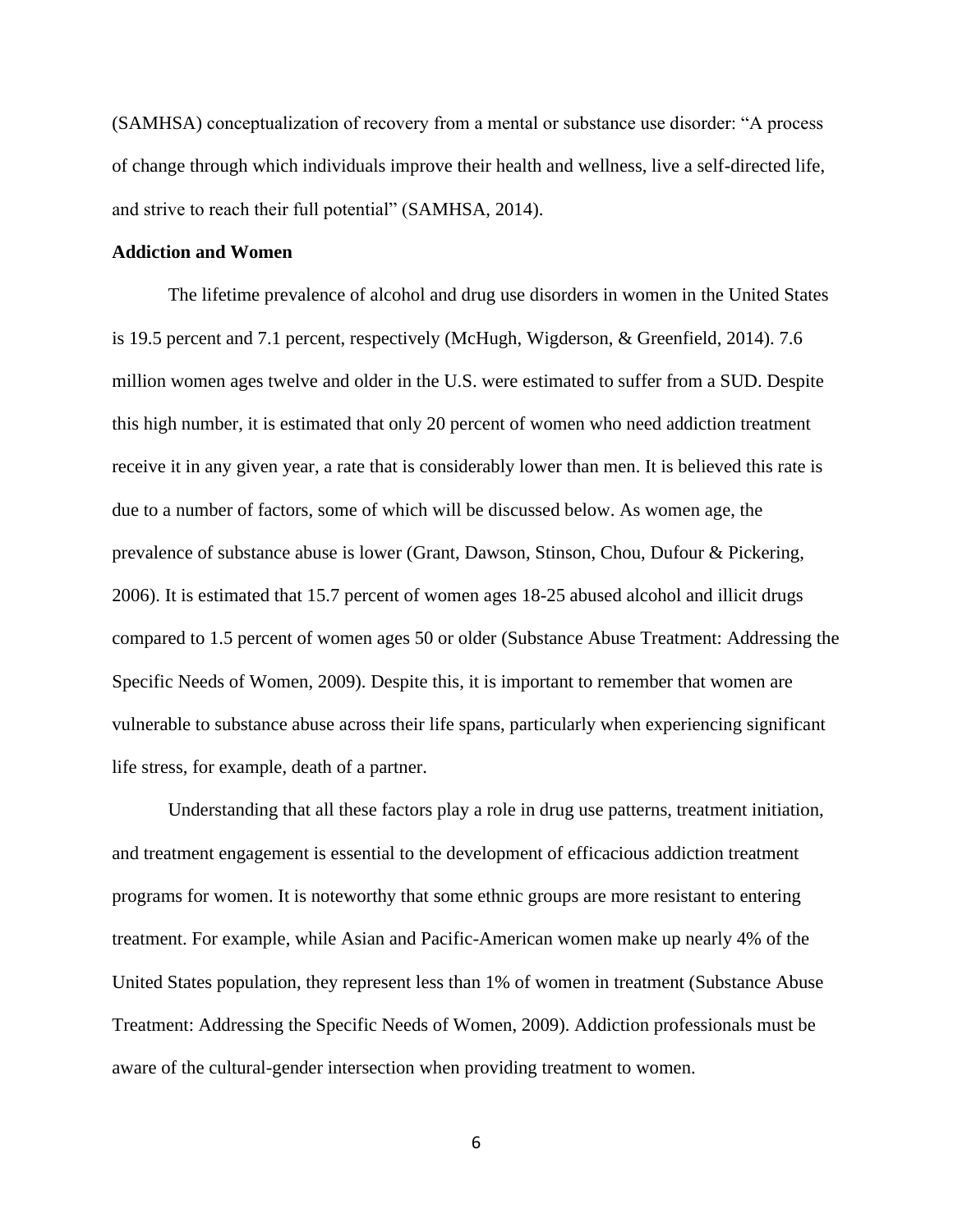The need for efficacious substance abuse treatment services tailored to women is significant in terms of general medical outcomes. For example, compared to men, women are at increased risk of illicit drug use and drug-related health risks, such as Hepatitis C and HIV (Substance Abuse Treatment: Addressing the Specific Needs of Women, 2009). In addition, there is a multitude of other issues facing women with SUDs, including exposure to violence and trauma, psychiatric comorbidity, and lack of positive and supportive relationships.

## *Diagnostic and Treatment Challenges with Women*

Women are more likely than men to have co-occurring drug use and mental disorders, which can complicate both diagnosis and treatment. In addition, women are more likely to have multiple co-morbidity (three or more psychiatric diagnoses, in addition to substance use disorder) than are men, with anxiety and major depressive disorders being the most common diagnoses (Agrawal, Gardner, Prescott & Kendler, 2005). Eating disorders and post-traumatic stress disorder (PTSD), a common reaction following exposure to violence and trauma, also often co-occur in women with drug use disorders. Research on co-occurring disorders suggests that women who use drugs may use them to self-medicate distressing affect (Agrawal et al., 2005).

In addition to the mental health issues that women often face in addition to SUDs, there are many psychosocial issues that often complicate entry to treatment and engagement in treatment, and that should be used to inform the type of treatment a woman receives. For example, exposure to violence and trauma, generational drug use, lack of formal education, lack of job acquisition and maintenance skills, dealing with gender inequality and male-focused society, and legal involvement are all issues that women with SUDs experience.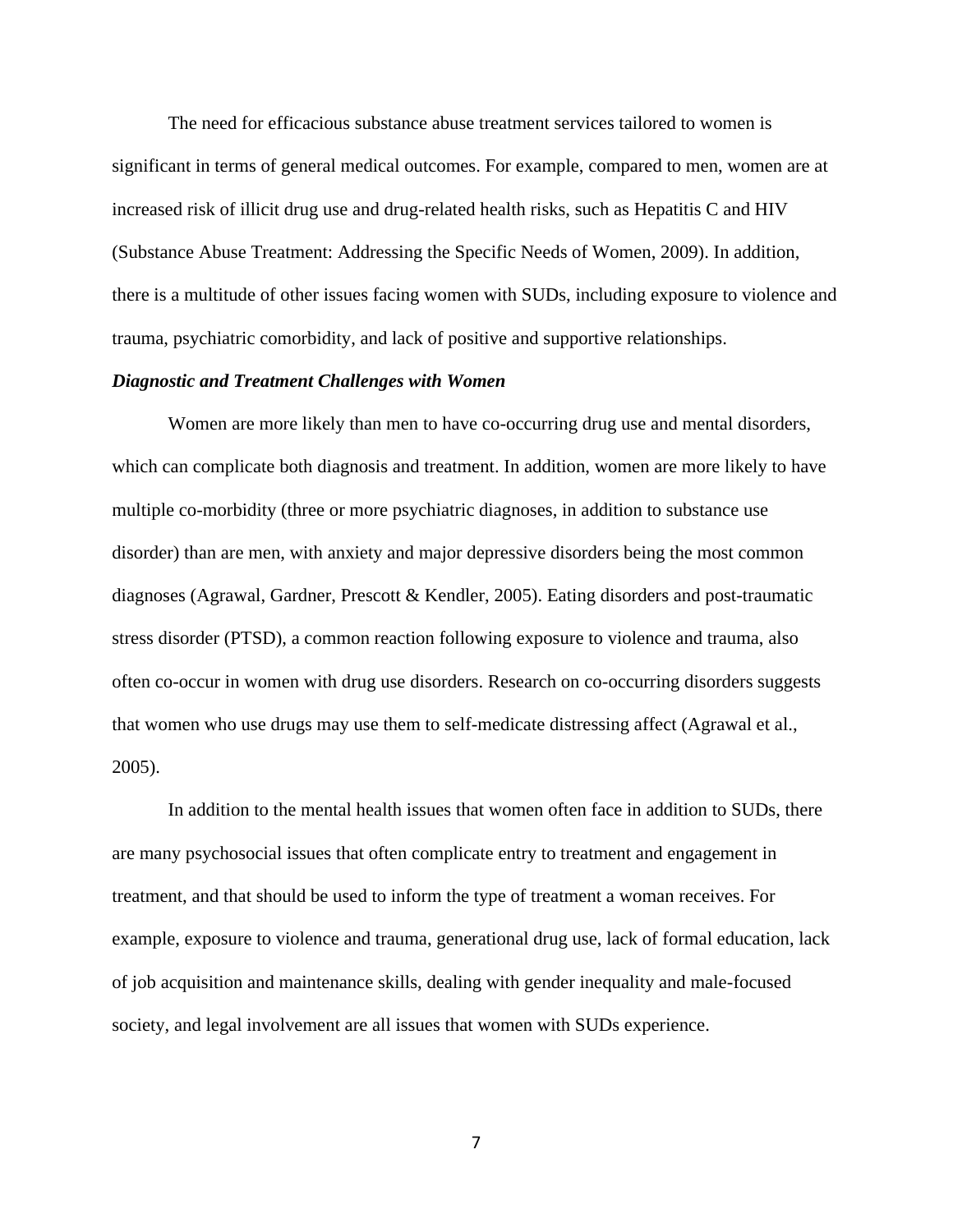Next, the dimension of gender-specific stages of use will be discussed. Telescoping is a term used to describe the accelerated progression of women from substance use initiation to dependence and to treatment (Zakiniqeiz & Potenza, 2018). It is thought that while women may engage in drug abuse behaviors later than men, they progress faster to disordered use patterns. It is also noteworthy that the medical, psychosocial, and vocational implications of drug addiction is greater for women than for men. It is also widely acknowledged that biological and sociocultural factors affect individuals with regard to drug withdrawal, physiological experiences with drugs, and treatment responses to drugs. However, program development is often not guided with gender-related factors in mind, for example, disproportionate co-morbidities such as anxiety and depression, and trauma history. A greater understanding of these differences is essential to the development of effective treatment programs for women rather than to take a "one size fits all" approach.

## **Models of Treatment for Women**

On a national level, there is a considerable dearth of tailored treatment programs for women with SUDs. Women's initiation, use patterns, progression of disease, and help-seeking patterns differ from men and these differences must be incorporated in the formation of programs (Greenfield, Back, Lawson, & Brady, 2010). As it stands, treatment programs have traditionally been designed with males in mind, with little consideration of gender differences. In addition to the differences mentioned above, women also frequently have different co-morbidity issues that should be treated in tandem with addiction, such as PTSD, anxiety, and mood disorders. Lifetime rates of these conditions are significantly higher for women than for men (Greenfield et al., 2010). In addition, addiction treatment programs often do not consider or accommodate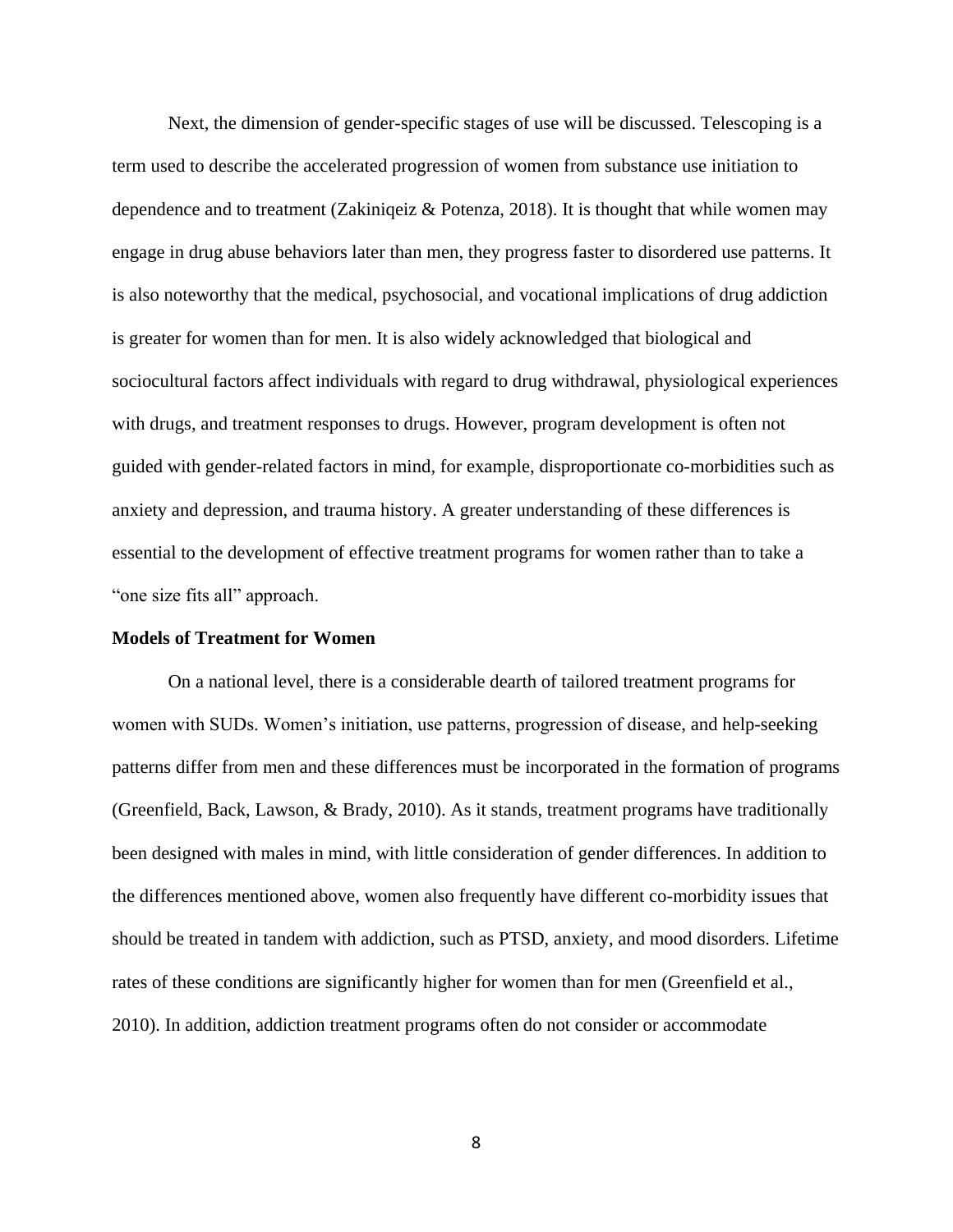childcare, pregnancy, or issues of domestic violence. Below, I will briefly discuss some of the treatments that have been found to be effective with women in addiction treatment settings.

Case management (CM) can help address some of the unique issues that women face. The ongoing support services that case management provides are considered a crucial part of preventing relapse and assisting female clients in building a foundation for long-term sobriety (Brindis & Theiden, 1997). Case management is tailored, goal-oriented, and is widely used with a variety of populations, including individuals with mental illness, the homeless, and pregnant women. There are three models of case management: medical, social, and a combination of both. The model will vary depending on the setting in which a woman is engaged in addiction treatment. For example, a woman with a SUD who has a co-occurring medical condition such as hepatitis C, will require case management that is tailored to both social and medical needs.

In the case of women identified with a SUD, case managers can identify and help remove barriers that may prevent their clients from initiating treatment or being able to stay engaged in a treatment program. This contributes to coordinated care and provides a comprehensive response to a client's needs. For example, the role of a case manager may include linking the client to appropriate services and providing them with knowledge of available resources. This involves assessment to determine the client's social, physical, and psychological functioning in order to design an appropriate plan to meet the client's needs. In the context of women in addiction treatment, this may involve linking the client with appropriate peer-based support services such as Narcotics Anonymous when it is determined that the client has limited social support. In addition, a case manager may serve as a link to community resources. For example, if a client has barriers to engaging in addiction treatment due to childcare issues, a case manager may help the client find agencies that provide this care.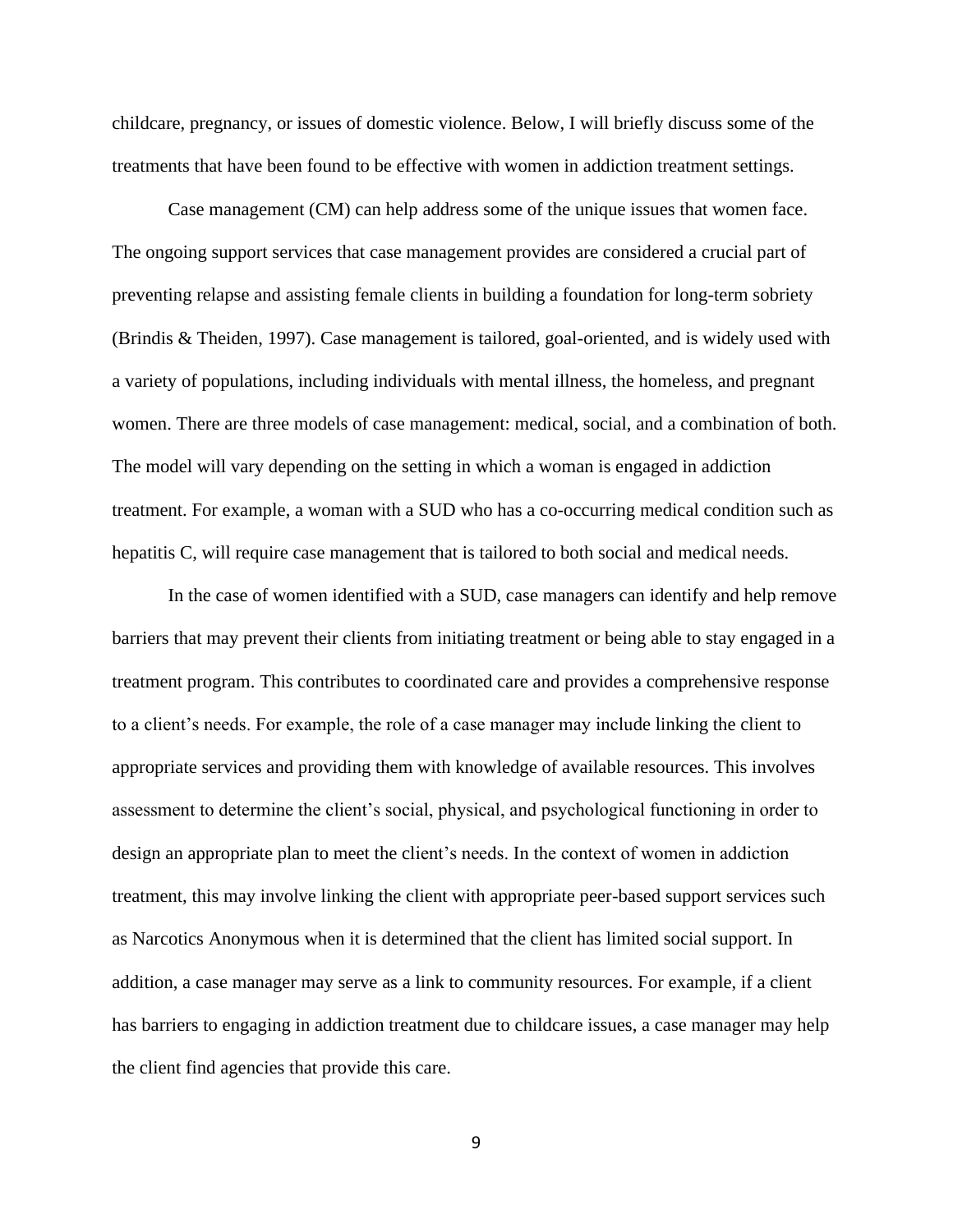Cognitive Behavioral Therapy (CBT) is another example of an evidence-based treatment that is often used in addiction treatment settings. CBT addresses the learning process that support problem behaviors and helps patients learn how to anticipate possible problem scenarios and develop and utilize positive coping strategies (Carroll & Onken, 2005). Treatment usually focuses on reducing symptoms by modifying troublesome thoughts and maladaptive behaviors. CBT has consistently been found to be an effective treatment across many different mental health disorders and populations. Specifically, CBT has shown high rates of efficaciousness with women across various settings, including outpatient, residential, and within correctional facilities (Sacks, McKendrick & Hamilton, 2012).

Complementary and alternative medicine (CAM) is a treatment that is considered "nonmainstream" and is used in addition to conventional SUD treatments (Aletraris, Paino, Edmond, Roman & Bride, 2014). Art therapy falls under this rubric along with treatments such as acupuncture, music therapy, and herbal treatments. While there has been suggestion that the arts can serve as a therapeutic tool in women's addiction treatment, as this modality is often used in mental health settings, there is limited literature related to this topic. It is widely believed that art and other similar modalities can serve an important role in addiction treatment programs, however, they have not gained the research attention that EBTs have.

The tenet of art therapy is that an individual can express themself through non-verbal and creative means. Many art therapists have created curricula to decrease defenses and facilitate a client's acceptance of the first step of the 12-step process, which is "I admit that I am powerless over addiction and that my life has become unmanageable" (Holt & Kaiser, 2009). Examples of some art prompts that may be used in therapeutic settings include, "Complete a bridge depicting where you have been, where you are now, and where you would like to be in your recovery",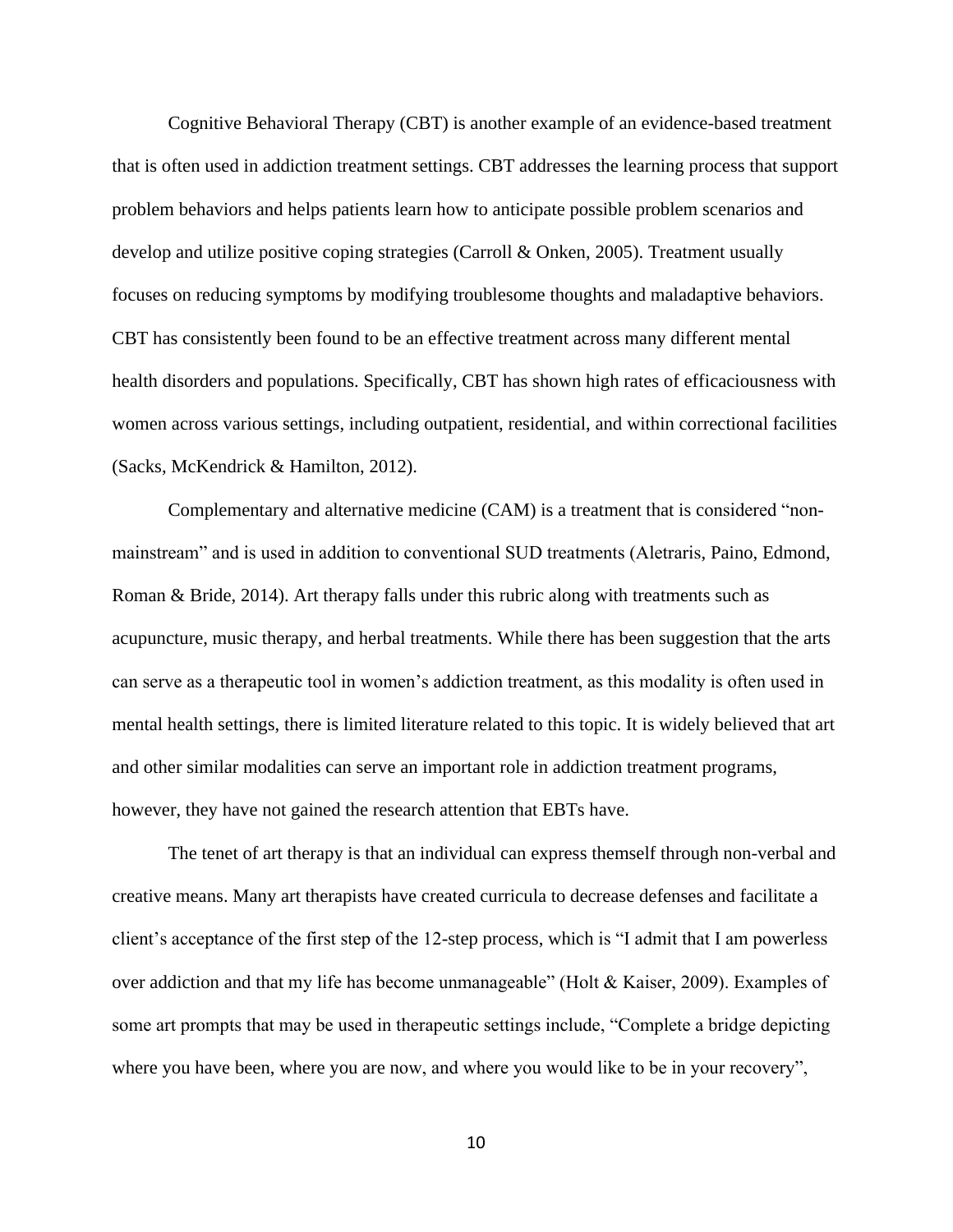"Depict the crisis that brought you to treatment", and "Make a collage exploring the costs and benefits of staying the same, and the costs and benefits of changing". It is believed that women are more often than men open to art therapy activities and that prompts such as these can help a client explore her recovery processes and explore her readiness for change (Holt & Kaiser, 2009).

As many other addiction treatment components frequently do not take into account the gender-specific needs of women, art therapy can provide an outlet for self-expression, reduce shame (which is often found in relation to trauma), and facilitate positive images of recovery (Brady & Ashley, 2005). In addition, it has been found that when art therapy is used as an adjunctive therapy with an EBT such as Motivational Enhancement Therapy or a 12-step program, client motivation and engagement is improved, and overall outcomes are more positive (Holt & Kaiser, 2009).

#### **Factors Related to Women and Recovery**

While there are many factors that contribute to long-term sobriety, there are certain aspects of the process that have been found to be more highly correlated with the stability of an individual's recovery. Particularly in women-focused addiction treatment, literature suggests that overarching aims should be to help participants' coping skills, provide tools to help the individual gain a sense of self, and help instill a sense of self-worth through positive interactions and connection with others (Center for Substance Abuse Treatment, 2009). An effective addiction treatment model for women accounts for a disease process and a recovery journey that is physical, emotional, spiritual, and considers the environmental and sociopolitical aspects of women's lives. Literature also suggests there should be an emphasis on fostering social relationships and enabling women to gain an understanding of the negative impact social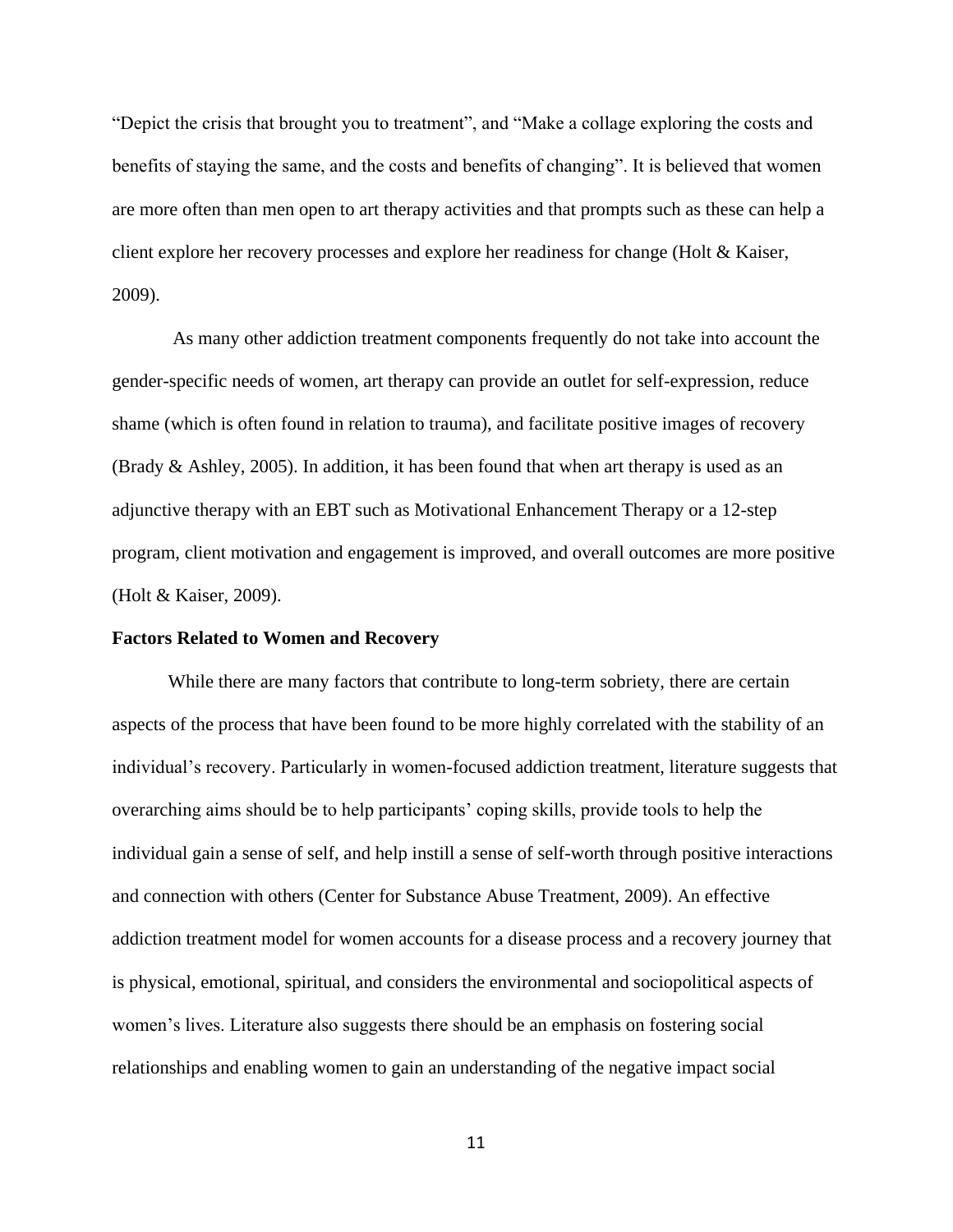disconnection has on their recovery. It has also been found that strong support networks are good indicators of long-term recovery, particularly in women (Hser, 2007).

Self-efficacy is another factor that literature suggests is strongly related to successful, long-term recovery. Self-efficacy is a psychological construct that plays an important role in understanding human behavior and has empirical significance (Kelly  $\&$  Green, 2014). This concept was first introduced by Albert Bandura who defined self-efficacy as "the belief in one's capabilities to organize and execute courses of action required to produce given attainments" (Bandura, 1997, p. 2). In contrast to more overly generalized concepts such as self-esteem, selfefficacy is measured in terms of more specific abilities or beliefs.

Self-efficacy plays a central role in many health behavior change models, including weight loss and physical activity. In addition, this construct is often used in predicting treatment outcomes in addiction (Kelly & Greene, 2014). It has been posited that by addressing psychological problems and increasing self-efficacy, it greatly improves the chances of maintaining long-term recovery from addiction and can be viewed as a major protective factor in sobriety (Hser, 2007). As the theoretical importance of self-efficacy is widely accepted within the addiction treatment field, there have been a number of self-efficacy measures developed to predict treatment outcomes (Kelly & Greene, 2014). An example of one of these measures is the Drug Avoidance Self-Efficacy Scale (DASES), which is a 16-item instrument that asks participants to imagine themselves in a particular situation related to potential drug use and rate their level of self-confidence (self-efficacy) to resist drug use in that situation (Martin, Wilkinson & Poulos, 1995).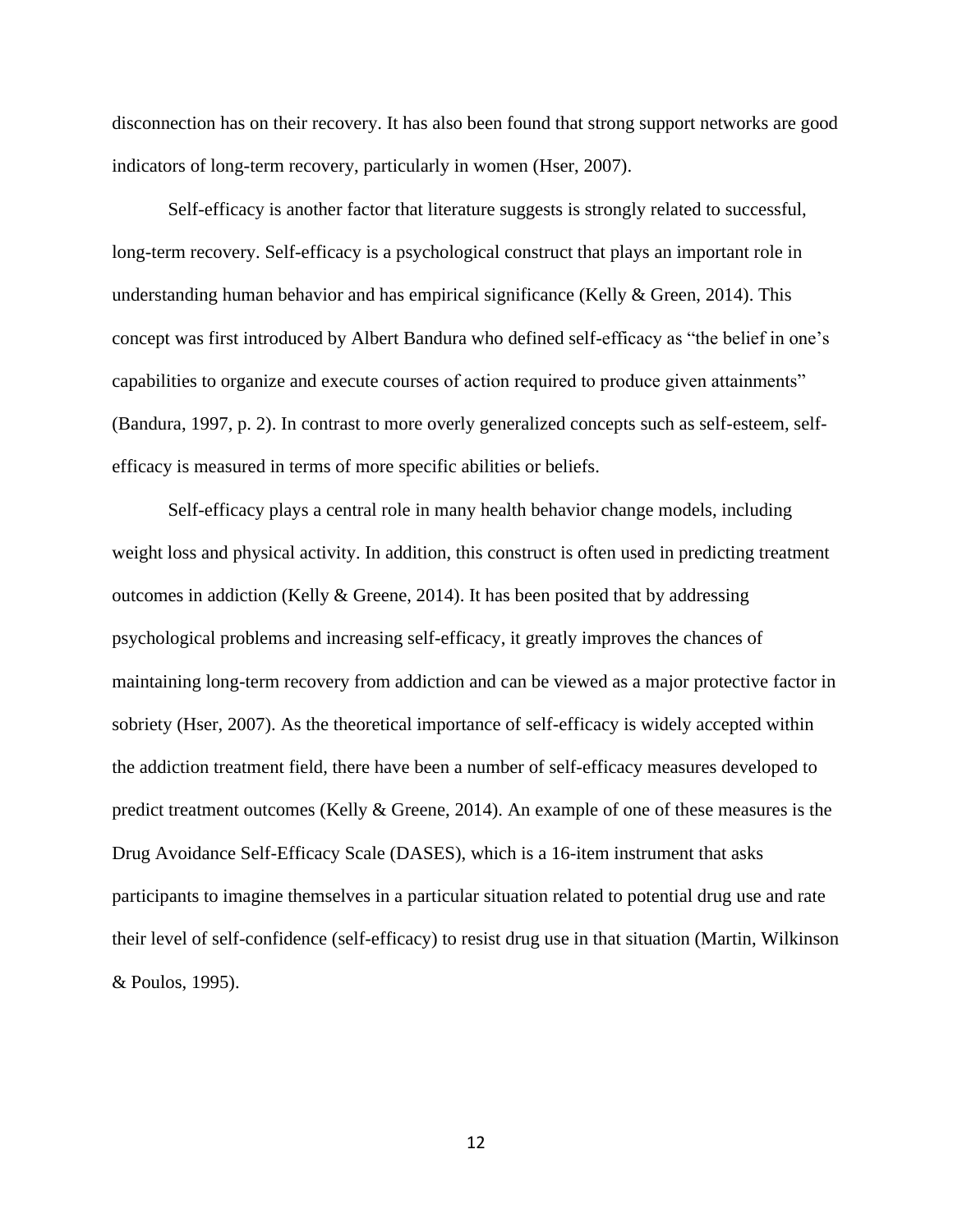# **Addiction and Drug Court Programs**

Drug Court programs are specially designed criminal dockets that provide extensive supervision, urine drug screens, case management services, and therapeutic services to nonviolent offenders in lieu of criminal prosecution or incarceration (Marlowe, Festinger, Lee, Dugosh & Benasutti, 2006). Participants typically enter a guilty plea prior to entering the program, which is held in abeyance until the participant graduates or is terminated from the program (Marlowe et al., 2006). Failure to complete the program results in the guilty plea leading to a conviction, while successful completion of the program results in the charges being dropped. The length of programs vary, but typically run for at least three months and often extend to a year.

A defining component of this model is judicial status hearings, an element that is not found in other judicial interventions for offenders involved with drugs. In the drug court model, a judge is seen as a treatment team leader, evaluates participants' performance, imposes sanctions and rewards, determines remedial interventions, and regulates participants' progress through the program. In the legal community, it is widely believed that this ongoing judicial supervision communicates to participants that an authority figure cares about them and wants them to succeed (Marlowe et al., 2006). Drug courts were created to help individuals with compliance of court-ordered substance abuse treatment, and there is a degree of program adaptiveness that often takes place. Many court systems align the clinical needs of an individual with services in order to promote compliance and responsiveness. For example, an individual with a trauma history may be matched with a therapeutic track that can address these treatment issues.

Drug court programs exist in court systems across the United States. Within Kentucky, a large majority of the 120 county court systems have a drug court program. The Franklin County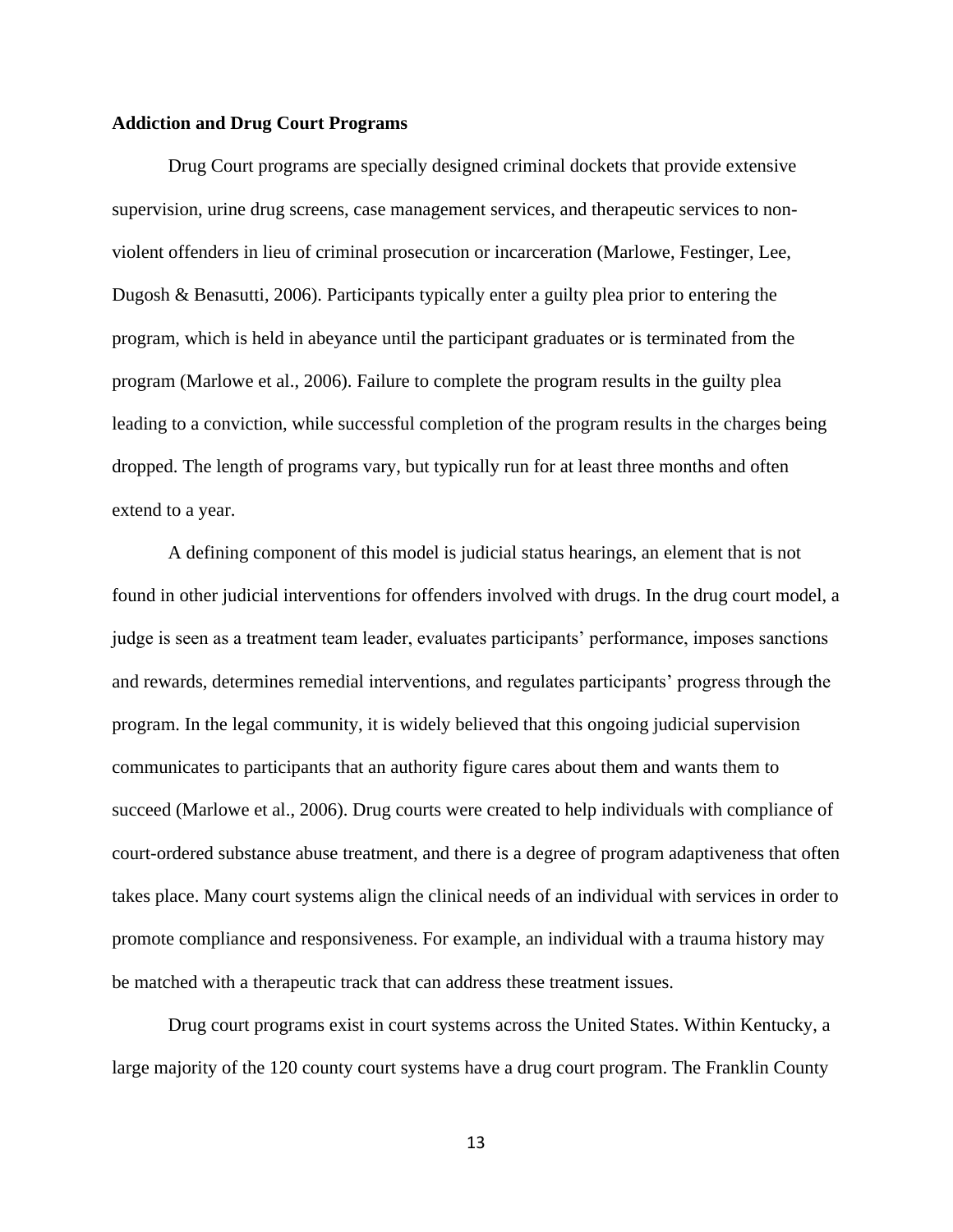Kentucky drug court program was established in 2009 within the Circuit Courts and there are four phases in the program: phase one is 60 days, phase two is six months, phase three is four months, and phase four (often referred to as "aftercare") is six months (A. Wilson, personal correspondence, December 29, 2020). While not one of the first of its kind in the state in terms of this type of judicial diversion program, it is viewed within the state's judicial system as "progressive" and "effective" (P. Shepherd, personal correspondence, November 24, 2020). For example, unlike some drug courts in Kentucky, it accepts participants on MAT.

There is a notable role that substance abuse plays in the criminal justice system. It is estimated that nearly 80% of offenders in the United States meet the definition of drug involvement, while an estimated 50% of offenders meet criteria for substance abuse or dependence (Marlowe, Festinger, Dugosh, Benasutti, Fox & Craft, 2012). Substance abuse also plays a significant role in recidivism, as it is estimated an individual is two to four times more likely to reoffend if they continue with drug involvement.

#### **Study Objectives**

Yes Arts is a community-based arts group that targets addiction. Its mission is to mobilize the power of community and the therapeutic aspects of the arts to disrupt the cycle of addiction. This project will focus on one component of the organization, Yes Arts Recovery, which guides women in Franklin County Drug Court through a variety of arts activities (writing, drama, music, sculpture, and visual arts) to enhance self-expression, connection, and social support. According to addiction literature, these factors are integral to successful, long-term recovery.

This study will examine the impact of a community art project on women in a drug court treatment program, through the lens of self-efficacy and addiction recovery. The purpose of the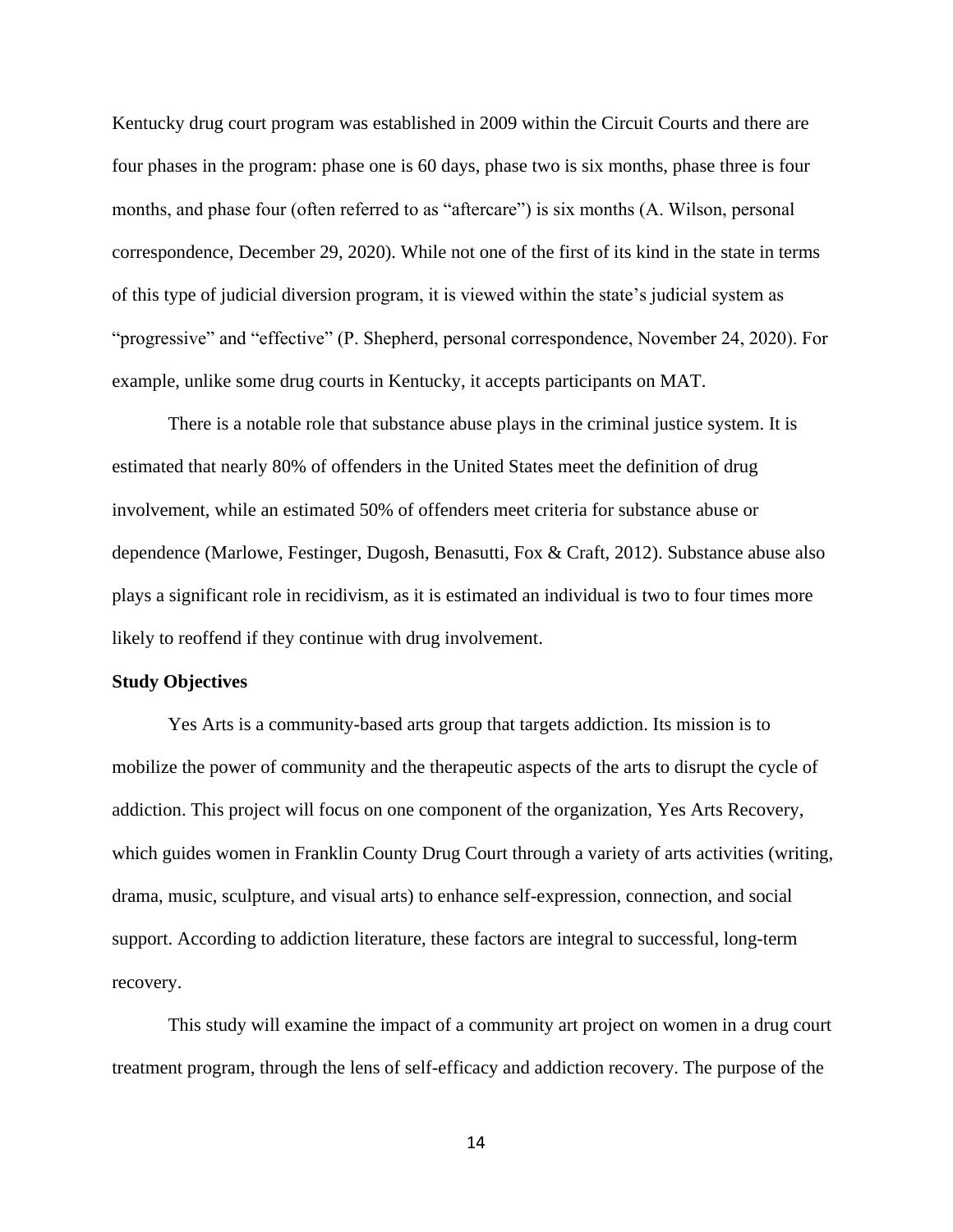study is to analyze program effects from the perspective of a client who is participating in these services.

> • *Does the Yes Arts Recovery Program promote self-efficacy and recovery of a woman who participates in the program as a part of the Franklin County Drug Court?*

# **Significance of Study**

There are significant gaps in literature related to women and addiction treatment. In particular, little is known about the potential impact of integrating art into addiction treatment, regardless of gender. Moreover, given the known impact of art therapy on self-efficacy, it is important to explore the role of women's self-efficacy and the role it can play in sustaining longterm recovery for this population. Several studies have shown that self-efficacy is an important mediator of treatment effects (Shadel, Martino, Setodji, Cervone & Witkiewitz, 2017; Ames, Heckman, Grothe & Clark, 2012; Warner, Schüz, Wolff, Parschau, Wurm & Schwarzer, 2014), however, these studies are not specific to women in addiction treatment.

Providing insight into the therapeutic effects that a community-based arts program has on women enrolled in drug court in terms of self-efficacy and recovery could facilitate the improvement and dissemination of this type of program. As community arts programs incorporate many of the features outlined above that are integral to women and recovery, these types of arts programs could bolster recovery capital and increase the likelihood of long-term, successful outcomes. Simply stated, the arts could serve as an important therapeutic tool for women in recovery.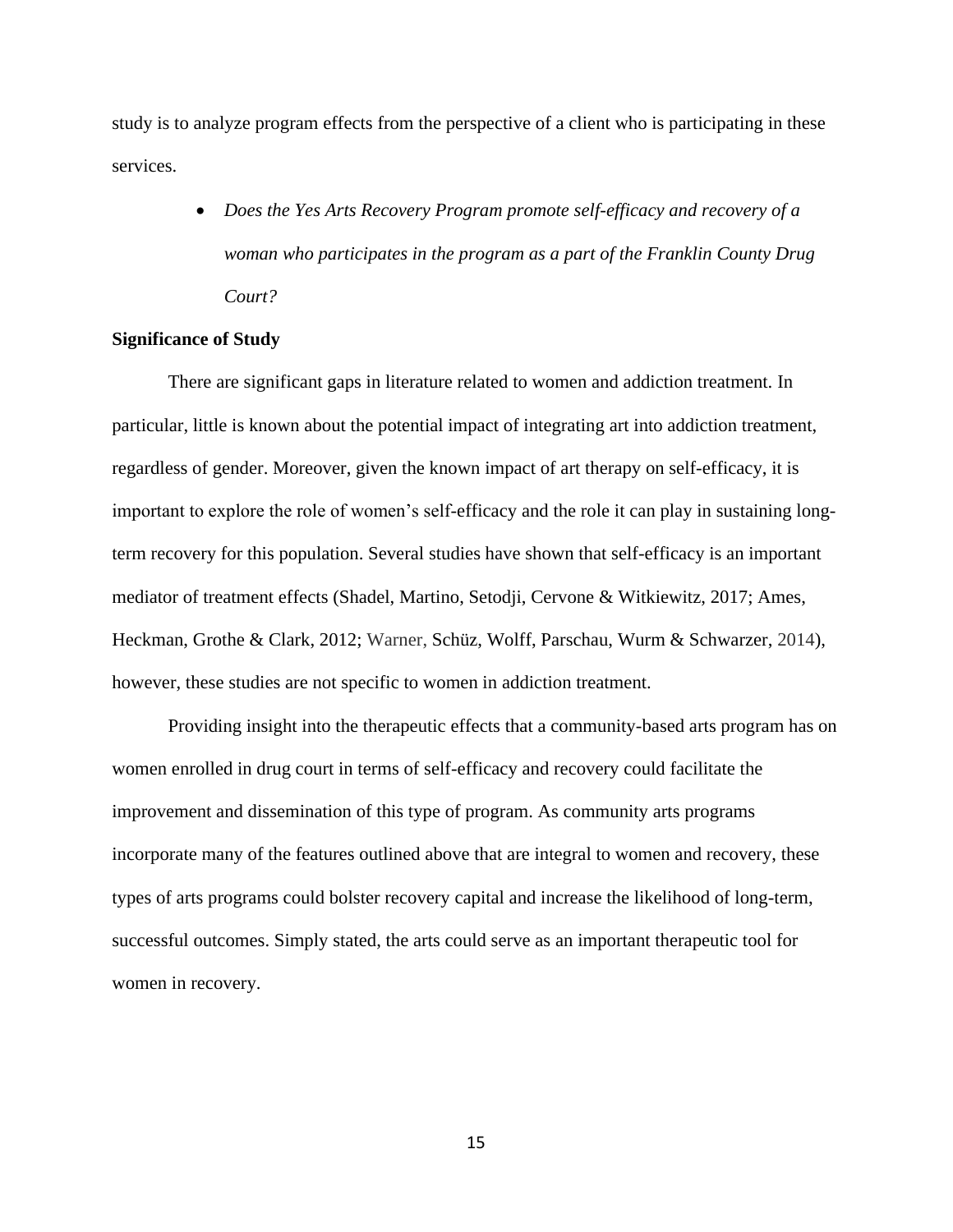#### **Chapter Two: Review of Literature**

#### **Unique Needs and Patterns of Women with Substance Use Disorders (SUDs)**

Literature has found that women differ from men with regard to drug use (Brady, Beck  $\&$ Greenfield, 2009). Women differ in their reasons for use, how they obtain drugs, how they initiate drug use, and where they use drugs. As mentioned earlier, telescoping is the term used to describe the unique pattern of drug use and initiation frequently found in women. Specifically, women are more likely to be initiated into drug use by a significant other, and drug abuse patterns of women are largely impacted by significant relationships in comparison to men. Adding another layer of complexity, factors such as women's socioeconomic status and experiences with gender-based discrimination play significant roles in women's patterns of drug use and in treatment seeking. Most relevant from the perspective of this project, women *recover* from SUDs differently from men. Literature suggests other unique aspects of women and SUDs based on life phase (fertility, pregnancy, breastfeeding, menopause, and aging) and these factors should inform what type of substance abuse treatment and programming they are offered (Brady et al., 2009). Finally, women often encounter a disproportionate number of barriers to entering treatment, such as financial issues and family responsibilities, based on gender.

Rates of alcohol and drug use over the past few decades indicate that the gender gap is narrowing. Surveys in the early 1980s estimated the male/female ratio of alcohol use disorders as five to one in contrast to more recent surveys that report a ratio of approximately three to one (Grucza, Norberg, Bucholz & Bierut, 2008). Younger women are more likely than older women to display patterns of alcohol and illicit drug use similar to the patterns displayed by men. Drugdependent women are more likely than drug-dependent men to have partners who use drugs, which can reinforce drug use and relapse (Amaro & Hardy-Fanta, 1995). One hypothesis for that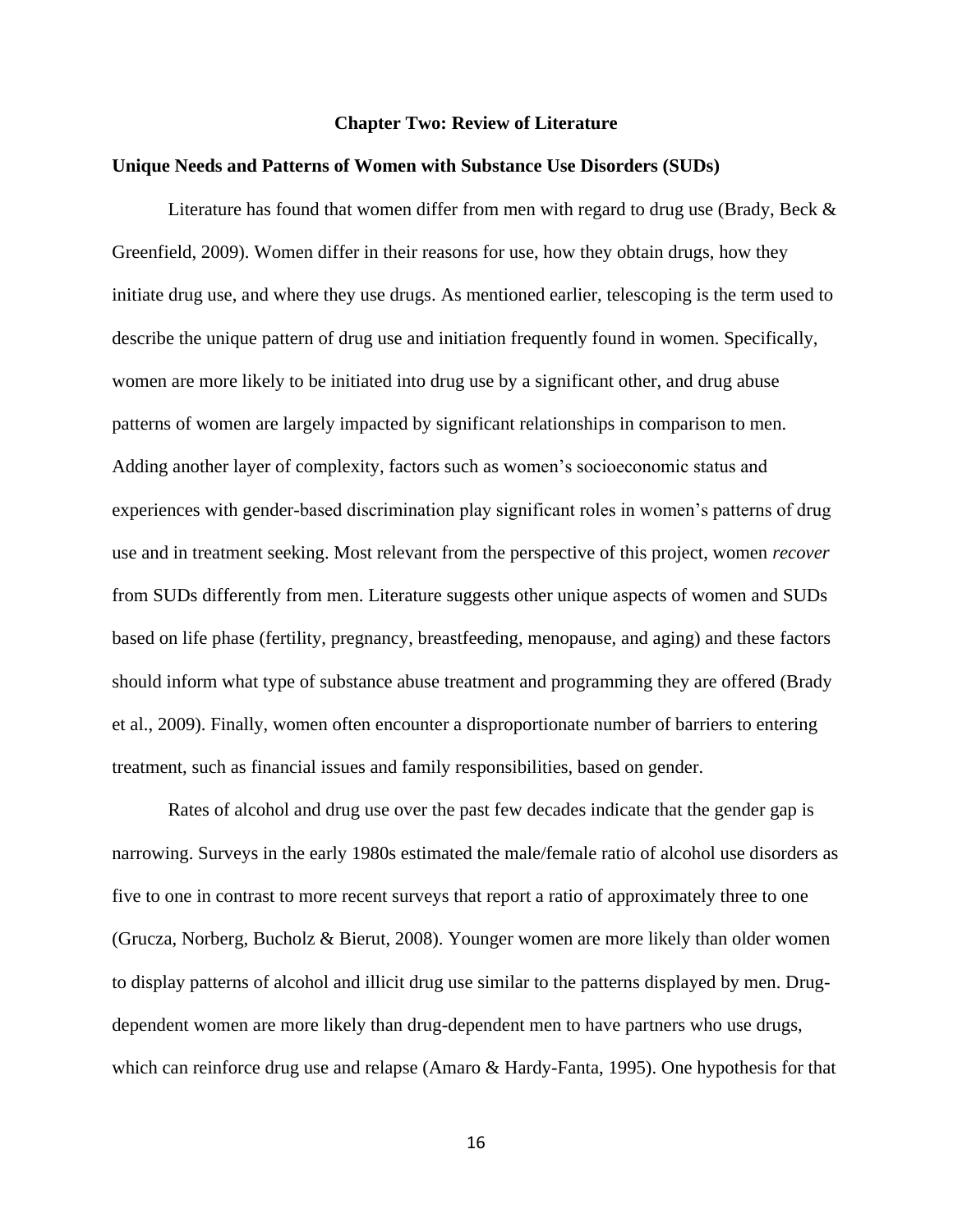difference is that some women continue using alcohol and illicit drugs to have an activity in common with their partners or to maintain the relationships. It is noteworthy, that although alcohol and marijuana use often begins with same-gender peer pressure during adolescence, women are likely to be introduced to cocaine and heroin by men (Amara & Hardy-Fanta, 1995).

As intravenous drug use is a public health threat and increases an individual's risk of medical complication, it is worth discussing gender specific patterns associated with injection. While women are less likely to inject drugs than men, they typically begin injecting sooner and at an earlier age (Bryant & Treloar, 2007). Women who inject drugs for the first time are more likely to be introduced to injecting by a sexual partner, as opposed to a platonic relation or unknown person. Women are also more likely to share needles and other relevant drug equipment with their sexual partner (Frajzyngier, Neaigus, Gyarmathy, Miller & Friedman, 2006).

# **Issues Faced by Women**

Women with SUDs face many issues that disrupt and hinder entry to addiction treatment and negatively impact treatment outcomes. As discussed earlier, women with SUDs often have been exposed to violence and trauma, generational drug use, lack of formal education, lack of job acquisition and maintenance skills, issues related to gender inequality and existing in a malefocused society, and legal involvement. Below the author will discuss some of the psychological and psychosocial factors that play a significant role in addiction treatment initiation and engagement of women with SUDs.

As mentioned in chapter one, women are more likely than men to have "dual diagnosis" of drug use and mental disorders. These co-occurring factors should be considered when implementing addiction treatment (Zilberman, Tavares, Andrade & El-Guebaly, 2003).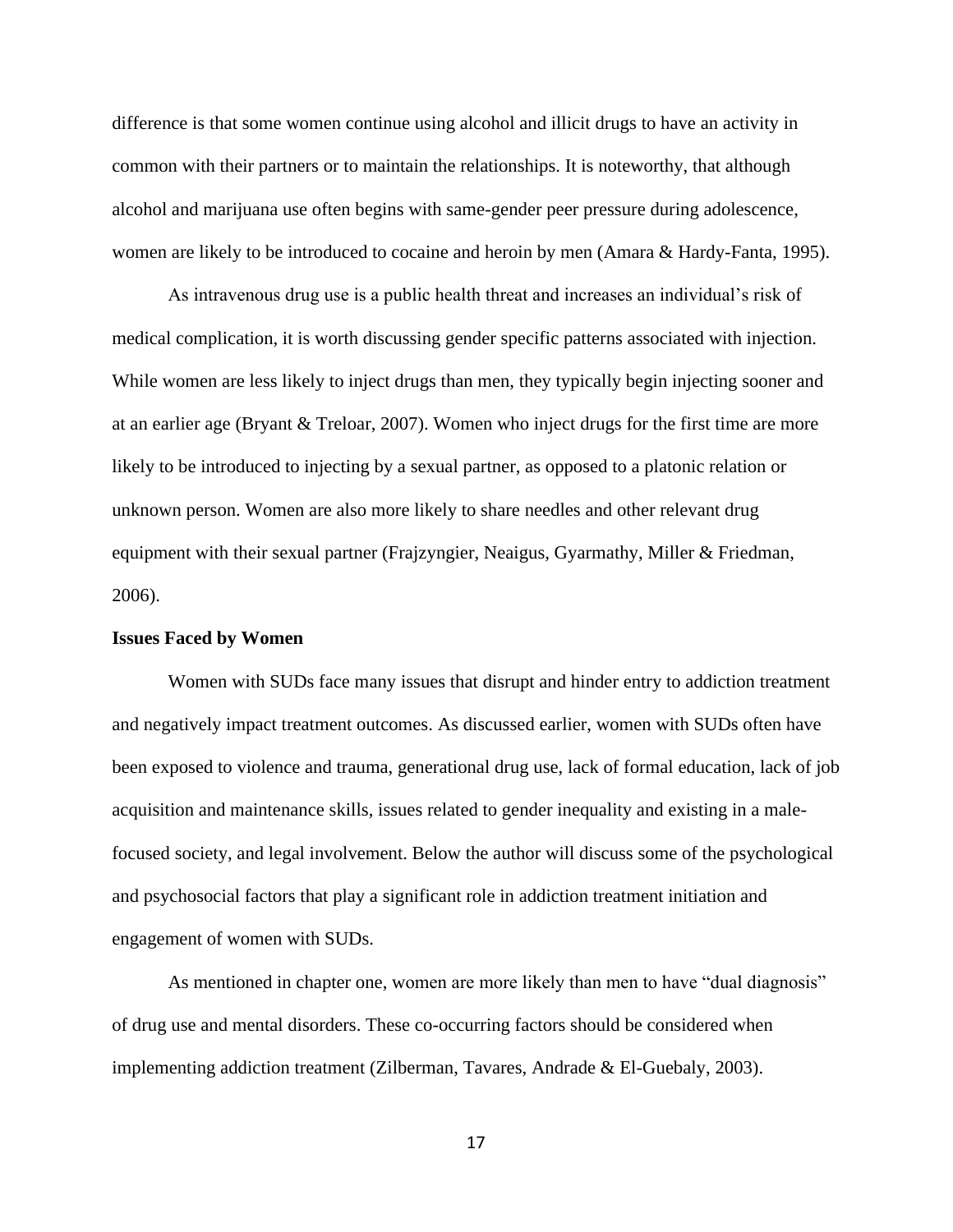Depression is estimated to co-occur in adults with opioid use disorder (OUD) at a rate of 15 percent to 30 percent (Pilowsky, Wu, Burchett, Blazer & Ling, 2011). This rate is even higher in women, particularly women with prescription OUD. Also noteworthy is there is a higher rate of injection drug use found in co-occurring OUD and depression. Adults with co-occurring OUD and depression are more likely to suffer more severe social and economic problems than individuals with OUD without depression. Moreover, lack of a treatment response is more likely for women with those co-morbidities (Chen, Strain, Crum & Mojtabai, 2013).

In addition to the mental health issues that women often face in the context of SUDs, there are psychosocial issues that can complicate entry to and engagement with treatment. For example, a woman's partner may prevent her from entering and remaining in treatment (Tuten & Jones, 2003). One reason cited for this lack of acceptance is often concern for the woman not being able to manage the home and care for the children. It is thought that in addition to household concerns there are a number of other reasons that men do not actively support their female partners in treatment. These include the man's own substance abuse issues, fear of stigma, and desire to maintain the status quo (Substance Abuse and Mental Health Services Administration, 2009a). These factors inform and limit the type of treatment available to women.

Exposure to violence and trauma also plays a role in the formation of SUDs in women. Najavits et al. (1997) reported a lifetime history of trauma (to be discussed in greater detail below) in 55-99 percent of women who used drugs, compared with population-based rates of 36- 51 percent. History of traumatic events, including sexual and physical assaults, childhood sexual and physical abuse, and domestic violence has been found to predict both initiation of drug use and development of substance use disorders in women (Brady & Ashley, 2005). It is believed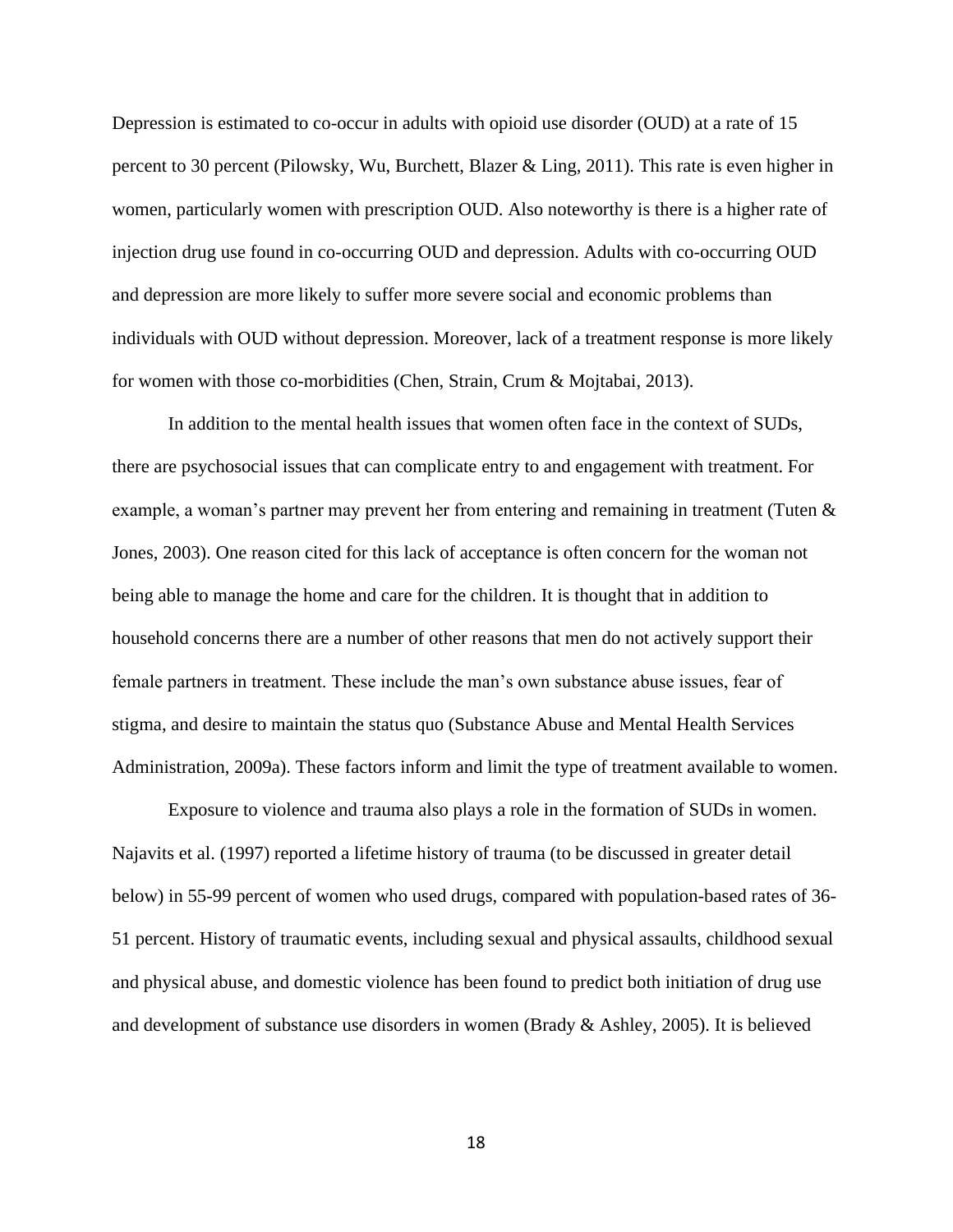that drug use is an individual's attempt to regulate mood and improve poor self-esteem related to abuse (Hawke, Jainchill & De Leon, 2000).

There is a strong familial link in substance abuse and it is thought that both men and women are equally susceptible to this genetic component (Merikangas & Stevens, 1998). For example, a woman is 10-50 times more likely to have alcohol dependence if they had a parent who abused either drugs or alcohol (Johnson & Leff, 1999). It is noteworthy, however, that a person's environment works interrelatedly with genetic vulnerabilities to determine an individual's outcome. This indicates that an individual's environment can potentially mitigate the susceptibility from a genetic link with substance abuse.

Women with SUDs are more likely to have lower incomes, be less educated, and are less likely to be employed. This is noteworthy as employment status is a factor associated with substance abuse, while in turn, substance abuse tends to be higher among women who are unemployed (Substance Abuse and Mental Health Services Administration, 2009a). For example, around 12 percent of women ages 18-49 who are unemployed reported substance abuse while only around 8 percent of employed women reported abusing drugs (Substance Abuse and Mental Health Services Administration, 2013).

# **Trauma**

Trauma exposure is a significant SUD risk factor for women and there is a substantial body of literature that demonstrates how women with trauma histories are over-represented in substance abuse samples (Center for Substance Abuse Treatment, 2009). To explore the impact that trauma has on women with SUDs, the author will first examine the definition of trauma more broadly.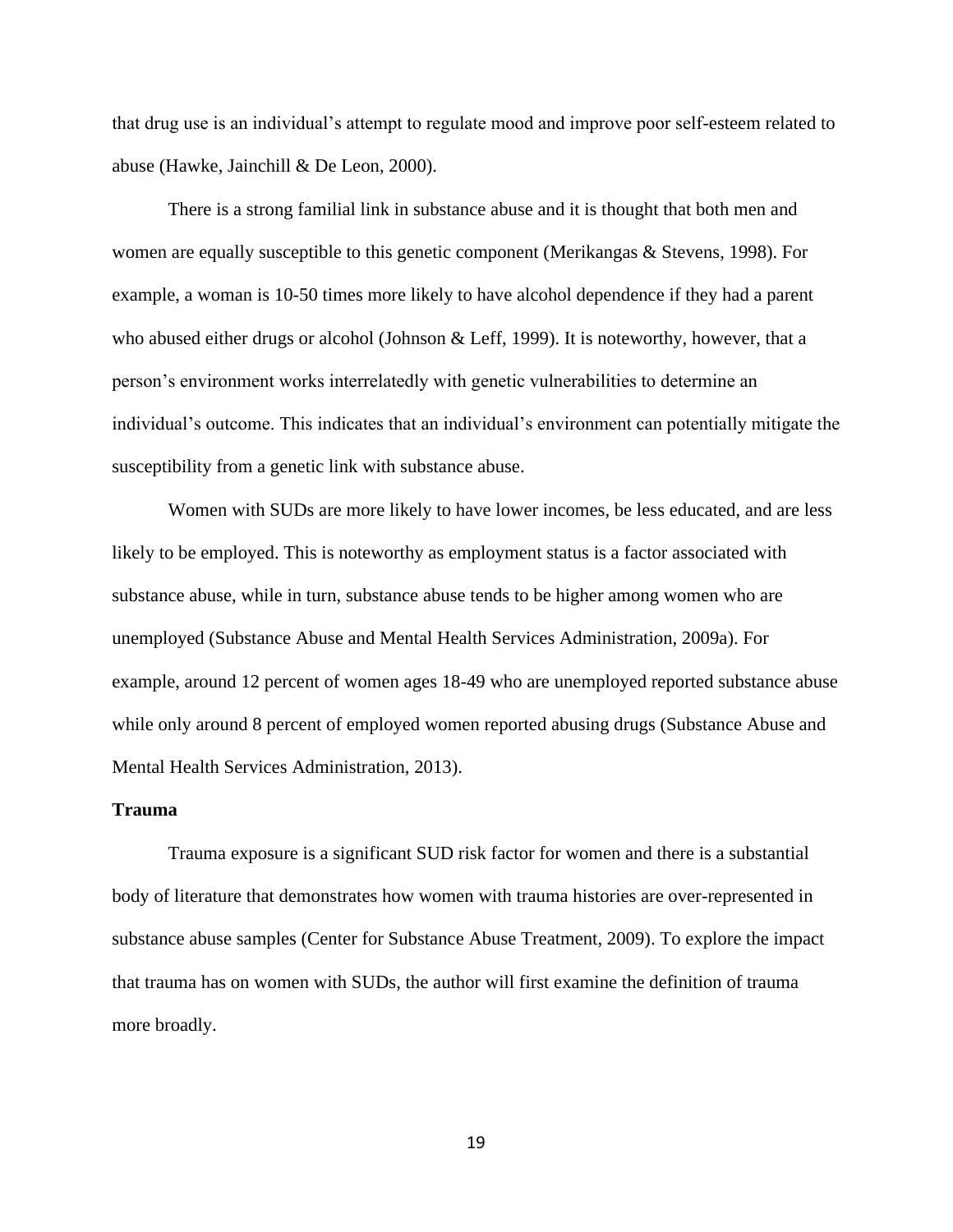Trauma can be defined as resulting from an event, series of events, or set of circumstances that is experienced by an individual as physically or emotionally harmful or threatening and that has lasting adverse effects on the individual's functioning and physical, social, emotional, or spiritual well-being (Substance Abuse and Mental Health Services Administration, 2013)*.* Events and circumstances may include the actual or extreme threat of physical or psychological harm or the withholding of material or relational resources essential to healthy development. These events and circumstances may occur as a single occurrence or repeatedly over time. The individual's experience of these events or circumstances helps to determine whether it is a traumatic event. A particular event may be experienced as traumatic for one individual and not for another. In many situations, a sense of humiliation, betrayal, or silencing often shapes the experience of the event. How the event is experienced at the time of occurrence or in retrospect may be linked to a range of factors including the individual's cultural beliefs, availability of social supports, and the developmental stage of the individual (Substance Abuse and Mental Health Services Administration, 2009a).

Trauma can have long-lasting adverse effects. These include an individual's reduced ability to cope with the normal stresses and strains of daily living, loss of trust in relationships, and reduced ability to manage emotions, impaired memory and attention (Tolin & Foa, 2008). Traumatic experiences can lead to a constant state of arousal which eventually causes fatigue and disrupted sleep.

Given these gender-based differences, treatment for women should be trauma-informed and recognize that trauma often serves as a trigger for addiction or relapse. Substance Abuse and Mental Health Services Administration (SAMHSA) cites six important factors of traumainformed care: safety; trustworthiness and transparency; peer support; collaboration and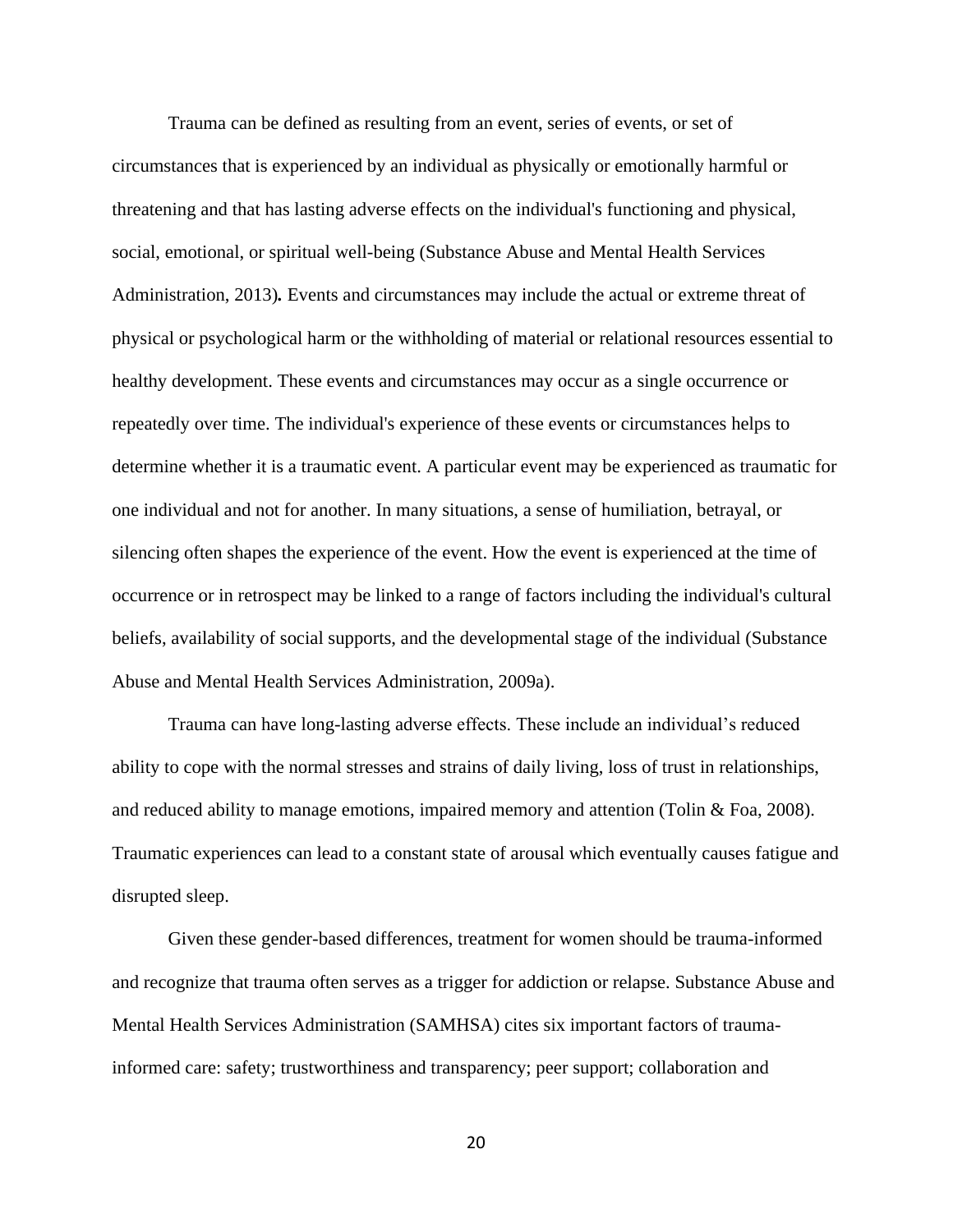mutuality; empowerment; voice and choice (Substance Abuse and Mental Health Services Administration, 2014). These principles may be generalizable across multiple types of settings, although terminology and application may be setting specific.

Trauma-informed services incorporate the enduring stress related to trauma and the effect this has on an individual's thoughts, feeling, and behaviors and provides individuals with trauma-informed education. Psychoeducation might cover topics such as the potential impact a trauma history has on maladaptive behaviors (Center for Substance Abuse Treatment, 2009). In addition, some women-only treatment settings are based on the notion of reducing the risk of retraumatization specifically in terms of male relationships and encounters. For example, as women with SUDs most frequently encounter physical and sexual abuse at the hands of men, the presence of men in addiction treatment settings may hinder therapeutic processes for women (Center for Substance Abuse Treatment, 2009).

## *Post-Traumatic Stress Disorder (PTSD)*

As discussed earlier, there are multiple mental health disorders that can co-occur with SUDs. As women are at high risk of experiencing traumatic events, symptoms of PTSD often occur in women with SUDs. The prevalence of PTSD is considerably higher (2 to 5 times) among individuals with SUDs (Greenfield et al., 2010).

PTSD is defined as the development of characteristic symptoms following exposure to one or more traumatic events (American Psychiatric Association, 2013). Examples of these symptoms include recurrent and intrusive memories of the event, psychological distress related to events or stimuli that resemble aspects of the traumatic event, reckless or destructive behavior, and sleep disturbances. The diagnosis of PTSD is relevant when discussing SUDs, as it is believed that these individuals have higher rates of substance abuse (Najavits & Schmitz, 2012).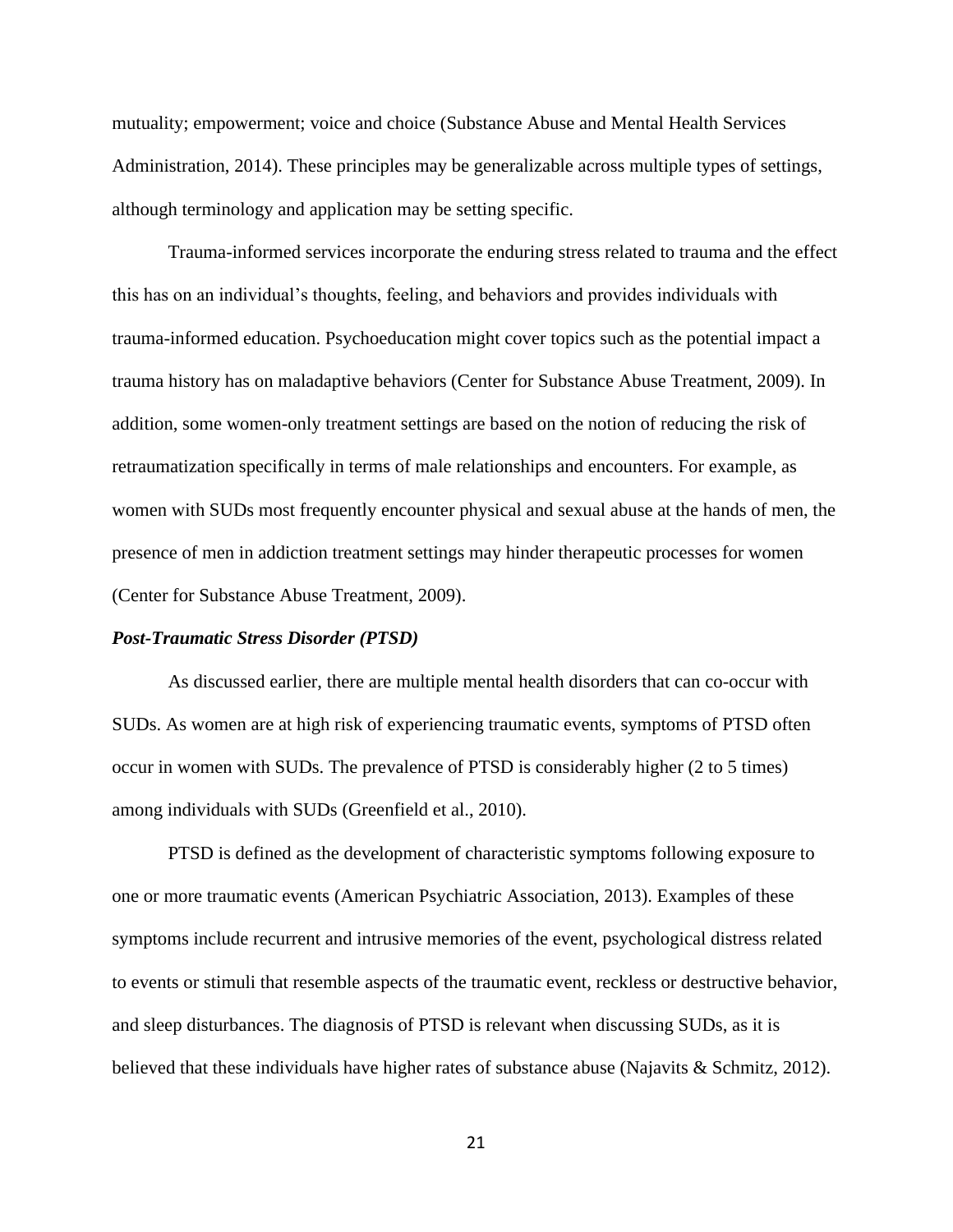There are gender disparities in prevalence of PTSD. For example, the lifetime risk for PTSD in women is estimated to be twice as high as is in men (Christiansen & Hansen, 2015). Type of trauma, rather than level of exposure, is thought to contribute to the higher prevalence of PTSD in women (Olff, Langeland, Draijer & Gersons, 2007). For example, women are more likely to be exposed to sexual violence. In addition, it is thought that other psychosocial factors contribute to the higher vulnerability, such as level of education and access to social support. It is important to note, however, that while not every woman with a history of trauma will develop PTSD, traumatic experiences are associated with higher rates of substance abuse.

#### *Adverse Childhood Events*

The Adverse Childhood Experience Scale (ACES) is a helpful tool to inform traumainformed care. The ACES is a 17-question survey that covers an abuse domain with three categories (physical, sexual, and psychological) and a household dysfunction domain that covers four categories (substance abuse, mental illness, witnessing domestic violence, and criminal behavior) (Felitti, Anda, Nordenberg, Williamson, Spitz, Edwards, Koss & Marks, 1998). Higher scores on the ACES are often linked to more serious health problems and higher mortality rates. Individuals with multiple categories of childhood exposure are likely to have multiple health risk factors later in life (Hughes, Bellis, Hardcastle, Sethi, Butchart, Mikton, Jones & Dunne, 2017). For example, individuals who have experienced four or more categories of childhood exposure have a four to twelve-fold increase of alcoholism, drug abuse, depression, and suicide attempts, compared to those with no categories endorsed (Felitti et al., 1998). It is likely that substance use behaviors serve as a coping mechanism for the trauma experienced. Specifically, substance use provides a perception that the individual has control over mood, anxiety, and hyperarousal.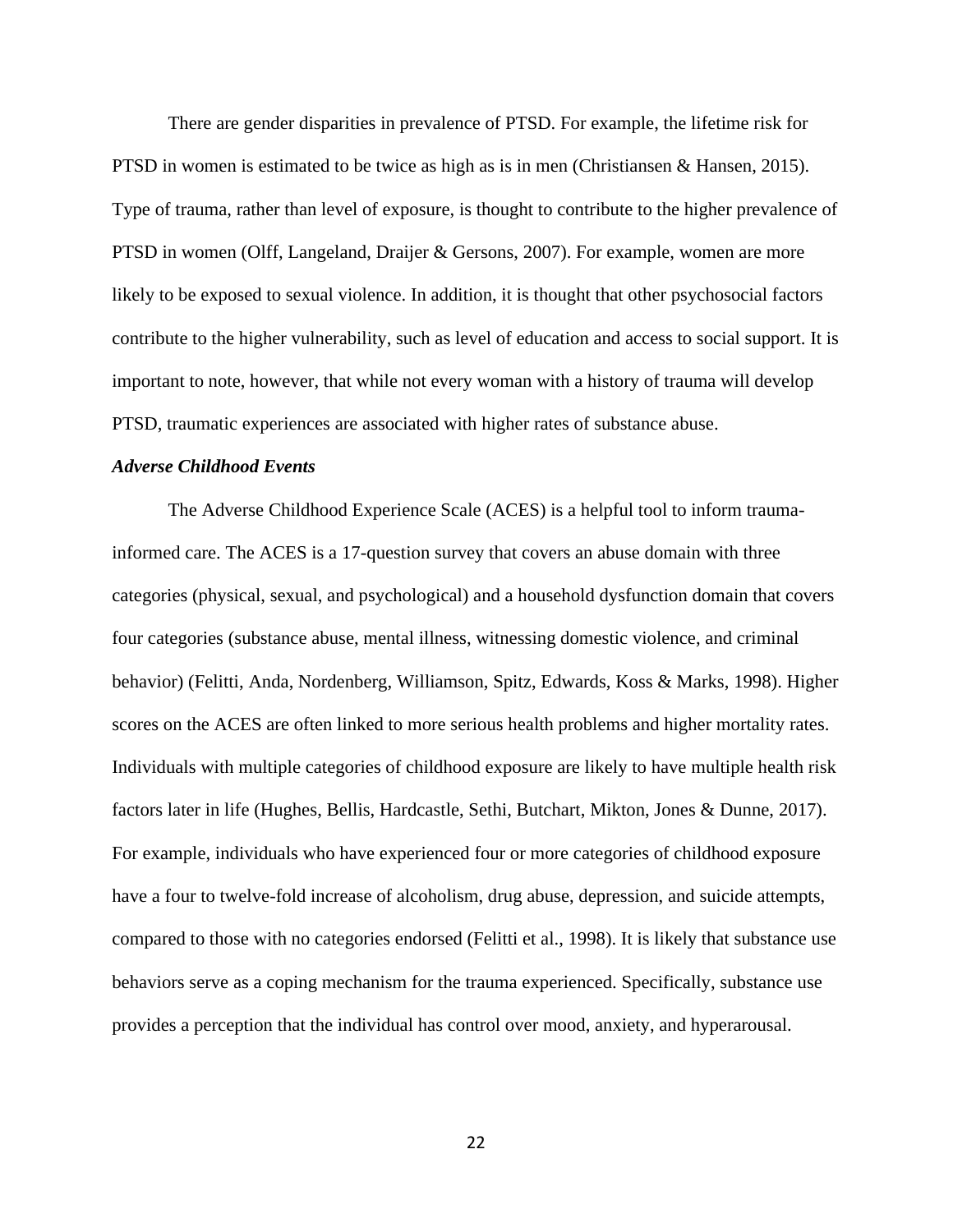There are gender differences in ACE reporting. Literature suggests that high ACE scores are more common among women than among men (Choi, DiNitto, Marti, & Choi, 2017). In the case of sexual violence, women are nearly twice as likely to report abuse than men (Felitti et al., 1998). Research suggests that this higher endorsement by women is linked to substance abuse (Choi et al., 2017).

# **How Women Enter Treatment**

Women often enter treatment for SUDs from a wider array of referral sources in comparison to men. Self-referral, social service agencies, and the criminal justice system are the primary sources of referral (Brady & Ashley, 2005). Referrals from primary health care providers are one of the lowest referral routes to addiction treatment for women. It is noteworthy that women often identify psychosocial stress, not drug use, as the primary reason to enter treatment. It is believed this may stem from factors such as shame and denial (Center for Substance Abuse Treatment, 2009).

In general, women are more likely than men to seek out health treatment, including substance abuse treatment. They are also more likely to make use of a variety of healthcare options, including primary care. Despite that, however, women often do not get referred to addiction treatment services, yet they exhibit more serious drug problems on treatment entry, along with related medical and psychological problems (Arfken, Klein, di Menza & Schuster, 2001).

#### **Treatment Settings and Mixed-Gender Settings**

Women receive addiction treatment in a variety of settings and there is push within the field to place individuals with addiction in a setting that is most appropriate to the stage of addiction based on symptom severity, level of dependence, and various diagnostic criteria. The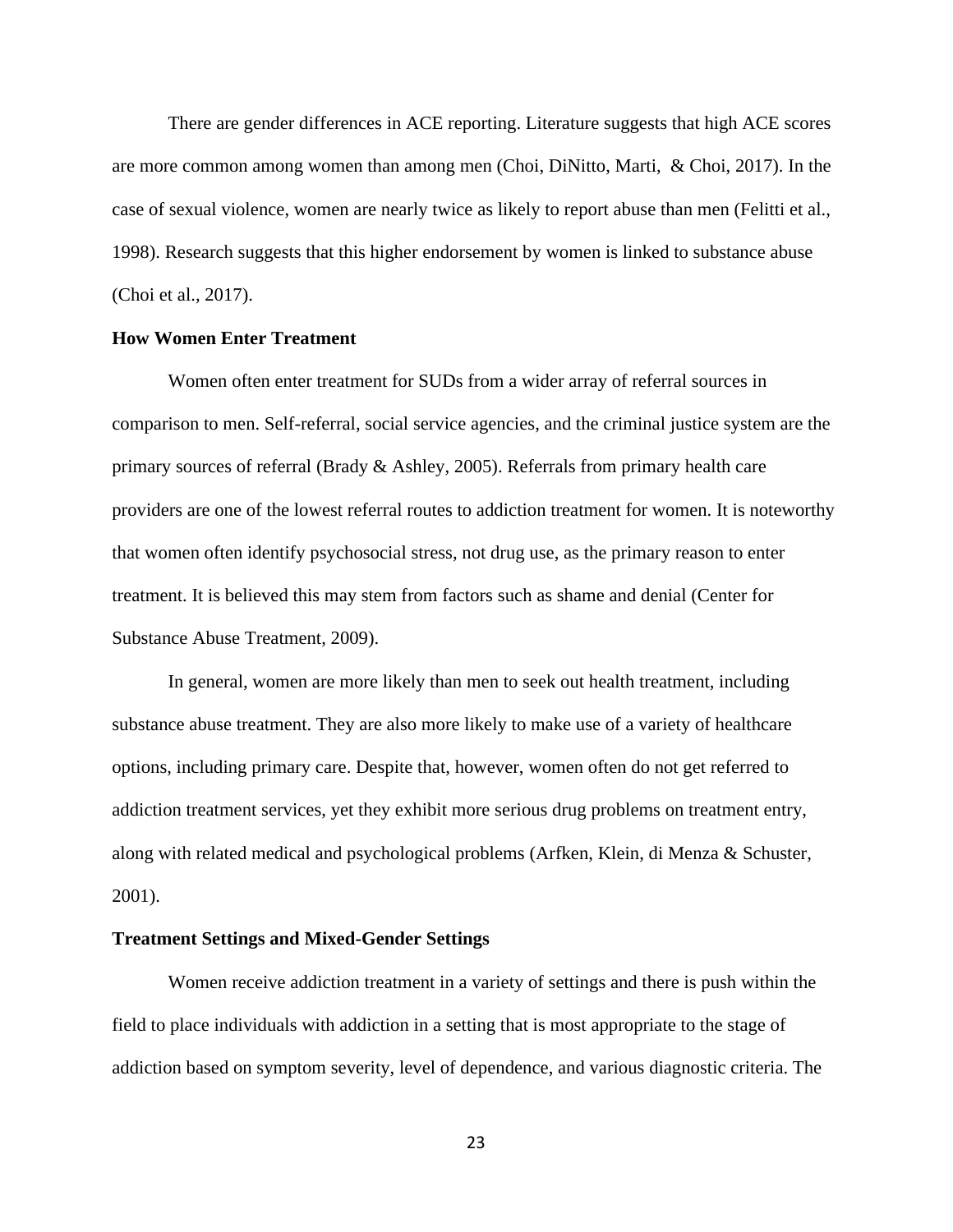American Society of Addiction Medicine (ASAM) has set criteria for treatment placement and continued stay and transfer/discharge of patients with addiction (Ries et al., 2014). For example, planning for patient treatment spans across six dimensions: Acute Intoxication and/or Withdrawal Potential; Biomedical Conditions or Complications; Emotional, Behavioral, or Cognitive Conditions and Complications; Readiness to Change; Relapse, Continued Use, or Continued Problem Potential; and Recovery/Living Environment (Ries et al., 2014). There are five broad levels of care with decimal numbers to show gradation of intensity:

- Early Intervention (0.5),
- Outpatient Services (1),
- Intensive Outpatient/Partial Hospitalization Services (2),
- Intensive Outpatient  $(2.1)$ ,
- Partial Hospitalization (2.5),
- Residential/Inpatient Services (3),
- Clinically Managed Population Specific High Intensity Residential Services (3.3),
- Clinically Managed High Intensity Residential Services (3.5),
- Medically Monitored Intensive Inpatient Services (3.7),
- Medically Managed Intensive Inpatient Services (4). (Mee-Lee, 2013)

It is unclear to what extent, however, this criteria is used in addiction treatment placement decisions for women. Ideally, treatment providers must use this criterion in addition to considering several other factors that reflect the woman's treatment needs, strengths, and social support (Center for Substance Abuse Treatment, 2009).

Within the addiction treatment field, there is debate about the benefits of women-only treatment. While some addiction specialists do not find that gender plays a role in treatment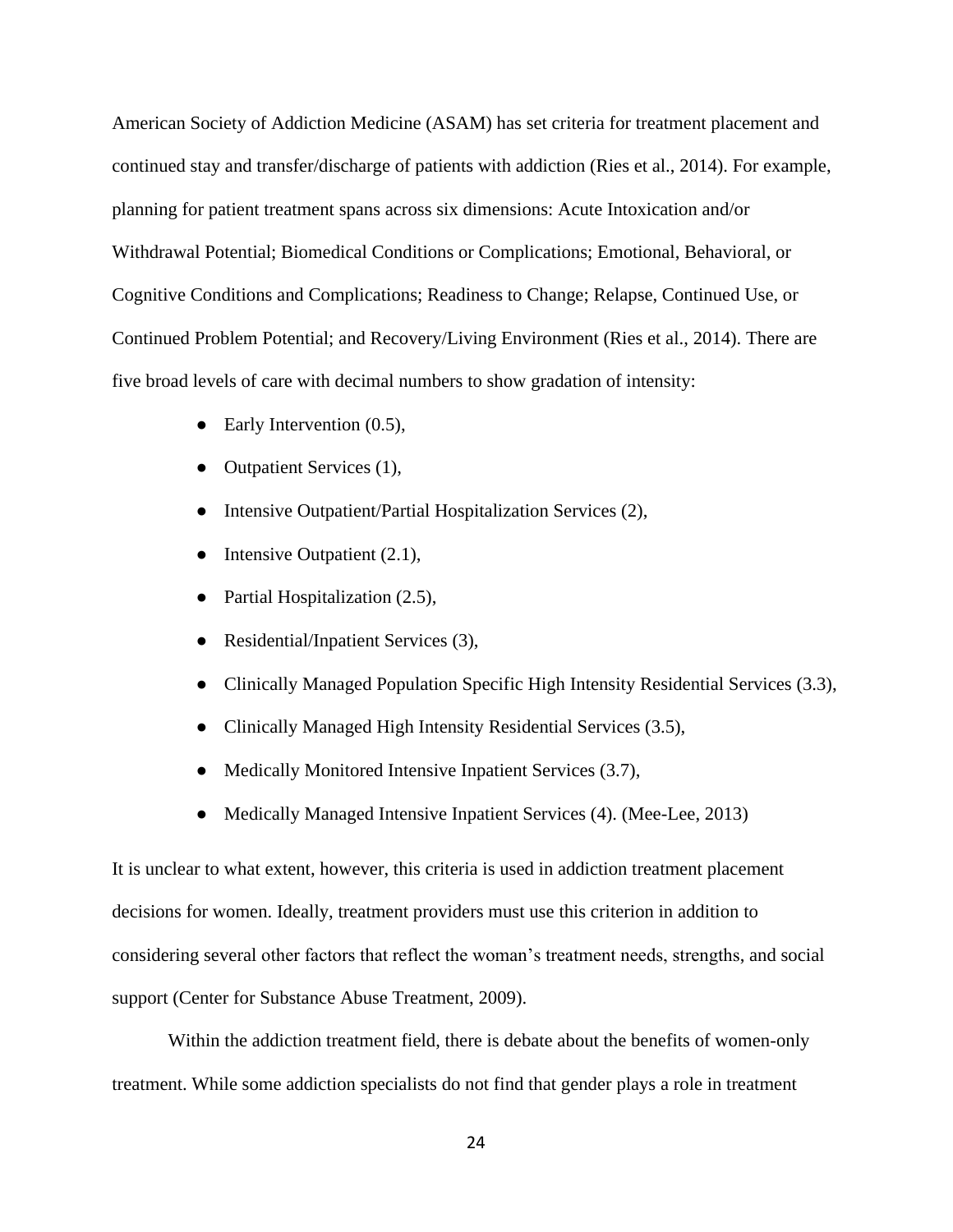outcomes, others emphasize the importance of gender-specific services, particularly because women's frequent trauma histories (Zilberman et al., 2003). As mentioned above, some womenonly treatment settings are based on the notion of reducing the risk of retraumatization, as many women's trauma histories are related to male relationships and encounters. For example, a male client who has an angry outburst in a group therapy setting could be a triggering event for a woman who has a history of experiencing domestic violence. In addition, separation of the genders can reduce female gender role expectations and the fact the groups may be biased towards male interests, which means women interests are neglected (Zilberman et al., 2003).

While a limited amount of literature suggests that gender-specific treatment is more effective, there is a significant lack of systematic research that explores how women-only addiction treatment could improve access, treatment retention, and outcome. It is noteworthy that women frequently report they have concerns upon entering women-only treatment settings, which are often attributed to previous poor relationships with females (Neale, Tompkins, Marshall, Treloar & Strang, 2018). However, a majority of women report positive experiences in a women-only treatment setting, and once there they felt safe, supported, and able to develop relationships with others in the program.

## **Effective Addiction Treatment for Women**

The need for efficacious substance abuse treatment services tailored to women is significant. As mentioned earlier, women are at increased risk of illicit drug use and drug-related health risks, such as Hepatitis C and HIV and there are many other issues facing women with SUDs, including exposure to violence and trauma, history of child abuse and neglect, psychiatric issues, and lack of positive and supportive relationships. Untreated SUDs can increase the negative effects of these multiple issues.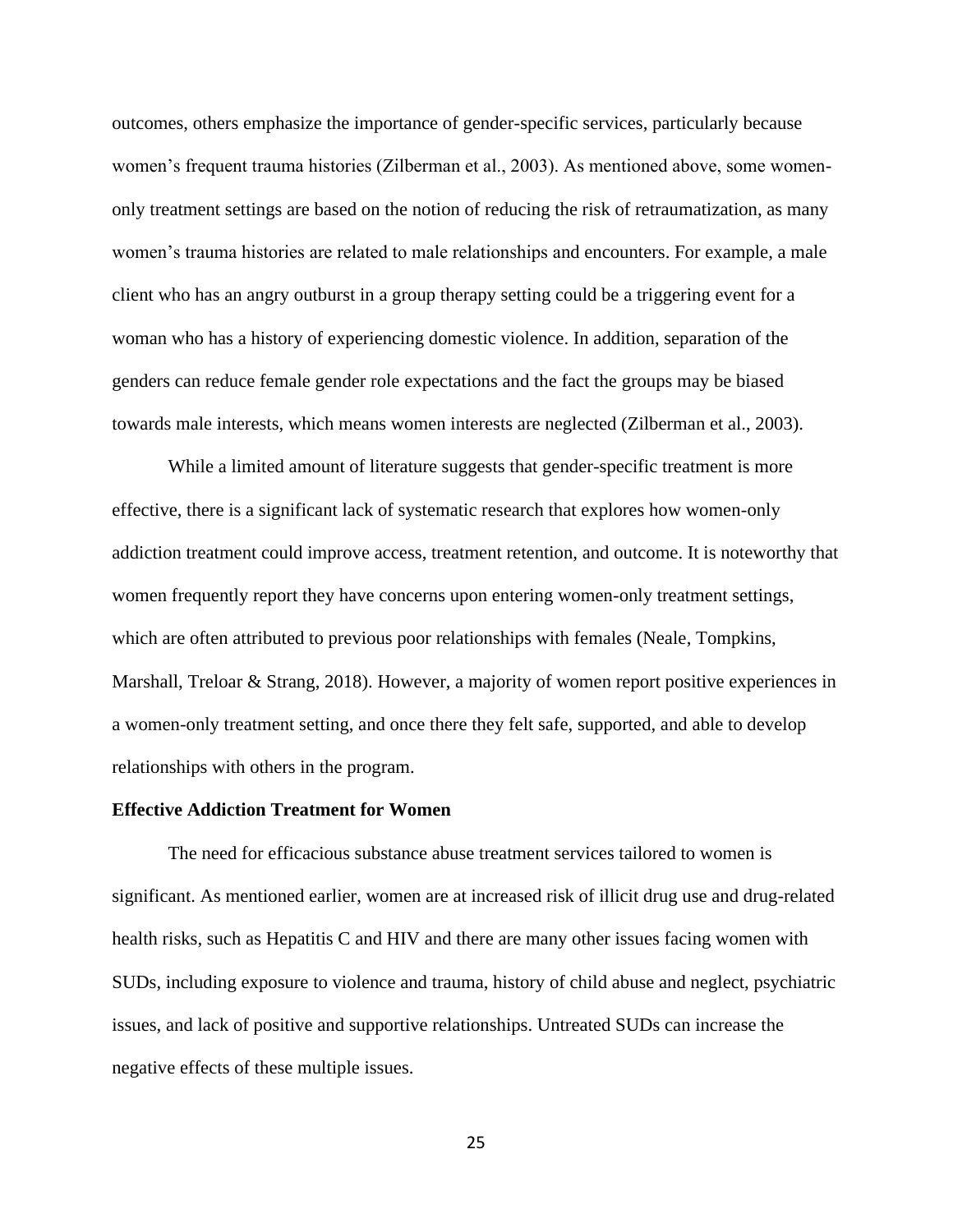Research and attitudes about addiction services have shifted greatly over the past decade. For example, there is a movement away from practices based on tradition or intuition and towards evidence-based treatment (EBT)—treatment programs that have undergone rigorous scientific study and been shown to be effective (Adams & Madson, 2006). Evidence of the outcomes of these treatments must have been demonstrated in at least one study using an experimental or quasi-experimental design.

On a national level for women with SUDs, there is a considerable dearth of tailored evidence-based treatment programs. As mentioned earlier, women's initiation, use patterns, progression of disease, and help-seeking patterns differ from men and these differences must be incorporated into the design of programs (Greenfield et al., 2010). Treatment programs have traditionally been designed with males in mind, with little consideration of gender differences. Below the author will outline some of the evidence-based treatment protocols most frequently used.

## *Medication Assisted Treatment*

As mentioned earlier, MAT is an evidence-based approach that involves prescribing medications to a person who is opiate or alcohol dependent with the goal of diminishing craving and prevention of withdrawal symptoms (Bart, 2012) while an individual engages in other therapeutic activities such as individual therapy or 12-step recovery. Examples of the medications used in MAT include methadone, buprenorphine, and naltrexone (Connery, 2015). Methadone is an opioid antagonist and prevents withdrawal symptoms and reduces craving by activating opioid receptors in the brain. Buprenorphine is an opioid partial agonist and eliminates opioid withdrawal symptoms without producing the euphoria or dangerous side effects and activates and blocks opioid receptors in the brain. It can be combined with naloxone to deter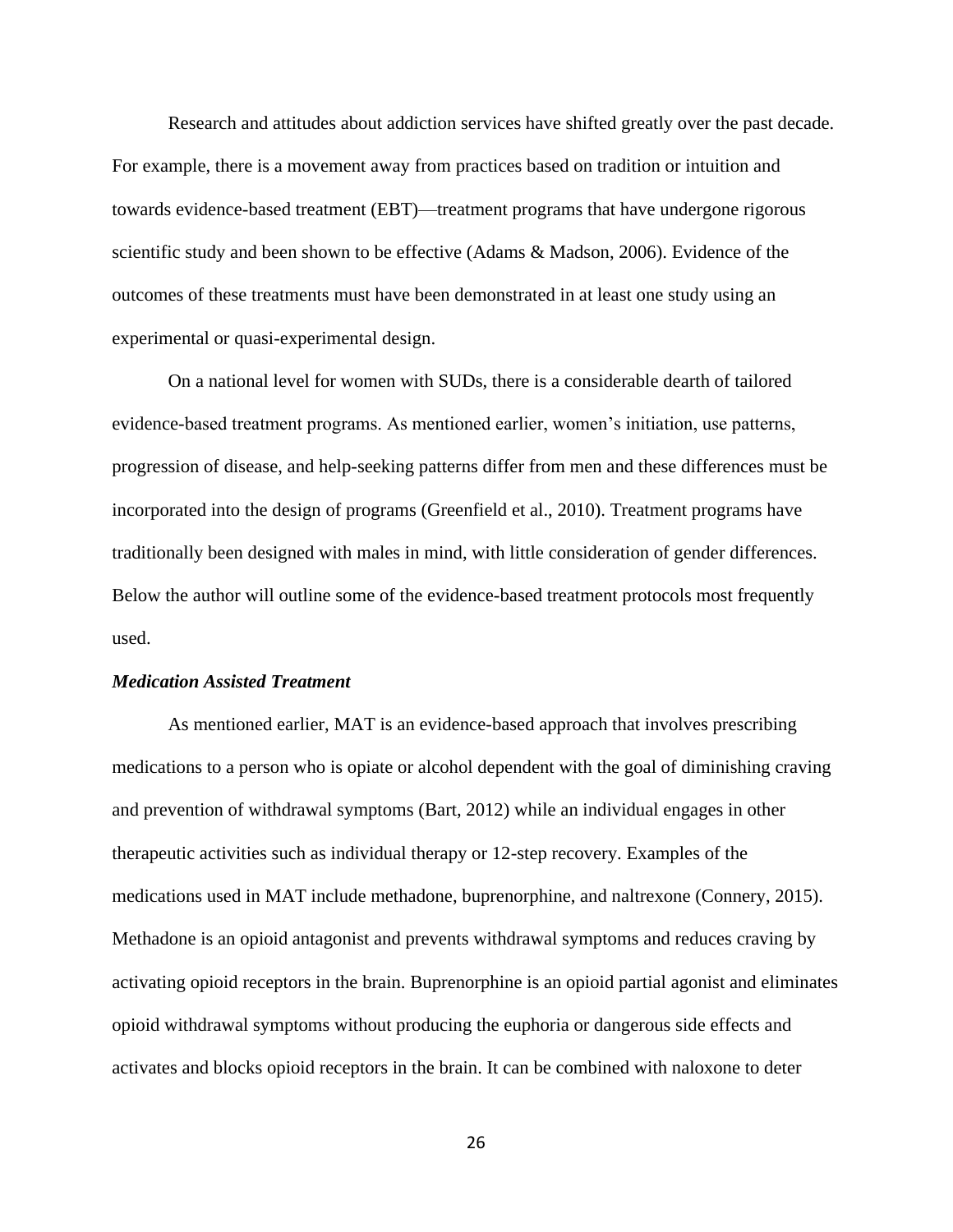diversion or abuse as an injection causes withdrawal reaction if used intravenously by an individual dependent on opioids. Naltrexone is an opioid antagonist and prevents relapse following complete detoxification from opioids and blocks opioid receptors so if opioids are used, euphoria is blocked (Connery, 2015). Naltrexone is also indicated in alcohol use disorder (AUD).

A disadvantage to this approach is that MAT is often implemented as a "stand-alone" treatment. Rather, it should be used in conjunction with other psychological, psychoeducational, and peer-based therapies. In addition, MAT is only indicated for AUD and OUD, as there are currently no pharmacological interventions for other drugs of abuse such as methamphetamines. However, MAT is sometimes implemented from an overly narrow "biological" approach to addiction. That is, prescribers do not mandate that the individual engage in a comprehensive treatment plan. In addition, a commonly used drug—buprenorphine—is frequently "diverted" meaning the drug is not taken appropriately and rather, is given or sold to others. As it is also considered a "street drug", its value to users is quite high, as it can be used to manage withdrawal symptoms.

### *Seeking Safety*

Seeking Safety is an EBT rooted in trauma-informed care and is widely used with women in addiction treatment. This protocol aims to address both PTSD and SUD simultaneously, in part by providing individuals with a sense of safety, and a means to discontinue substance use (Najavits, 2002). The protocol has four domains—cognitive, behavioral, interpersonal, and case management—and adopts a coping skills approach to reducing drug use. This protocol can be conducted in either a group or individual setting by both counselors and peers. There are 25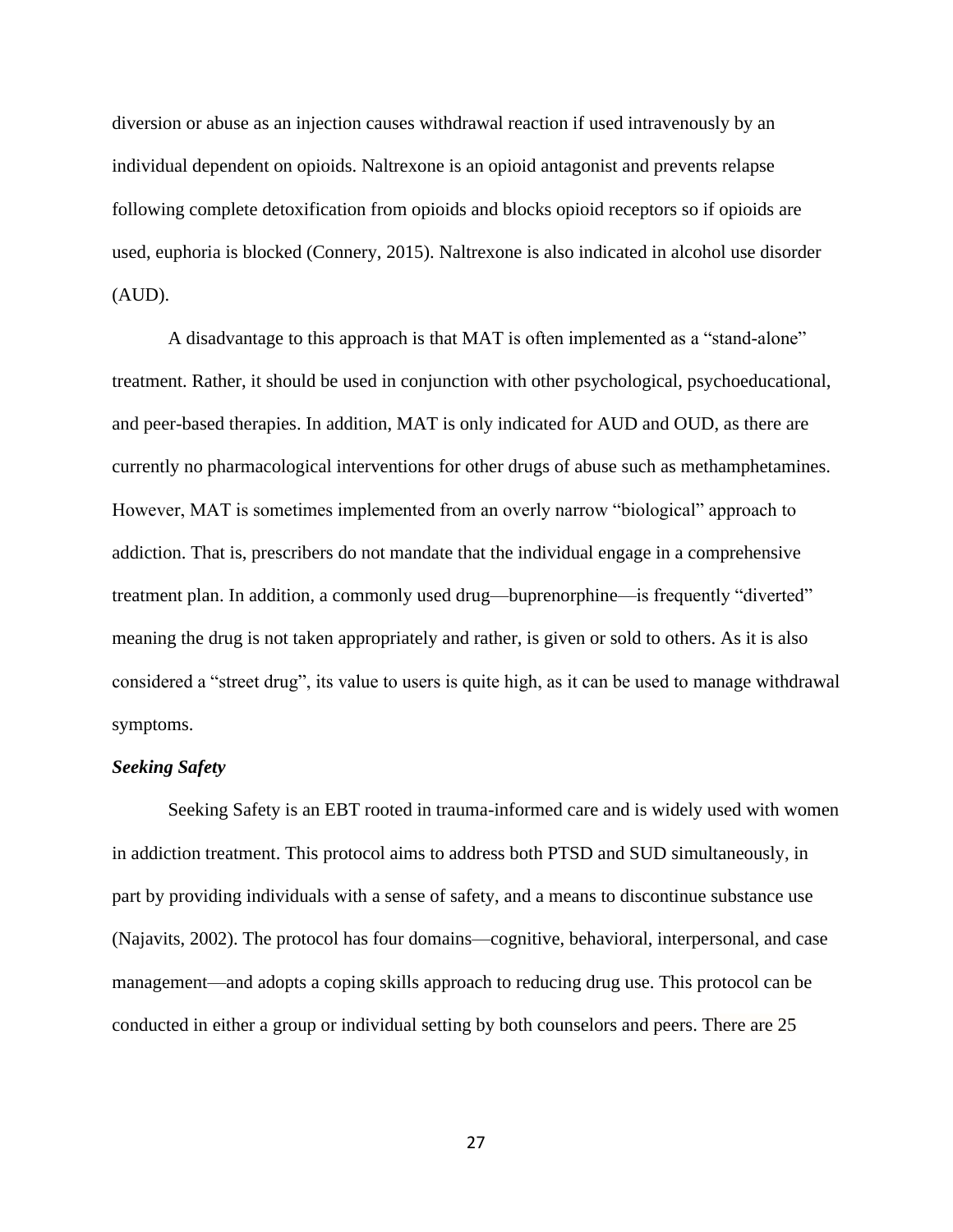coping skills taught and every skill applies to both trauma and addiction simultaneously. Some examples of categories include healing from anger, compassion, and recovery thinking.

The key principles of this protocol are:

- Safety—helping clients attain safety in their relationships, thinking, behavior, and emotion
- Integrated treatment—trauma and SUD are worked on concurrently
- Focus on ideals
- Four content areas—cognitive, behavioral, interpersonal, and case management
- Attention to clinician processes—for example, self-care and emotional responses to the client

A potential disadvantage to this model, however, is the breadth of its curriculum being potentially burdensome. If a woman is not able to engage in the treatment for a considerable amount of time she would miss much of the content.

# *Matrix Model of Outpatient Treatment Program*

The Matrix model of outpatient treatment was developed in the 1980s in response to the cocaine and methamphetamine epidemic. It integrates empirically supported techniques into a multi-element manual that serves as a protocol in outpatient settings (Rawson, Obert, McCann, Smith & Scheffy, 1989). This model was developed using brain imaging, which examined the effects of stimulants on brain functioning and how these may impact treatment responses.

 This curriculum integrates psychoeducational groups with education and social support, with a focus on relapse prevention. Psychoeducational components include the genetic component of addiction, medical effects of drug use, and conditioning and addiction (Rawson, Shoptaw, Obert, McCann, Hasson, Marinelli-Casey, Brethen & Ling, 1995). These elements,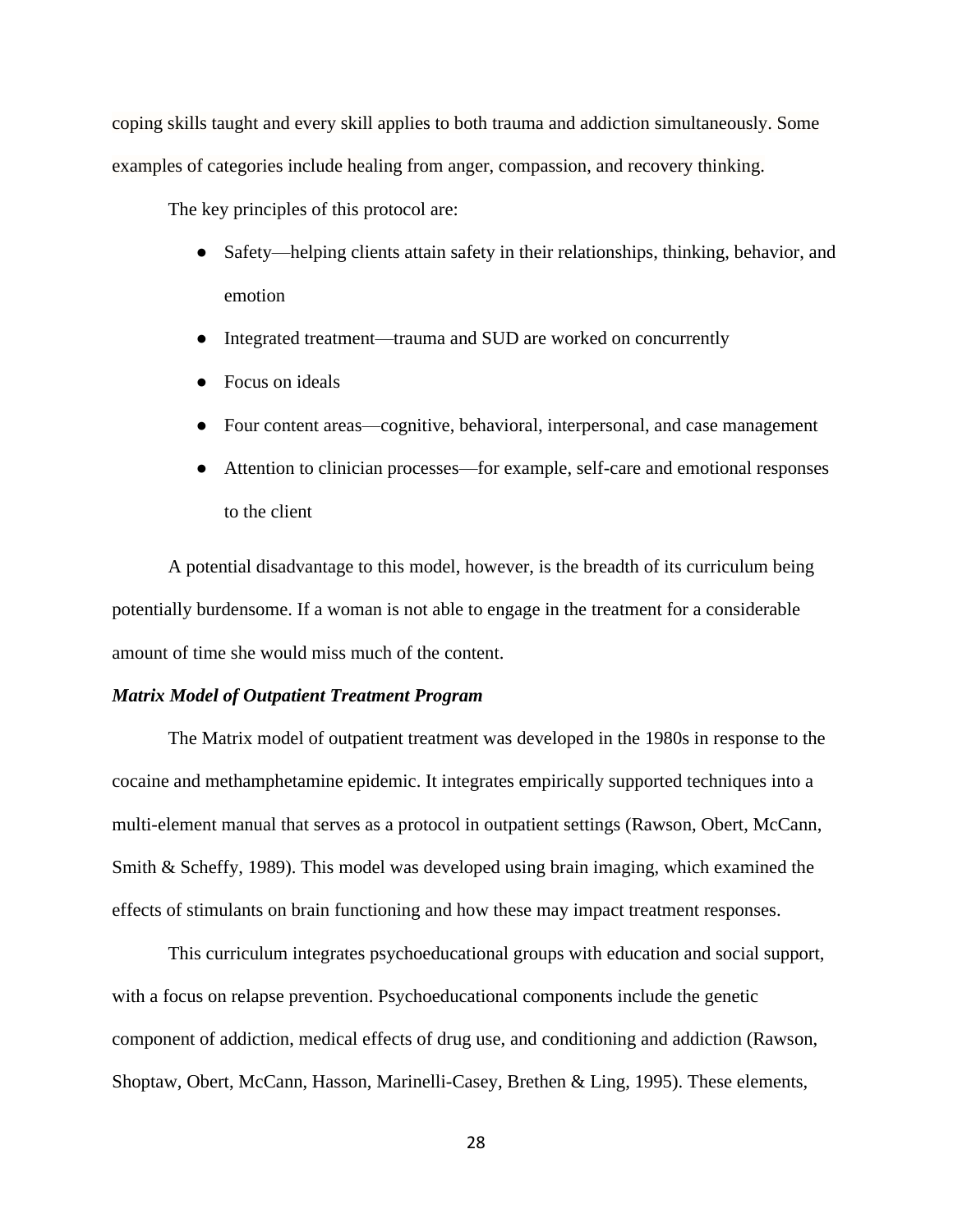along with individual counseling, random and regular urine drug screening, and family engagement are implemented within an "addiction as a disease" model (Rawson et al., 1995).

A disadvantage to this model is its extensive curriculum. The first phase of the protocol lasts for 26 weeks, with the second and final stage extending for another 5 months. It is potentially difficult to maintain a woman's engagement in a curriculum that is as time consuming as this model. In addition, this curriculum is typically implemented in an intensive outpatient setting, a treatment setting that is usually 15-20 hours a week. Due to many factors mentioned above, including psychosocial, long-term attendance is difficult for many women. Also, while this model is often implemented across all SUDs, it was developed with individuals with stimulant use disorders in mind. While it is applicable across SUD diagnoses, it is potentially more efficacious to use a different protocol with women who have other non-simulant disorders such as OUD or AUD.

## *Motivational Enhancement Therapy (MET)*

MET focuses on addressing ambivalence towards treatment and change while eventually engaging and empowering patients in treatment. MET is rooted in the principles of Motivational Interviewing, an approach that is client-centered and focuses on four tenets: establishing empathy, developing discrepancy, rolling with resistance, and supporting self-efficacy (Miller & Rollnick, 1991). Literature suggests that the use of brief interventions such as MET or MI is effective and related to several health behaviors including drug use treatment, and requires less time than other treatments, a point that is potentially salient for women as they often cite childcare issues and financial constraints as barriers to treatment (Osterman, Lewis & Winhusen, 2017). In addition, these techniques have been found to increase addiction treatment utilization.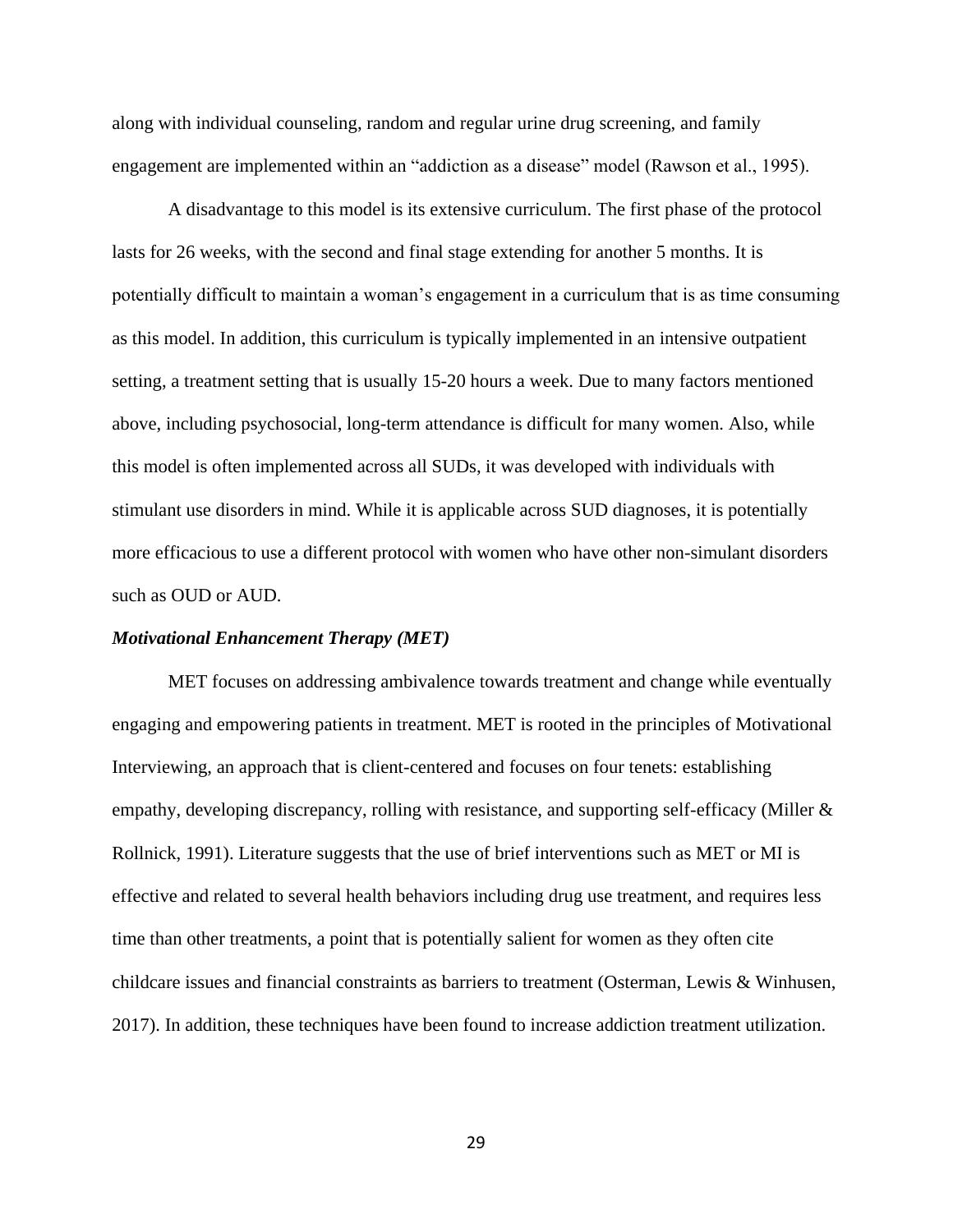MET is sometimes referred to as "MI plus". MET aims to evoke internally motivated and rapid change. After an initial assessment, the first treatment session focuses on providing the client with feedback from the assessment and encouraging the client to discuss self-motivation to stop using drugs. The client's change is monitored in subsequent sessions, and coping skills are suggested by the clinician to help the client maintain the change behavior. Encouragement and support of the client's changes is continually provided throughout sessions by the therapist.

A disadvantage of this approach is that it is short-term (typically two to four sessions), which may not be sufficient duration for more complex cases and more ambivalent individuals. While it is an effective tool in helping individuals find intrinsic motivation to change and explore self-efficacy, it does not necessarily produce long-term changes in drug use. Rather, it should be used as an initial tool and within the wider context of a more comprehensive addiction treatment program.

## *Comprehensive Opioid Response with 12 Steps (COR-12)*

Traditionally, programs with a 12-step approach to addiction treatment have not incorporated MAT as they viewed pharmacological interventions as "substituting drugs." However, an increasing number of Randomized Controlled Trials (RCTs) have shown that patients who receive some form of MAT do significantly better than patients who receive a placebo (Chou, Korthuis, Weimer, Bougatsos, Blazina, Zakher, Grusing, Devine & McCarty, 2016). These findings, along with the increased number of overdoses and high relapse rates, have caused addiction professionals to examine treatments. One result of this reexamination is the Comprehensive Opioid Response with 12-Steps (COR-12). This model integrates a robust 12 step treatment focus, psychotherapy, and pharmacological interventions to increase the chances an individual will have successful, long-term recovery. COR-12 uses a combination of evidence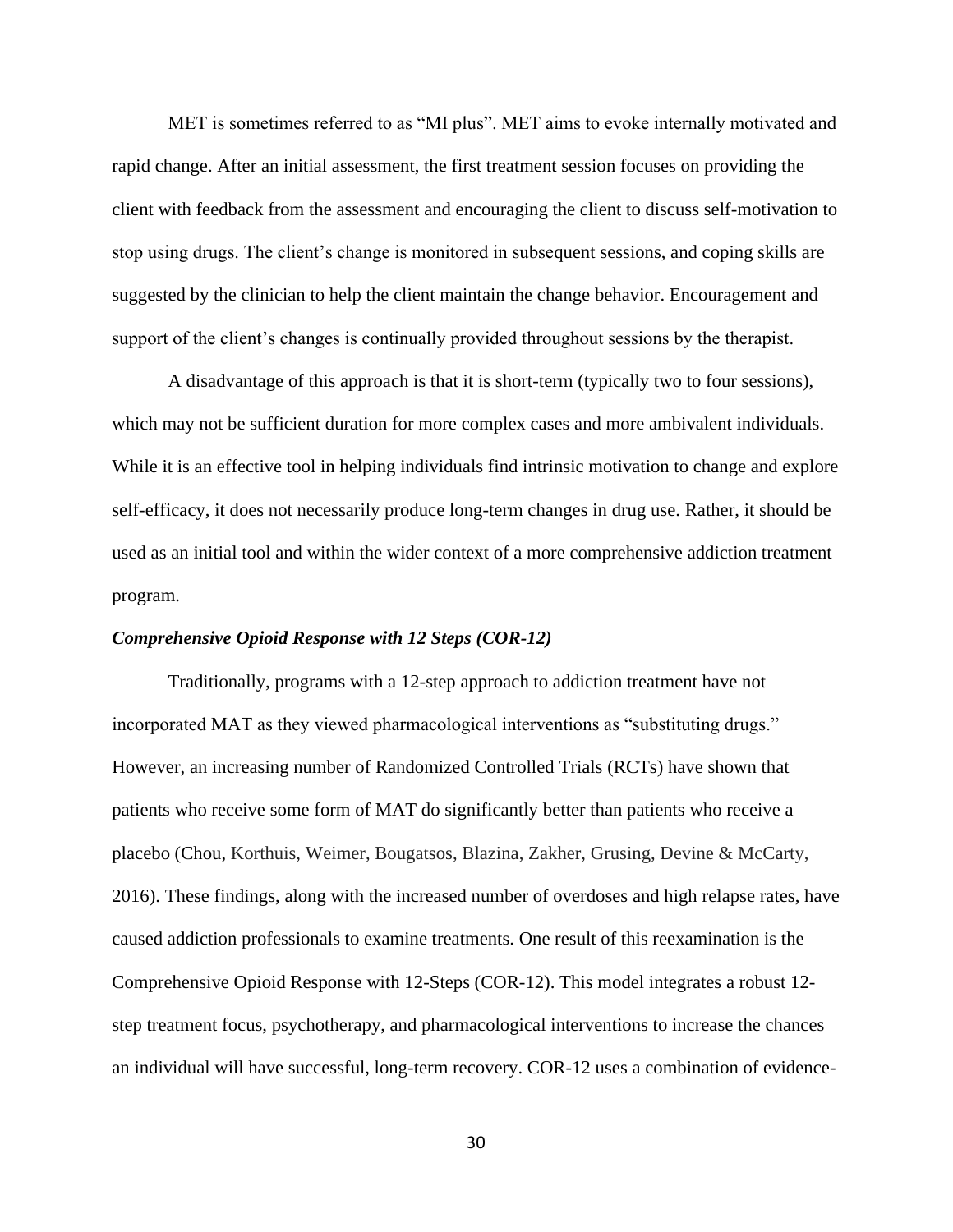based practices in conjunction such as psychological and psychiatric care, and 12-step-based counseling and medication assisted treatment (MAT), for example, naltrexone, and buprenorphine (Knopf, 2019).

A 12-step model of treatment is a guiding set of principles that provides a blueprint for an individual in addiction treatment to follow. The 12-steps were originally written by the founders of Alcoholics Anonymous (AA) and variation of these steps is still used today for similar groups such as Narcotics Anonymous (NA):

- 1. We admitted we were powerless over alcohol (our addiction), that our lives had become unmanageable.
- 2. We came to believe that a Power greater than ourselves could restore us to sanity.
- 3. We made a decision to turn our will and our lives over to the care of God as we understood Him.
- 4. We made a searching and fearless moral inventory of ourselves.
- 5. We admitted to God, to ourselves, and to another human being the exact nature of our wrongs.
- 6. We were entirely ready to have God remove all these defects of character.
- 7. We humbly asked Him to remove our shortcomings.
- 8. We made a list of all persons we had harmed and became willing to make amends to them all.
- 9. We made direct amends to such people wherever possible, except when to do so would injure them or others.
- 10. We continued to take a personal inventory and when we were wrong promptly admitted it.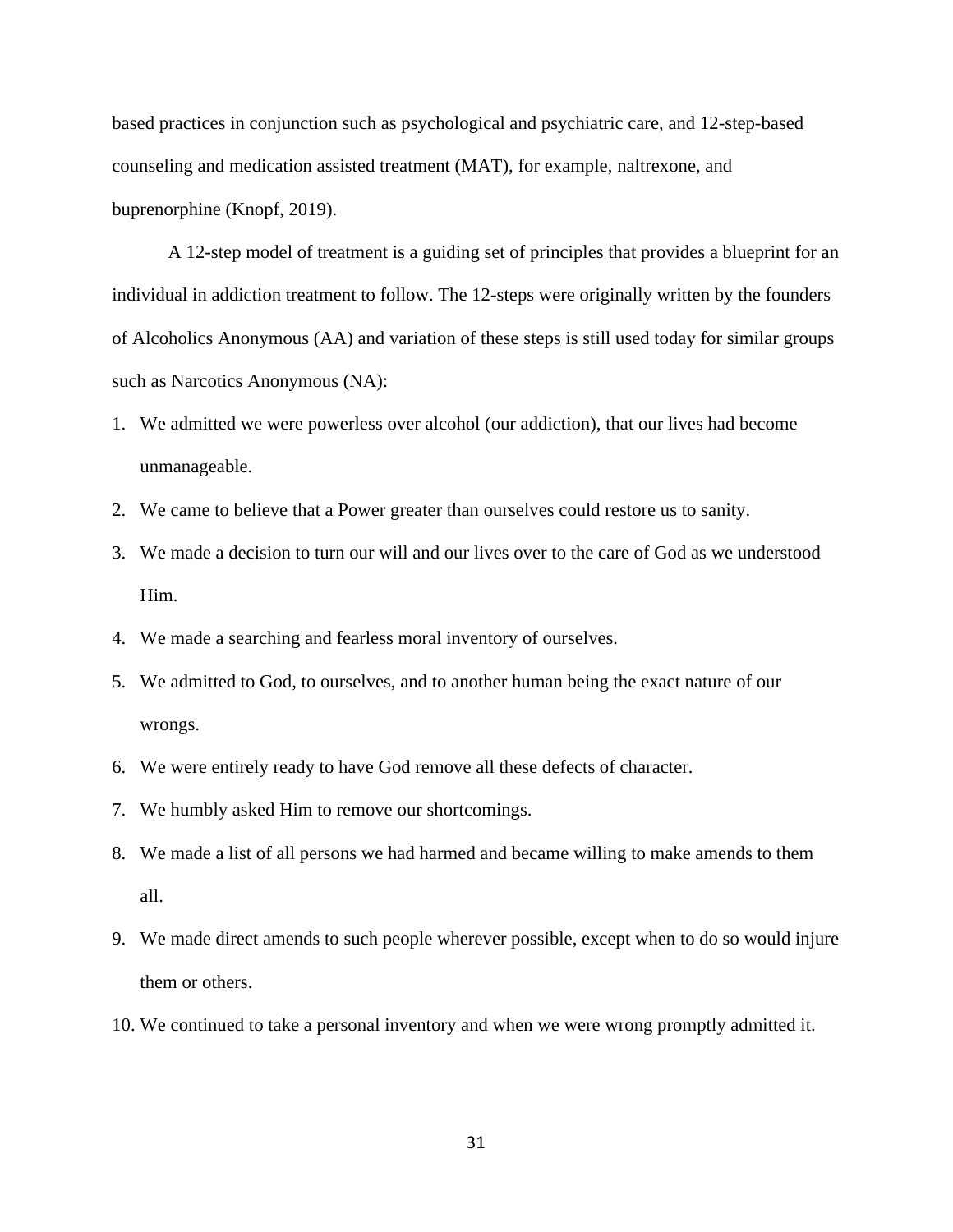- 11. We sought through prayer and meditation to improve our conscious contact with God as we understood Him, praying only for knowledge of His will for us and the power to carry that out.
- 12. Having had a spiritual awakening as the result of these steps, we tried to carry this message to alcoholics (addicts) and to practice these principles in all our affairs (Alcoholics Anonymous, 1976).

As mentioned above, there is a perception among a subset of individuals who describe the 12-step model as incompatible with MAT. Despite COR-12 showing efficacy, there is often criticism from those groups who feel that the basic tenets of the 12-step program are being challenged. This has led to the formation of "MAT NA" groups that are inclusive of people in recovery who choose to incorporate MAT into a traditional 12-step model.

# *Peer-Support Services*

Peer support services are often considered an important part of addiction treatment for women, as it is person-centered, focuses on recovery, and has a focus of addiction as a chronic disease (Kaplan, 2008). As mentioned earlier, these types of services are specifically stated by Substance Abuse and Mental Health Services Administration as an integral part of traumainformed care. It has been found that individuals who receive peer support services as a part of their addiction treatment have higher participation rates (Pantridge, Charles, DeHart, Iachini, Seay, Clone & Browne, 2016). In a pregnant and post-partum population, receiving peer support services led to higher satisfaction of treatment services overall (Sanders, Trinh, Sherman & Banks, 1998).

Historically, peer support services were carried out by an individual who served in a voluntary or part-time capacity. These individuals were often hired as staff or work in volunteer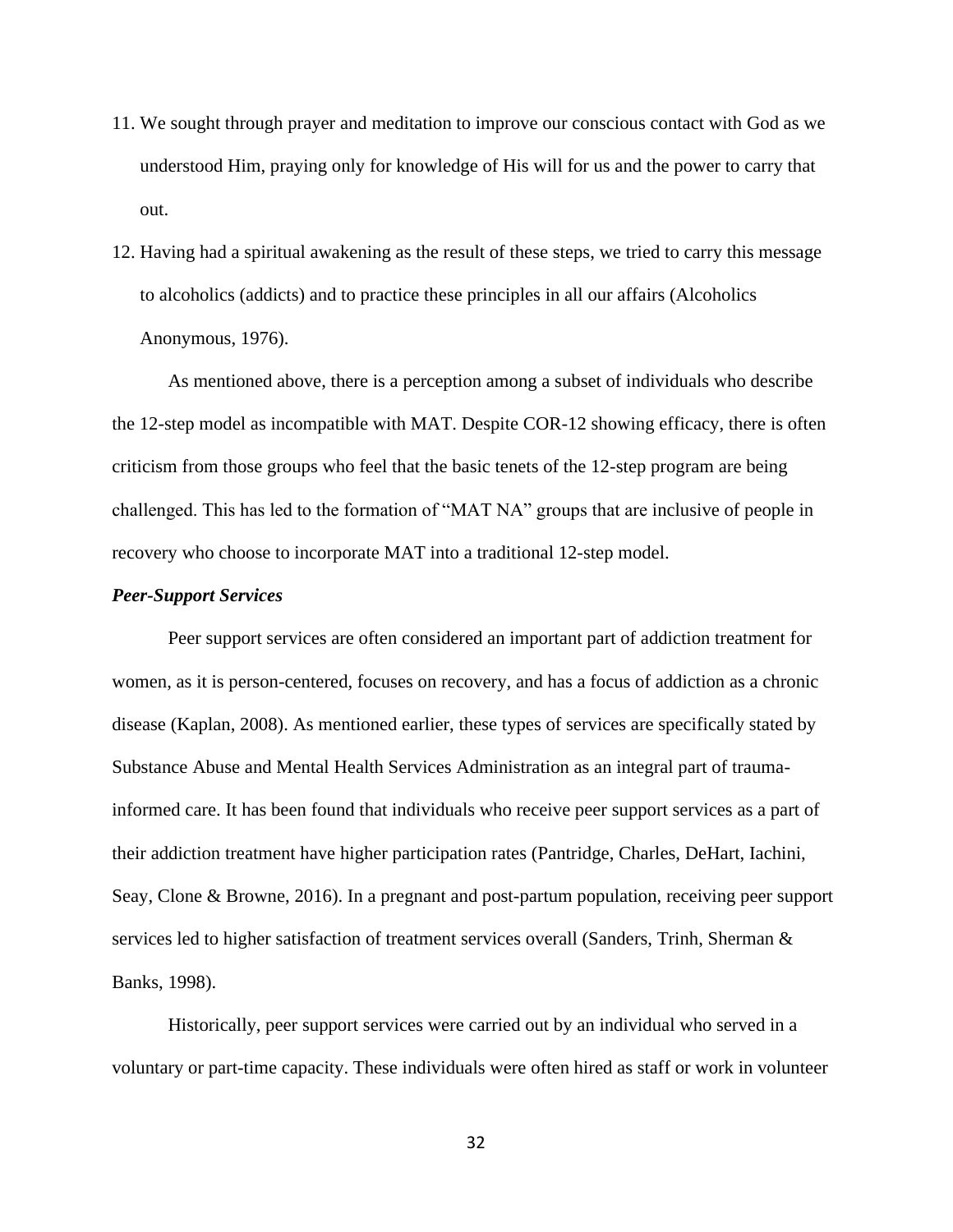positions at SUD treatment agencies and provided mentoring, outreach, resource sharing, and facilitating groups (Substance Abuse and Mental Health Services Administration, 2009b). While this still takes place, in recent years the value and utility of this role has been increasingly recognized. As a result, individuals in long-term recovery (typically at least one to two years) can receive training and certification as a Peer Support Specialist. This credential is recognized by insurance companies and services rendered are reimbursable.

Peer support (whether carried out by a certified professional or lay person) can add significant value to a woman's addiction treatment. As mentioned earlier, these types of services are specifically stated by Substance Abuse and Mental Health Services Administration as an integral part of trauma-informed care. In addition, peer support can take the form of self-help groups such as Narcotics Anonymous, Alcoholics Anonymous, or Celebrate Recovery (a Christian faith-based organization), sponsors, or mentors.

A potential disadvantage of peer support services is that they require adjunctive treatments and services performed by licensed professions. Peer support providers require supervision but typically do not receive consistent or objectively qualified supervision. Therefore, there is a risk that peer support specialists perform interventions that are outside the scope of their training and experience.

#### *Workforce and Educational Preparedness*

Workforce preparedness is an important part of a woman's recovery. This aspect should be incorporated into recovery processes to better assist a client in the ability to lead a productive and financially stable life free of substances. Employment is an important aspect of recovery for a person with a SUD, as it increases self-esteem and provides income (Goodwin & Sias, 2014). Literature suggests that substance abuse treatment and employment and job-related education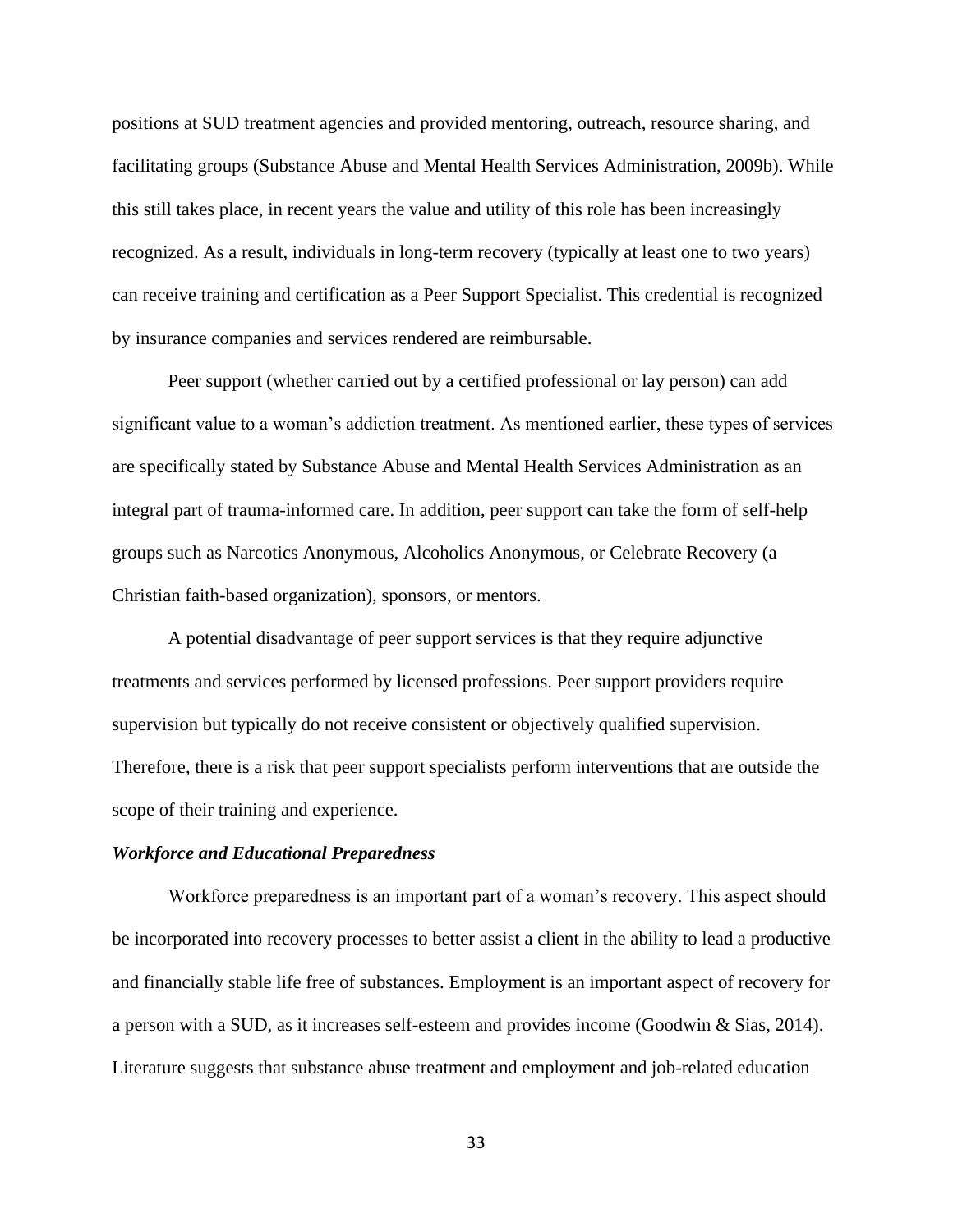services are most effective when concurrent. This overlap leads to a higher rate of success regarding employment and maintaining sobriety (Melvin, Davis & Koch, 2012) and can be viewed as replacing a negative behavior (drug abuse) with a positive behavior (employment).

When working with clients with SUDs, a major facet is assessment of the individual's education and job skill needs in order to tailor treatment plans to meet these needs. A goal within this model is an attainment of a General Equivalency Diploma (GED). According to the Bureau of Labor (BLS) Statistics, individuals with a GED diploma are more likely to hold full-time employment than those without a diploma (unemployment rates of 12.7 versus 8.3, respectively). In addition, a GED diploma is required for entrance to technical schools, enrolling in college, and participating in other career-oriented training programs.

The types of workforce and educational preparedness programs used with women in addiction treatment settings vary. One example is the Kentucky Educational Television (KET) FastForward program. This program is an online and on-demand test preparation for the GED exam and can be accessed via a tablet, computer, or a smart phone. The program covers the four exam areas: math, language arts, science, and social studies. This type of program can be incorporated into a wider recovery curriculum in order to facilitate a recovery tool (a GED), which can improve a woman's treatment outcomes.

A disadvantage of this approach is that the more involved workforce development and educational programs can be time-intensive. As such, they are often limited to residential settings. From another perspective, workforce programs have an advantage in they can be flexibly scaled down and compressed. For example, when compressed, vocational inventories can be completed with women in settings such as intensive outpatient programs to initiate job interest exploration. Another example of flexibility is the incorporation of workforce and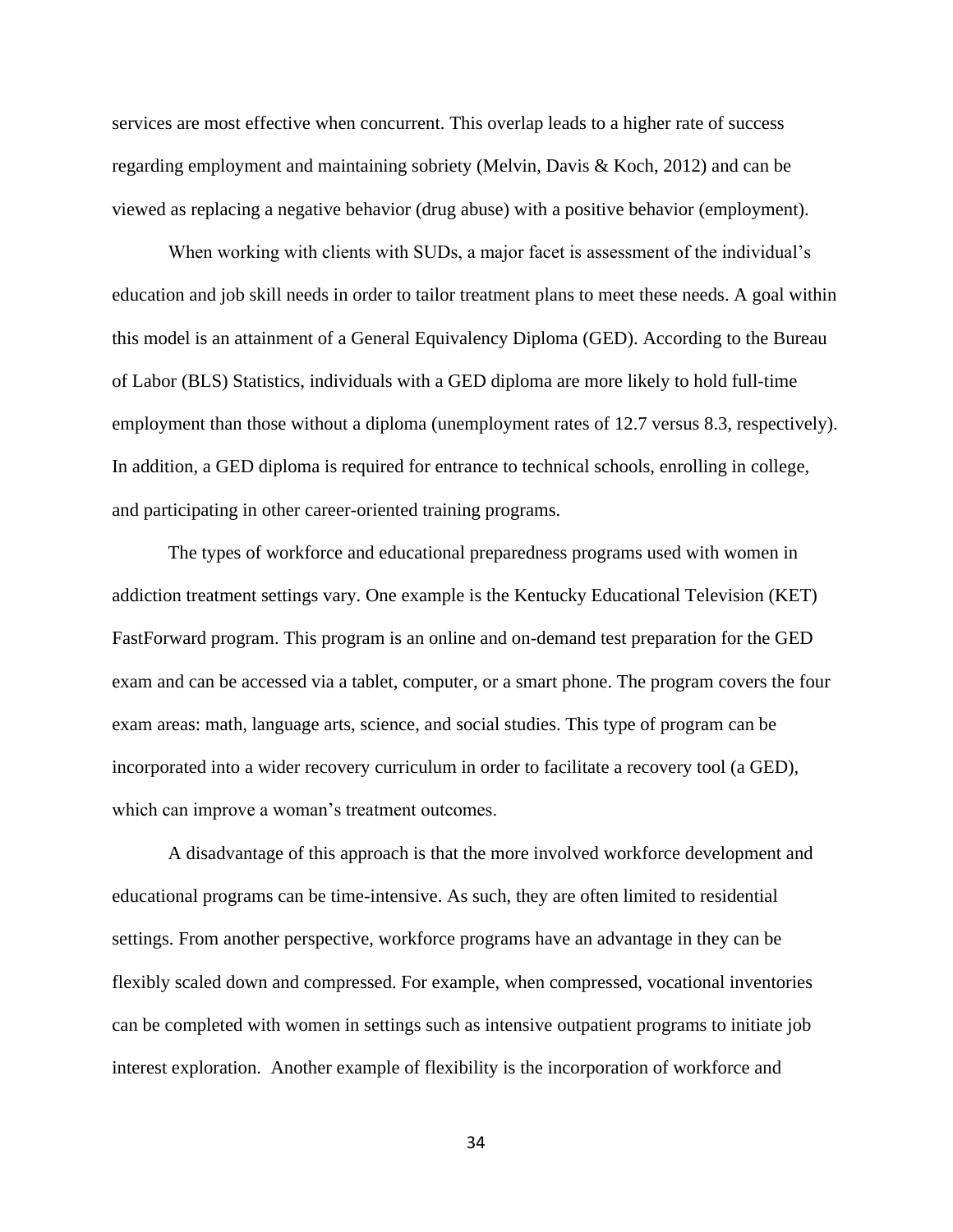educational development programs into case management, as a case manager can provide a woman with community resources that help her attain vocational goals, for example, adult education centers.

Women often cite financial constraints and restrictions as a barrier to long-term recovery. For example, they are often dependent on a significant other for money. This lack of job readiness and educational skill is often associated with trauma and addiction histories. By giving the woman the tools to begin building this aspect of their life, an important recovery tool will be gained.

Overall, a program must fit the circumstances of a woman's life. Providers must consider a continuum of care possibilities when treating addiction that reflects a patient's treatment needs, strengths, and support network. For example, a woman may need a higher level of care (residential, for example) but would be unable to engage in this type of program due to inability to take time away from a job. While diagnostic criteria (notably, ASAM criteria) must steer professional judgment regarding placement, addiction specialists must also be mindful of the unique contexts that women often experience.

## **Issues and Treatment During Pregnancy**

When discussing women and drug use, the childbearing years and potential implications of pregnancy and post-partum should be examined in order to have a more comprehensive view of the implications of SUDs on females. While it is estimated that the prevalence of drug use among pregnant women is lower than that of non-pregnant women, there is still a significant number of pregnant women (1.7 percent) who meet criteria for SUD. One in 10 pregnant women report alcohol or nicotine use, and 1 in 20 report other drug use, (McHugh, et al., 2014). It is estimated that prevalence is highest among young pregnant women—18.3 percent among women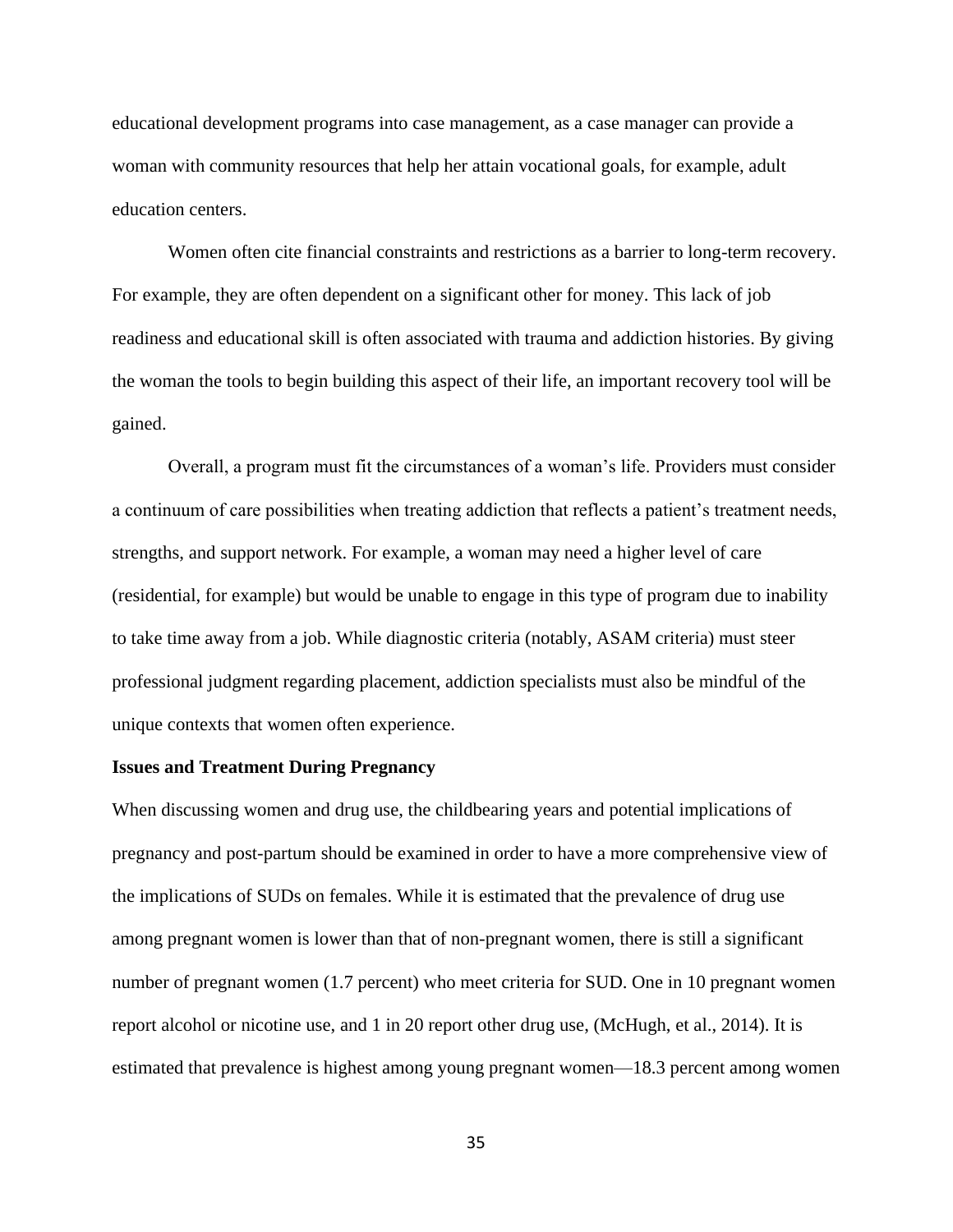age 15–17 and 3.4 percent among those age 26–44. This population presents unique challenges as it faces barriers to treatment initiation and treatment engagement due to many factors such as stigma, financial constraints, transportation issues, fear of legal ramifications, and perinatal issues (Jones, Deppen, Hudak, Leffert, McClelland, Sahin, Starer, Terplan, Thorp, Walsh & Creanga, 2014).

The pregnancy and postpartum time period typically produces significant emotional stress, and women may be more resistant to remain in treatment because of these additional stressors. The lack of comprehensive and integrated services for these women may be a factor in disengagement. These women may be judged by family and friends and feel guilt and stigma for their substance use during pregnancy. It is of particular importance for this specific population of women to receive care, as untreated SUD in pregnancy has potential long-standing consequences for both mother and baby (Jones et al., 2014).

Drug use by pregnant women is associated with a number of negative effects on fetal development. For example, fetal exposure to drugs has been associated with growth restriction and low birth weight, poor neonatal outcomes, and long-term negative effects on cognitive and academic performance in children (Hulse, Milne, English & Holman, 1997; Lester, Tronick, LaGasse, Seifer, Bauer, Shankaran, Bada, Wright, Smeriglio, Lu, Finnegan & Maza, 2002; Goldschmidt, Richardson, Cornelius & Day, 2004). As mentioned earlier, opioid use during pregnancy is also associated with neonatal abstinence syndrome (NAS), a withdrawal syndrome that has significantly increased in incidence as the rate of opiate addiction rises.

### *Neonatal Abstinence Syndrome (NAS)*

Neonatal Abstinence Syndrome occurs in the majority of all prenatally opioid-exposed neonates. Signs of withdrawal typically start 24-96 hours after birth depending on the specific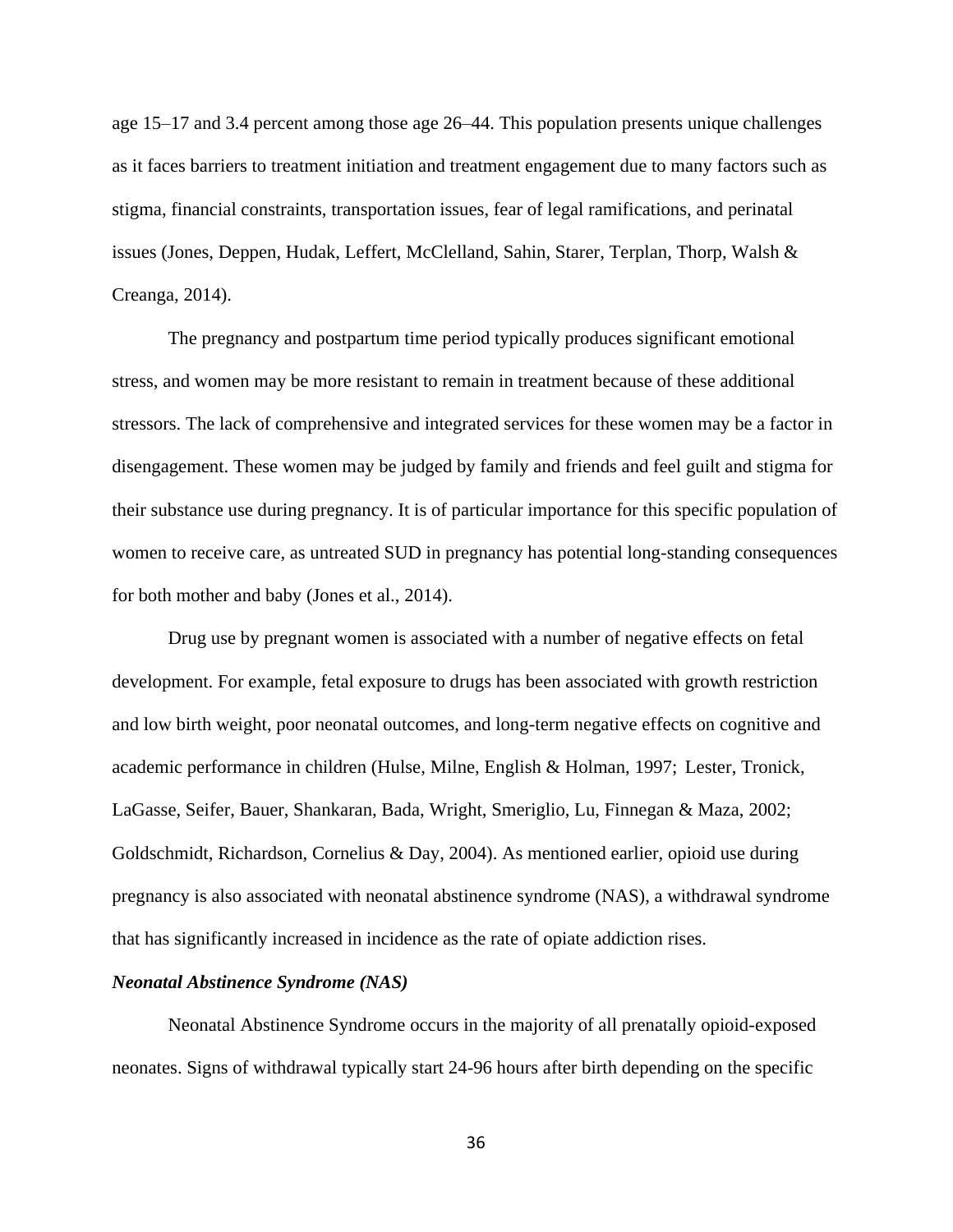opioid exposure and involve a spectrum of symptoms (Patrick, Davis, Lehmann & Cooper, 2015). Withdrawal symptoms include central nervous system signs such as tremors, irritability, high pitched crying, sleep disturbances, tight muscle tone, hyperactive reflexes, and myoclonic jerks. In addition, the neonate may experience autonomic signs such as sweating, fever, yawning, sneezing, rapid breathing, and nasal congestion. Gastrointestinal withdrawal symptoms include poor feeding, vomiting, and loose stools or diarrhea. In about half of NAS cases, medication is required to treat the baby for withdrawal symptoms.

In addition to NAS, there are also long-term consequences of drug use for pregnant women including increased risks of assault and abuse, miscarriage, contracting hepatitis or HIV, delivering infants with physical and behavioral problems, postpartum depression, and potential loss of custody of their children (Wilder, Lewis & Winhusen, 2015). Evidence suggests that early identification, a comprehensive and integrated approach to treatment, and recovery supports (including MAT) can improve maternal and infant outcomes.

# *Medical Home Model*

A model that has been found to be particularly efficacious with this population is a medical home model. This model involves professionals from across disciplines—ideally physicians, nurses, social workers, and mental health therapists (Baird, Blount, Brungardt, Dickinson, Dietrich, Epperly, Green, Henley, Kessler, Korsen, McDaniel, Miller, Pugno, Roberts, Schirmer, Seymour & DeGruy, 2014). A wide array of a patient's needs is addressed, from behavioral health to access to community-based social services. Care is patient-centered patients are fully informed, and providers respect each patient's unique needs and circumstances. Evidence-based services are implemented in an accessible manner and are carried out by a wide range of professionals. Examples of services found in this model include case management,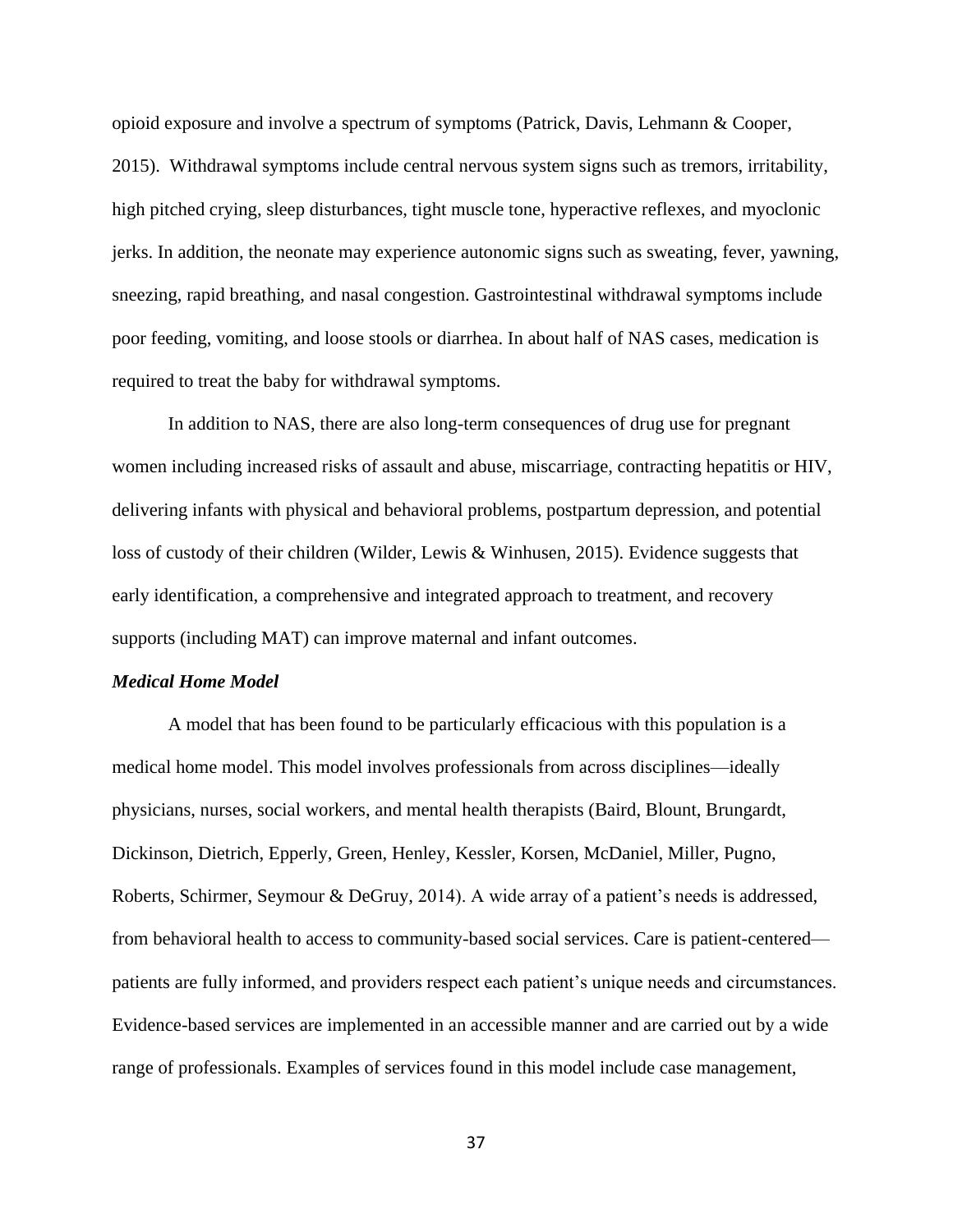medical care, peer support, and other services. The medical home model is holistic and as it is an efficacious approach to this particular population of women, it will be discussed in greater detail.

The tenet of this model is rooted in the holistic approach discussed above but goes further by providing a full continuum of interdisciplinary services for both mother and baby through comprehensive, integrated wraparound services designed to assist them with meeting medical, social, childcare, housing, educational, and vocational needs (Substance Abuse and Mental Health Services Administration, 2018). Examples of services provided include targeted case management, and peer support. Medication assisted treatment (MAT) can be a helpful tool in stabilizing the mother while pregnant as it helps reduce cravings of an opiate dependent pregnant woman and reduce withdrawal for both baby and mother (Bart, 2012). This stability allows the individual to be engaged in therapeutic services offered in the comprehensive model.

The medical home model also facilitates a recovery orientation, which involves lifestyle changes. Professionals involved in a medical home model view SUDs as a chronic disease and believe that recovery is gradual and not linear. Participants advance through stages of treatment and an emphasis is placed on ongoing support beyond treatment. There is high accountability—a premium is placed on honesty, taking responsibility, working towards goals, and a willingness to learn. There is also an emphasis on social learning, mutual self-help, and taking a role in others' recovery. As participants progress in a program, they assume greater personal and social responsibility, and take on leadership roles within the program. For example, oftentimes after engaging in the program with a certain amount of success for a certain amount of time, women can serve as mentors to new women coming into the program.

A disadvantage of this model is the difficulty with which this comprehensive model can be established. There is a significant dearth of providers for this type of wraparound program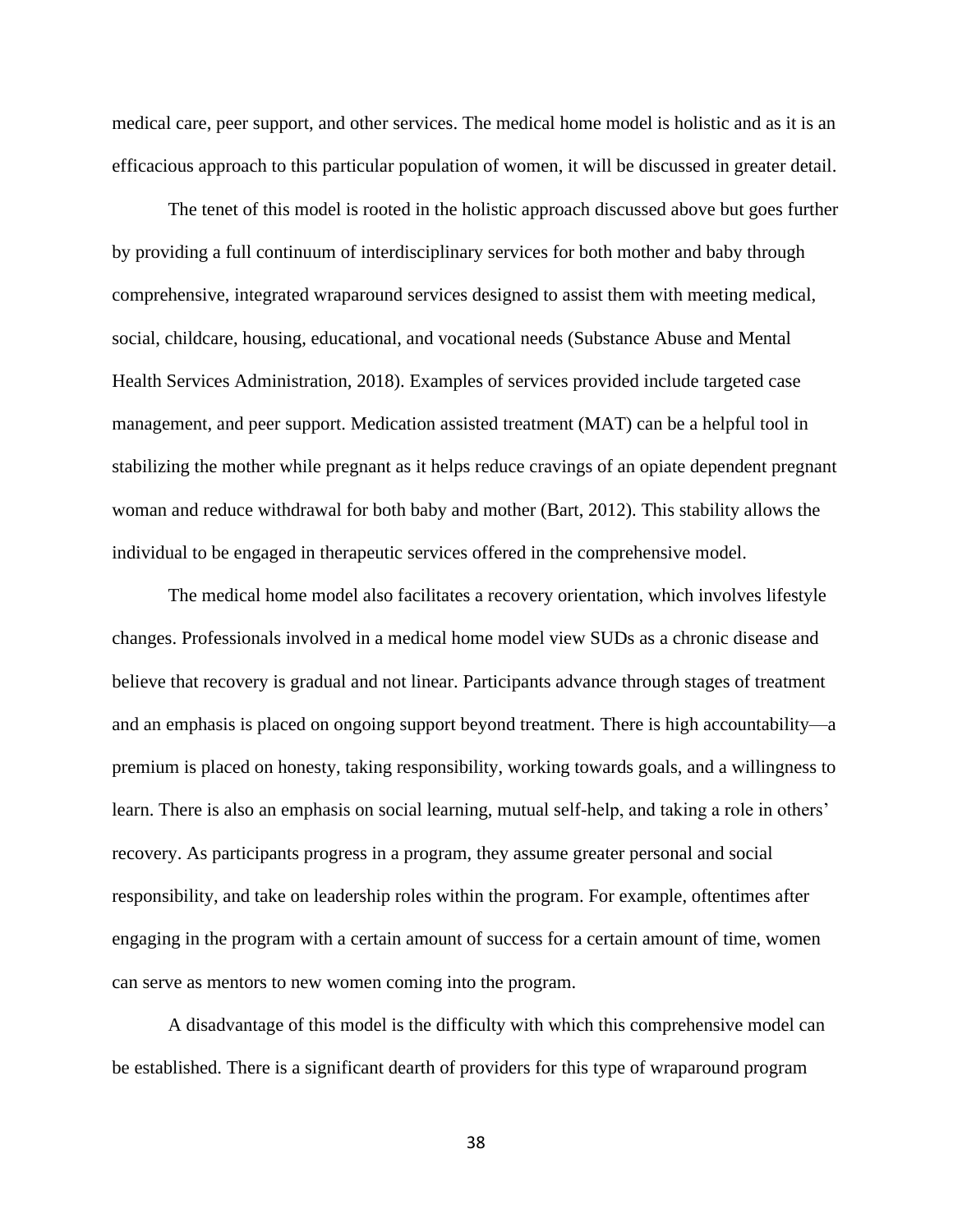who can provide not only MAT but also the comprehensive, integrated services designed to assist participants with meeting medical, social, childcare, housing, educational, and vocational needs. In addition, participation in these types of programs is often geared towards long-term engagement. This long-term commitment is not always possible for women as many of the factors discussed above (for example, transportation and childcare) can present obstacles to ongoing engagement with services. Therefore, it is not surprising that most pregnant and postpartum women with SUDs in the United States are not enrolled in comprehensive programs that address their obstetric needs as well as specialized addiction treatment, mental health care, and health education (Jones et al., 2014).

# **Self-Efficacy, Substance Use, and Relapse Prevention**

### *Self-Efficacy*

According to social cognitive theory (Bandura, 1986), human behavior and motivation is largely regulated by three types of expectancies: situation-outcome expectancies, in which consequences are related to an individual's environment; action-outcome expectancies, where outcomes are related to personal action; and an individual's perceived self-efficacy. This can be directly applied to health behaviors, including substance abuse. For example, the likelihood an individual will give up a harmful health behavior such as drug use depends on three sets of cognitions: the expectancy the individual has that they are at risk (e.g., potential for losing custody of one's child), the expectancy that the behavior change will reduce the risk (e.g., stopping drug use increases chance of maintaining custody), and the feelings an individual has about their capabilities of exercising control over the drug use (e.g., the expectation an individual has of being capable of stopping the drug use).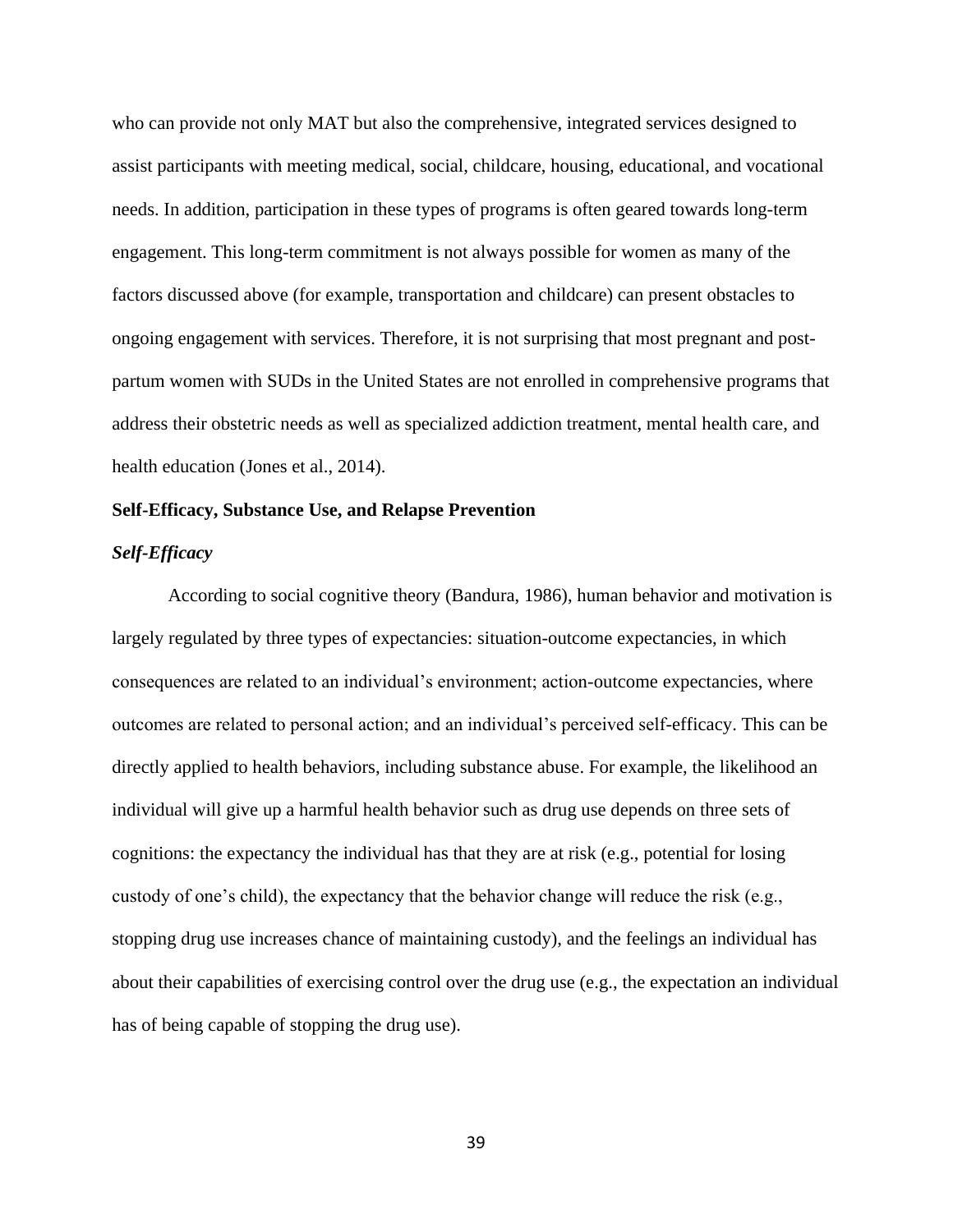This study will focus on the third aspect of Bandura's Social Cognitive theory (selfefficacy) and its relation to abstinence of drug use. Maintaining health behaviors is not solely related to perception of an outcome; rather, an individual must believe in their capability to change, which is often referred to as functional optimism (Schwarzer & Fuchs, 1995). Selfefficacy is a consistent and independent predictor of future behavior and clearly has applicability in addiction recovery.

The concept of self-efficacy was first introduced by Albert Bandura who defined it as "the belief in one's capabilities to organize and execute courses of action required to produce given attainments" (Bandura, 1997, p. 2). It is the degree to which an individual feels capable and confident to perform a certain behavior in a certain situation. In contrast to more overly generalized concepts such as self-esteem, self-efficacy is defined and measured in terms of more specific abilities or beliefs. For example, abstinence self-efficacy is a specific construct within self-efficacy. It is defined as an individual's self-beliefs about their ability to maintain abstinence from drug use, and not engage in behavior that would lead to relapse. This concept will be discussed in more depth later in the paper when exploring relapse prevention.

As mentioned above, self-efficacy plays a central role in many health behavior change models, including weight loss, smoking cessation, and physical activity. Self-efficacy requires an individual, at a minimum, to engage in goal-related thinking, a construct often used in predicting treatment outcomes in addiction (Kelly & Greene, 2014). Bandura's theory has been applied to the field of substance abuse and its theoretical importance is now widely accepted within addiction treatment.

The cognitive behavioral model of relapse prevention is centered around high-risk situations and the individual's responses in those situations (Witkiewitz  $\&$  Marlatt, 2004). It is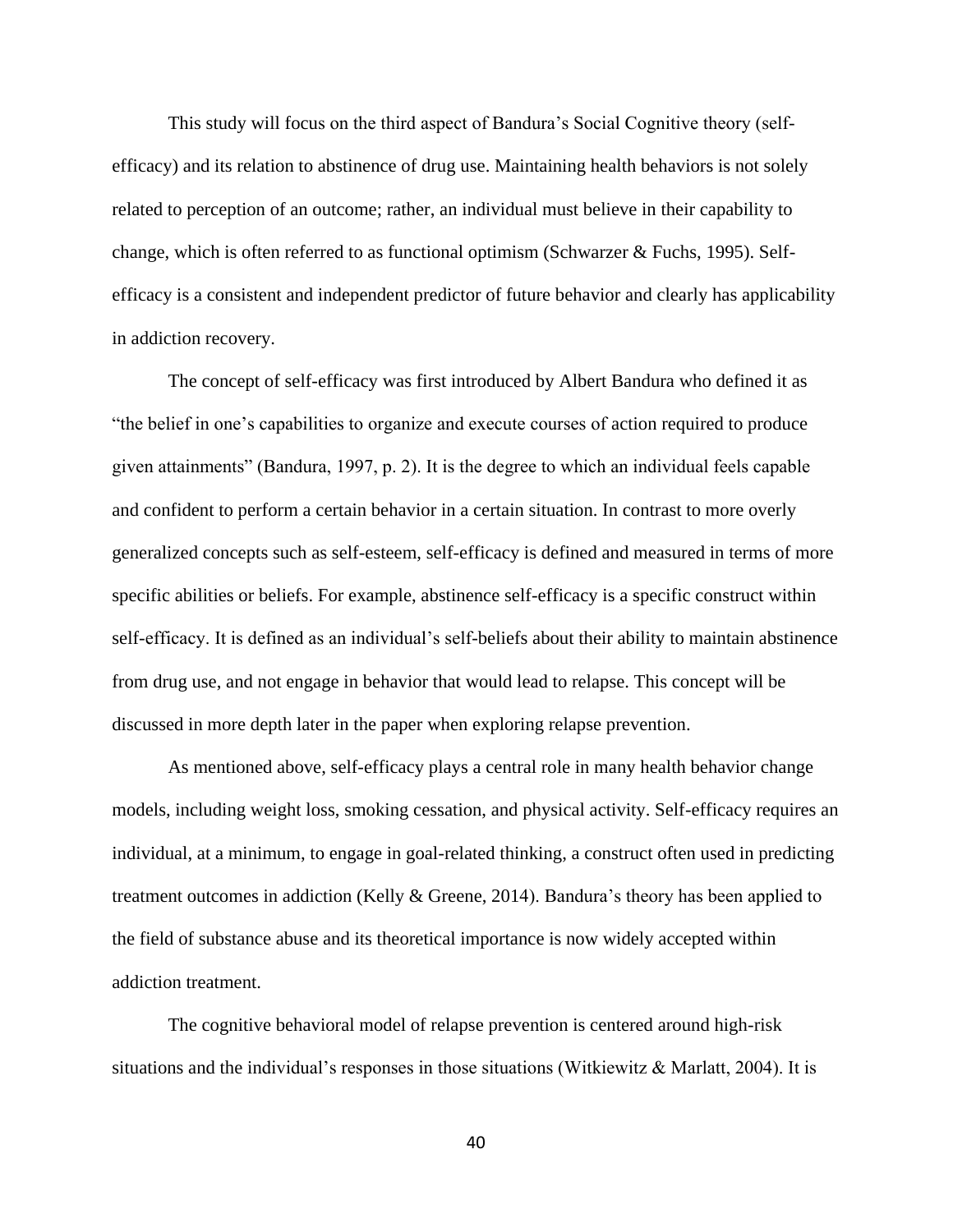thought that if an individual has low self-efficacy (e.g., lack of effective coping responses and self-confidence), they tend to "give in to temptation." This model posits that self-efficacy is an important predictor of relapse to substance use after treatment. Specifically, higher abstinence self-efficacy in high-risk situations is associated with a greater likelihood of abstinence outcomes (Witkiewitz & Marlatt, 2004).

The application of the construct of self-efficacy to addiction stems from the assumption that success in coping with "high-risk" situations where drugs are available, is partly determined by an individual's self-beliefs about whether they have the necessary skills to resist a "slip" (Schwarzer & Fuchs, 1995). The behavior changes necessary to maintain sobriety are dependent on an individual's perception of how well they can cope with stress of the situation, to utilize resources, and plan a course of action that meets the needs of that high-risk situation. It has been posited that addressing psychological problems and increasing self-efficacy greatly improves the chances of maintaining long-term recovery from addiction and can be viewed as a major protective factor in sobriety (Hser, 2007).

The significance of self-efficacy in addiction recovery can be illuminated through the exploration of expectancy theory. First introduced by Victor Vroom in 1964, this model is rooted in the tenet that all human behavior is largely driven by an individual's motivation. Specifically, it says that people are motivated to behave in certain ways when there is an expectancy that their behavior will result in a desired outcome (Vroom, 1964). The three principles of expectancy theory model are valence (anticipated satisfaction with potential outcomes), instrumentality (relationship between an outcome and another outcome), and expectancy. While this model is used most often in vocational and organizational contexts, it also has relevance in addiction recovery, as it is closely related to self-efficacy—a significant construct within the field.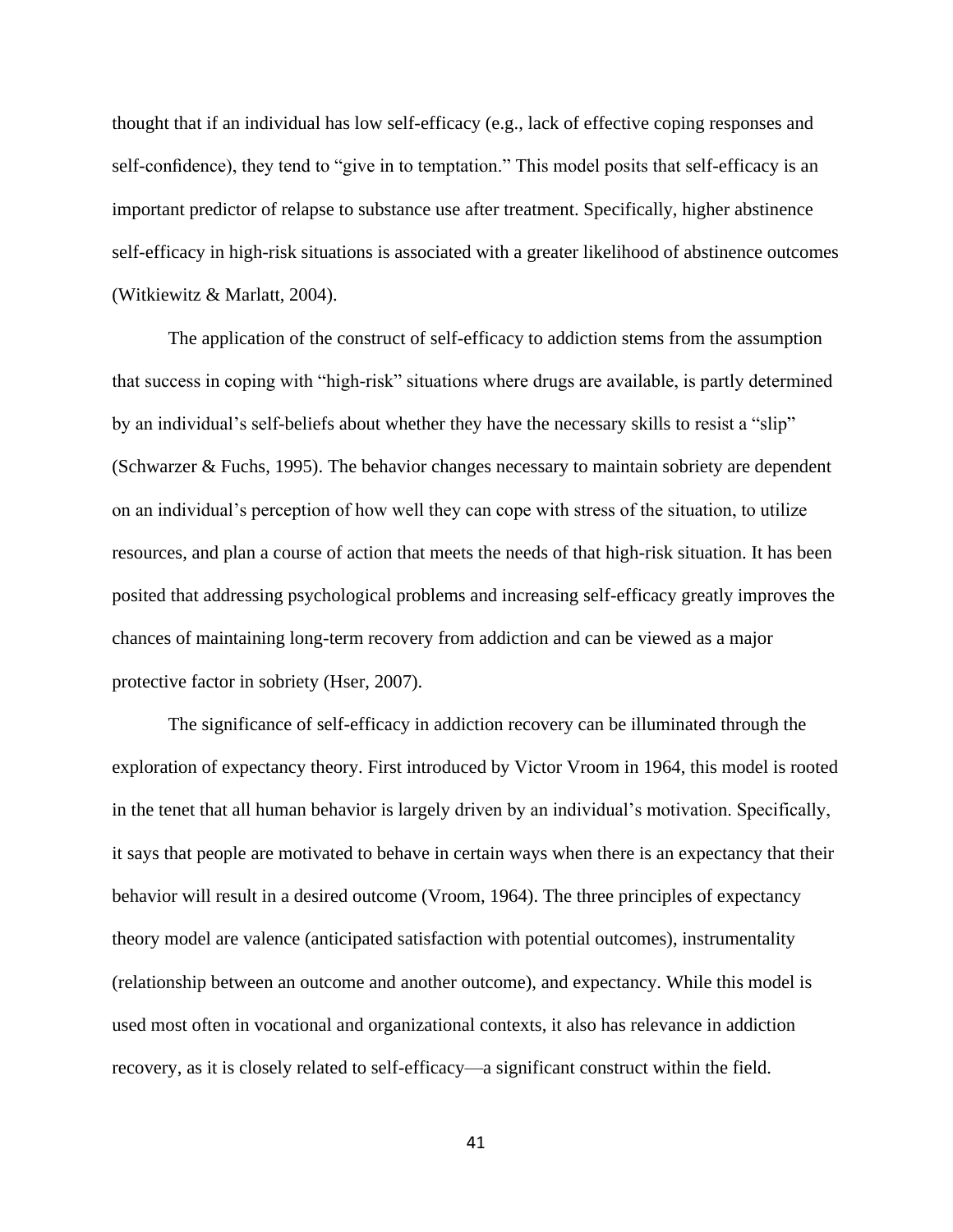Overall, individuals who doubt their own capabilities are more inclined to anticipate failure, worry about performance, and "give up" prematurely. This doubt can stem from globally low self-esteem or lack of knowledge about high-risk situations and potential coping mechanisms. Conversely, individuals with strong self-efficacy visualize themselves acting successfully in difficult situations, show perseverance, and are more likely to recover when difficulties arise (Schwarzer & Fuchs, 1995). These tenets are directly applicable to addiction treatment and its outcomes and therefore, will be used as the framework for this study.

### *Empowerment Factors in Women in Addiction Treatment*

Self-efficacy is a component of empowerment. In terms of addiction recovery, empowerment is part of a process of becoming emotionally stronger, gaining self-determination, and becoming more confident. It is believed that empowerment concepts can help illuminate how substance abuse problems develop as addiction to drugs may represent an effort for women to gain a sense of control over personal problems such as family rejection or low self-esteem (Freeman, 2001). There is a link between substance abuse and perceived powerlessness. A subset of professionals within the field of substance abuse are hesitant to address the impact of powerlessness within addiction as they feel it allows individuals to avoid personal responsibility. Other substance abuse professionals find that addressing this component—particularly within the context of women in addiction treatment—is an important part of treatment and therefore worthy of study. The author will now discuss some of the empowerment factors that are related to outcomes for women in addiction treatment.

Empowerment is defined as "the process of becoming stronger and more confident, especially in controlling one's life and claiming one's rights" (United Nations Population Fund, 1995). While empowerment is related to concepts such as self-esteem and competence, it covers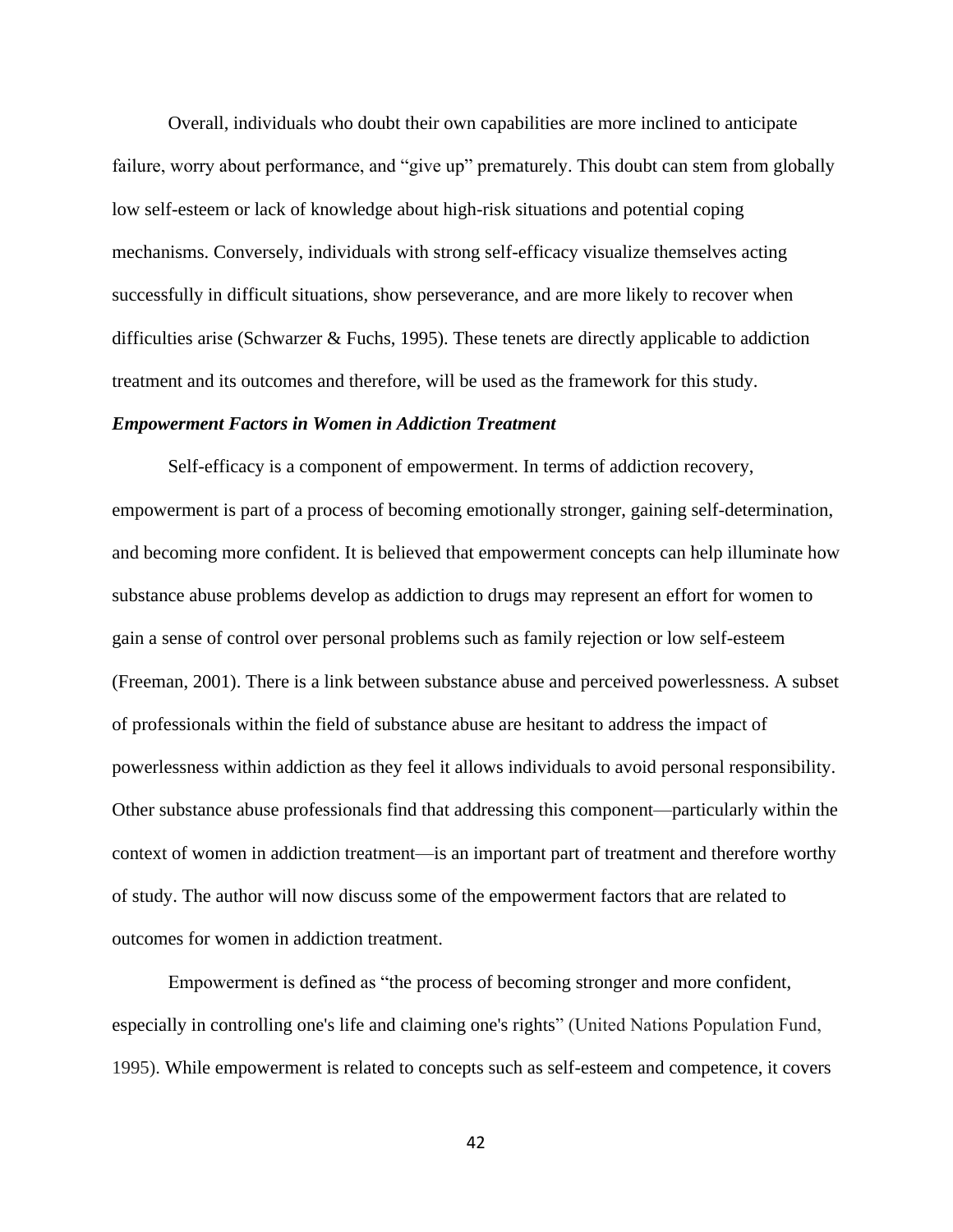a broader number of factors (Hunter, Jason & Keys, 2013). In terms of its application to addiction treatment, empowerment can be conceptualized through a three-factor framework rooted in community psychology: intrapersonal, interactional, and behavioral (Zimmerman, 1995). The intrapersonal factor includes aspects such as self-perception, self-efficacy, and competence. As has been discussed throughout this paper, the role that self-efficacy plays in health behavior changes—most notably substance abuse—is significant, as it can serve as both a direct determinant of treatment outcomes and also serve as a mediator. Women in addiction treatment may address the intrapersonal factor of empowerment through activities such as rehearsing relapse prevention skills. The interactional factor relates to issues such as connectedness with community, skill development, and links to recovery and psychosocial resources. In regard to women and addiction recovery, this is related to treatment components such as case management. The behavioral factor of empowerment involves an individual taking actions. For women in recovery, this component might include use of peer-related services, for example Alcoholics Anonymous (AA) or Narcotics Anonymous (NA), as these services require significant engagement from an individual as they are asked to work through a 12-step process of recovery with the help of a sponsor.

## **Empowerment and Feminist Theory.**

Empowerment can also be examined through the lens of feminist theory. This theory is rooted in the belief that women are assigned inferior social and political status because of societal inequality and that the personal status of women is based on political, economic, and power relations (De Beauvoir, 1972). Throughout history, women have been—and continue to be—oppressed and discriminated against. Akin to empowerment, feminist analysis helps us to understand how women are oppressed and dominated (Turner & Maschi, 2015).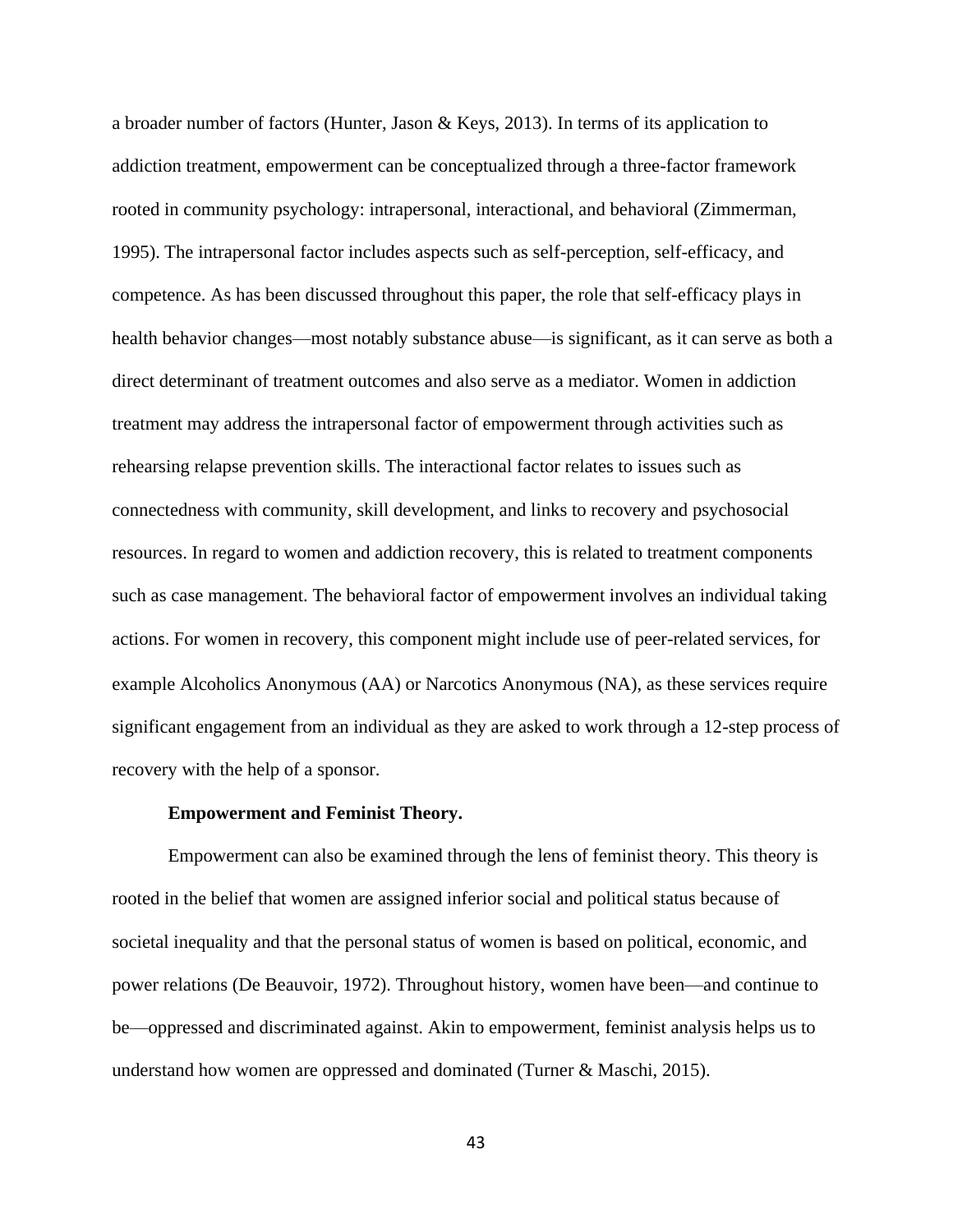In more recent iterations of feminist analysis, the concept of empowerment has become increasingly important. Feminist theorists have proposed models of empowerment in order to both document the role oppression has played on women and to provide a framework for a movement towards power (Hunter et al., 2013). An example of an empowerment model comes from Worrell and Remer (2003) who posited that four principles underpin empowerment in women: knowledge of personal and societal identity, awareness of gender oppression and stereotypes, comfort in expressing traditional female characteristics, and awareness of unequal power between men and women.

Within the feminist theory, empowerment is viewed as a process, meaning women first recognize an imbalance of power through experience, gain awareness, and experience a personal transformation. It is believed that empowerment is best viewed as a theoretical framework that helps women take greater control over their lives (Carr, 2003). Employing concepts related to empowerment and understanding the power differential between men and women can lead to more effective assessment and intervention strategies when working with women (Turner  $\&$ Maschi, 2015).

An example of this is the use of group work. Women in a group setting can gain awareness of others' similar plights and identify with others who have been in similar situations, which can lead to increased self-efficacy and sense of empowerment (Gutierrez & Lewis, 1999; Carr, 2003). For example, women who have issues related to substance abuse and who have experienced sexual abuse may experience shame. A treatment group may provide a useful setting for women to discuss their experiences as a group leader can facilitate open discussion on victimization, isolation, and oppression, thereby, lessening a sense of shame. This group dynamic can help abused women increase self-efficacy and self-esteem through modeling,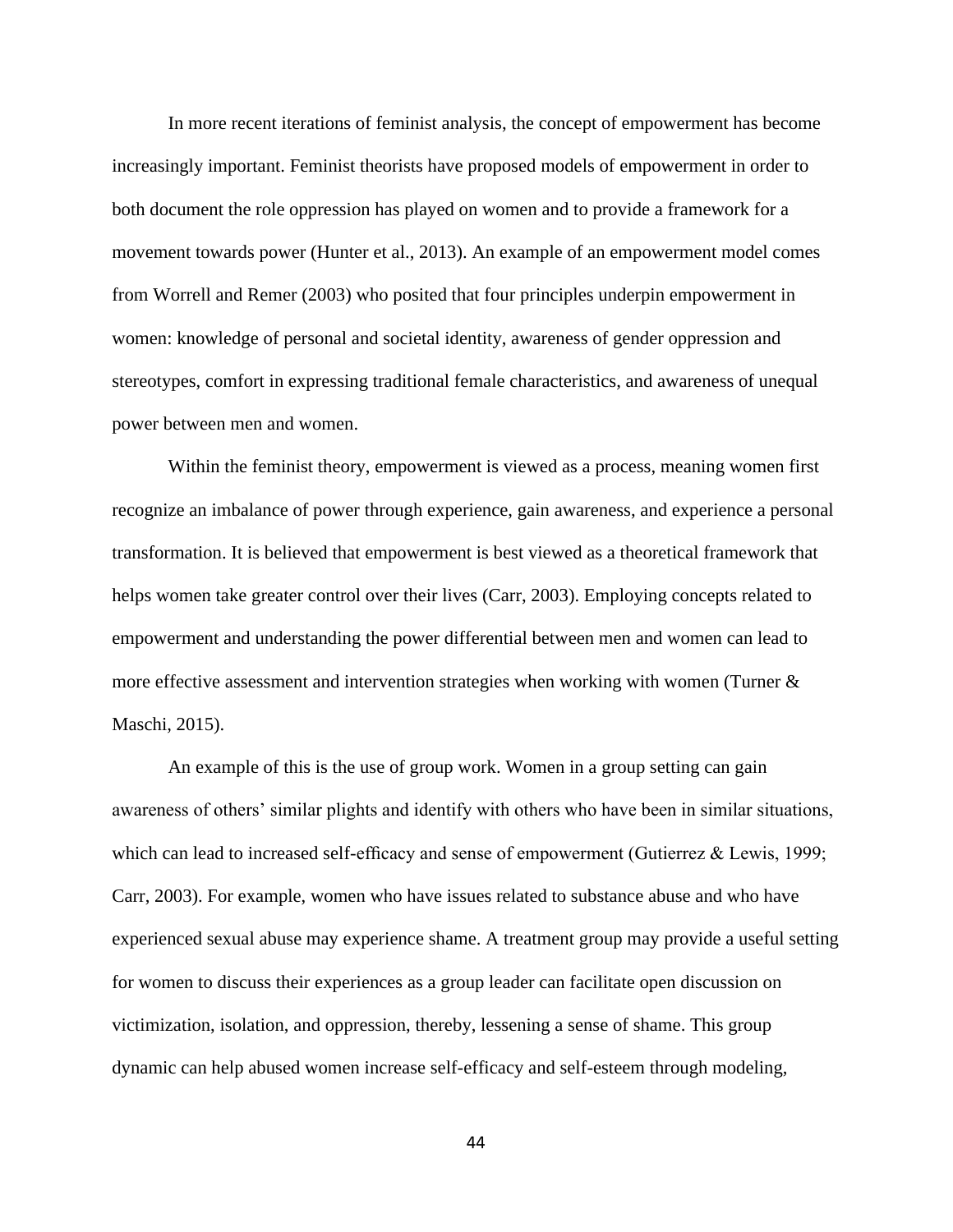reducing shame, helping them gain a sense of control over their environment, and learning new and positive coping behaviors (Turner & Maschi, 2015).

Given that self-efficacy is interconnected with empowerment, compatible with feminist theory, and is rooted in taking control over one's life, it serves as a solid framework from which to examine women and recovery from substance abuse. The author will now discuss the interplay of empowerment and self-efficacy and how these play important roles for women in addiction treatment.

# *Addiction Treatment for Women, Self-Efficacy, and Empowerment*

Viewed through the lens of empowerment, the central role of self-efficacy in addiction treatment for women becomes apparent. Studies have demonstrated the role self-efficacy plays in treatment outcomes from many health behavior perspectives, as both a mediator and in treatment outcomes. For example, literature suggests that this construct plays a role in smoking cessation, overeating, and physical activity (Shadel et al., 2017; Ames et al., 2012; Warner et al., 2014).

It is important to note that the relationship between self-efficacy and treatment outcomes does not appear to be strongly influenced by the *type* of treatment (DiClemente, Carbonari, Daniels, Donovan, Bellino & Neavins, 2001). However, literature suggests that certain addiction treatment interventions are more effective in enhancing self-efficacy than others, based on the type of issues addressed during interventions, as opposed to how the intervention approaches the issues (Ilgen, McKellar & Moos, 2006). A study that explored the role of empowerment with women in addiction treatment, found that three factors play a key role in women's sense of empowerment: self-perception, resource knowledge, and participation (Hunter et al., 2013).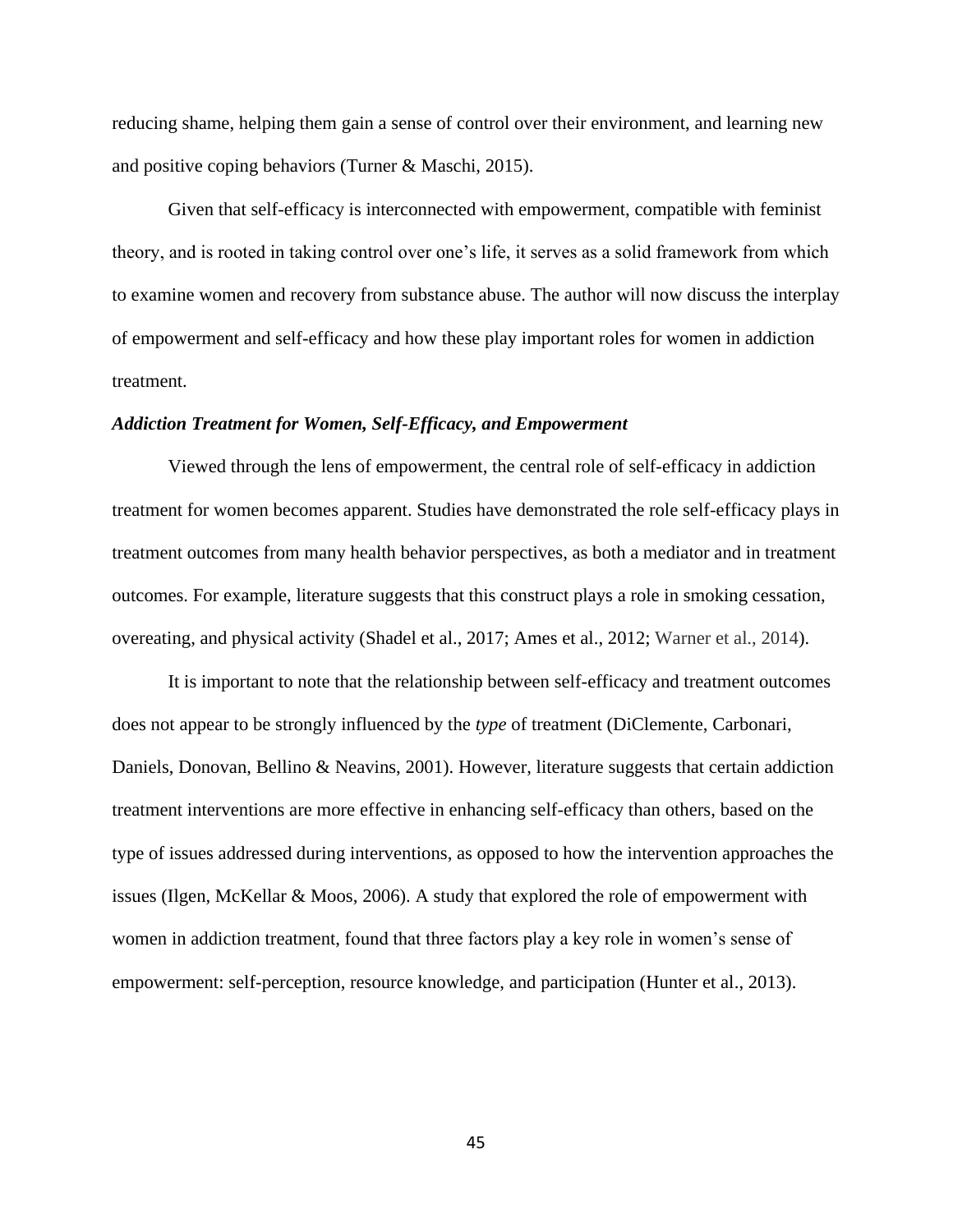# *Gender-Specific Treatment*

A specific model of addiction treatment related both to an empowerment model and selfefficacy is a female-only treatment setting. It is believed that this model of treatment empowers women and enhances self-efficacy to abstain from drug use and potentially allows women to become more autonomous (LaFave, Desportes & McBride, 2009). This model can provide a woman with a sense of intrapersonal empowerment. One treatment component that potentially contributes to these various aspects of empowerment and self-efficacy is the ability to freely discuss women-specific issues. In addition, as discussed earlier, the absence of male clients in this model may also decrease the risk of retraumatization, which is a significant factor as many women in addiction treatment have experienced sexual trauma. For example, a male client who has an angry outburst in a group therapy setting could be a triggering event for a woman who has a history of experiencing domestic violence and as a result, may choose to not disclose or to discontinue treatment. In addition, separation of the genders can reduce the influence of female gender role expectations or a disproportionate focus on issues related to men primarily (Zilberman et al., 2003).

#### *Case Management*

As mentioned earlier, case management is a support service that can help women build a foundation for recovery. This model of treatment has been found to promote empowerment as it provides women a link to resources, which gives a woman a better sense of understanding and helps her benefit from her environment. These components can assist women in gaining interactional empowerment and are major tenets of case management, a service frequently found in addiction treatment settings.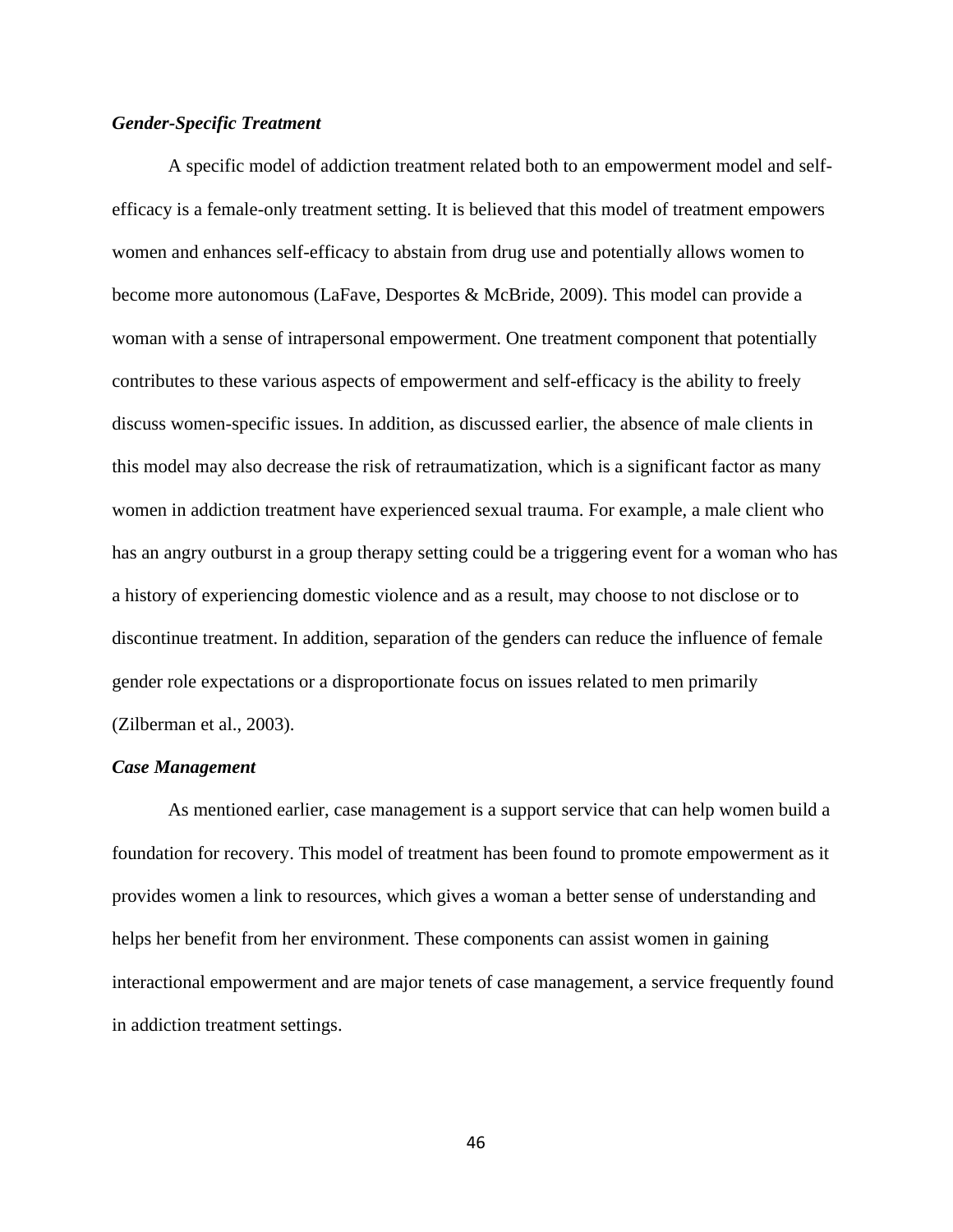Case management (CM) can address some of the unique issues that women face and empower women by assisting in a focused and goal-oriented manner. The ongoing support services that case management provides are considered a crucial part of preventing relapse and assisting female clients in building a foundation for long-term sobriety (Brindis & Theiden, 1997). The role of a case manager may include linking the client to appropriate services and providing them with knowledge of available resources. This involves assessment to determine the client's social, physical, and psychological functioning in order to design an appropriate plan to meet the client's needs. Assisting with transportation issues is another example of how case management can enhance self-efficacy and interactional empowerment. For example, a case manager may help a woman map out and plan how she can use public transport so she can attend treatment sessions and transport her children to and from daycare. These interventions can also provide a woman with a sense of autonomy, another important aspect of empowerment.

In addition, case management may also link the client with appropriate peer-based support services such as Narcotics Anonymous, when it is determined that the client has limited social support. It is also important to note that case management services can help facilitate a social support recovery network for women, another factor important in maintaining sobriety. This sense of connectedness is particularly noteworthy, as it has been proposed in feminist theory that women are emotionally sustained by connections and the ability to maintain these connections (Poorman, 2003; Jordan, 2010). This further supports the idea that case management can enhance a woman's sense of empowerment and therefore, improve self-efficacy.

## *Relapse Prevention*

Self-efficacy plays an important mediating role in relapse prevention. The National Institute on Drug Abuse (NIDA) defines relapse as the return to drug use after an attempt to stop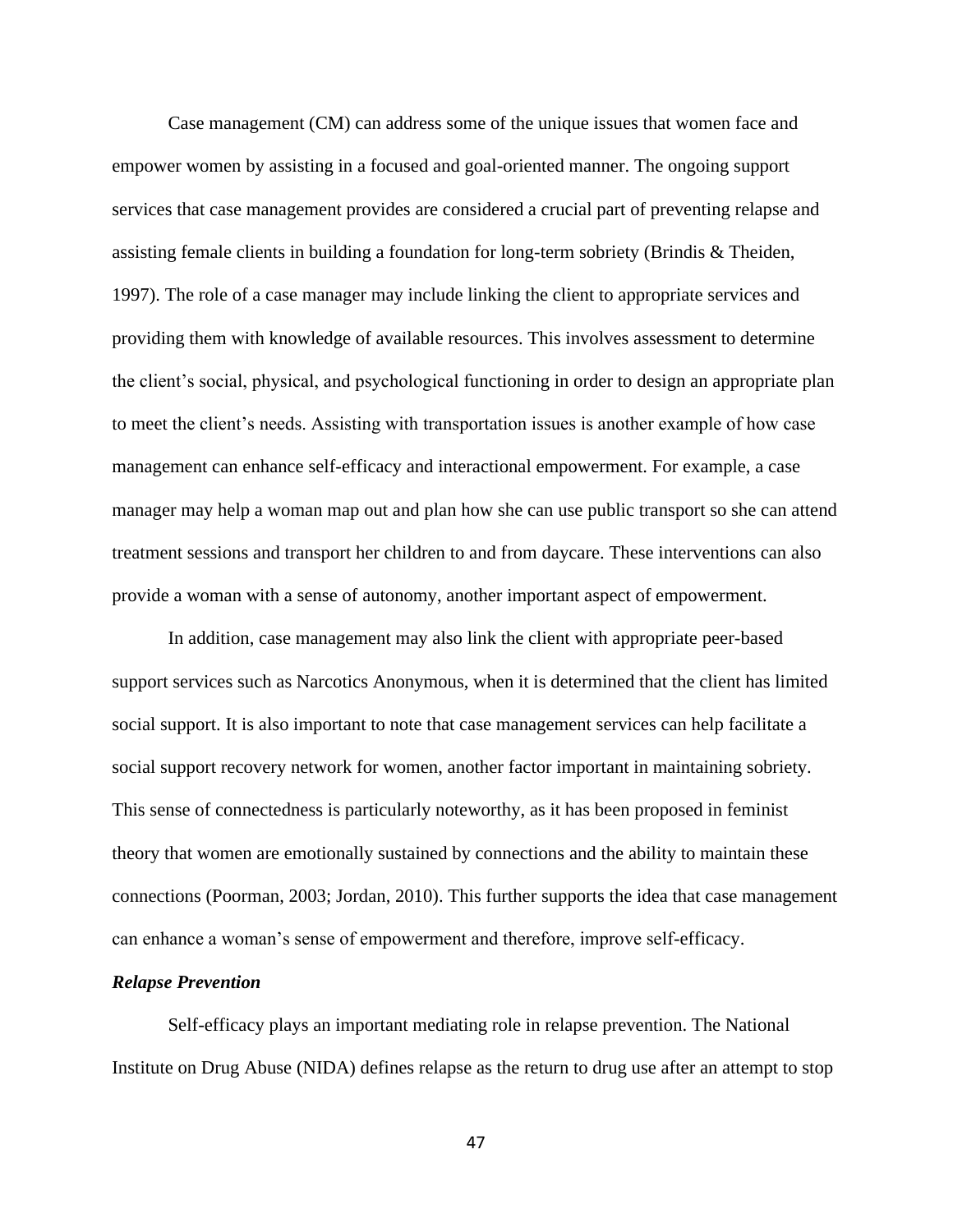(National Institute on Drug Abuse, 2020). As addiction to drugs is a complex, chronic, and multi-faceted disease that often involves cycles of relapse and remission, relapses are viewed as a natural component of recovery. However, steps should be taken to assist an individual in avoiding relapse. It is thought that skills-building plays a role in the improvement of coping skills, which in turn enhances an individual's self-efficacy and empowerment (an example of behavioral empowerment). Below, the author will discuss the role that coping skills play in relapse prevention.

Related to relapse prevention, self-efficacy is one of the many mediators of outcome. Self-efficacy interacts with other individual and environmental attributes to determine a person's ability to resist using drugs. Specifically, it is believed self-efficacy and coping skills are interrelated and play an important role in an individual's ability to remain abstinent. That is, the more robust and reliable an individual's coping skills are will help determine their level of selfefficacy. Abstinence self-efficacy is a term that is used when discussing a cognitive behavioral relapse prevention model that is skills-based (Marlatt, 1985). According to this model, contextspecific abstinence self-efficacy plays an important role in determining which situations will pose a threat to an individual's potential relapse through its relationship with coping effort (Gwaltney, Shiffman, Norman, Paty, Kassel, Gnys, Hickcox, Waters, & Balabanis, 2001). Therefore, skills should be tailored to meet the demands of these high-risk relapse situations.

Formulating an action plan within a treatment context is an example of coping skill development that works in concert with abstinence self-efficacy. If an individual wants to stop using drugs, they must first form a plan. This includes planning how they will respond and cope with a high-risk relapse situation. These types of relapse action plans are typically a component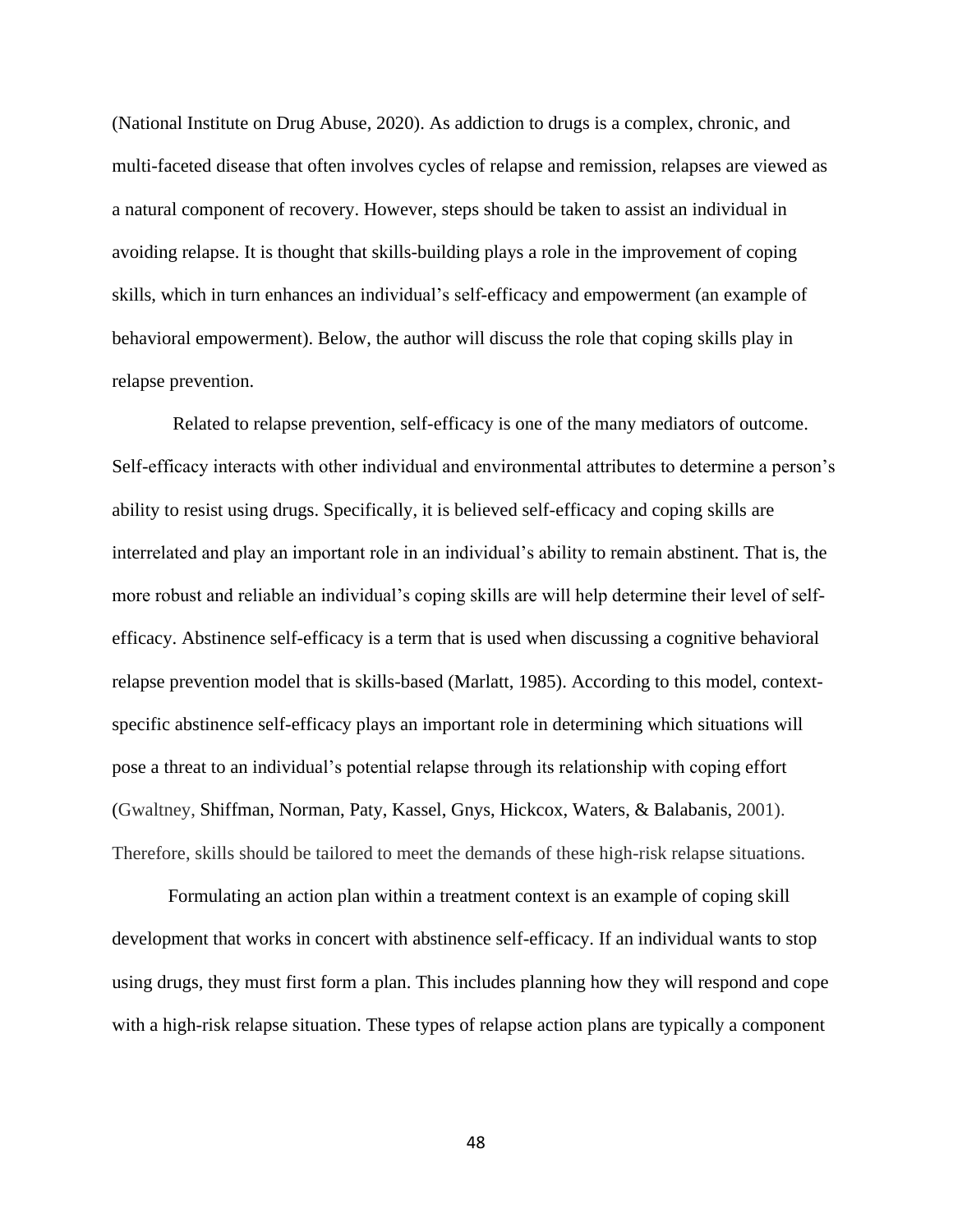of a treatment plan where an individual may be asked to engage in positive internal dialogues in these situations and draw on resources, for example, calling a peer sponsor.

There is a relationship between self-efficacy and affective symptoms when predicting long-term abstinence in individuals in recovery from substance abuse (May, Hunter, Ferrari, Noel1 & Jason, 2015). In a study relating self-efficacy to negative affect, self-efficacy was found to have an important mediating affect in the maintenance of sobriety in a population of sober living individuals (May et al., 2015). That is, self-efficacy scores significantly predicted lower affect scores (depressive and anxiety symptoms) and these lower scores have significant influence on abstinence self-efficacy. Gwaltney et al. (2001) found abstinence self-efficacy to be lowest in negative affect contexts. This study is particularly salient as co-occurring disorders are frequently found in individuals with SUDs (Agrawal et al., 2005).

#### **Coping Skills.**

The author will now further define coping skills and the role these skills play in relapse prevention. Coping skills can be defined as the behaviors that people learn to achieve a desired outcome (Penberthy, Konig, Gioia, Rodriguez, Starr, Meese, Worthington-Stoneman, Kersting & Natanya, 2015). It is believed for an individual to stop abusing substances, they must deemphasize former coping methods and establish new strategies (LaFave et al., 2009). For instance, building an individual's abstinence self-efficacy skills within addiction treatment improves an individual's chances of successful, long-term recovery (May et al., 2015).

As mentioned earlier, self-efficacy and coping skills are interrelated. It has been demonstrated that both an individual's coping skills and those related to their ability to successfully implement these skills can predict positive treatment outcomes (Litt, Kadden, Cooney & Kabela, 2003). In other words, neither the skills alone nor self-efficacy by itself would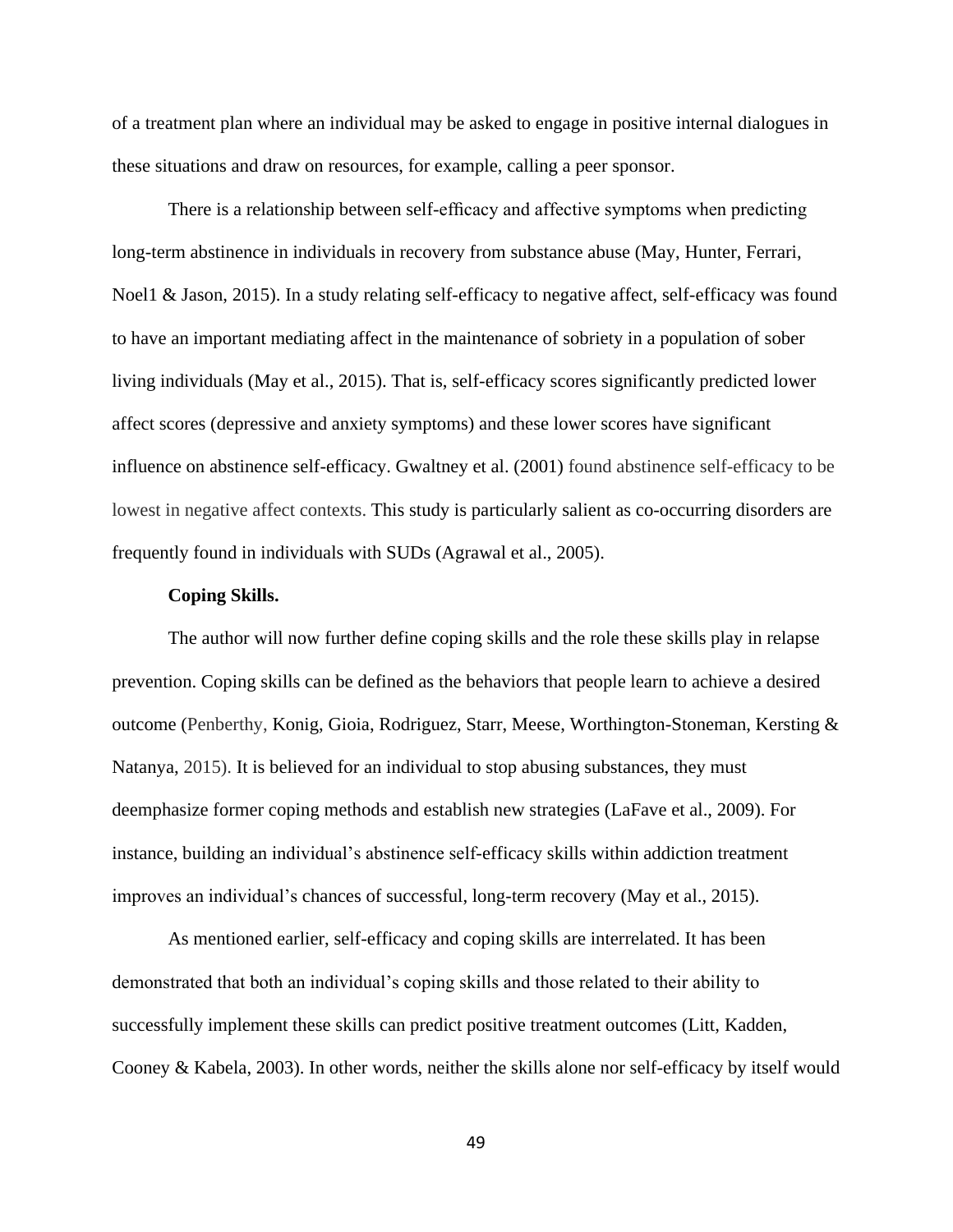likely be sufficient to successfully maintain sobriety. Literature suggests that individuals with more effective coping strategies will feel more able to resist drug use and maintain sobriety, for example, increased self-efficacy. Self-efficacy and coping skills have been described as the "the braking mechanisms" for an individual's ability to resist urges and cravings to use drugs (Niaura, 2000, p. 159).

Ilgen et al. (2007) examined abstinence self-efficacy at discharge and at one year follow up from community residential treatment setting. It was found that higher levels of abstinence self-efficacy were largely driven by the activities the patient engaged in during treatment (Ilgen et al., 2007). Specifically, it is found that skills-building techniques were contributing factors to an individual's higher abstinence self-efficacy. Examples of these types of activities include coping skills and stress management. As mentioned earlier, this is consistent with the relapse prevention model that emphasizes skills training to increase self-efficacy and minimize the risk of relapse.

#### **Motivation.**

An individual's participation in activities to build coping skills and the development and stress-management training highly influence an individual's self-efficacy (Ilgen et al., 2007). In addition, it is believed that once an individual builds these coping skills, their levels of readiness to change enhances the use of these newly formed coping skills. This readiness to change is a concept explored in the transtheoretical model of motivation, which posits there are five stages, with each stage representing a level of readiness: precontemplation, contemplation, preparation, action, and maintenance (Prochaska & DiClemente, 1984).

In terms of motivation, the relatedness between this construct and self-efficacy will be further explored here. Motivational Interviewing (MI) is a technique that can potentially enhance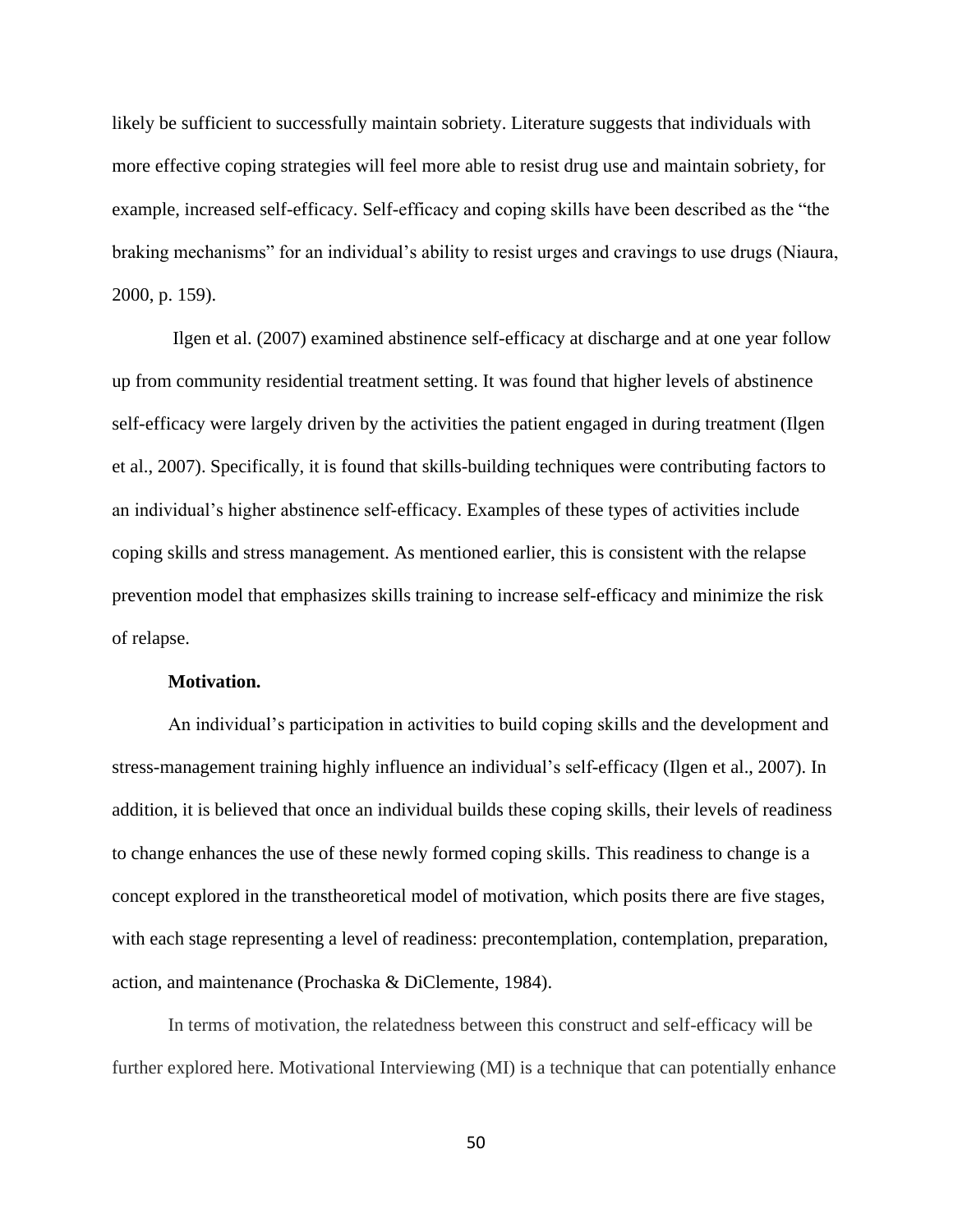an individual's self-efficacy. MI is an approach that is client-centered and focuses on four tenets: establishing empathy, developing discrepancy, rolling with resistance, and supporting selfefficacy (Miller & Rollnick, 1991). MI aims to evoke internally motivated and rapid change. After an initial assessment, the first treatment session focuses on providing the client with feedback from the assessment and encouraging the client to discuss self-motivation to stop using drugs. The client's change is monitored in subsequent sessions, and coping skills are suggested by the clinician to help the client maintain the change behavior. Encouragement and support of the client's changes is continually provided throughout sessions by the therapist.

### **Role of Art Therapy**

Art therapy can play a role in improving individuals' psychological states (Kaimal & Ray, 2017). As a specific treatment modality, it can serve as a tool for improving an individual's mood, coping skills, and self-efficacy. For example, a study with adolescents receiving inpatient treatment for mental health issues found that art played a role as a coping mechanism, and significant improvements in mood and emotional regulation was noted. In addition, self-efficacy scores improved after participation in a single (45 minute) art activity (Drake, Coleman & Winner, 2011). In a second study, individuals were provided with a brief art making experience under the direction of an art therapist, which resulted in significant reduction of negative affect and increase in positive affect (Kaimal & Ray, 2017). These findings suggest that even brief artbased interventions can play a role in emotional regulation.

Literature suggests that art can play a specific role in enhancing self-efficacy and improving other mental health indicators. In a study with a non-clinical sample of women at how art therapy affects self-efficacy and anxiety, it was found that after the 12 weeks of weekly 90 minute art therapy sessions, women's anxiety levels decreased, and self-efficacy levels had risen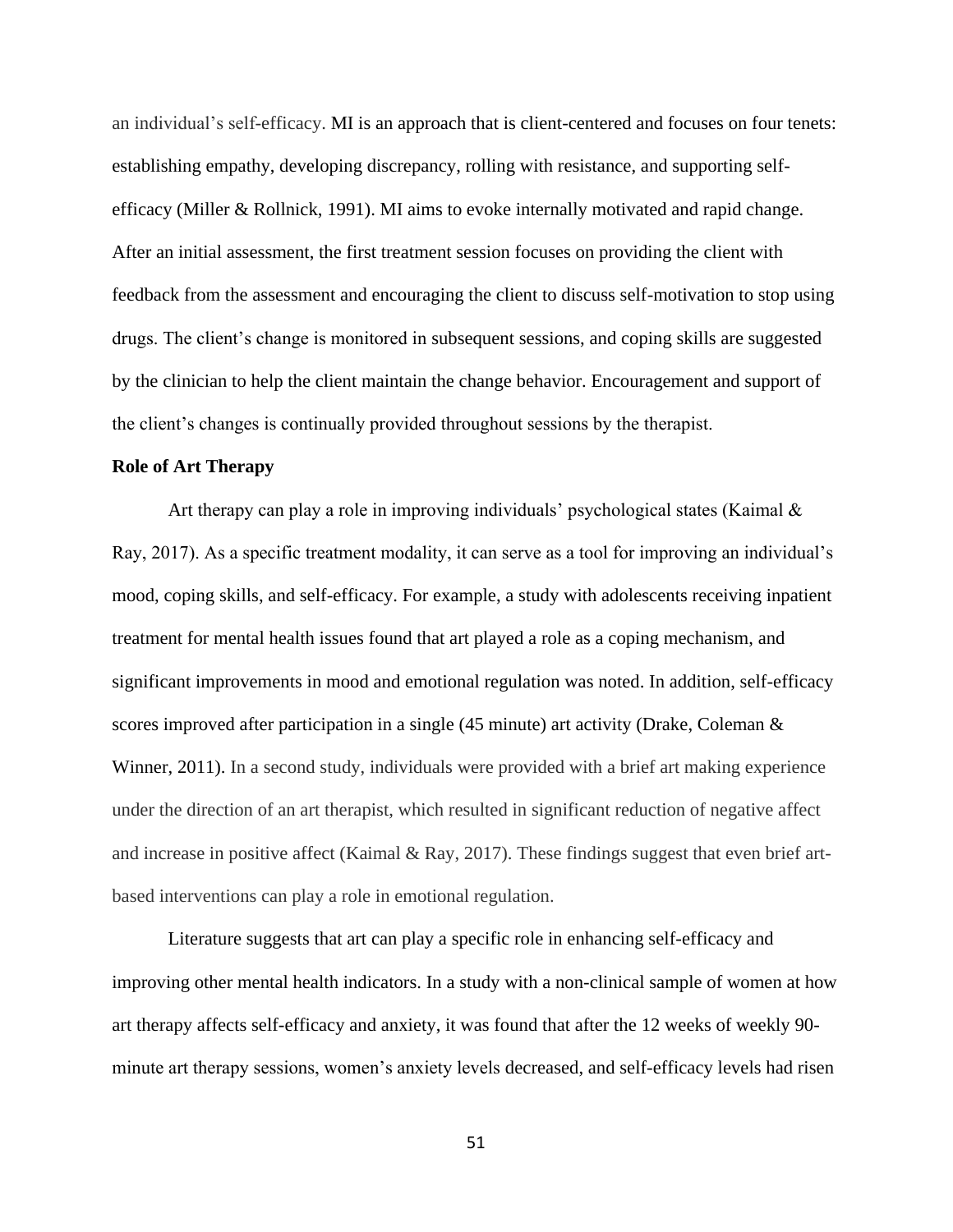significantly (Toraghi, 2015). These findings provide further support for a role for art therapy in women's addiction treatment and long-term sobriety.

In another study with African American women who were homeless, quilting as an art modality was found to be a therapeutic tool (Moxley, Feen-Calligan, Washington & Garriott, 2011). The women engaged in quilting workshops over a four-month period, both individually and collaboratively. Participants engaged in discussion about how the product represented their current problems and situations, personal history, or any other area of their life from which they drew that inspired their work. It was found that the quilting activities contributed to enhancing factors that influence self-efficacy, for example, skill building, building interpersonal ties, and building knowledge of resources (Moxley et al., 2011). It is noteworthy that while it is believed that the quilting contributed to these changes found among the women, it was further found that the non-specific nature of the social intervention and support of the quilting group played a significant role. It was hypothesized that social engagement significantly contributed to the enhanced self-efficacy.

#### **Relevance of Self-Efficacy to This Study**

Yes Arts is a community arts group that targets addiction. Its mission is to mobilize the power of community and the therapeutic aspects of the arts to disrupt the cycle of addiction. This project will focus on one component of the organization, Yes Arts Recovery, which guides women in Franklin County Drug Court through a variety of arts activities (writing, drama, music, sculpture, and visual arts) to enhance self-expression, connection, and social support. According to addiction literature, these factors are integral to successful long-term recovery.

This study will examine the impact of a community art project on women in a drug court treatment program, through the lens of self-efficacy and addiction recovery. The purpose of the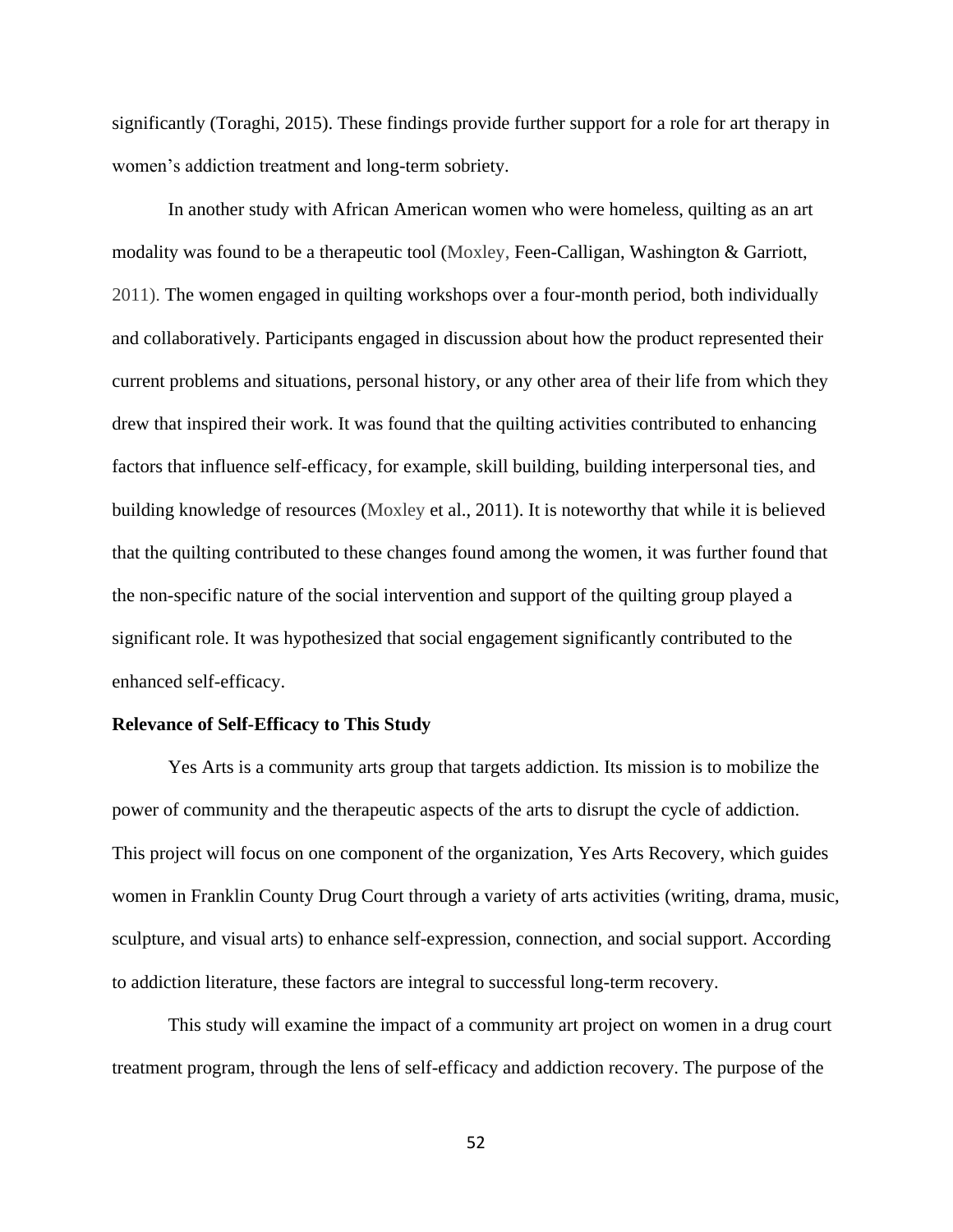study is to analyze program effects from the perspective of the woman participating in these services. Self-efficacy likely mediates many of the factors that literature has established as important to long-term recovery in women. For example, coping skills, knowledge of resources, and gender-specific treatment settings all play important roles in better treatment outcomes in women and promoting relapse prevention and their effects are partly determined by self-efficacy. In addition, many of these factors are related to empowerment, a construct that is deeply rooted in feminist theory. Also, directly relevant to this study is the art setting or modality, as it has been shown to positively influence the factors that potentially enhance self-efficacy, particularly with a female population.

### **Summary**

Women with SUDs have unique treatment needs and patterns of drug use. Women's trauma histories, psychosocial relationships, dual diagnoses, vocational and educational histories, and issues related to parenting and pregnancy all affect addiction treatment initiation, engagement, and long-term sobriety outcomes. Positive treatment outcomes are influenced by interventions and approaches that take into account the unique treatment needs of women, including art as a complementary therapy. In addition, self-efficacy and empowerment are constructs that play significant roles in women's sobriety outcomes and should be considered by addiction professionals when treating women with SUDs.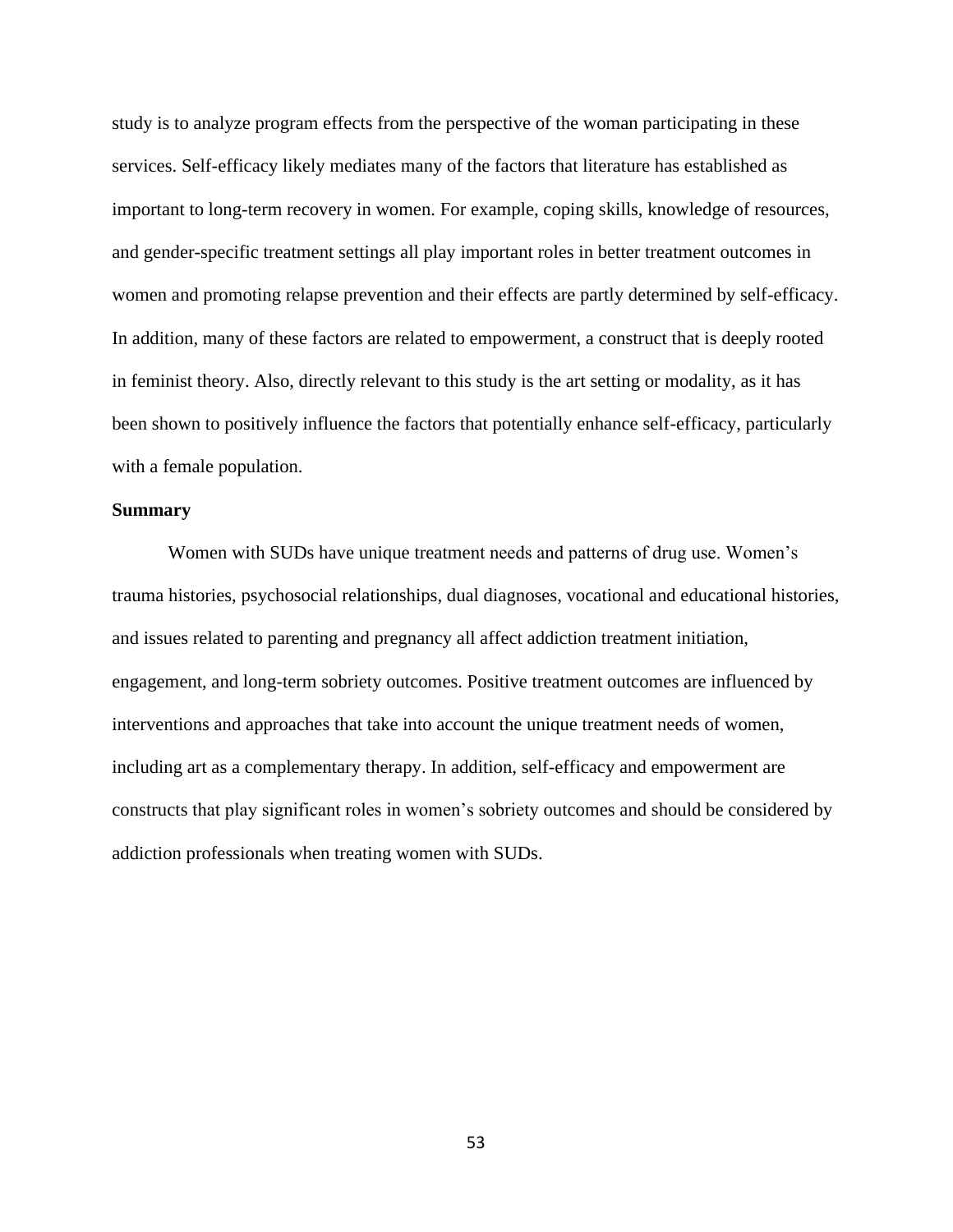# **Chapter Three: Design of the Study**

# **Research Question**

● *Does the Yes Arts Recovery Program promote self-efficacy and recovery of a woman who participates in the program as a part of the Franklin County Drug Court?*

# **Research Design**

### *Qualitative Approach*

A qualitative approach was used for this study. The qualitative approach can be defined as a "naturalistic, interpretative approach concerned with understanding the meanings that people attach to phenomena (actions, decisions, beliefs, values, etc.) within their social worlds" (Ritchie & Lewis, 2003, p.3). Qualitative approaches have evolved considerably within the past few decades and are currently widely used and accepted in social sciences. In this method, relationships between variables are typically not statistically tested as in quantitative methodology. Quantitative designs involve hypothesis*-testing* research whereas qualitative approaches lead to hypothesis*-generating* research. Qualitative and quantitative approaches differ—the former adopts an idiographic approach while the latter favors a nomothetic approach. While the latter can produce broad, general statements about phenomenon, the former seeks to understand the meaning of specific or unique occurrences (Miles, Huberman & Saldana, 2014)

This study served an evaluative purpose*,* as it assessed the effects of Yes Arts program participation through the lens of a participant's perceived self-efficacy in successful long-term recovery. The project's aim was to identify empirically based findings that could be used to guide Yes Arts program modifications and improvements and inform the design of new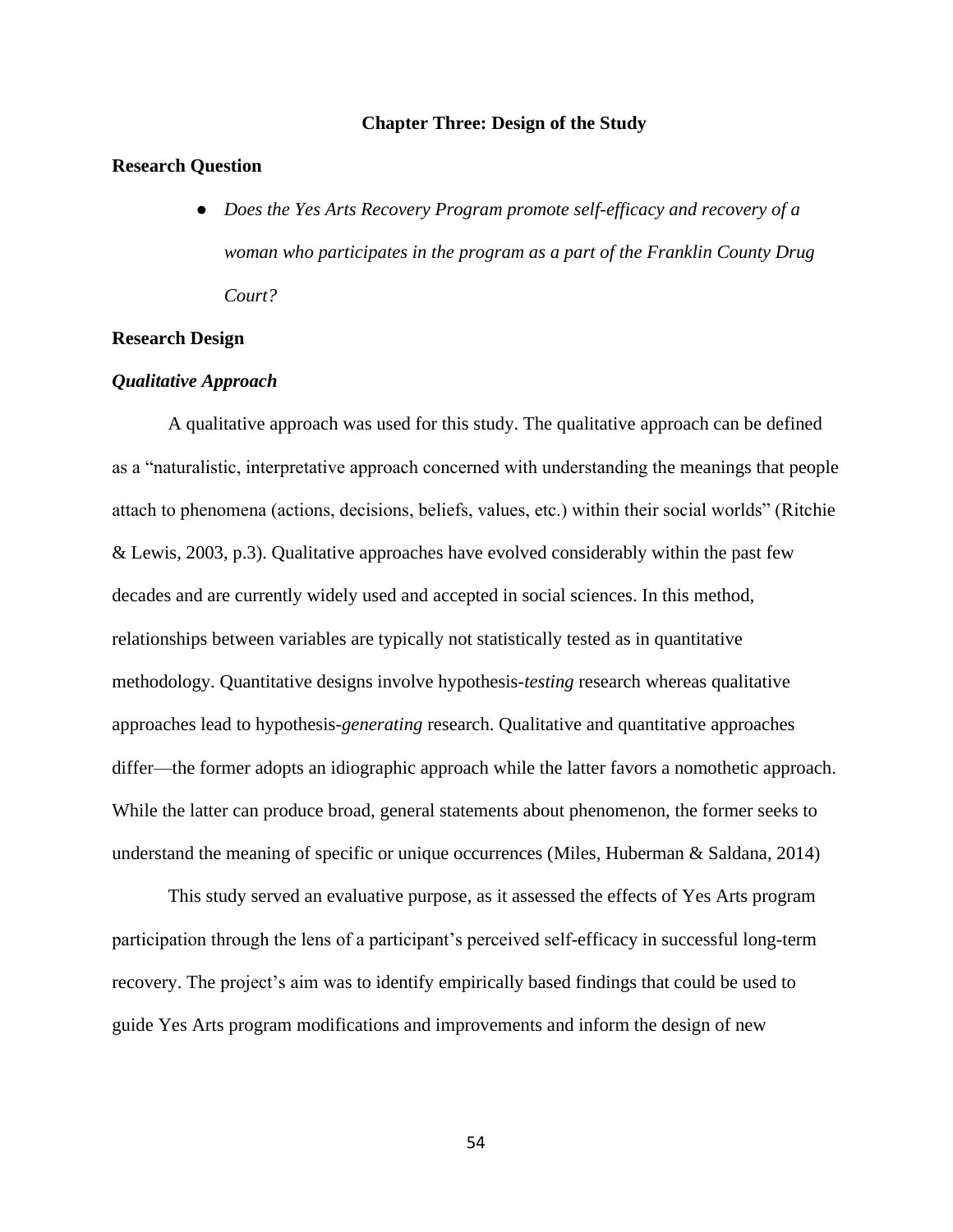addiction treatment programs tailored to women. A case study approach was used, and the following section will describe this approach further.

### *Overview and Rationale of Case Study Approach*

The case study approach is wide ranging. Some academicians define the case approach as both the process and product of our learning about the case (Stake, 1995). This approach may also be defined as an "in-depth" study of one particular case, whether that case be an individual, policy, or organization (Green & Thorogood, 2009). Others view the case study approach as an empirical enquiry that investigates contemporary phenomenon to develop theory (Yin, 2009). Despite the diversity of definitions, all case study approaches share an intense focus of a single phenomenon in a real-life context.

If carefully conceptualized and thoughtfully undertaken, case studies can provide profound insights (Miles et al., 2014). This naturalistic design emphasizes a narrative approach and is rooted in the idea that humans are "storytelling organisms", therefore, the use of narrative is a method to explore how an individual experiences and describes their world (Connelly & Clandenin, 1990, p. 2). On a practical level, a narrative approach allows a participant to "tell their story" as it relates to the guiding study questions.

The decision to use the case study approach was based on several factors. First, this method allowed for a holistic and in-depth study of an individual and their narrative. Second, multiple contexts could be explored such as the individual's experiences both in drug court and addiction treatment settings. Third, a case study approach was selected in order to remove potential limits to the data related to the phenomenon. Fourth, this design was selected due to its capacity to explore novel topics in an open-ended way. In contrast, the use of close-ended surveys or measures emphasizes relationships among variables while deemphasizing the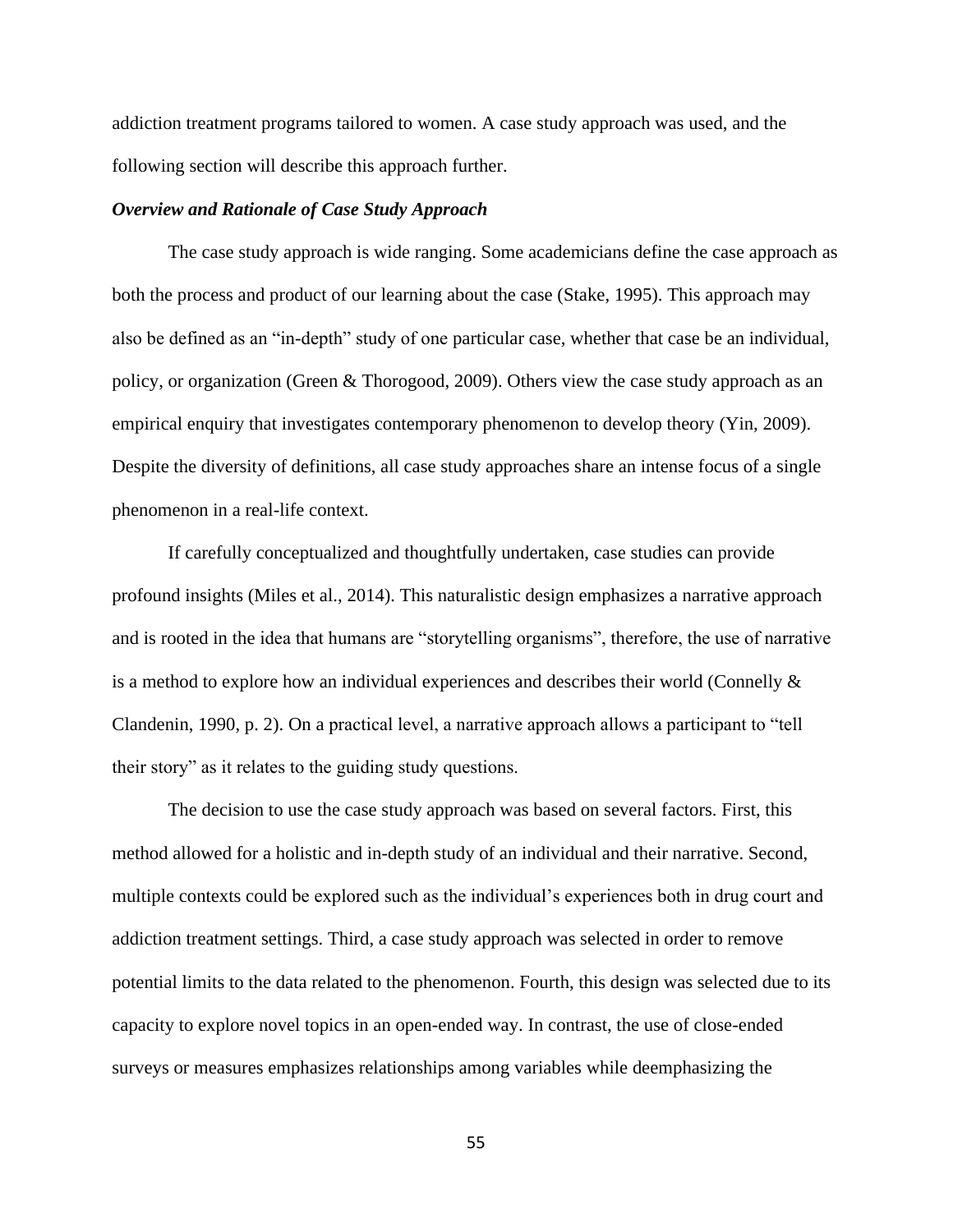discovery of phenomenon and variables for future research. Fifth, this approach was an efficient way to gather a concentrated amount of data in a short amount of time, which was necessary due to significant limitations and uncertainty of participant access due to the COVID-19 pandemic. As noted, case study aims to generate in-depth understanding of a complex topic, which leads to the identification of themes and salient issues (Crowe, Cresswell, Robertson, Huby, Avery & Sheikh, 2011). The case study approach is highly relevant to applied research and evaluation as it can be translated to practical research questions, which are potentially applicable to programmatic changes (Yin, 2009; Reismann, 1993).

The in-depth inquiry of a case study further provided an opportunity for iterative conversation between researcher and participant. This type of inquiry allowed for flexibility that allowed the researcher to adapt to the idiosyncratic concerns of the individual, while maintaining focus on the general study question. For example, even when employing a semi-structured interview approach, information offered by the participant was pursued as the researcher had the adaptability to ask additional questions. Overall, this method allowed for a detailed exploration of a participant's perceptions of complex situations and life events such as psychosocial factors associated with substance abuse.

### *Elements of the Case Study*

Case study can involve both single case and multiple cases in its inquiry. In addition, there is further delineation of, as comparative case method can be employed as a strategy when examining multiple cases (Reismann, 1993). Qualitative researchers have identified three types of case studies: intrinsic, collective, and instrumental (Stake, 1995). The intrinsic approach is employed when the aim is to examine unique phenomenon. A collective approach involves the examination of multiple cases simultaneously to better understand a particular topic, whereas an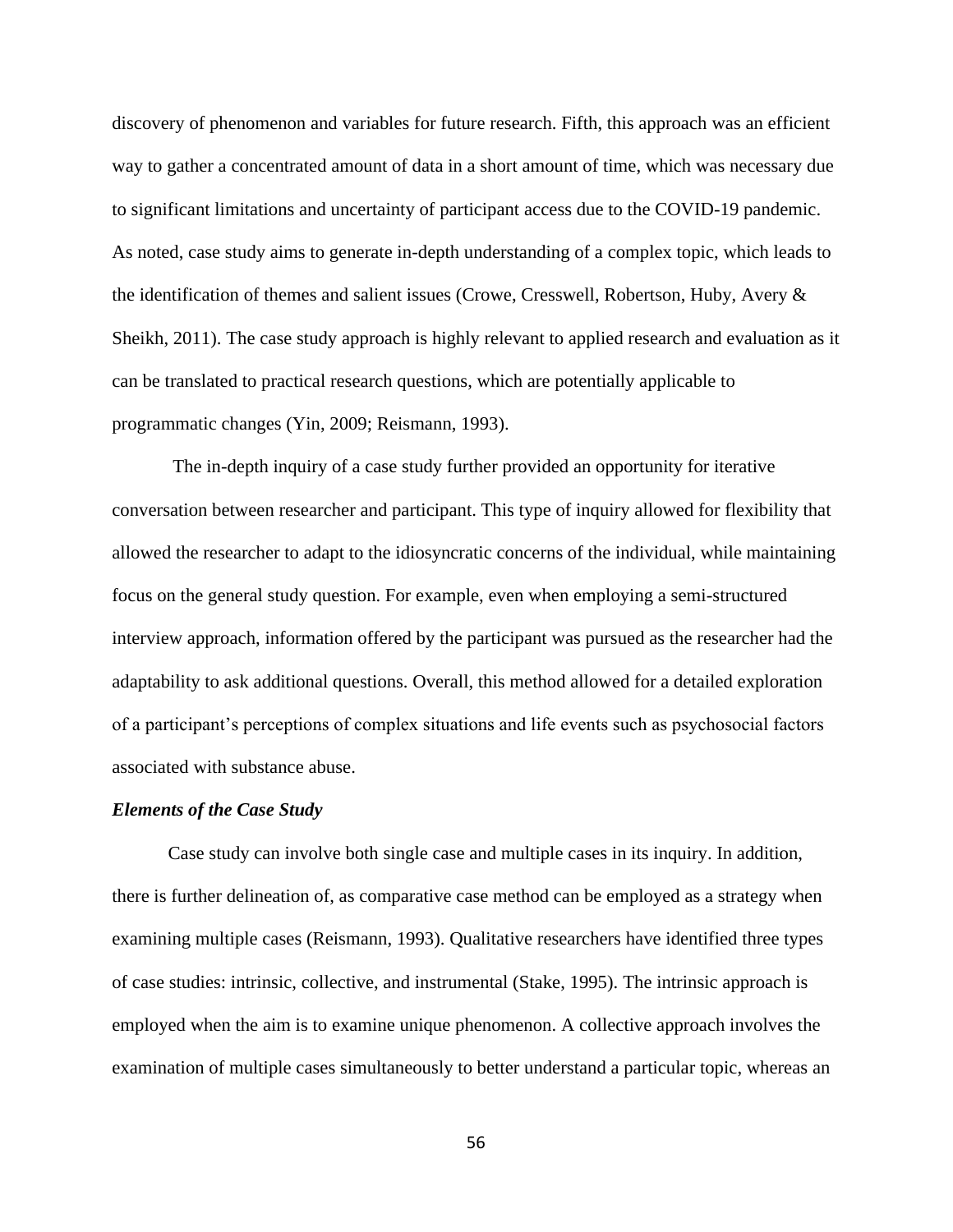instrumental approach uses an individual case to gain a better understanding of a particular issue. For this study, the single, instrumental approach was used, as the aim was to better understand a specific concern, namely, women in recovery in a drug court program who engaged in a therapeutic art setting through examination of a single case.

Likewise, there are three epistemological approaches to the instrumental case study method: critical, positivist, and interpretive (Crowe et al, 2011). The critical approach involves examining one's own assumptions within a wider context, for example, a political environment. The positivist approach involves establishing variables to study in advance and seeing if they fit within the findings. The interpretive approach involves understanding individual and shared social meanings, with a focus on theory building.

This study employed an interpretive standpoint, as the study involved trying to understand the participant's perceptions in order to further investigate and apply to similar groups in the future. This approach was congruent with the study's aim to understand the recovery of women enrolled in drug court and to inform further research applicable to other women in recovery. This epistemological approach was underpinned by a critical and reflective method that explored the case study within the wider social context in which the participant exists (Doolin, 1998). For example, the scope of the examination included many contexts including temporal, historical, political, economic, cultural, social, and personal (Stake, 1995). The participant was prompted to reflect on issues within these domains. Examination of the study question through these lenses served to shape conceptual structure and ultimately allowed for focus of theory building.

As the study questions involved more than one unit of analysis (for example, an individual's perception of recovery and the perceived effect of an art program), an embedded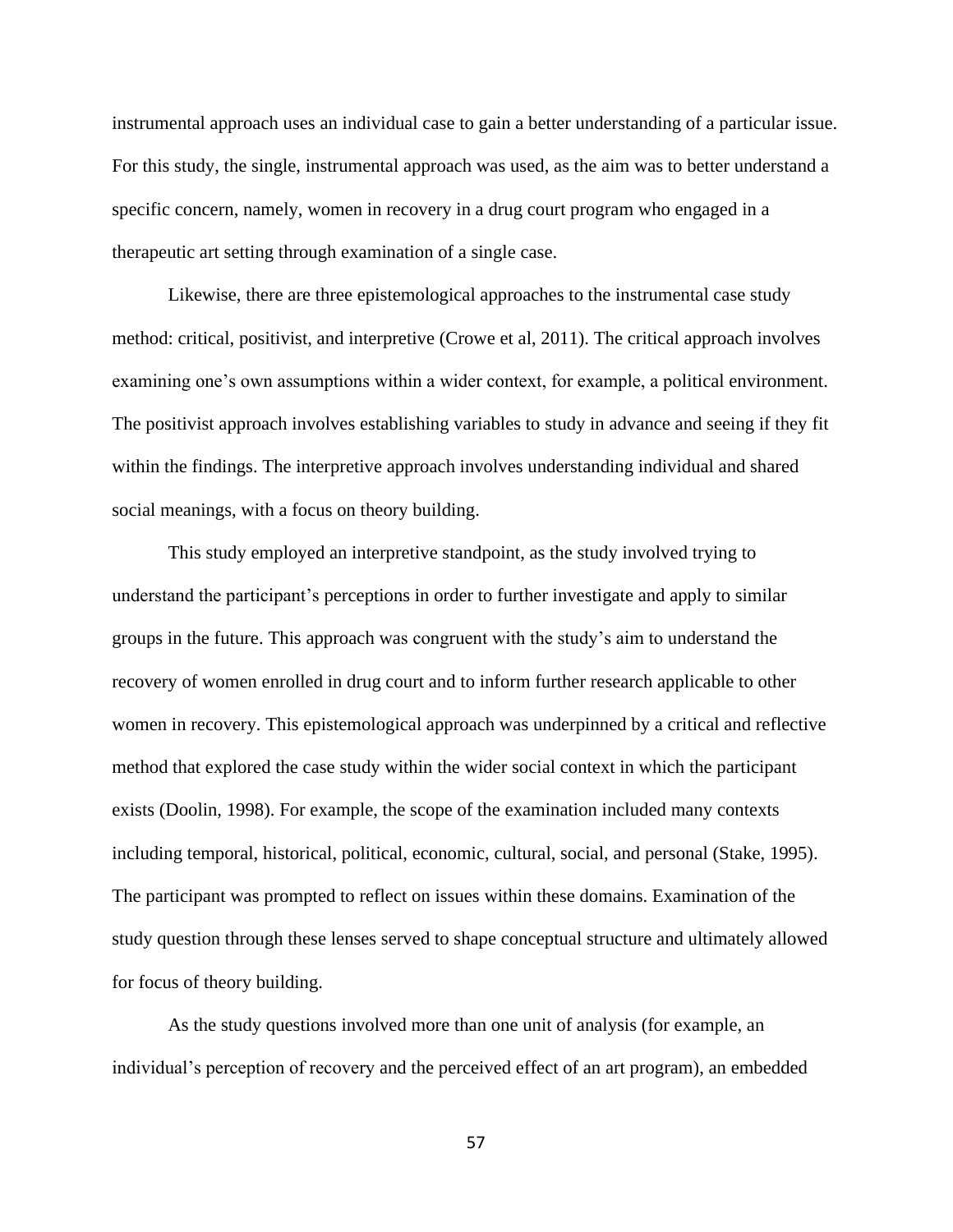approach was appropriate (Yin, 2009). For example, while this study was generally concerned with women in a drug court setting, it further explored a second component within this program—Yes Arts intervention—and how this may play a role in recovery. This approach was chosen as opposed to a holistic or global approach, as this study aimed to explore not just drug court as a whole, but also how its programs play a role in participants' self-efficacy, and in turn, recovery.

Case studies also play a key role in evaluation. Stake (1995) described the main roles of case studies as explaining, describing, illustrating, exploring, and meta-cognition. In this study, the researcher drew upon four of these applications. This study *explained* the experience of a woman in the drug court program, *described* her feelings and beliefs around the services she received through this program and its impact on her recovery, *illustrated* this narrative through an in-depth exploration of this single case, and *explored* the impact of Yes Arts and other components of the drug court program on her recovery.

# **Data Collection**

### *Interviews*

Interviews in the case study approach involved the use of semi-structured questions. Interviews were conducted with a single subject over a period of several months, as the subject progressed through the drug court system. A semi-structured interview method provided sufficient flexibility to enable the participant to expand her responses beyond the scope of questions. The interviews served as a qualitative method in which the participant reflected on her experiences in the program, the program's potential impact on her self-efficacy, and her perspectives on her anticipated long-term recovery. In addition, it allowed the participant to provide the researcher insights into the participant's attitudes, behaviors, and beliefs about her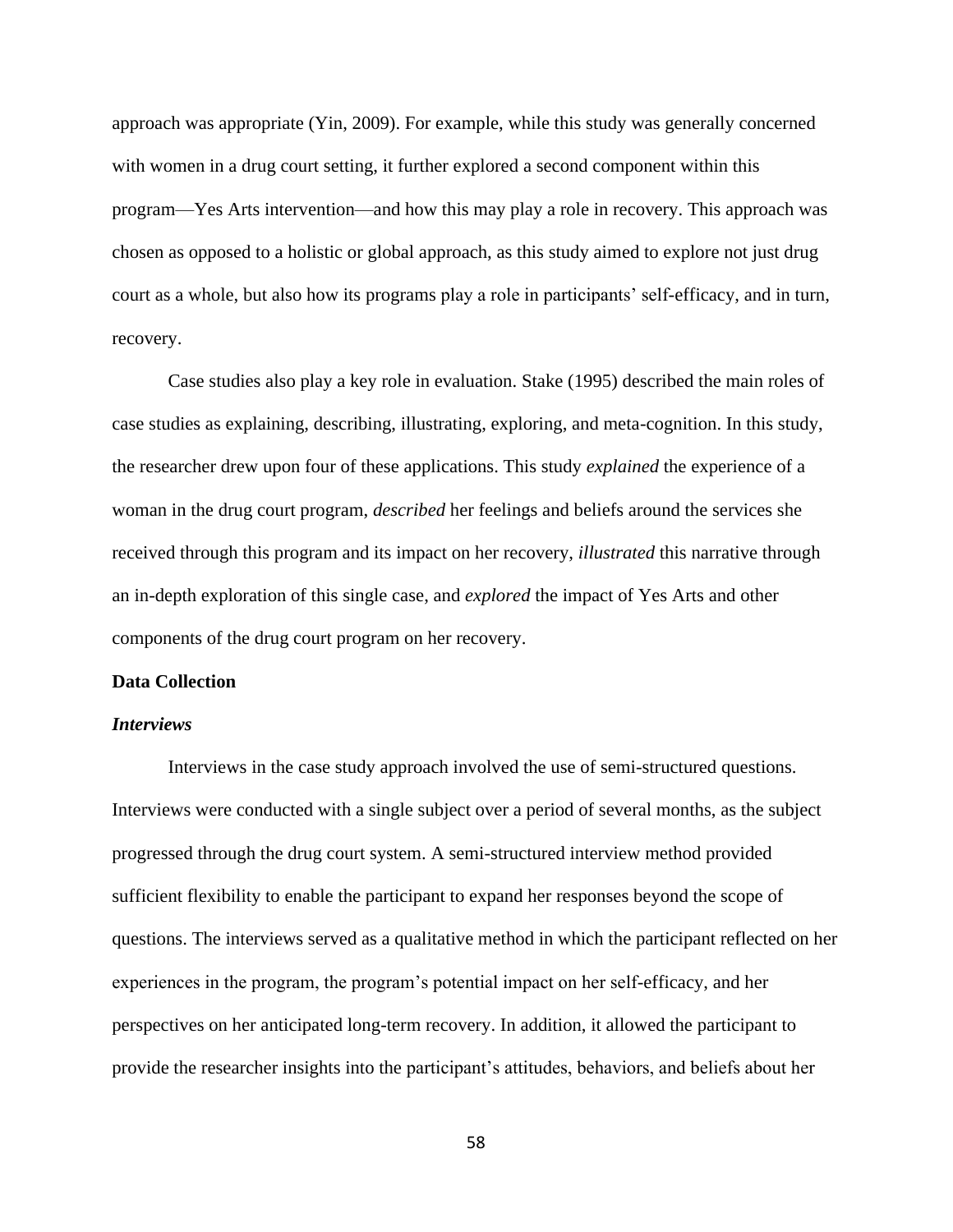drug use and approach to recovery. The researcher conducted the interview in a non-directive manner, while also maintaining the pace of discussion, and probed for further responses or elaboration when indicated (Ritchie & Lewis, 2003). The researcher followed the general principles and guidelines of conducting case study, which includes asking relevant and informed questions, actively listening, being aware of any preconceived biases or notions, and being flexible so that new information will be viewed as new research opportunities (Yin, 2009).

The limitations to the study's method could have potentially caused data to be missed or inaccurately recorded. For example, the interviews in this study could not be recorded due to restrictions from the Administrative Office of the Courts. In addition, a co-moderator was not possible due to these limitations. Given these restrictions, detailed handwritten notes were continuously maintained by the interviewer. This included noting and recording themes related to study questions, direct quotations from the participant that had particular relevance, and recording concepts and constructs that may be related to the study questions. The interviewer used an individualized "shorthand" that she had frequently used in prior clinical and research settings, so as to capture as much of the information from the participant as possible. This method gave the researcher a more effective and efficient way to capture a large amount of information and acceptable level of confidence that the quotations were accurate and reflections of what the participant said. Immediately after each interview, when memory of the interview was still fresh, the researcher reviewed the notes and summarized the information in an organized fashion on a separate sheet of paper, in order for the data to be more easily analyzed once all interviews had commenced.

It was determined that four, one-hour interviews (one in October 2020, two in November 2020, and one in December 2020) would allow for adequate data collection. Each interview was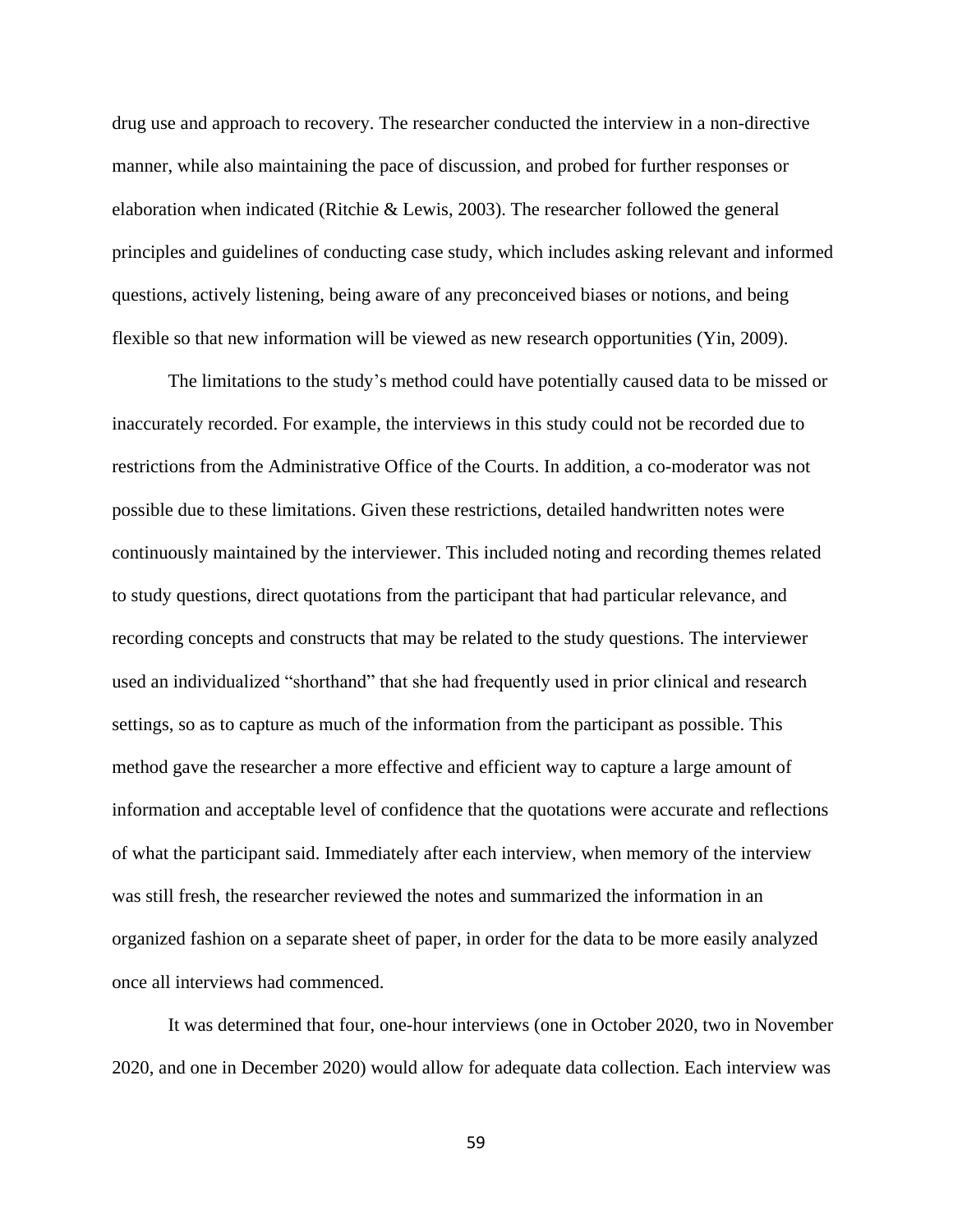conducted through video conferencing using Zoom software. The first interview took place as a new cohort was beginning the Yes Arts recovery program, while the second and third interviews took place after 2 months of participation, and the fourth was held after the participant had spent three months engaged in the program. The dates were determined by the Memorandum of Understanding with the Administrative Office of the Courts, which allowed access to the participant during a restricted window of time. In addition, as the Yes Arts program did not start their program until September, the initial interview took place after this program had commenced. It was determined that the intervals between each interview were sufficient to allow the participant to progress through the various stages of the program, thereby allowing the participant to gain additional experiences and insights. The participant was in Phase II of the Drug Court system and was asked guided questions by the researcher about her recovery as well as her experiences with Yes Arts and its perceived effect on her self-efficacy. Guiding questions included:

- *1. What experience with art activities did you have prior to starting the program? What kinds of art were you exposed to? (October) Which parts of the art program are you enjoying the most and why? (November) Which of the arts that you participated in did you like the best and why? (December)*
- *2. What expectations and hopes do you have for the therapeutic arts component of drug court? (October)*
- *3. Describe your feelings and beliefs about your confidence in maintaining recovery from drug use (e.g., resisting cravings, etc. (October, November, December).*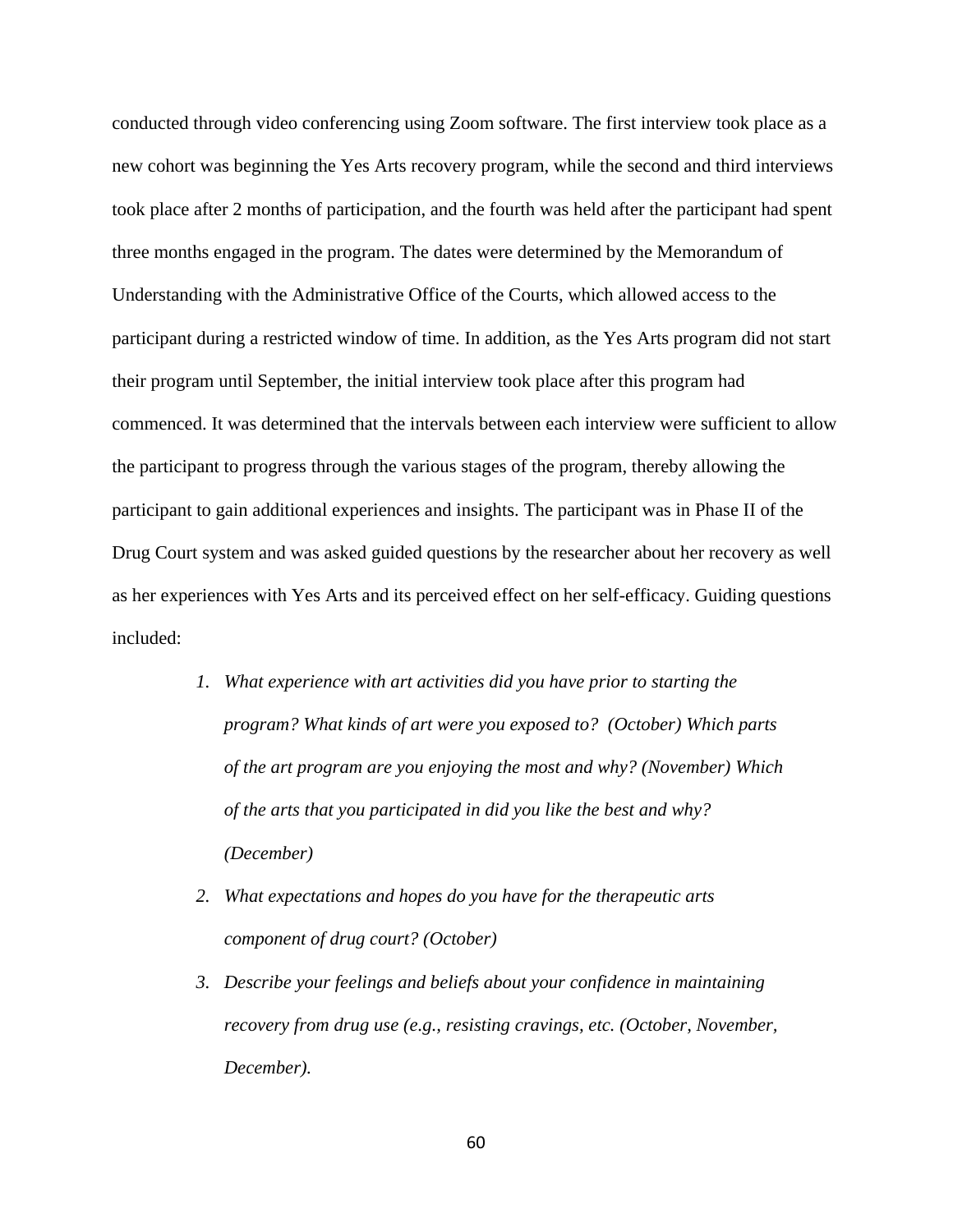- *4. What do you feel are the most important tools and types of assistance you need to maintain abstinence and how do you feel you can gain these tools? (October, November, December)*
- 5. *Do you feel your confidence in recovery maintenance has improved since beginning the program? (November, December).*
- 6. *What would you change about the program? (November, December)*

A central tenet of case studies is drawing information from more than one source, thereby allowing for triangulation (Yin, 2009). The use of multiple sources of evidence allows the researcher to address a range of issues within the study context and produce converging lines of inquiry (Yin, 2009). In this study, potentially corroborative information was collected from the Circuit Court judge who presides over the Franklin County drug court. The judge provided details of the program, its history, what he perceived as strengths and weaknesses, the court's future goals, and his perceptions of the art program within the drug court system.

A single, one hour interview was conducted with this jurist. Guiding questions included:

- *1. Describe the history of Franklin County drug court.*
- *2. What do you view as strengths and weaknesses of drug court?*
- *3. What interventions do you feel are most effective for producing positive outcomes?*
- *4. What changes would you like to see made?*
- *5. What are your perceptions of the art component of drug court?*

The collateral information gained from this source specifically allowed for data and theory triangulation, thereby addressing issues of construct validity.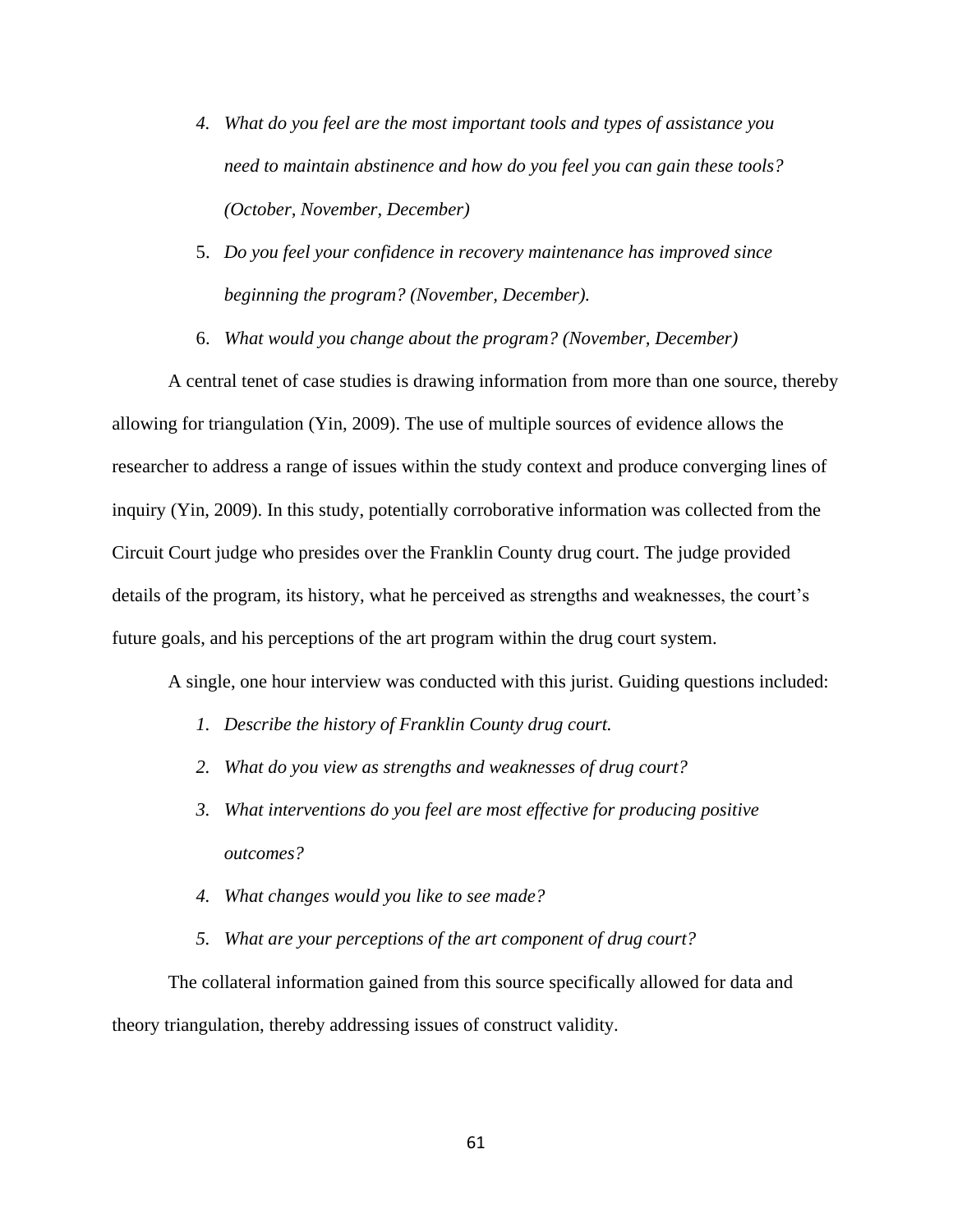# **Access and Selection of the Participant**

Initial design of the study intended to use focus groups to explore the research question. Therefore, wide recruitment methods were used.

# *Population*

The recruited population consisted of females, age 18-60, around 80 percent Caucasian. Eligible participants were enrolled in the Franklin County Drug Court program. Females enrolled in the drug court program in Franklin County attend Yes Arts as a mandatory part of their recovery activities for drug court. Drug court is not necessarily mandatory for all women who are processed in the court system for drug offenses. Program participants are selected by the presiding judge (and at times, other court personnel) to be candidates for the program, for example, their offense involved a lesser offense such as possession versus distribution, or selling drugs and moving drugs with the intent to sell. Drug court is considered a "diversion" program within the judicial system, meaning these programs are intended to divert people away from a correctional setting and provide them with tools to help them rehabilitate outside of a jail setting.

Participants in drug court are not jail detainees and they are not on probation. However, they are monitored by the court and court officials. For example, participants must submit to drug screens and submit documentation of activities that are geared towards successful recovery from drug abuse, for example, attending AA meetings, applying for jobs, or enrolling in school. The women typically opt for Drug Court as a means to avoid prison time and/or other similar sentences as well as their intrinsic interest in sobriety. If they successfully complete drug court they will likely avoid prison and/or other punishments.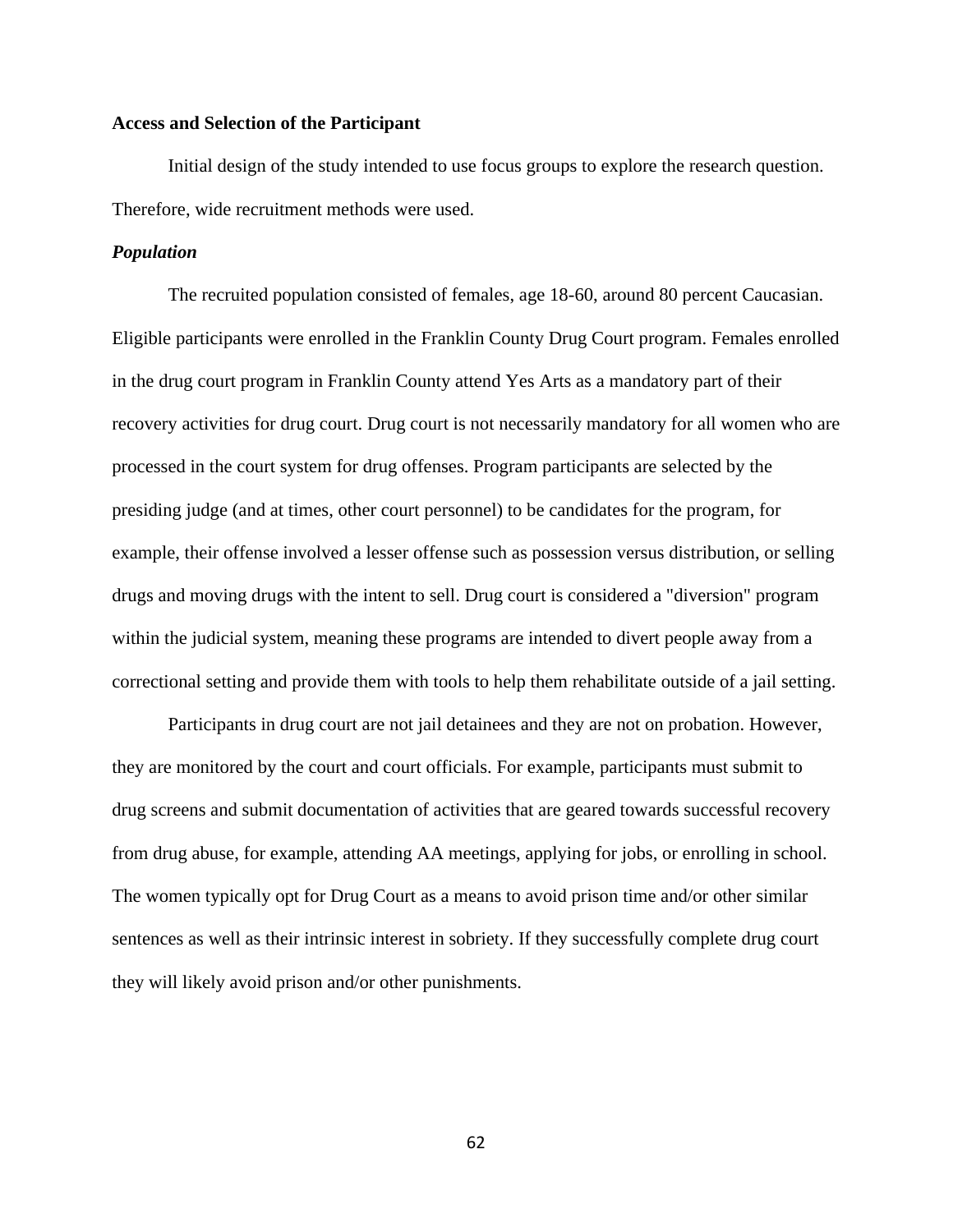# *Recruitment Procedures*

The potential sample was identified through the Executive Director and staff at Yes Arts. All women who were currently participating in Phase I and Phase II of the program were eligible to participate if they were willing. Initial contact was made by the Primary Investigator (PI) during a video conferencing meeting facilitated by the Franklin County drug court coordinator. The PI presented the recruitment script to the entire group, explaining the purpose of the study in broad terms and stating clearly that participation was voluntary and deciding to participate or not would not affect the services they receive at Yes Arts. The women were told they could email the PI with any questions. The women were given two days to decide if they wanted to participate and were instructed to inform the Franklin County drug court coordinator with their decision. Initially, five women indicated they were interested in participating and consent forms were sent to these women. Attrition led to one identified participant, and at that point, the researcher decided to use the intensive single case study. The COVID-19 pandemic played a major role in the attrition experienced in this study. Due to the adopted remote or virtual method due to the health crisis, recruitment of participants was significantly impacted. As a result, the initially proposed methodology was necessarily redirected.

### *Recruitment Script:*

*I am a doctoral student at the University of Kentucky and am inviting women in Franklin County drug court who are participating in the Yes Arts program to join me in an informal discussion and completion of a brief questionnaire. We will discuss your experiences at the clinic and your participation will assist me in better understanding the opinions and observations of those receiving services at Yes Arts. Participation is completely voluntary and a decision either way will not*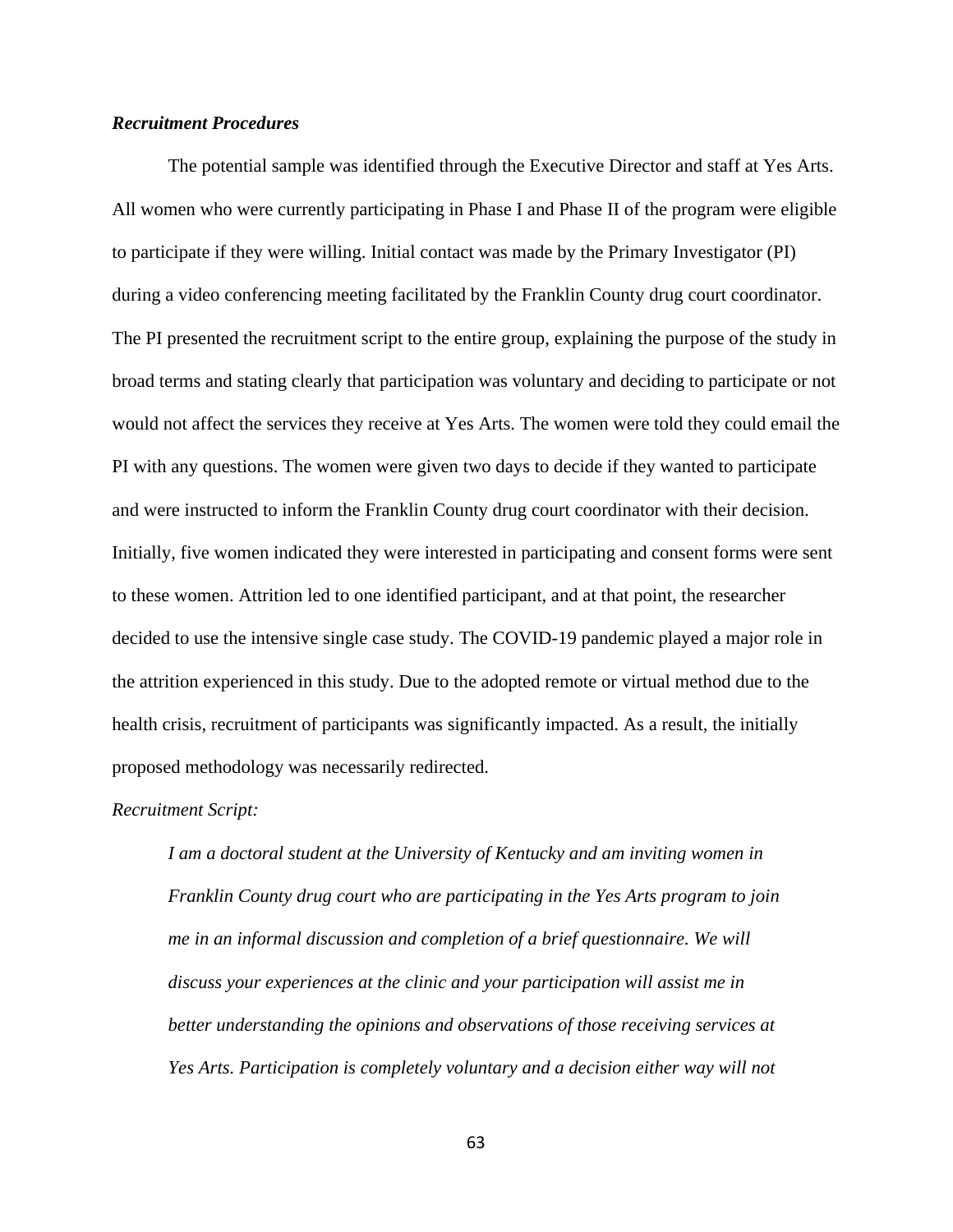*affect the services you receive at Yes Arts in any way. No names or identifying information will be used. Would you be interested in attending and in completing the questionnaire?*

# *Yes Arts*

As Yes Arts is an organization outside of the University of Kentucky (UK) system, a letter of support was required to gain approval from the University of Kentucky Institutional Review Board. Yes Arts recovery intervention runs on an academic calendar-type schedule, as services run September to May. Normally, the art interventions are conducted weekly and inperson at the Yes Arts offices. However, given the COVID-19 pandemic, the interventions were conducted bi-weekly and via video conferencing using the Zoom platform.

# **Participant**

The participant is a 34-year-old woman who was enrolled in the Franklin County drug court for the second time, and had an extensive substance abuse history. Further information on the participant will be provided in Chapter Four.

# **Data Analysis**

Data analysis was modeled after a framework approach, which is a matrix-based method for organizing and synthesizing data (Ritchie & Spencer, 2003). The term "framework" refers to the method's central tenet, thematic framework. Within this method, the data are organized according to key themes, concepts, and emergent categories and each main theme is subdivided by related subtopics. Data that are typically used in this type of analysis are gathered from participant observations, focus groups, or interviews (Ritchie & Spencer, 2003).

The framework approach is grounded, systematic, and enables easy retrieval. It further allows for within-case analysis, and is accessible to others (Ritchie & Spencer, 2003). This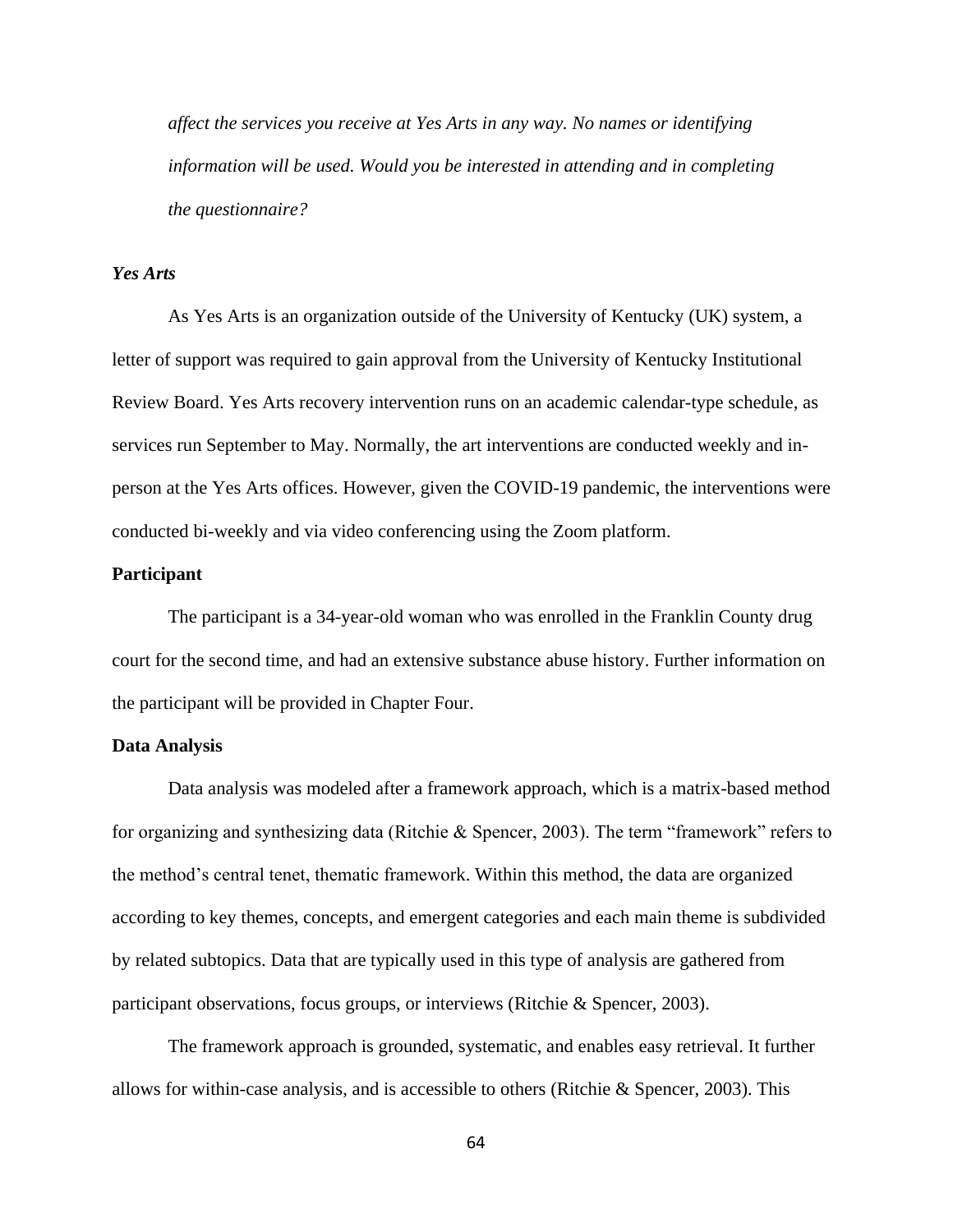approach was selected as it is well-suited to projects with specific study questions and a predesigned sample (Srivastava & Thomson, 2009). This approach may contribute to theory, however, its main aim is to provide description and interpretation of what is occurring in a particular setting. This approach is similar to grounded theory but it differs slightly as it does not involve concepts such as theoretical sampling. This method considers a priori research enquiries and aims to address specific study questions (Ritchie & Spencer, 2003). The framework approach has five stages: familiarization, identifying a framework, indexing, charting, mapping and interpretation (Srivastava & Thomson, 2009), which are viewed as interconnected.

During familiarization, the researcher becomes immersed in the data and begins to initially note key ideas and themes. While this may seem an obvious step in the process, it arguably is the most important. During this step, in addition to the data, it is important to review the proposal, with particular attention paid to the objectives of the study. This step should generate a list of themes, which may include behaviors, attitudes, or opinions. After emerging themes and issues have been recognized during the familiarization stage, the key concepts expressed in the data become the basis of the thematic framework. During this process, it is important to maintain awareness of personal biases and perspectives and acknowledge that these ideas helped shape the study questions. Further, it is important to maintain a flexible approach and an openness to other emerging and divergent themes.

The next step is to devise an index, which is derived from the main themes identified during familiarization in addition to the guiding concepts of the study proposal. The data is sorted under broader, higher order categories, which creates main themes and subthemes. Essentially, this step is labeling and aggregating data in a way that makes the thematic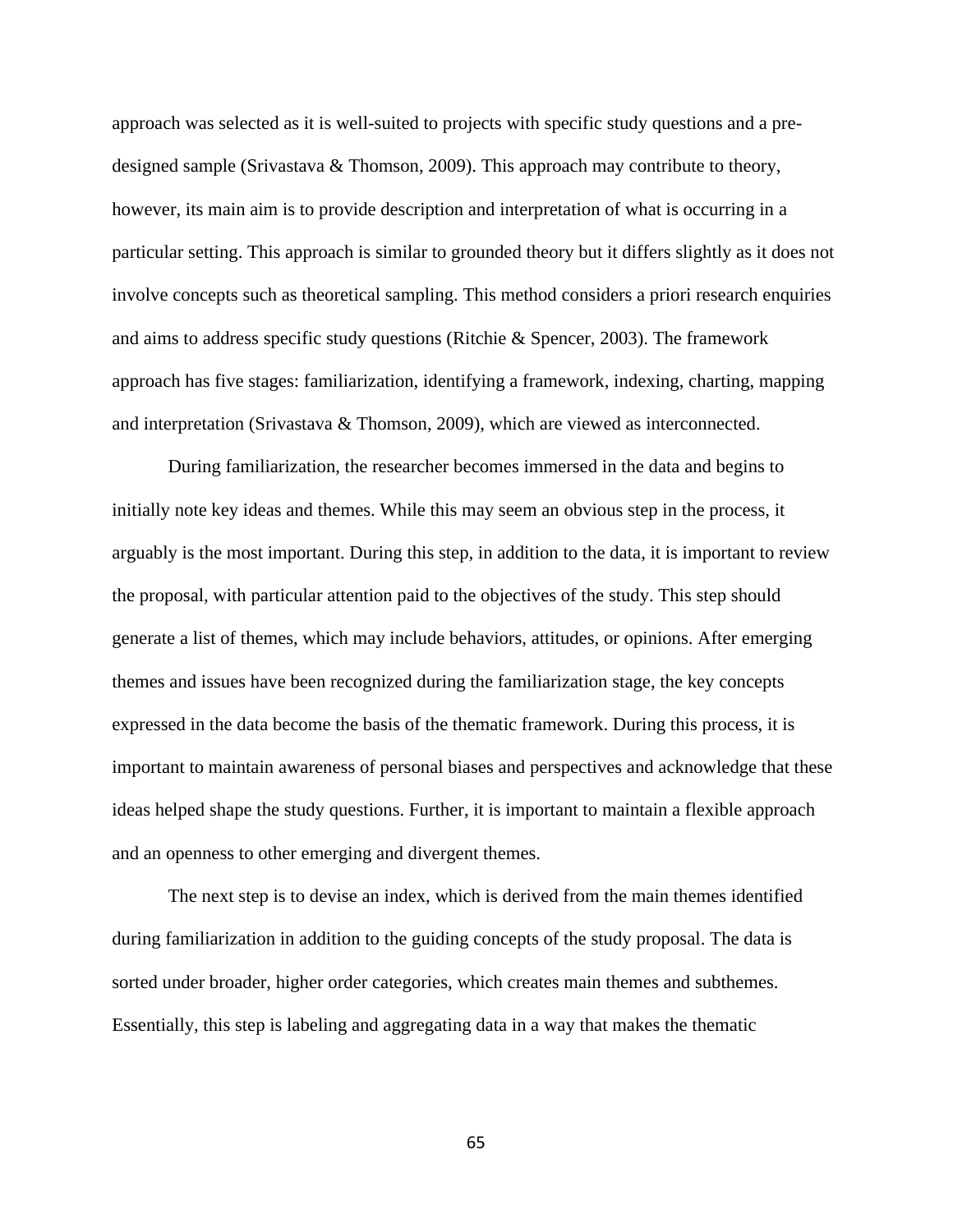framework more manageable by placing meaning and significance to the data (Ritchie & Spencer, 2003). In addition, this step helps to ensure conceptual clarity.

The content of indexing varies based on the type of study. For example, it may contain abstract classifications, descriptive classifications, or tend to be rooted in semantic content. During this step of the process, it is important to maintain focus on the language and terms seen within the data, rather than language and concepts seen within the relevant literature or broader social or political theories. This is done in order to not distract from critical analysis and ensure that analysis remains grounded in the data itself. Constructs from external sources are incorporated into analysis later in the process as a part of theory building.

The next step involves labeling the data. This would typically involve using the transcript to numerically note where the data corresponds to the index. However, as recording of the interviews was not allowed in this setting, there were no transcripts. As such, the researcher consulted the notes and typed the information in the corresponding area of the index.

At this point, the researcher can take what was learned about the data gained during the indexing process to create thematic matrices, or charts. These charts consist of headings and subheadings that were found during the thematic framework process and through a priori research enquiries (Ritchie & Spencer, 2003). The overarching goal of this step is to summarize the key content in each theme while retaining the voice of the respondent. Each main theme is charted in its own matrix, with each column denoting a subtopic, thereby a chart for each main theme is created. During this step, there is a level of synthesis of data that must take place in order to prevent the charts from becoming unwieldy, thereby making the interpretation component more difficult.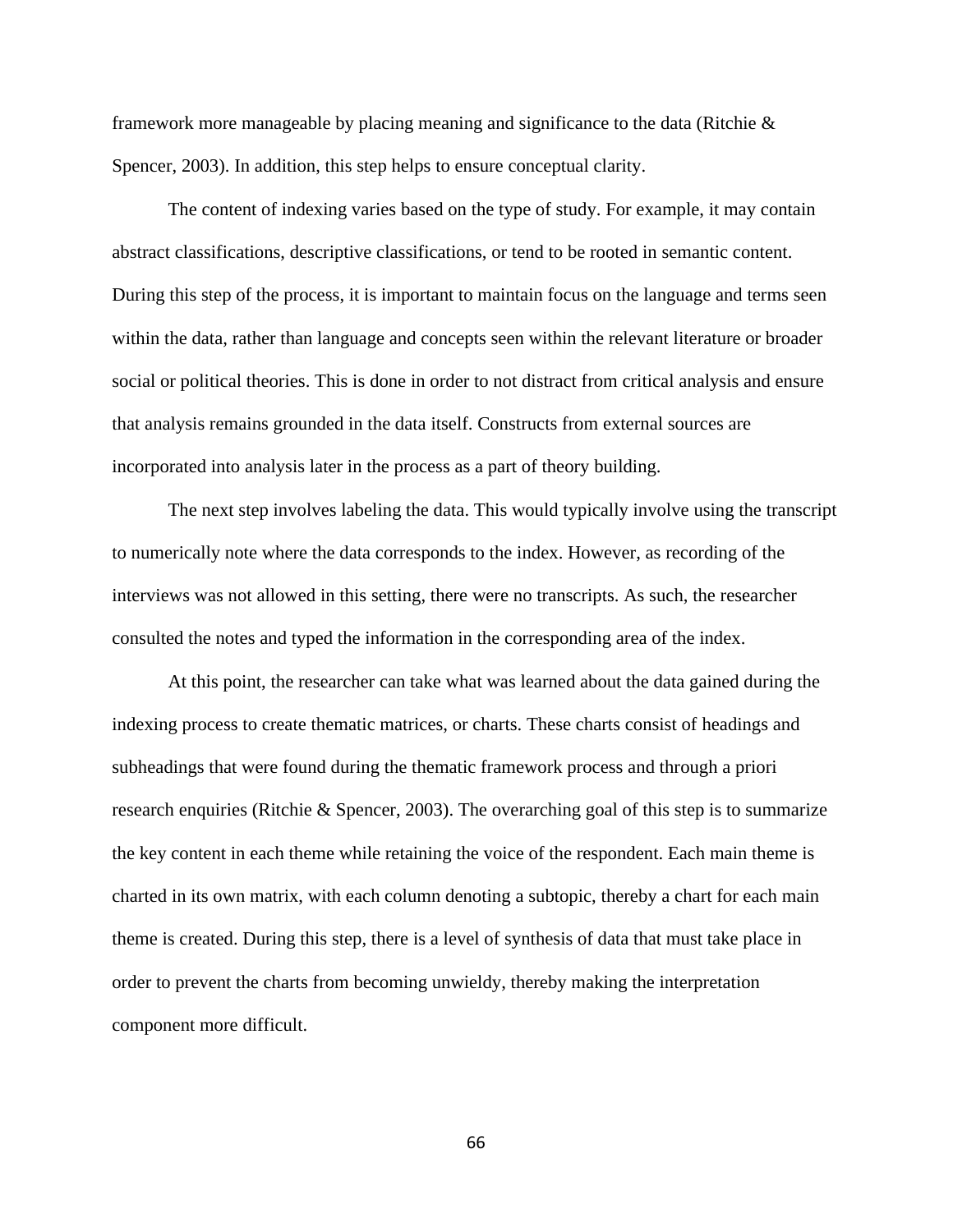Mapping and interpretation involve analyzing the key concepts that were outlined in charting and involves the production of a schematic diagram to illustrate the interpretation of the data set. This step involves pulling together the key characteristics of the data in order to interpret the data as a whole. Namely, it involves defining concepts, finding associations, mapping the range of phenomenon explored, and providing explanations. In essence, it involves finding "what is happening" in each single subtopic and creating a descriptive analysis (Ritchie & Spencer, 2003).

Through these steps, a clear and detailed picture about the data can emerge and a story line with the key concepts will emerge about the participant's experienced phenomenon. At this stage, the researcher can begin to write a descriptive overview of the participant's story including theoretical propositions.

Case study design and analysis is guided by theoretical propositions (Yin, 2009). For example, the researcher should be well-versed in relevant literature that has led to a solid foundation in the subject matter. Overall, an investigator should bring some level of prior, expert knowledge on a topic before initiating a case study approach, particularly the analysis component. It is also important to note that the process of analysis is cyclical, as a researcher may move between the stages throughout the analytic process (Williams & Moser, 2019).

#### **Case Study Report**

There is diversity in case study report styles, as there is not one particular standardized form. Case study reports do not typically follow a traditional research report outline. It is advised the researcher choose an approach that best portrays the case. The overarching "rule of thumb" among case study research is to organize the write-up in a way that best contributes to the reader's understanding of the case and best addresses the study questions (Stake, 1995).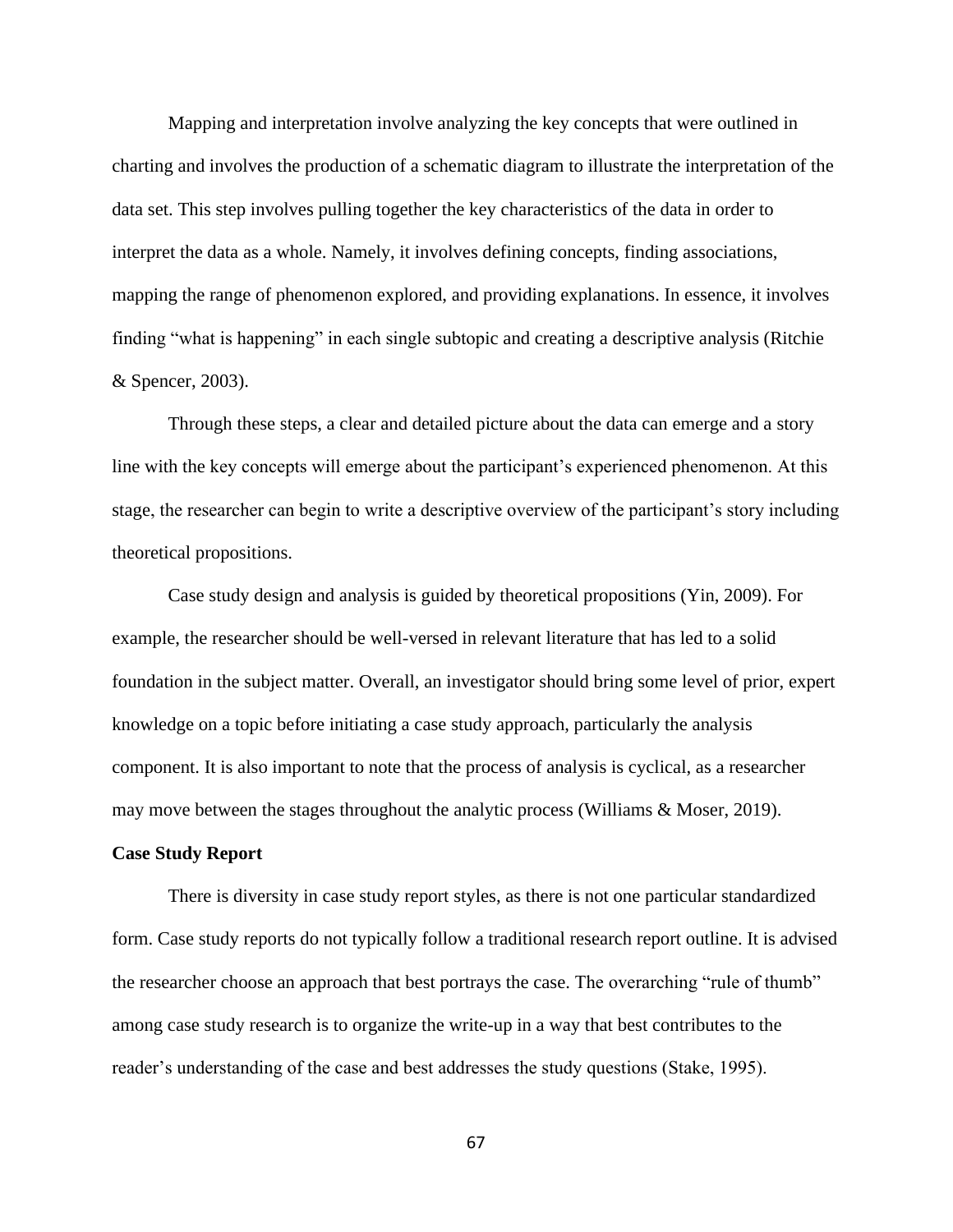In addition, a critique checklist was created for the case study report, which the researcher used in this study:

- 1. Does this report have a conceptual structure (i.e., themes or issues)?
- 2. Are its issues developed in a serious and scholarly way?
- 3. Is the case adequately defined?
- 4. Is there a sense of story to the presentation?
- 5. Have quotations been used effectively?
- 6. Has adequate attention been paid to various contexts?
- 7. Were sufficient raw data presented?
- 8. Were data sources well-chosen and in sufficient number?
- 9. Do observations and interpretations appear to have been triangulated?
- 10. Is the role and point of view of the researcher apparent?
- 11. Does it appear that individuals were put at risk? (Stake, 1995, p. 131).

# **Ethical Issues**

A general ethical concern in the case study approach is the interpretive process (Stake, 1995). The assertions, or generalizations, that take place during the process of interpretation are not derived from a standardized guide. While the framework process allows the researcher to organize the data and find themes and concepts, the process thereafter is not uniform. As there are no standardized guides for how information gathered should be transformed into these assertions, there is room for the researcher's personal biases to play a role in interpretation. The same can be said for potential biases hindering the interview process (Yin, 2014).

However, it is asserted that in case study research biases can be kept in check through maintaining good research ethics including responsibility to scholarship, honesty, transparency,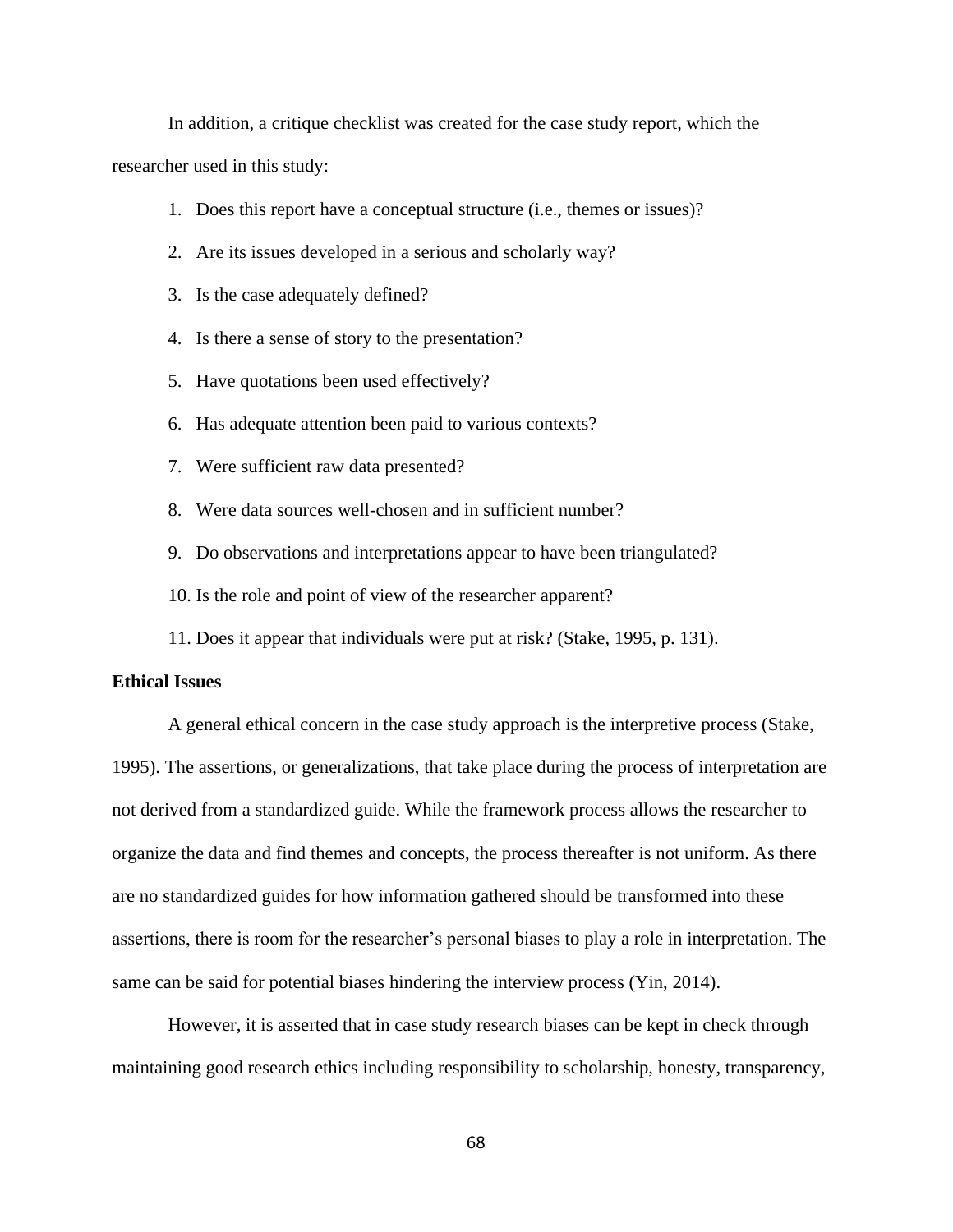avoiding deception, and accepting responsibility for the research project (Yin, 2014). In addition, reflexivity, or the researcher's awareness of their background, values, and experience with phenomena being studied, play a significant role (Cope, 2014). It is recommended that a researcher be sensitive to this reflexivity, which will result in better interviews and ultimately a better case study (Yin, 2014).

As noted above, there is significant value in the case study approach in terms of clinical relevance and potential for discovery of novel concepts. It is an efficient way to explore an individual's experiences and perceptions both critically and reflectively. Moreover, in contrast to group interviews, a one-to-one case study approach with an individual potentially allows for increased candor due to privacy and confidentiality.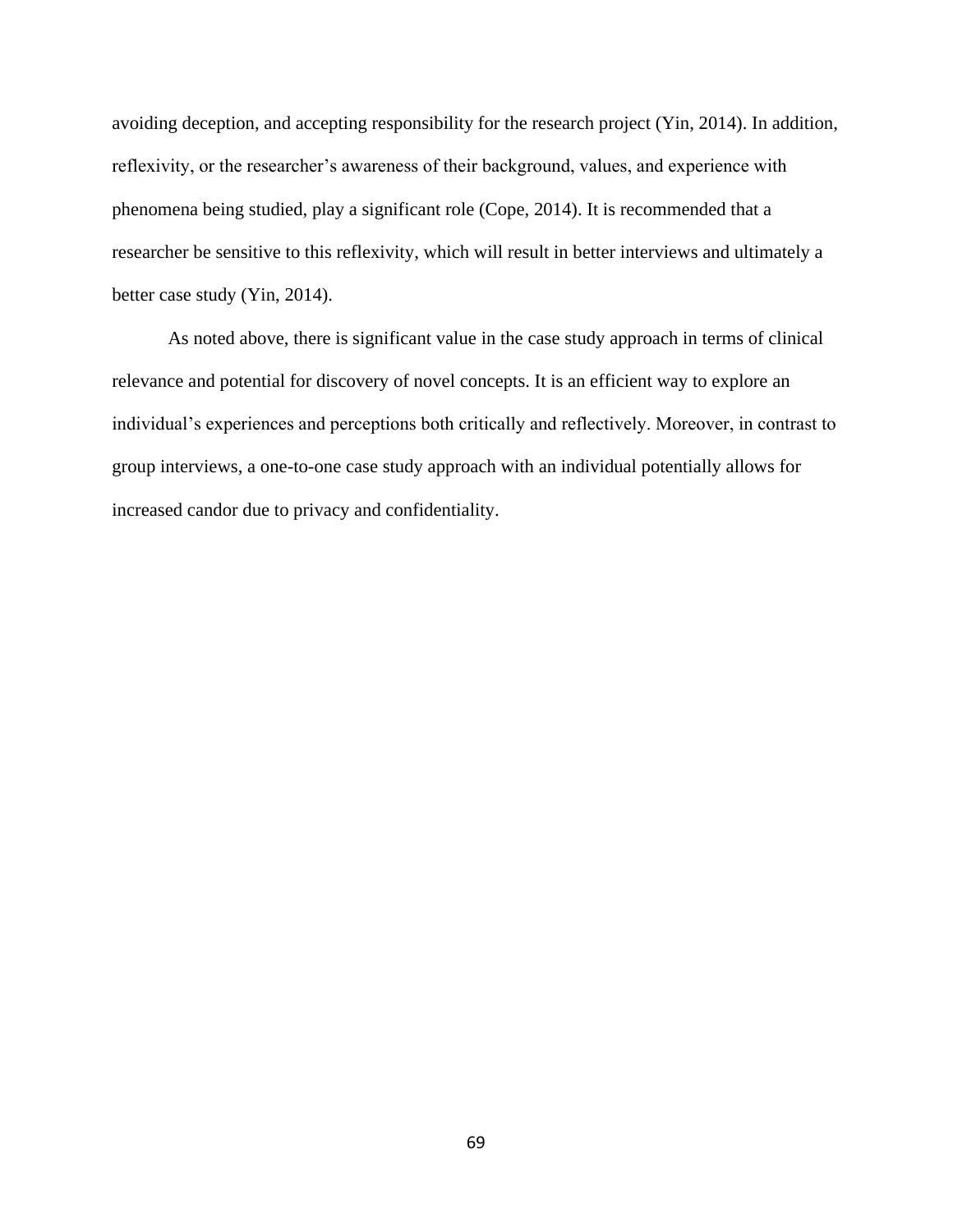#### **Chapter Four: Results**

## **Introduction: The Study and the Researcher**

*"There is importance in 'showing up for life' and being blessed with the rebirth that recovery gives."*

# *Betty Ford, former First Lady of the United States*

The study was designed to gain a better understanding of the experience of a participant enrolled in Franklin County drug court through the lens of self-efficacy. Chapter four begins with a description of the researcher's background and training, followed by a discussion of the role of these experiences. The research question is presented, followed by a description of the participant, a brief overview of the research methodology and data analysis, the themes and results of the data analysis, and information given by Franklin County, Kentucky Circuit Judge Phillip Shepherd that provides triangulation and additional context for data interpretation.

## *The Researcher*

#### **Research Interest.**

The researcher's interest in this topic stems from a decades long career in the mental health field, many of which were spent working in substance abuse. Throughout the researcher's clinical work, she became particularly interested in the complexities of addiction, specifically the intricacies of the treatment and recovery needs of women. In addition, the researcher frequently witnessed the relationship between the judicial system and women with SUDs. Many of her patients found themselves in the court system partly as a result of their disease and associated behaviors, while addiction treatment—as opposed to "punishment"—rarely occurred. A professional colleague—Amelia Berry—who serves as the Executive Director of Yes Arts, described her agency's role in Franklin County drug courts and presented the researcher with the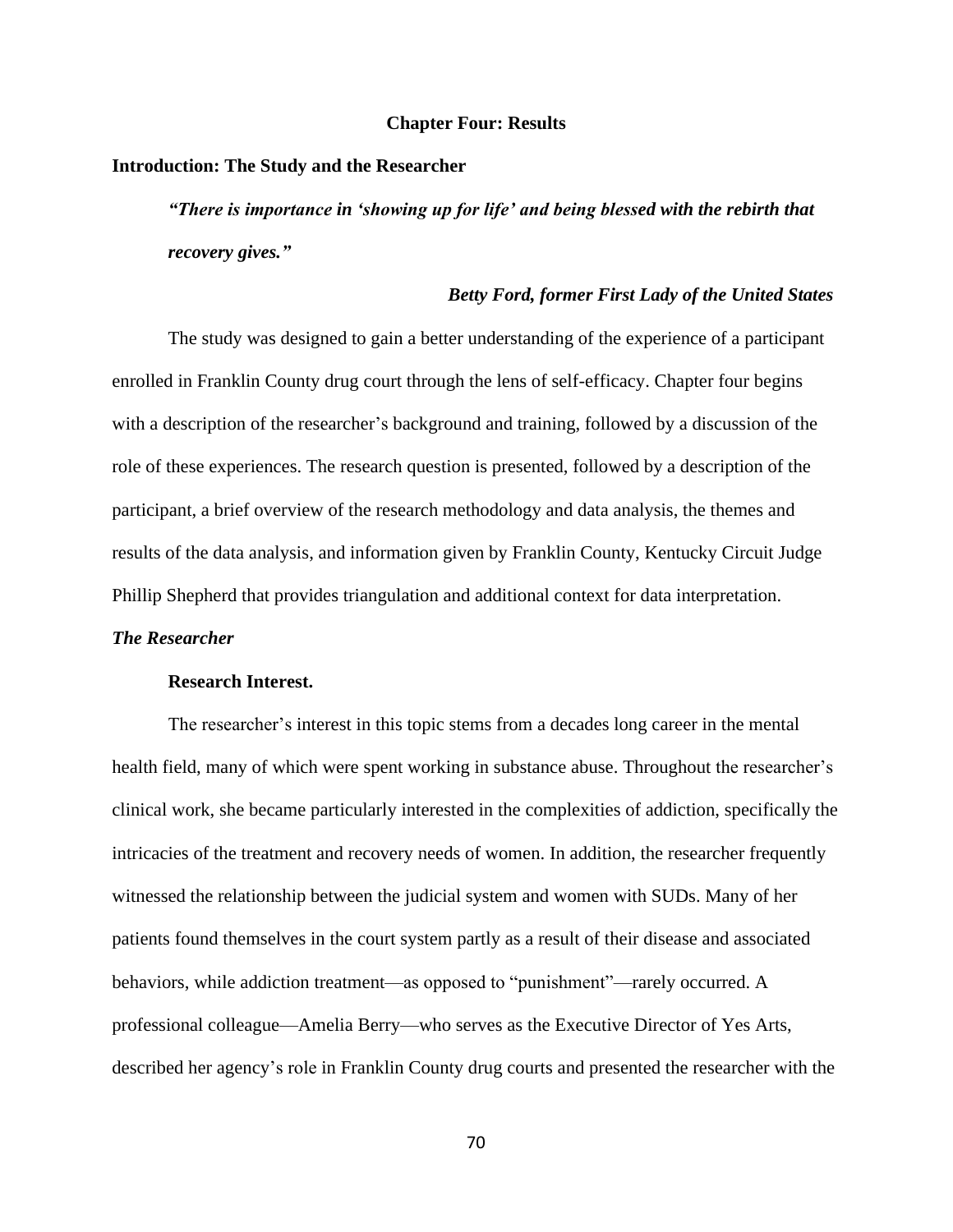opportunity to examine this unique population and gain insight into the potential therapeutic effects of art interventions on women in a drug court setting.

# **Researcher Background and Training.**

As a licensed professional counselor, throughout the researcher's career she has frequently encountered clients with substance abuse issues in some form, whether it is their own use or that of people close to them. The researcher shifted specifically to work with individuals with SUDs as a Licensed Clinical Alcohol and Drug Counselor in the midst of a national drug epidemic. It was during this time she became aware of the devastating impact of drug use. In particular, the researcher became acutely aware of the specific needs of women as she increasingly saw women with SUDs who were receiving services that did not lead to success in long-term recovery.

# **Role of the Researcher.**

In qualitative research, the researcher serves as the primary instrument to collect and analyze data. The aim is to design a case study and collect, analyze, and present findings in a comprehensive way (Yin, 2014). The aim of this study was to fairly represent the views and perspectives of the participant in a reflexive way so as to minimize potential biases into the data analysis. In addition, an aim was to provide a body of work that contributes to the field in a novel and meaningful way.

#### **Description of the Participant**

**"**Marie" is a 34-year-old Caucasian woman initially referred to drug court for drug possession charges. This was her second enrollment in this program. At the time of her first interview, she had been enrolled in the program for eight months. Marie agreed to be interviewed and was told by the drug court supervisor that she would receive credit ("community service")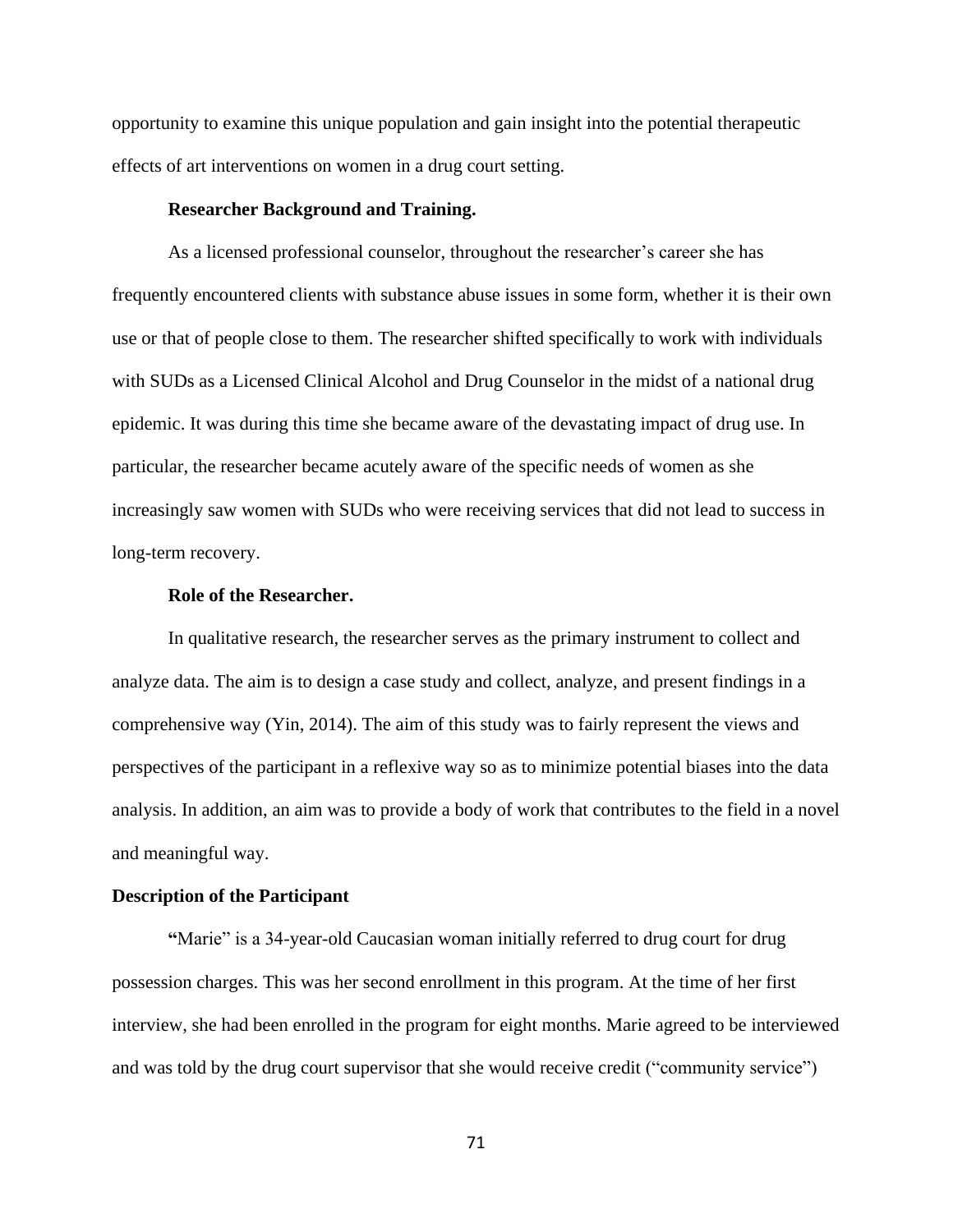from the drug court as a part of her participation. Marie indicated this external reward was not a primary motivating factor in participating in research. Rather, she said she wanted to help others understand addiction and how difficult recovery is.

From the first interview it was apparent that Marie was able to articulate her experiences and opinions regarding her addiction history and recovery process. She frequently expressed her eagerness to share her experiences as she said, "so many people don't get it." With a long history of drug use, considerable experience with various types of addiction treatment, and a recent period of sobriety (eight months), Marie had potential to be an informant into addiction processes, how her personal history and background can influence drug initiation and continuation, and issues related to the maintenance of long-term sobriety. Marie frequently made statements relevant to her self-efficacy *("I feel very confident that I can be sober—I know what I need to do and I can do it for myself"*) and her gratitude to the drug court program ("*drug court saved my life"*).

#### **Interviews**

Data were collected from four interviews conducted with Marie over three months. These interviews largely consisted of information covering seven areas: Personal History and Background, Addiction Treatment, Drug Court, Social Relationships, Self-Efficacy, Yes Arts, and Vocational Issues. Across these areas, five overarching themes were discovered:

- Intrinsic Motivation
- Hope
- **Stability**
- Building Healthy Relationships
- Access to an Array of Services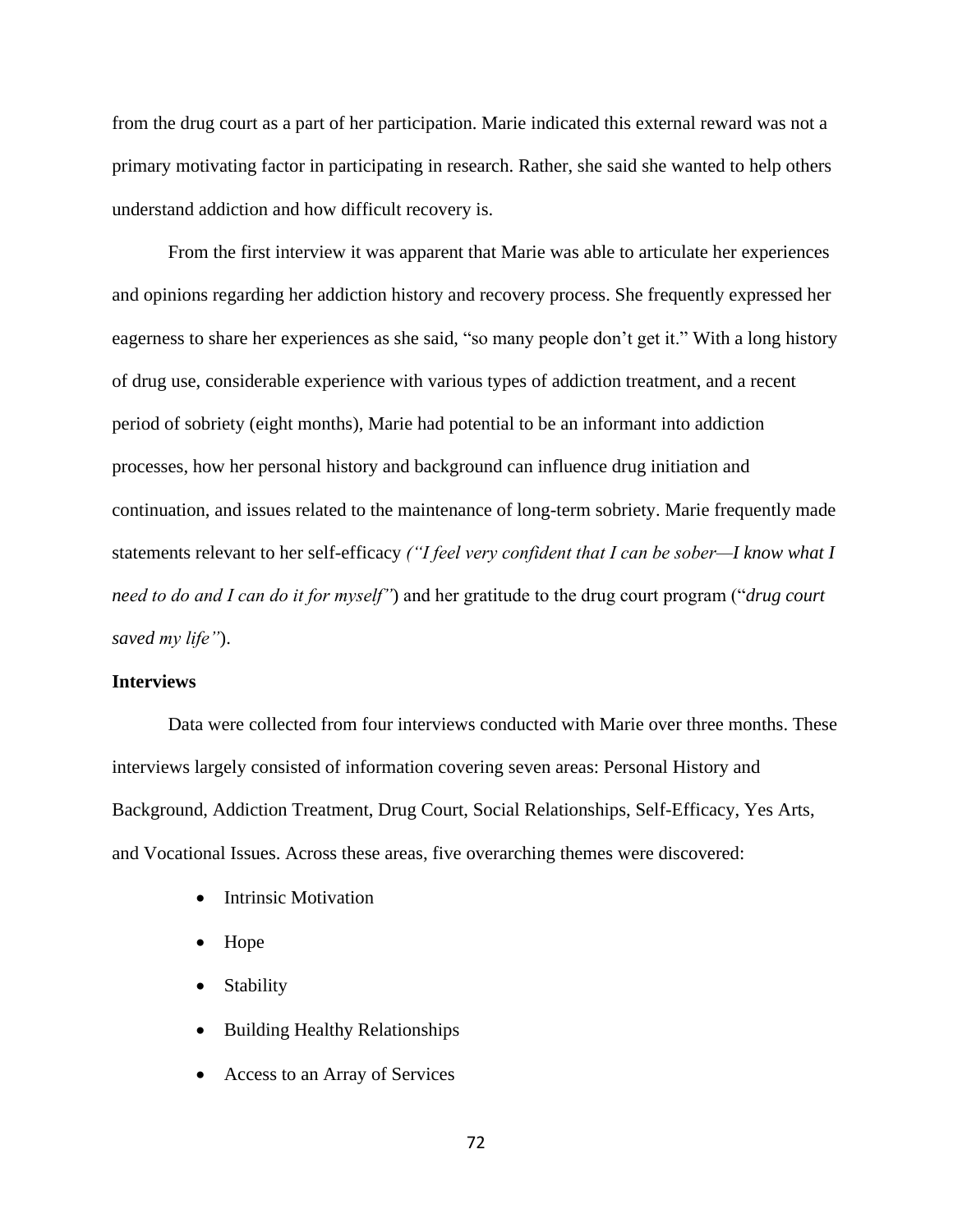All five areas were related to self-efficacy, as detailed below.

In addition to the interviews with the participant, information was gathered from a single interview with Judge Phillip Shepherd of the Circuit Court, who oversees Franklin County drug court. A narrative of the framework from Marie's information was formulated incorporating Judge Shepherd's information to provide triangulation.

# **Framework Analysis**

Using the notes taken during Marie's interviews, a framework analysis was conducted, with specific repeated words, patterns, and phrases guiding analysis. Below is a narrative matrix to illustrate the information:

| <b>INTRINSIC</b>  | 1.1 Role in          | 1.2 Effect on             | 1.3 Knowledge of           |
|-------------------|----------------------|---------------------------|----------------------------|
| <b>MOTIVATION</b> | treatment            | relapse prevention        | services                   |
|                   | 1. Feeling capable   | 1. Protective factor      | 1. Empowerment             |
|                   | of putting in        | in "giving up"            |                            |
|                   | recovery work        |                           |                            |
|                   | 2. Self-Efficacy     | 2. Knows she has          | 2. Locus of Control        |
|                   |                      | effective skills if       |                            |
|                   |                      | recovery becomes          |                            |
|                   |                      | difficult                 |                            |
| <b>HOPE</b>       | 2.1                  | 2.2                       | 2.3                        |
|                   | <b>Engaging in</b>   | <b>Role of Drug Court</b> | <b>Vocational success</b>  |
|                   | positive activities  |                           |                            |
|                   | 1. Imagining a life  | 1. Providing a            | 1. Gain recognition for    |
|                   | in long-term         | second chance and         | hard work and able to      |
|                   | recovery             | avoiding jail time        | provide for self           |
|                   | 2. Role of self-care | 2. Opportunities for      | 2. Completing              |
|                   |                      | life improvement          | vocational trainings for   |
|                   |                      |                           | future employment          |
| <b>STABILITY</b>  | 3.1                  | 3.2                       | 3.3                        |
|                   | Role of drug         | <b>Keeping busy</b>       | <b>Vocational training</b> |
|                   | court                |                           |                            |
|                   | 1. Reliable and      | 1. Work and drug          | 1. Long-term               |
|                   | predictable support  | court schedule            | vocational viability       |
|                   | network              | demanding                 |                            |
|                   | 2. High              | 2. Engagement in a        | 2. Feeling that she can    |
|                   | accountability of    | life without drugs        | eventually help others     |
|                   | actions              |                           | in recovery                |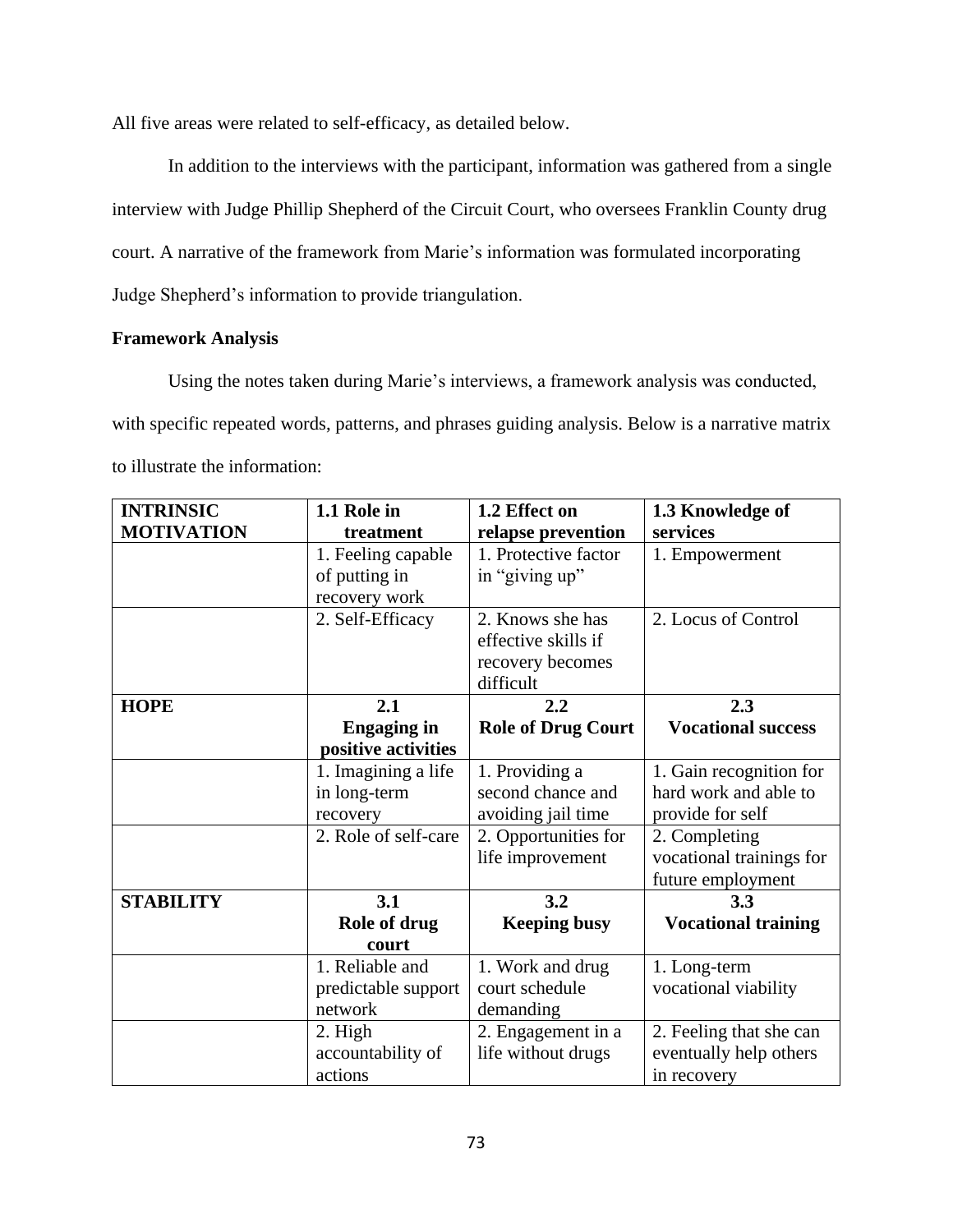| <b>HEALTHY</b>         | 4.1                    | 4.2                   | 4.3                      |
|------------------------|------------------------|-----------------------|--------------------------|
| <b>RELATIONSHIPS</b>   | <b>Support Network</b> | <b>Accountability</b> | <b>Repairing and</b>     |
|                        |                        |                       | improving                |
|                        | 1. People on whom      | 1. Understanding      | 1. Chance to repair past |
|                        | she can rely           | that actions affect   | relationships            |
|                        |                        | others                |                          |
|                        | 2. Peer in recovery    | 2. Increase desire to | 2. Examine current       |
|                        | facilitator provides   | stay sober            | relationships and the    |
|                        | unique support         |                       | role they play in        |
|                        |                        |                       | recovery                 |
| <b>ACCESS TO ARRAY</b> | 5.1                    | 5.2                   | 5.3                      |
| <b>OF SERVICES</b>     | <b>Multiple</b>        | <b>Trauma</b>         | Gaining insight into     |
|                        | opportunities and      |                       | addiction processes      |
|                        | settings               |                       |                          |
|                        | 1. Wide network        | 1. Understanding      | 1. Therapy               |
|                        | of services            | difficult feelings    | "normalizes" addiction   |
|                        |                        |                       | and its processes        |
|                        | 2. Art as an           | 2. Multiple ways to   | 2. Gain insight into     |
|                        | adjunct way to         | process trauma        | trauma history and drug  |
|                        | process addiction      |                       | use (avoiding difficult  |
|                        | processes              |                       | feeling)                 |

From this framework, a narrative was composed that outlined and expanded upon information provided in the interviews across the noted themes.

# **Case Study Narrative**

The presentation of the case study narrative consists of briefly describing each theme and

then presenting data related to each theme and its dimensions. In the following sections, the

findings in each of the themes will be discussed and related to the main question of this study.

# *Intrinsic Motivation*

The theme of intrinsic motivation was found across all four interviews, with Marie citing her lack of intrinsic motivation in previous attempts to stop using drugs as the only reason she was not able to stay sober. She frequently used phrases such as:

*"I didn't want it for myself—everyone else wanted it—I just went through the motions…. I tried for 27 years to quit but couldn't and it was because everyone else wanted it except*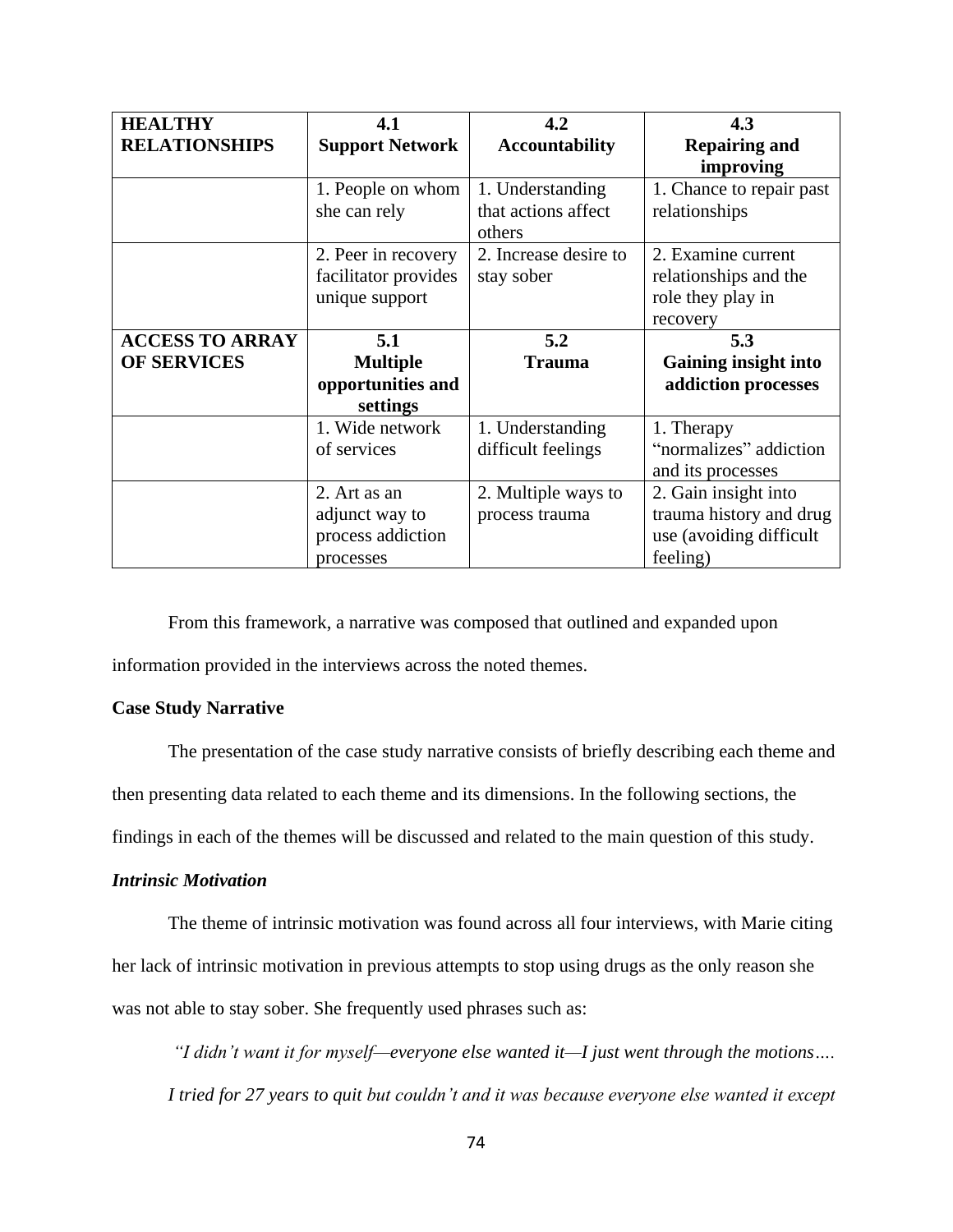*for me. Even with the drug charges and going to jail, I didn't care….I would show up to meet my probation officer high as a kite…My first time in drug court I didn't take it seriously, I didn't care if I went back to jail. I went on the run for two years, and just didn't care what happened."*

She said it was not until she completed a 30-day residential program through her local Community Mental Health Center that was related to a relapse during her second enrollment in drug court that she felt ready to quit saying:

*"I had the confidence to do it after that, I also had the 'want power' not just 'will power'. It saved my life. It gave me confidence…..I was tired of the drug life. I think residential was the beginning of me really being in recovery."* 

Marie stated she felt strongly that she was capable of achieving her goal of long-term sobriety. She said while it was her residential experience that initiated this changed sense of self-efficacy, positive change and her motivation was maintained through subsequent recovery activities:

*"My 30-day stay put the fire under my butt—I stay sober by doing what I need to do that keeps me straight*…I*t isn't 'will-power', it's 'want power'—if you don't want it, it won't happen. Doesn't matter how much you've got put right in front of you—you have to want to do that stuff…. If you don't want it bad enough it doesn't matter how many things you have access to—it won't work."*

To illustrate this point, she discussed the recent change in drug court protocol related to the pandemic with regard to relapses:

*"Before COVID, there was real punishment if you relapsed. You went to jail. But now they're trying to keep people out of jail so there aren't any real consequences when you*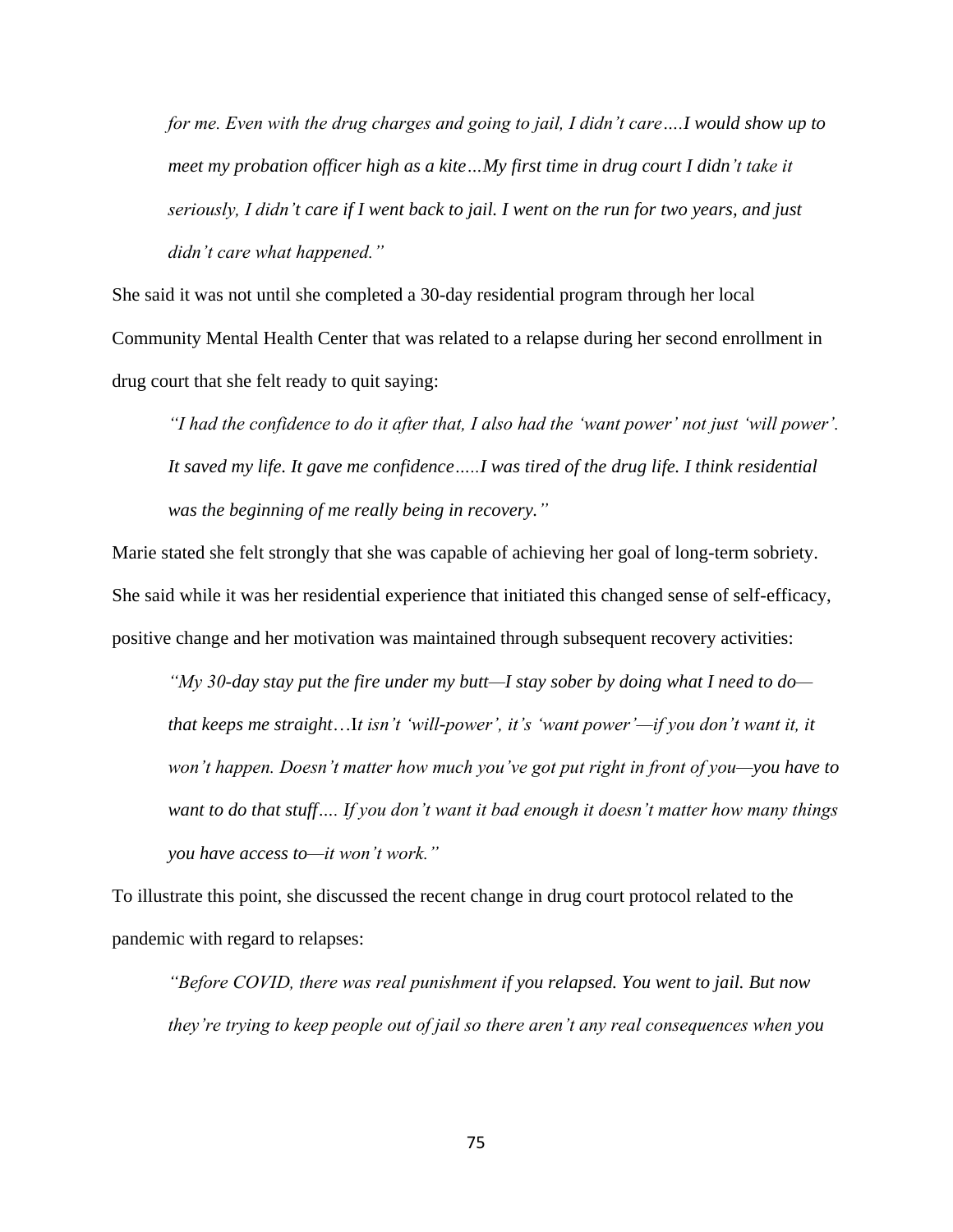*screw up. Some people need jail as a way to not screw up because they don't really want to be sober."*

#### *Hope*

Marie's sense of hope and the role it played in her recovery was a thread throughout the interviews. She articulated that this sense of hope was related to her view that she could achieve her goal of long-term sobriety through internally driven means. She articulated her vision of her future without drugs and described steps she was taking in order to make this a reality. Her sense of hope was apparent in how she spoke about being capable of living a life not simply without drugs but with dignity and accomplishments.

Marie reported that she was proud to be considered for early advancement to the next stage in drug court and appreciated the support she receives from drug court personnel:

*"My therapist wrote a letter of support for me. He told drug court that I was in the top five percent in progress. That really made me feel good…They only want the best for us they go to bat for us and believe in us. Their praise helps me keep going and know that good things can happen. Judge Shepherd told me last week that I was on the right path. That made me feel good. That made me proud of myself."*

This sense of hope was also apparent when discussing her work options. She also expressed selfefficacy and a sense of purpose regarding her ability to make a positive impact in the lives of others in recovery. She spoke excitedly about her peer support specialist certification, which she had earned a few weeks prior:

*"I can't believe I'm actually going to be helping people like me. If you would have asked me a year ago if I would have done something like this I would have said 'hell no'. But I've got a story to tell and maybe I can help people from doing the stupid shit I did."*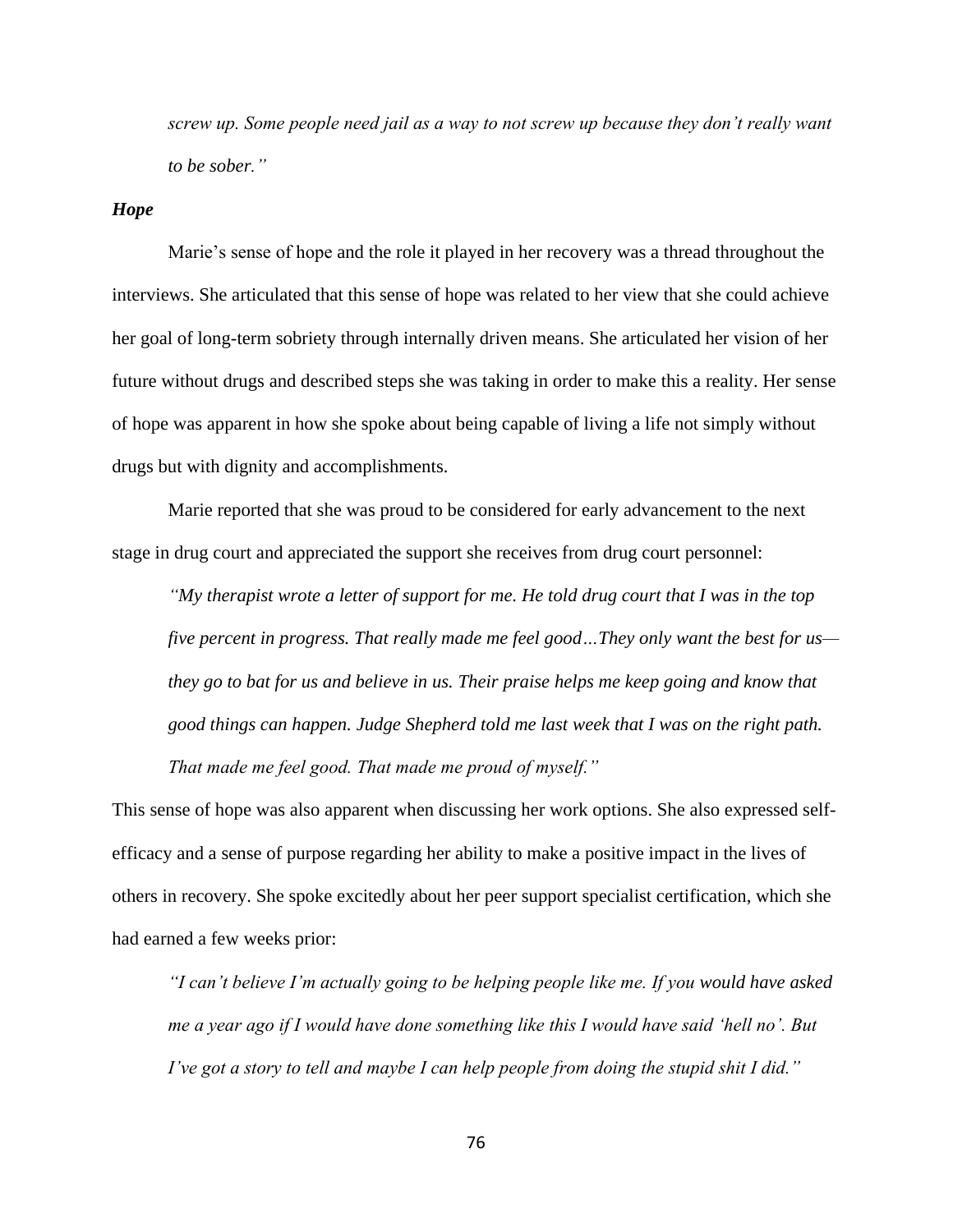Marie's optimism and hopefulness was also discussed in the context of Yes Arts' emphasis on self-care:

*"The last ten minutes of Yes Arts is self-care. We use that time to think about ourselves this is important for me to stay sober. It don't matter what we do. She just wants us to do something that doesn't involve anyone else, like a breathing exercise, or some women just use the time to doodle….When I was using I was a mess. Taking care of myself didn't' happen—I only thought about using… I hated myself too much to take care of myself. I would go to sleep at night and hope I wouldn't wake up. I knew I'd just wake up and it would be the same shit."*

#### *Stability*

Marie frequently described the "chaos" of her life when she was actively using drugs. She related how her chaotic environment prevented her from envisioning a life in which she could be sober or make any significant change. She frequently cited the consistency and accountability in her life because of her participation in drug court and said this was the driving forces in her continued sobriety:

*"Drug court saved my life, there's no doubt. They are my support. I'm stable now because of them. I didn't have anything good before—no job, no people looking out for me, I'd just sleep wherever…..These are people that I don't want to let down—they tell me they are going to hold me accountable and they do…..I know I was in a chaotic environment before and that's why I didn't have people to help me. But my routine now is good—it's stable."*

The provision of structure through the drug court program increases the sense of stability, according to Marie: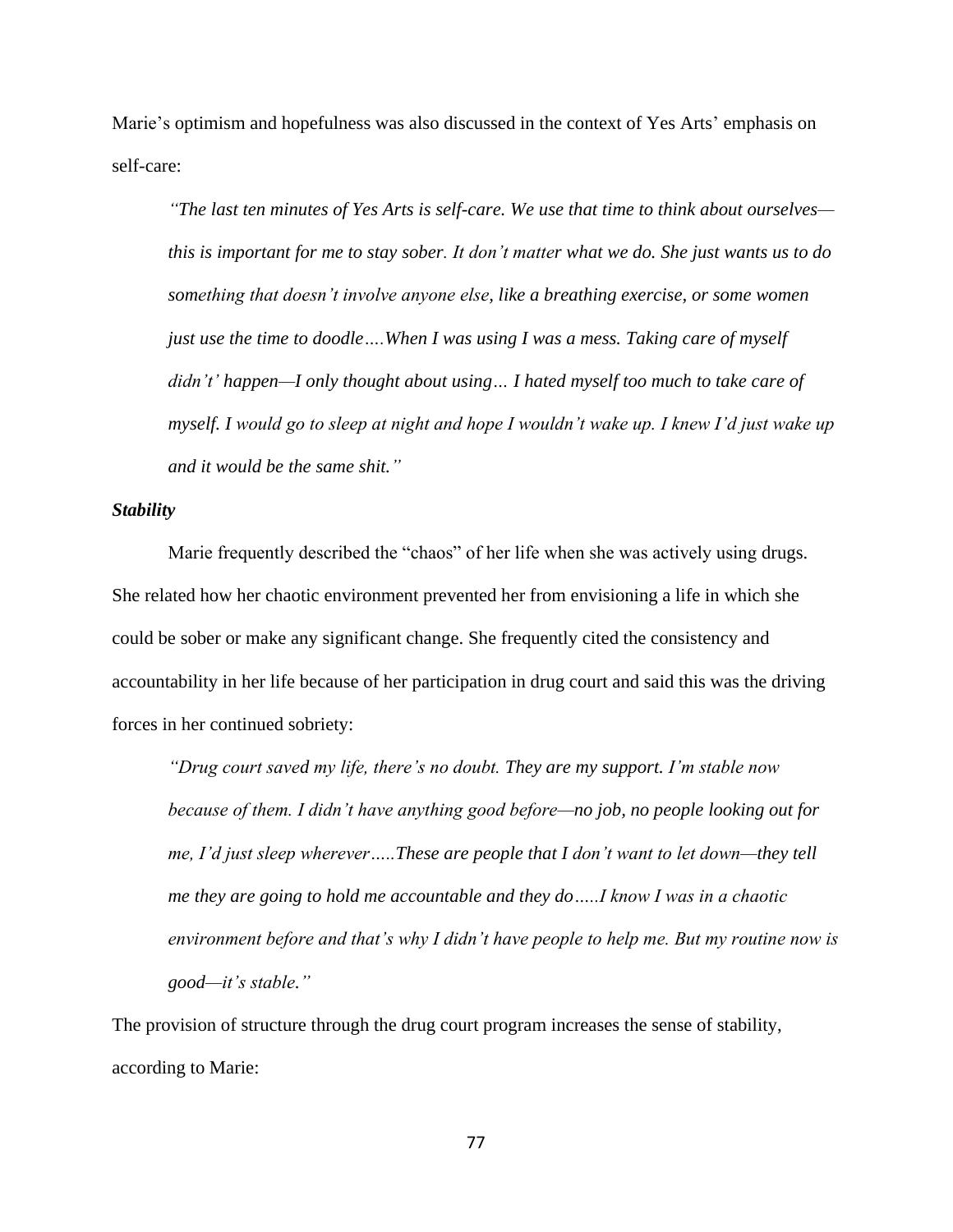*"I'm always busy with something that is helping me with my recovery—they keep us busy. I'm always having to check in with them or do drug screens. It used to be peeing in a cup but with COVID now they're swabbing our mouths, but they still know if we screwed up. I can't screw up and I don't want to."*

During our first three interviews, Marie was unemployed. As she was not employed during this time, she was required to complete community service hours to satisfy the drug court requirements:

*"I worked in a little restaurant before. They were really good to me, it was just a little family run thing. There was a falling out, though. Sometimes I think I might train to work with my sister grooming dogs but maybe not—drug court keeps me so busy it would be hard to have the time."*

During our second interview, Marie spoke excitedly about an opportunity she had through the drug court program to complete training for a peer support specialist credential. Over the course of the interviews, Marie completed this 40-hour training and gained the credential that will allow her to serve in a mentor-type role in addiction treatment settings.

*"The drug court program went to bat for me and they paid for all the costs for the training. I really think this would be something I could be good at—I've always wanted to help people like me. I was kind of scared about the training because I was never good at school—I never got it. But I understood this content and I thought it was interesting."*

In addition, Marie found inspiration to help others in recovery from the female facilitator who leads the Yes Arts program:

*"She told us her story about how she got into drugs. She came back from it and has a good life now. She told us about all the stuff she does now—it was impressive."*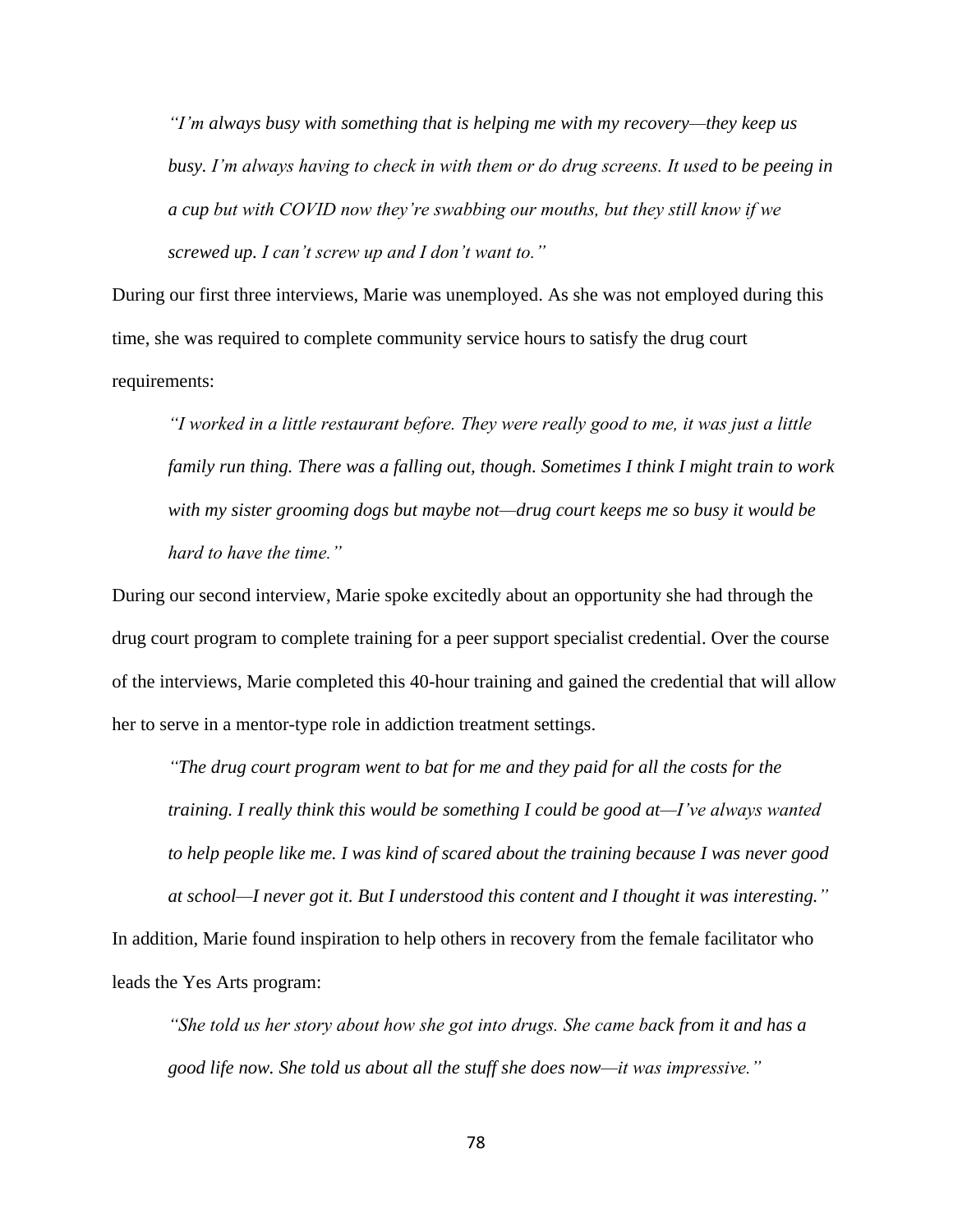By the final interview, Marie's unemployment benefits had unexpectedly stopped and led to her seeking a job to have money to survive:

*"I don't know why but the checks stopped coming. I don't know what happened. But I needed money. I was lucky that I saw a woman I know at the dollar store who told me about a job with a little cleaning company. They hired me and I had a raise after a week—they know I just get the job done. And they're already talking about putting me in a management position. And they're flexible so I can still get my drug court stuff done because I can't have a job screw that up."*

#### *Healthy Relationships*

It was clear in the first interview that Marie wanted to tell her recovery story as she spent significant time discussing her background and what led her to addiction and to the drug court program. During this interview and subsequent interviews, she focused particularly on her relationships. While no direct questions about her relationships were asked, it became clear that relationships—both positive and negative—play an important role in her addiction history and current recovery:

*"I started using drugs when I was ten. My older sister was a partier and I idolized her. I did drugs with her because I wanted to spend time with her and I wanted her to respect me….Doing drugs in my family seemed normal. My childhood wasn't good. A lot of bad things happened. It caused a lot of intense emotions that I couldn't deal with."*

She spoke of her difficult past in a matter-of-fact way that did not suggest she wanted to reveal any of the details of her history. While she was open about many other facets of her recovery and history, this was an area where she was clearly not willing to disclose, despite the seemingly pivotal role it played in the initiation and continuation of her drug use.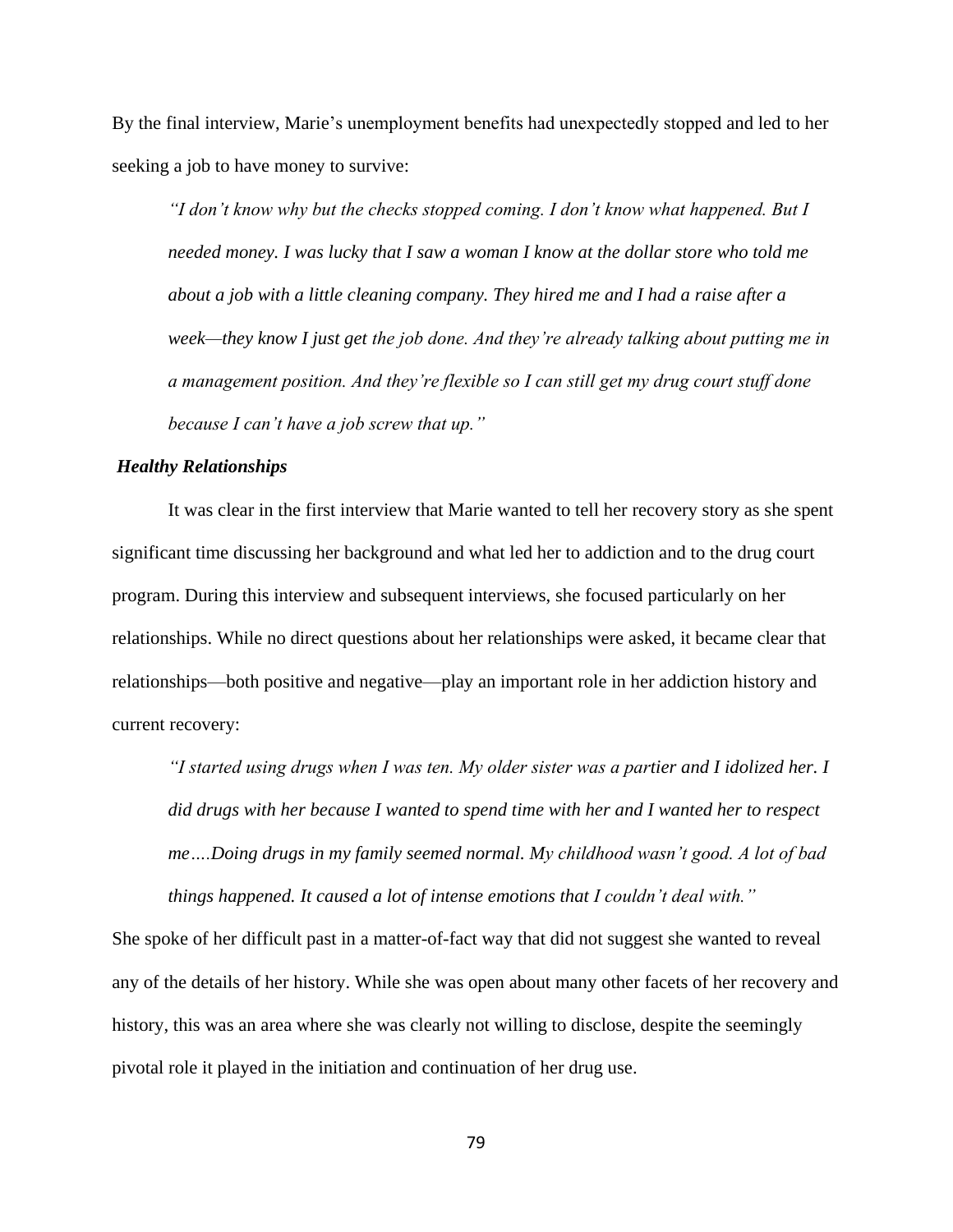Marie continued using drugs through pregnancy and parenting. She described her adult relationships as tumultuous. She has three children (now ages 16, 14, and 12):

*"When I was using, one of my kids brought me a picture of me in a coffin because that's where she thought I was going to end up because of drugs. That really shook me up. I tried to stop after that but it was too hard. So I just started using meth instead. I figured there was less chance of me dying of an overdose with meth. This is why my kids have given up on me. I don't blame them—I put them through hell…..My oldest daughter lives with her friend's family nearby now. I'm glad she has a stable place to be. My other two are with their dad and they're doing good. My youngest won't talk to me. My middle daughter hasn't given up on me, though….We go to family therapy. I didn't realize how much she liked going until recently when our car wouldn't start and we couldn't go. She got so mad that she slammed her book down on the car and started yelling."* 

Marie spoke a great deal about her current relationship with her fiancé. During the course of the interviews, she experienced tumult with him:

*"Things with him are up and down and living with his parents sucked. If I left a dirty bowl in the sink they would go crazy….When we broke up last month I was struggling—I don't like being alone. I really had to stay busy but I never felt the urge to use….We're together now but I know what will happen. It will be good for a while and then it will go back to how it was—that's what always happens….He's good for my recovery. He always reminds me how bad things were when we used and how terrible it would be if I went back to drugs."*

Marie cited the healthy relationships she has made through the Yes Arts component of drug court as important in her recovery: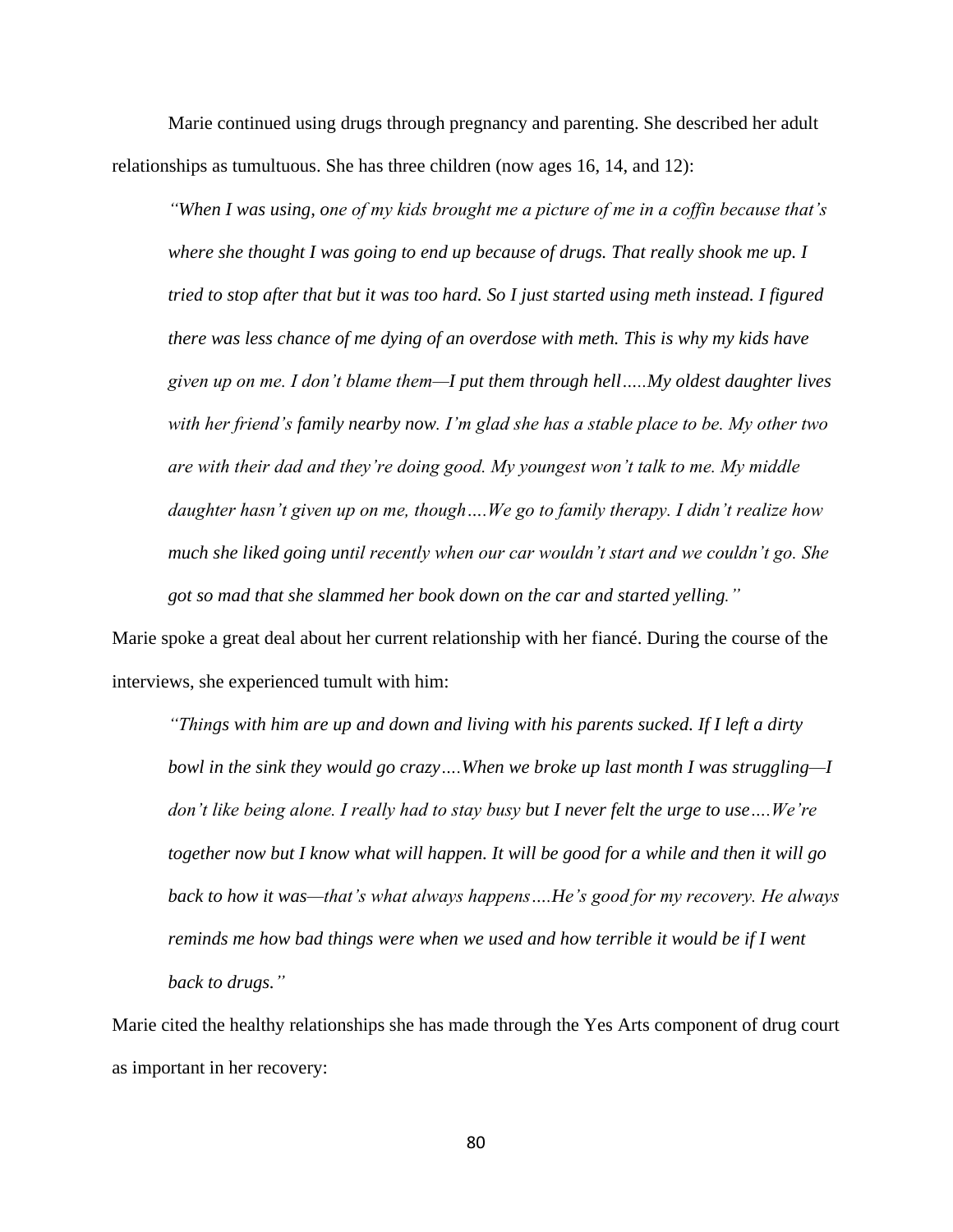*"Normally in drug court the women wouldn't be all together. We all do different groups and we don't really see each other—Yes Arts is the only time we're together…we really bonded and we're close. I think it's because we have to make art and talk about it with the group—we all are going through the same things. We are recovering with our hands and not just our mouths—in Yes Arts we deal with the hard stuff but in a different way……I've exchanged phone numbers with most of the women. Normally I prefer treatment with men—I think my views are more aligned with men. But I like being with these women—they give me support."*

Marie also recognized that bonding with a group of women in early recovery could compromise her own recovery:

*"One of the women in the group called me recently. She needed a ride to get away from something bad—this put me in a bad situation. Things like this could screw things up for me."*

When discussing healthy relationships, she frequently cited the importance of the Yes Arts facilitator, who is also a person in recovery:

*"We all respect her because she knows what we're going through and she has a good life now. I like her…..there was one time I had to miss a session because of work and I wanted to get the assignment done because I didn't want to let her down."*

#### *Access to an Array of Services*

When speaking about her recovery, Marie spoke about all aspects of her treatment as playing important roles in her sobriety.

*"I do recovery activities every day. I do IOP, individual therapy, family counseling with my daughter, and I go to AA. I found a good AA group that meets on Zoom—it's*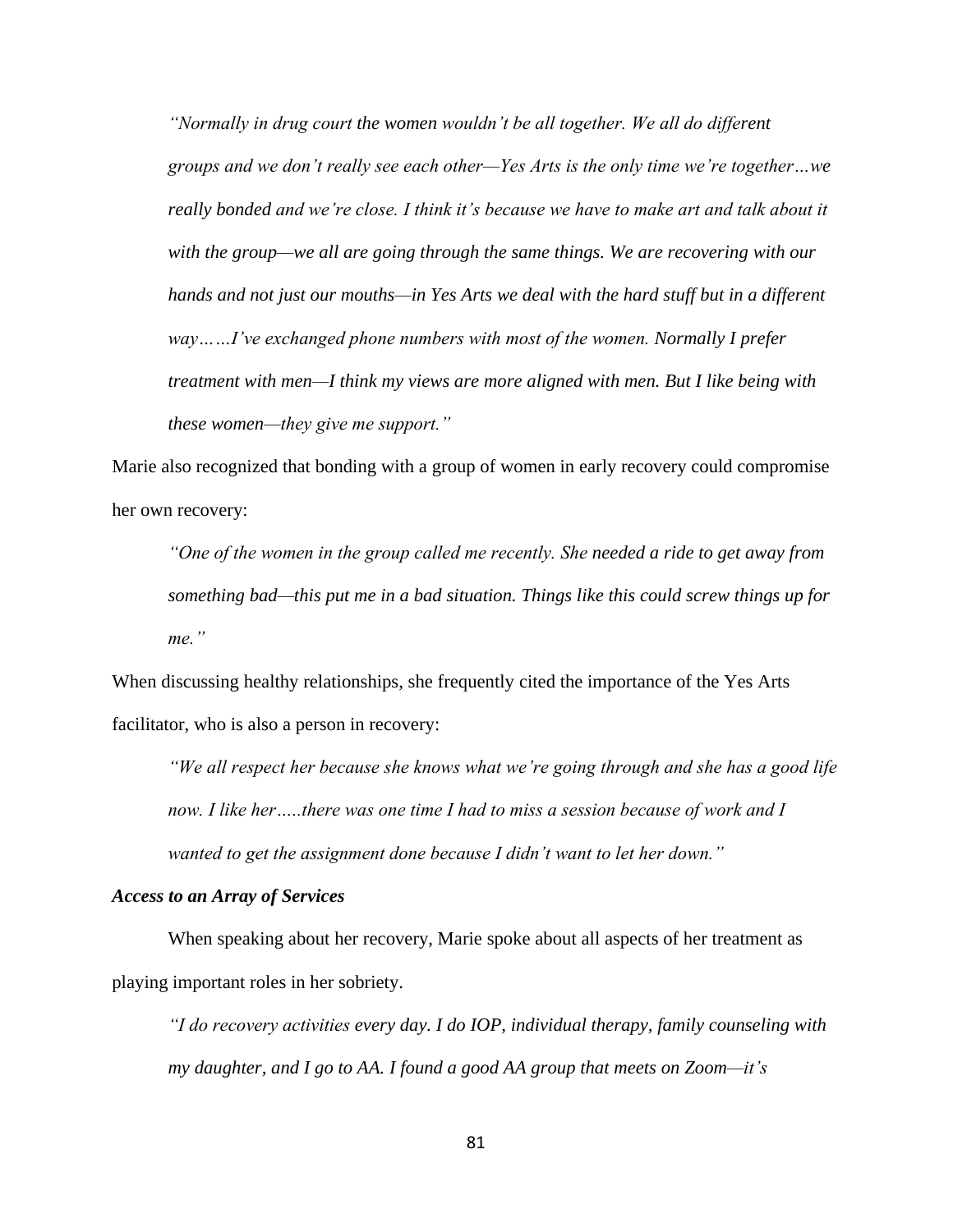*supportive, but I wish it were in person….I do Yes Arts every two weeks and it is a fun thing to do…..They do drug screens. I also have my Vivitrol shot that I started doing when I was in residential and this is really my savior—I don't even think about using. Sometimes when I smell the alcohol in hand sanitizer it makes me feel sick—it works that good! At first, I thought the needle was going to be a problem, I thought it would be a trigger but I don't' have any problems after…I think I used drugs because I didn't have to feel things—I hated feeling emotions….alcohol and opioids were the best for that those are my devils….I try to talk about these things in therapy because I know it's helpful….I really need all of this drug court stuff to help me stay sober. "* 

When discussing the Yes Arts program, Marie became animated:

*"I did it during my first time in drug court and I liked it. I never took art before but I've always used art activities to help me relax like writing in a journal or coloring so the art stuff makes sense to me."*

There were specific art activities through Yes Arts that Marie cited as particularly therapeutic: *"I loved the project where we had to find objects that represented our recovery journey and then take a picture with it. I did a bunch of collages showing what my life was like when I did drugs. Then I put the rock that I got after I did residential in front of me. I wanted it to show that my drug use was behind me and I couldn't see it anymore…..I also liked the Halloween project because it was something I could do it with my fiancé's kids."*

# *Triangulation*

An interview with Judge Shepherd, jurist of the Circuit Court of Franklin County who oversees the drug court program, provided additional information about the drug court program's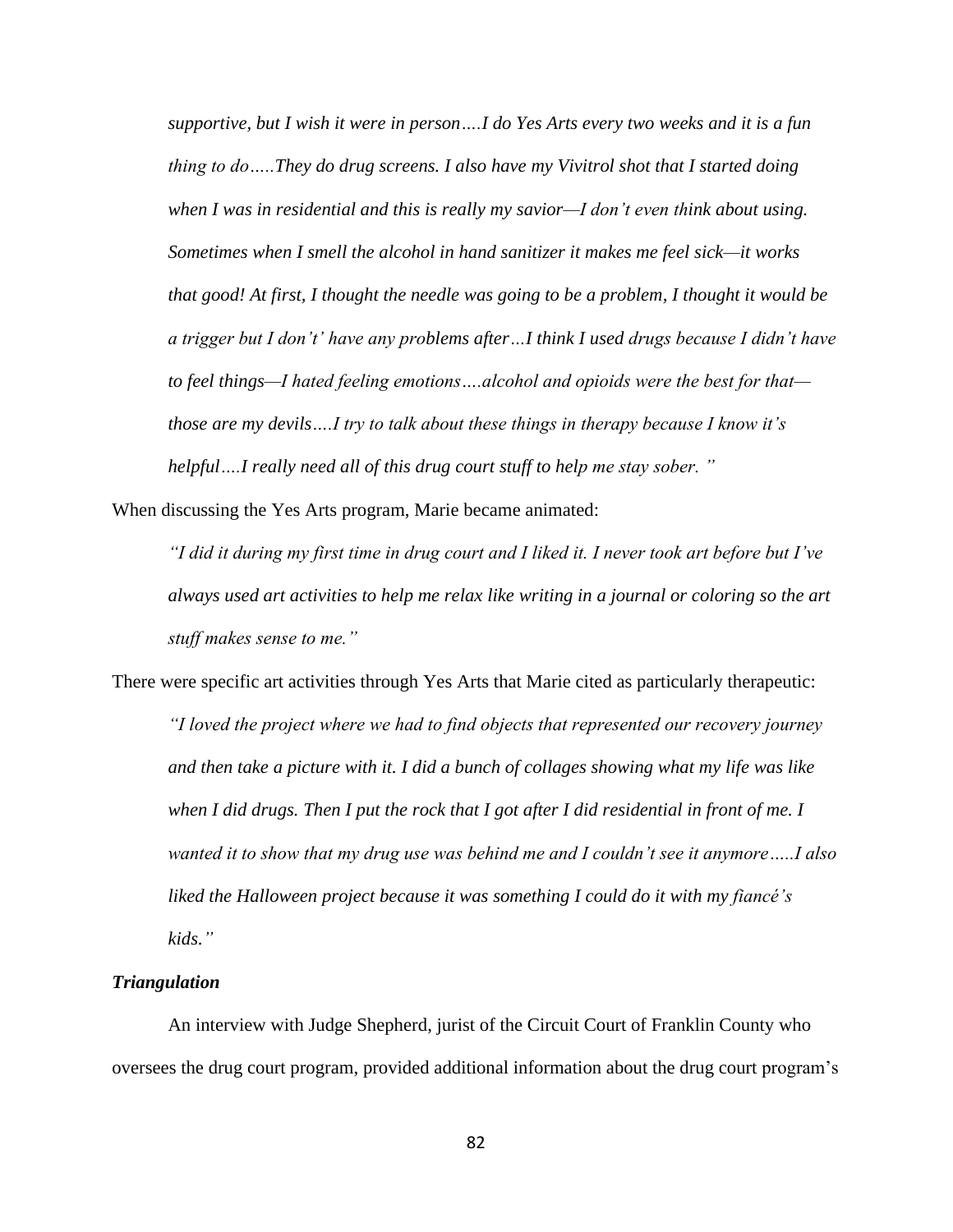protocols and history. In addition, it gave insight into the Judge's (and drug court personnel's) perceptions of the participants' addiction processes, including initiation and continuation of drug use, effective interventions available through the drug court program, and how the program may evolve. This information provided an interpretive lens for the participant's information:

*"Participants in Franklin County drug court are far into their addiction. Most of them have failed at a traditional probationary route…..Most have used drugs for a majority of their adult lives and have drug use histories that stretch across several generations—it's normal to them because they grow up in a drug environment……Inter-generational use leads to enabling behaviors."*

He described the course involved in participants becoming enrolled in the specialty court: *"When drug court personnel evaluate potential participants, they err on the side of eligibility—we don't really have a protocol for deciding this. Typically, lawyers will make referrals to the court and we go from there."*

Judge Shepherd emphasized the role that trauma plays in a many of the participant's histories: *"Pretty much all of the participants have a severe trauma history. For women it's mostly sexual and I really think for women the trauma plays a bigger role—for them the drugs are a way to combat the painful feelings associated with the trauma.….. I have seen some of the worst trauma in the drug court participants. Some of the worst I've seen as a sitting judge. You can't imagine some of the things one human being can do to another human being……All drug court personnel are trained in trauma informed care—we know that without these types of approaches, a person is more inclined to return to drug use. If they address this trauma then the outcomes tend to be better."*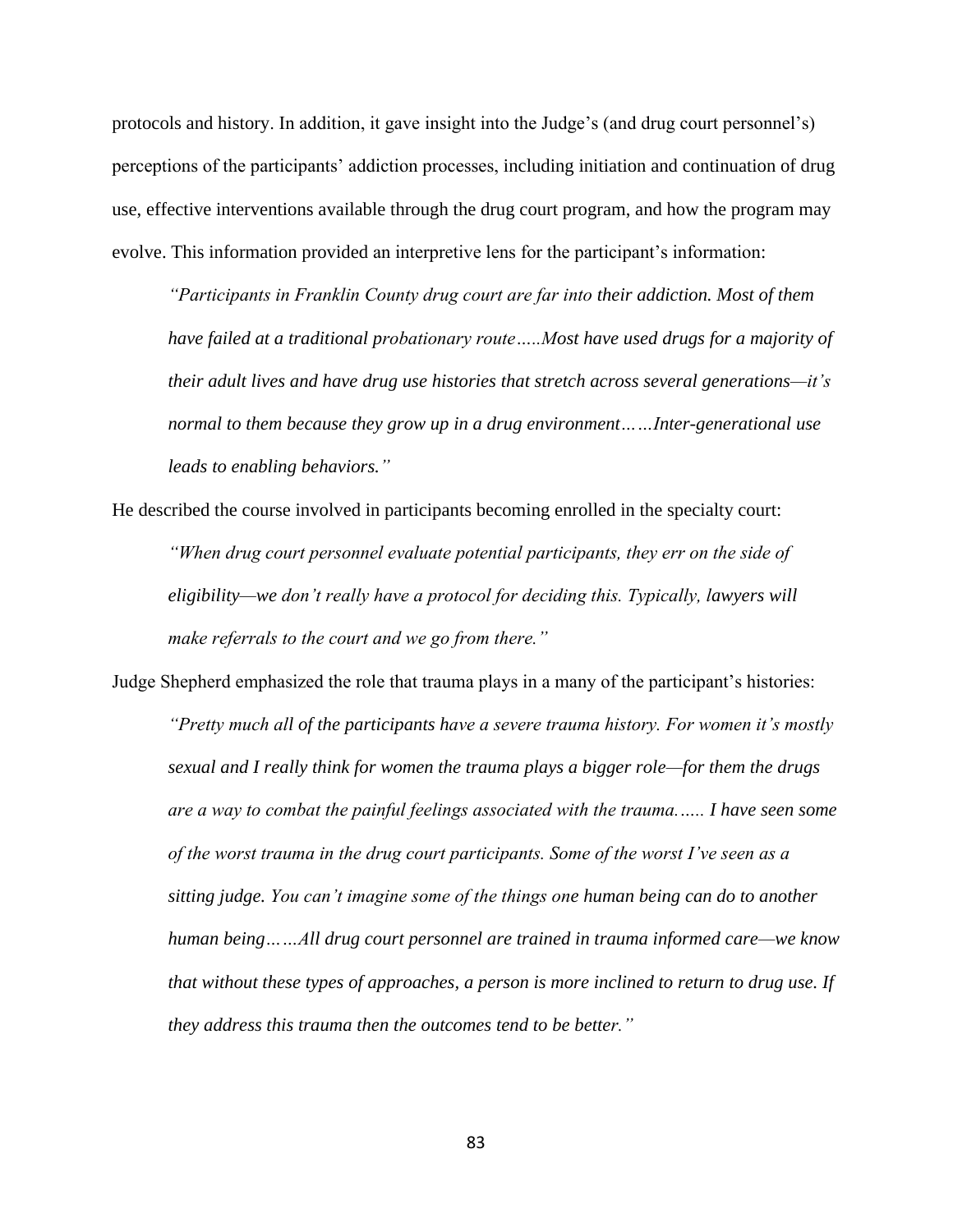Gender differences within the Franklin County drug court system were also noted in the ways in which trauma is processed:

*"Women seem better about opening up once they are in a therapeutic setting, they seem to be able to express themselves more. Men seem to turn inward, and this leads to sporadic abstinence."*

Judge Shepherd reported the pandemic has shifted some of the previous protocols and beliefs around participants who were not completing the required drug court steps:

*"Prior to the pandemic, participants who tested positive on drug screens got sent back to jail. The pandemic led many judicial systems across the country—and Franklin County was no exception—to take unprecedented steps to minimize the jail population. We were trying to slow the spread of the disease. We released our non-violent offenders or offenders who were close to the end of their sentence. So we decided drug court participants who test positive get a revised treatment plan. This may mean increased participation or writing reflective papers on their drug use and how it has affected others….. I've realized that sending them back to jail undoes their progress and sets them back. This new approach is more trauma-informed so we're going to stick to it even after the pandemic."*

Judge Shepherd indicated that Medicaid expansion in Kentucky in 2015 significantly improved the network of care for participants in the program:

*"Before expansion, we had trouble finding providers for participants. This expansion*  was significant for our participants. There weren't places that took people without *insurance and no way to pay out-of-pocket. Now there are places we can send them to for services and it's comprehensive."*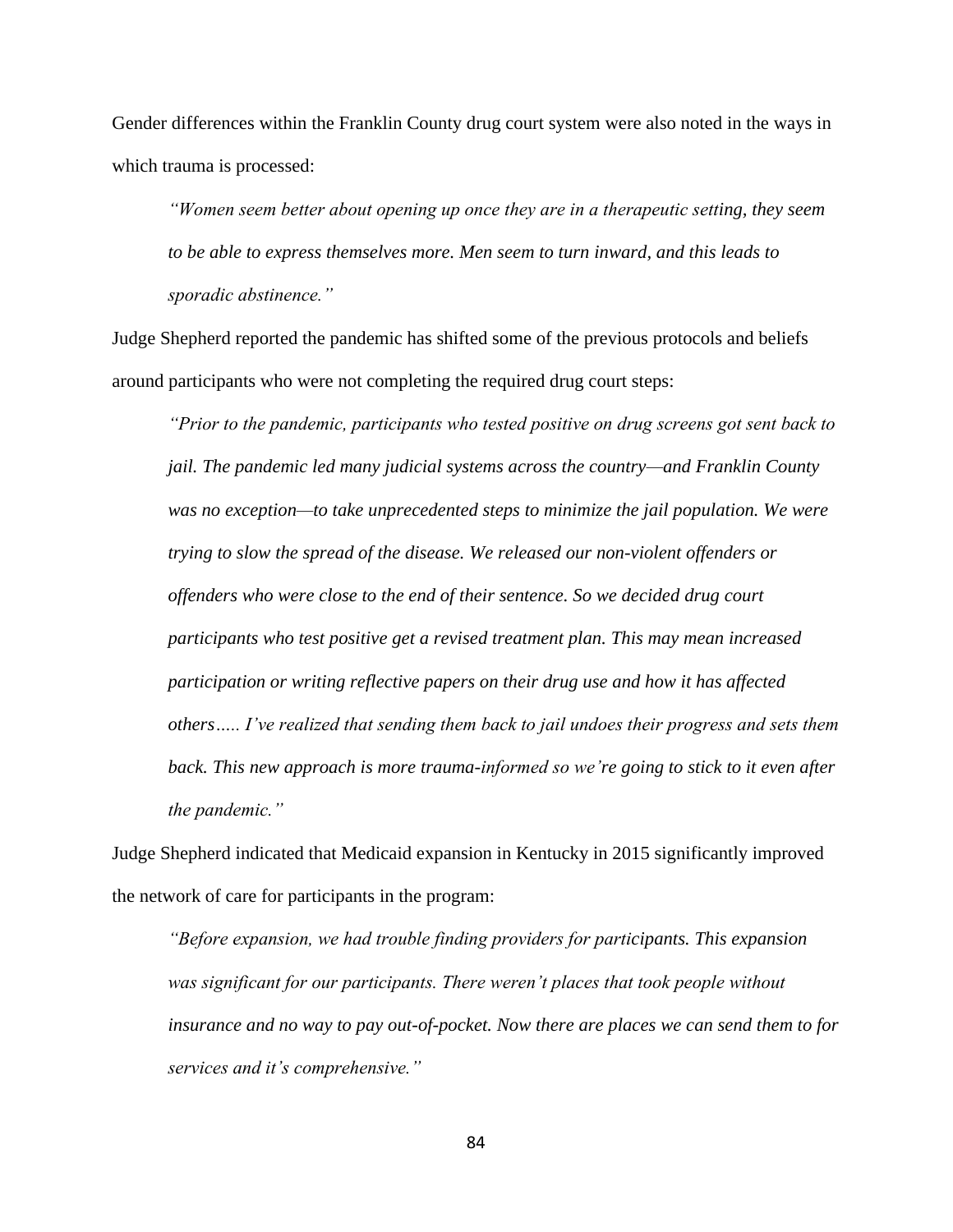Overall, Judge Shepherd's impressions of MAT was that it serves as a helpful tool in an individual's recovery and is used in Franklin County drug court:

*"Between 30-40 percent of our participants are on some form of MAT. It's on a case-bycase basis. Anything without abuse and diversion potential then I'm all for it. I'm hesitant sometimes with suboxone because I think it frequently leads to problems—there's so much abuse and diversion. The high street value doesn't help and there's so much out there on the streets…..While they are with us and there is accountability there is more control. The trouble comes when they have left the drug court setting….To some extent I blame the prescribing physicians—they can be irresponsible. My daughter is General Counsel for the Kentucky Board of Medical Licensure and she tells me about how the physicians go outside reasonable limits."*

In his experience, he has found arts-based programs helpful to women:

*"In my time on the bench I've found these types of programs are an effective way for women to process trauma. I think this kind of program is great for women, but it doesn't translate the same with men. Men have trouble opening up in any kind of treatment setting. I wouldn't ever mandate this type of program for men—it wouldn't work….Therapeutic arts have limits, though. I think it only works if it's used with a lot of other comprehensive services—a person has to be invested in the whole package…But there's no one answer to this problem. We have to incorporate the types of programs that work and that means these types of complementary therapies."*

The Franklin County drug court program emphasizes workforce and educational preparedness: *"We strongly believe that employment leads to money, a sense of worth, and coping skills, and all these things lead to better recovery outcomes. I really believe this is*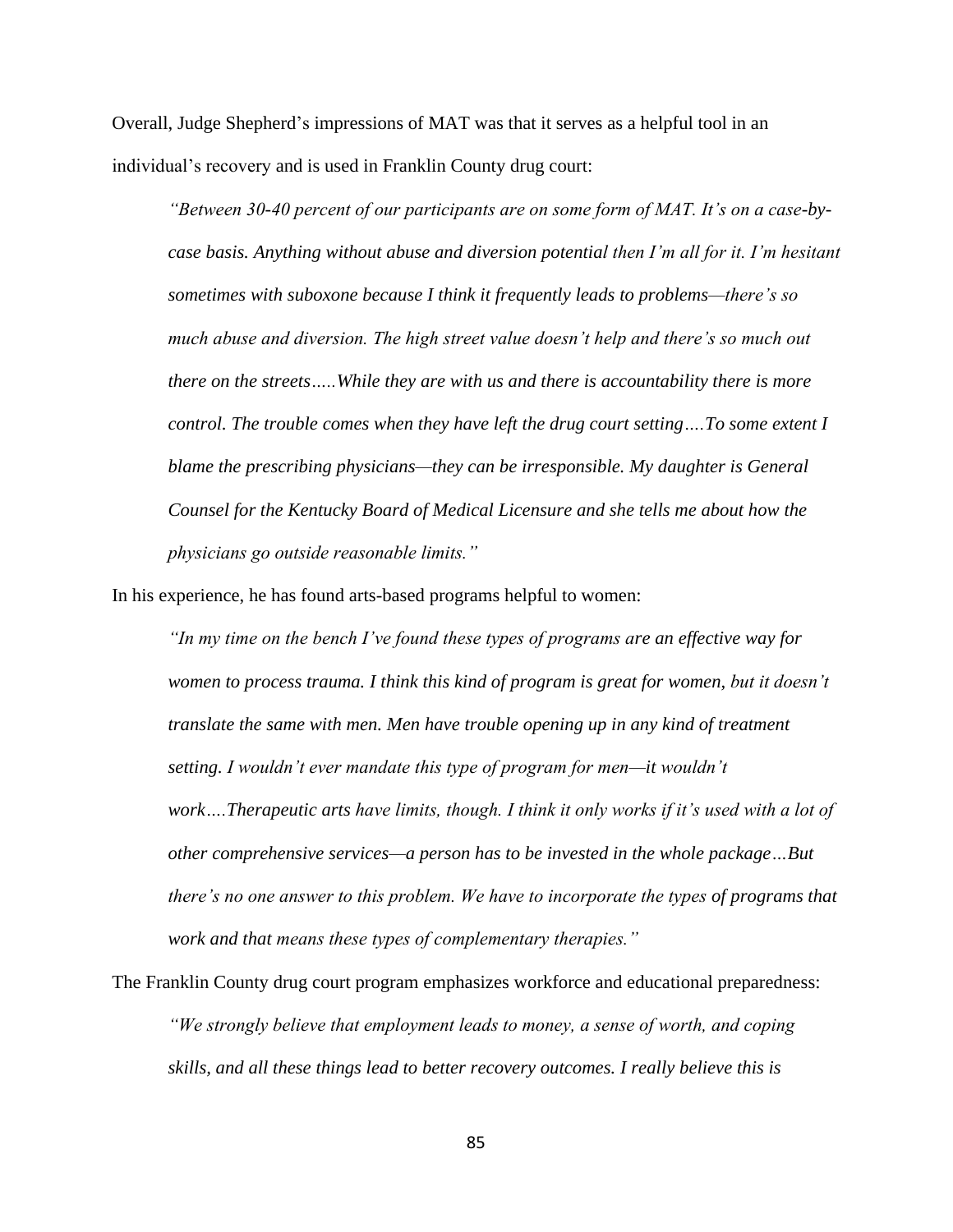*replacing a negative behavior with a positive behavior…..If someone isn't employed, then they have to show that they are working towards educational attainment or completing community service….I'd say that 80% of our participants don't have a high school diploma or a GED so this makes meaningful employment more difficult. They need more than just fast food. I'd like to eventually mandate the GED in the future."*

He went on to say the courts are working on building community partnerships to improve educational and vocational outcomes:

*"The educational systems have failed these people….We need to build partnerships with community agencies to help with the educational and vocational transition. A lot of employers don't want to hire our participants—they have drug histories, criminal histories, and no high school diploma. I'd like to involve the state vocational rehabilitation office and I'd also like to find a program to help them get their GEDs."* Judge Shepherd summarized by saying:

*"I think we have a comprehensive and progressive drug court program that meets the needs of the participants and the ones who fully engage in their recovery tend to have the best outcomes. I also think it's important that we understand the role that trauma plays in a person's ability to successfully complete the program."*

#### **Summary**

The themes found across the interviews with Marie—intrinsic motivation, hope, stability, healthy relationships, and access to an array of services—all play significant roles in her sobriety maintenance. The comprehensive services that she receives as a participant of the Franklin County drug court program (including an art intervention component) play important roles in providing an environment in which she can thrive and engage in meaningful recovery activities.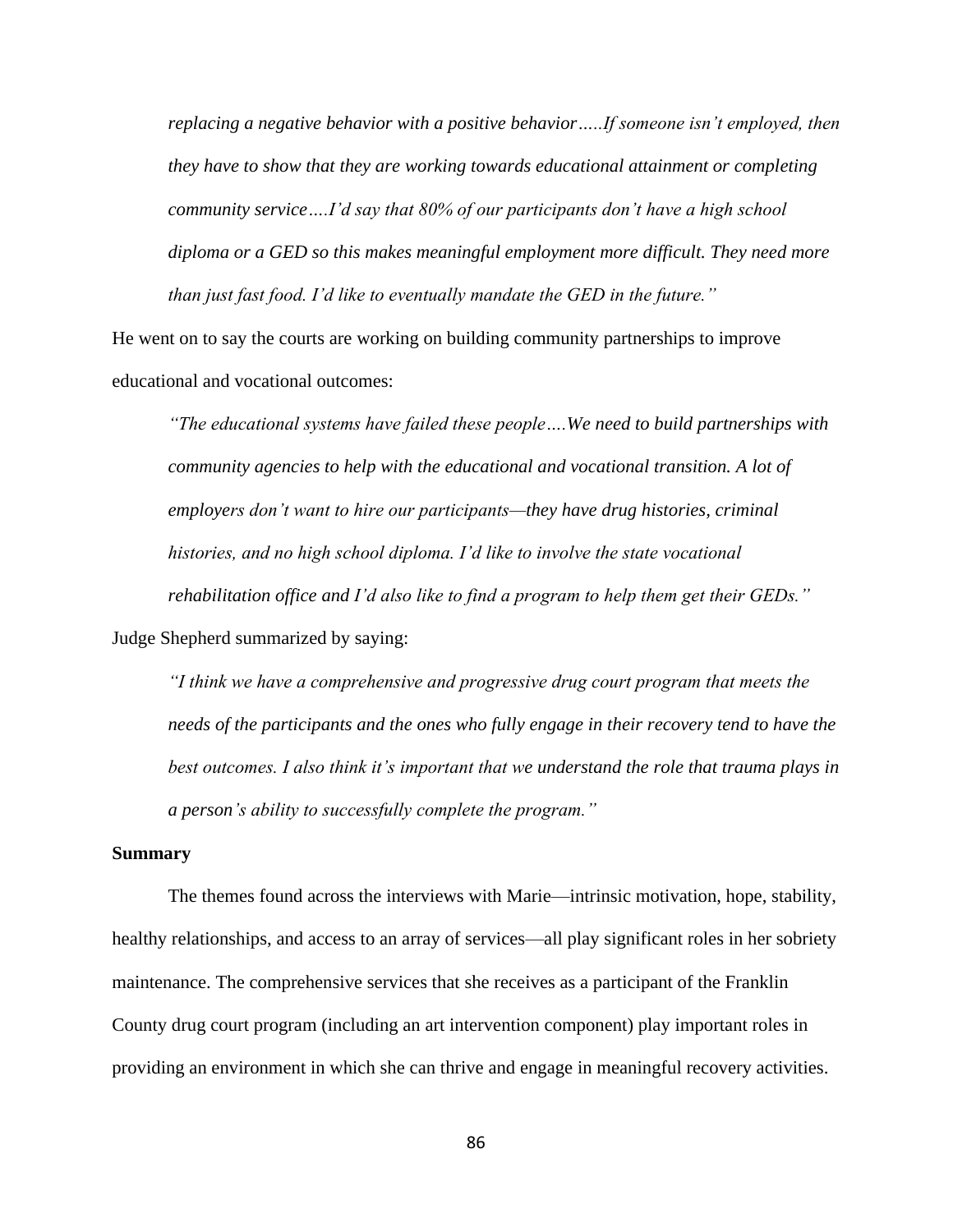It does not seem that an art intervention alone has significant impact on a woman's self-efficacy. However, it does serve as an effective recovery tool for women, particularly when incorporated into a larger, more comprehensive program, as it provides an alternative way to process trauma and gives a setting to form relationships with other women in recovery. Judge Shepherd mirrored many of the themes and sentiments that Marie expressed as important to recovery and described a robust drug court program that strives to meet the treatment and support needs of the individuals it serves.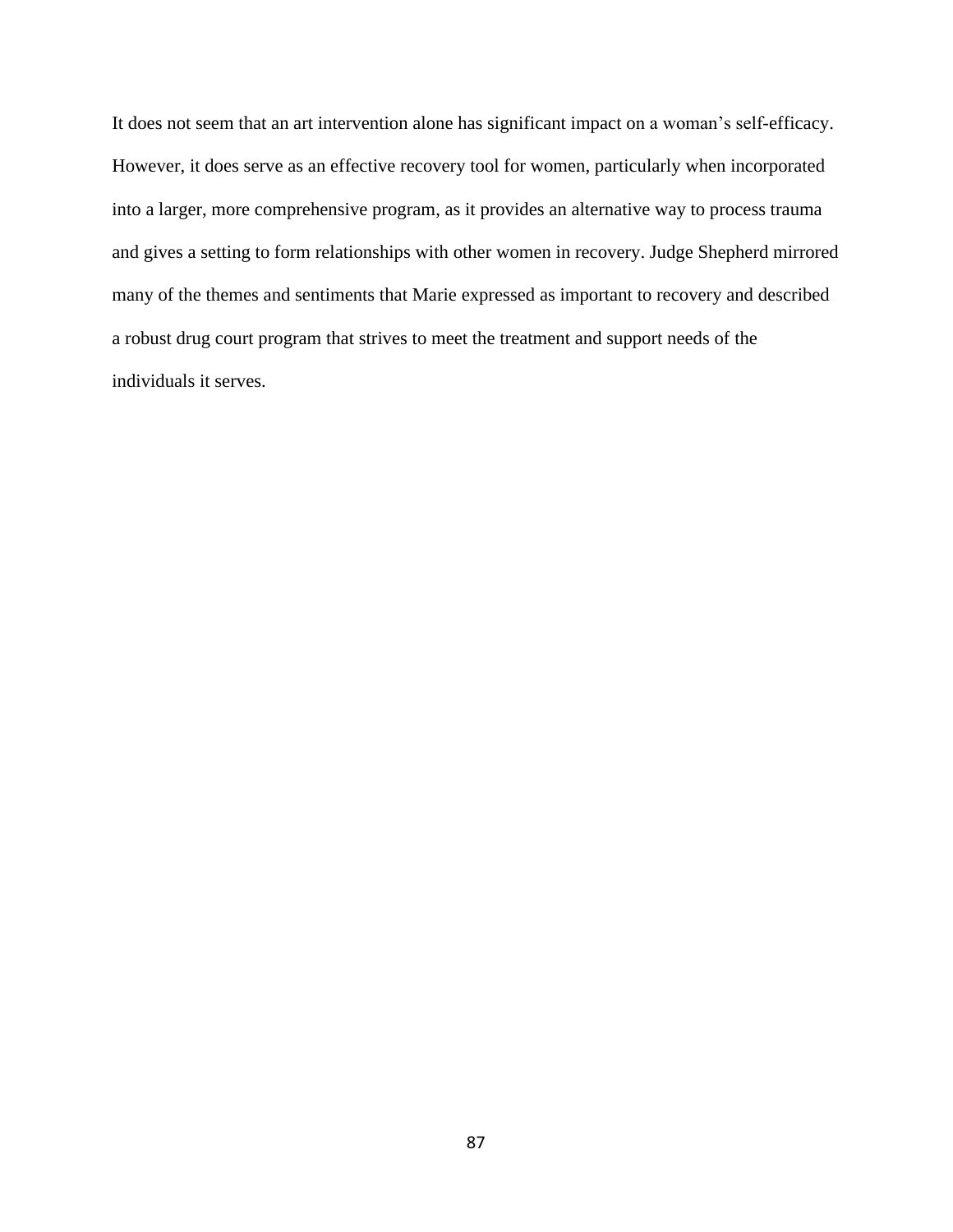# **Chapter Five: Discussion, Conclusions, Limitations, and Recommendations Summary of Findings**

This study suggests that an art intervention within a comprehensive addiction treatment setting as a part of a drug court program can potentially have a positive impact on recovery for the participant in this study. An individual's intrinsic motivation, sense of hope, life stability, the ability to build and sustain healthy relationships, and access to an array of services all might play important roles in long-term sobriety. These factors may influence long-term sobriety by providing tools and resources that enhance self-efficacy to avoid using drugs.

# **Discussion of Findings**

The discussion will first explore the following three findings:

- The role of self-efficacy in initiation and maintenance of sobriety
- The potential positive role of therapeutic art programming within a comprehensive addiction treatment approach
- A drug court program as a setting for access to addiction treatment to promote positive sobriety outcomes.

Next, the study's findings are discussed in relation to relevant literature, followed by discussion of the study's limitations, and future clinical and research directions.

# *Self-efficacy*

This study suggests that self-efficacy plays an important role in sobriety. A central theme in this study is the participant's belief based in her participation in Yes Arts and several other treatment modalities that motivation to be successful in recovery was equally important to having access to recovery tools and resources. The participant indicated that when she gained intrinsic motivation she began to conceptualize long-term successful outcomes. Her increased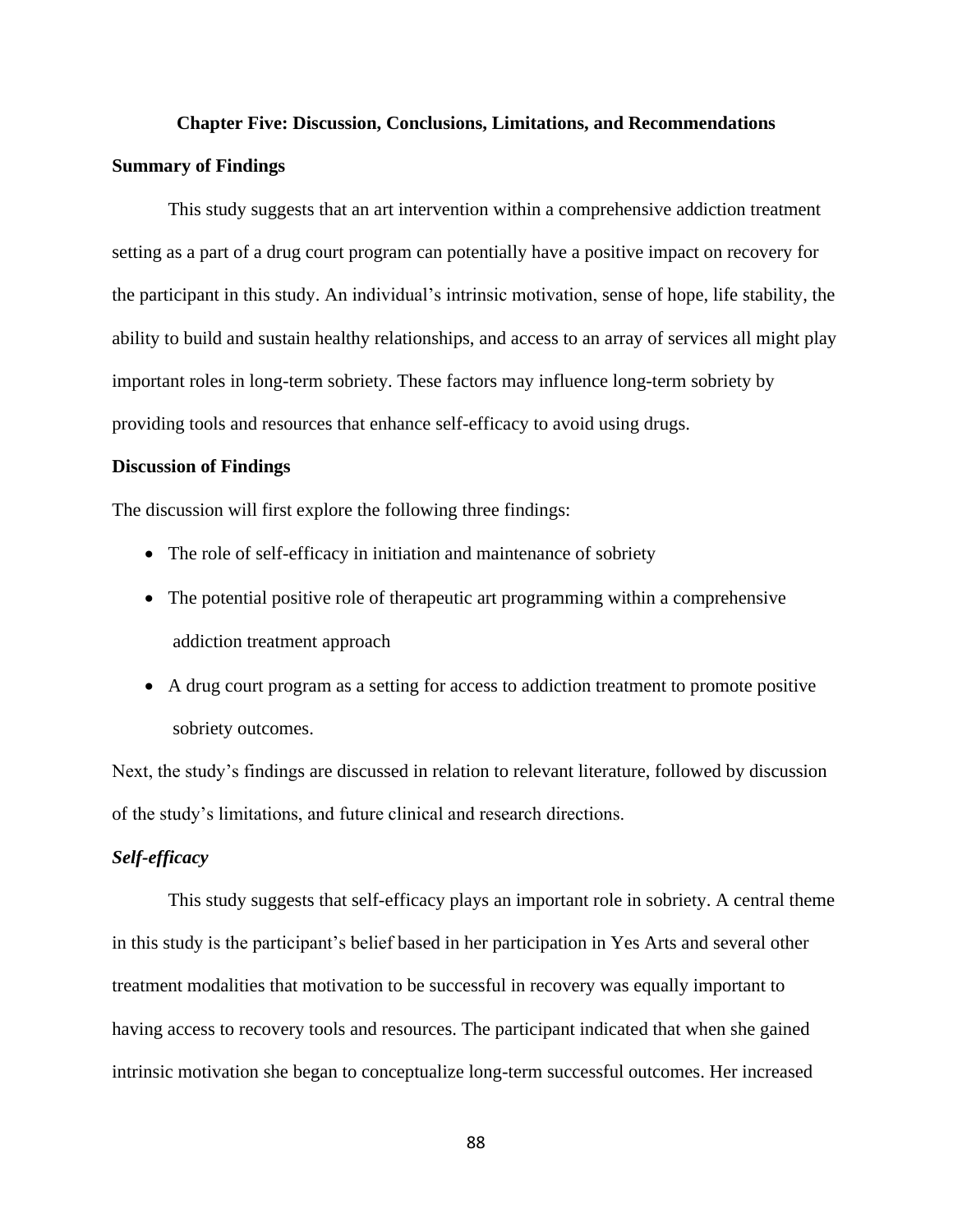perception of self-efficacy for maintaining sobriety that she reported having after residential treatment appears to have increased her resiliency and locus of control, which likely played a role in managing setbacks and cravings. This finding suggests that psychosocial factors play a role in potential barriers to treatment adherence and efficacy, in addition to the other barriers to treatment that women frequently encounter, such as lack of childcare, money, and transportation.

The findings further suggest that resiliency and self-efficacy may play a more prominent role in the stages of change than previously considered. This construct of stages of change in addiction implies that major life changes entail an element of risk. In other words, an individual who has the perceived ability to cope with known and unknown aspects of change is more likely to initiate change. In addition, an individual who perceives herself as capable of successfully carrying out the behaviors needed to effect positive change is more likely to be motivated to change.

One of the main themes that emerged from this study was the importance for an individual to recognize the costs of using drugs is more burdensome than taking the steps required to maintain sobriety. In Marie's words, the "want power" plays an important role. These findings support that self-efficacy plays a role in this facet of recovery. As discussed above, literature suggests an individual is likely to follow a path or behave in a way that they feel is obtainable. In other words, if they feel it is likely they will be successful in sobriety they are more likely to achieve this. It is likely that even if an individual does not feel they can or want to stop, providing them with the tools necessary and helping them change self-beliefs may change their motivation. For example, if an individual becomes affiliated with a recovery network, they may feel more accountability and social support, thereby reinforcing their motivation to change and maintain sobriety.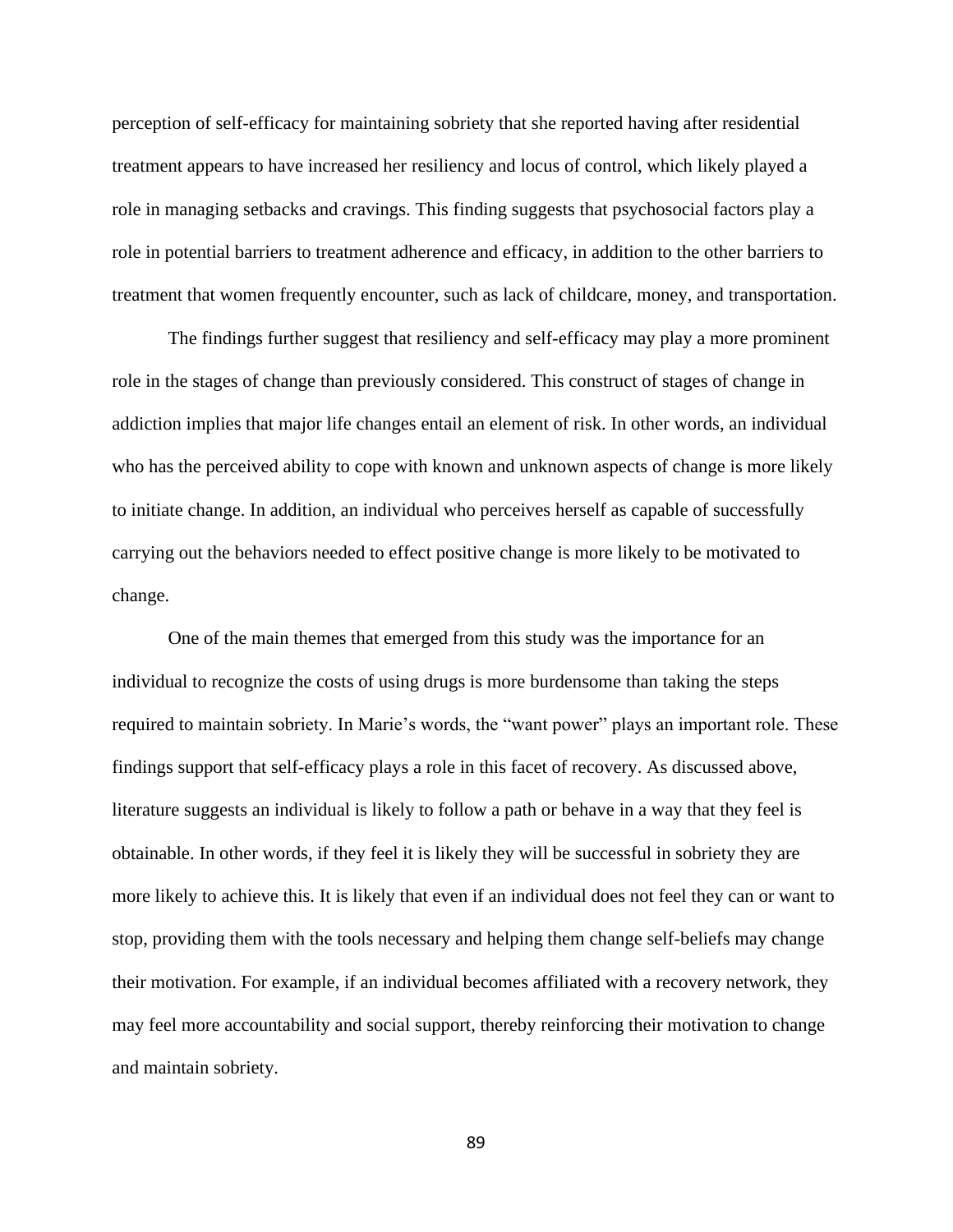Another aspect of self-efficacy relevant to this study is the role of modeling for women in recovery. In self-efficacy theory, modeling is one of the primary mechanisms through which self-efficacy develops as it provides a demonstration of competence by people perceived as similar to the observer. Marie described her arts facilitator as having a better understanding of addiction than others not in recovery. She also cited this factor as a key element in her desire to engage in treatment. Marie attributed much of her investment in the arts program to her identification with the facilitator. It is also noteworthy that the facilitator was female, likely contributing more to the identification that Marie had with this individual, thereby, further increasing Marie's self-efficacy. The potential role of gender could be explored in follow-up studies comparing male versus female. In addition, Marie indicated that the facilitator had greater credibility due to her own recovery narrative. As such, it is likely that Marie's selfefficacy for sobriety was further increased through non-specific aspects of the program, namely the facilitator's gender and demonstration of a positive and healthy path to long-term sobriety. Marie could conceptualize a different future for herself based on her identification with the facilitator.

#### *Art Interventions*

These types of art interventions can provide an environment where healthy relationships with other women can be fostered, for example, through non-verbal means and through collaborative processes. In particular, it is this social support and connectedness found in this complementary therapy that potentially is the most influential on self-efficacy, as this network becomes a healthy resource to use when coping with challenges in recovery. In addition, engaging in recovery activities alongside other women in recovery can enhance a woman's sense of empowerment, another tenet of self-efficacy.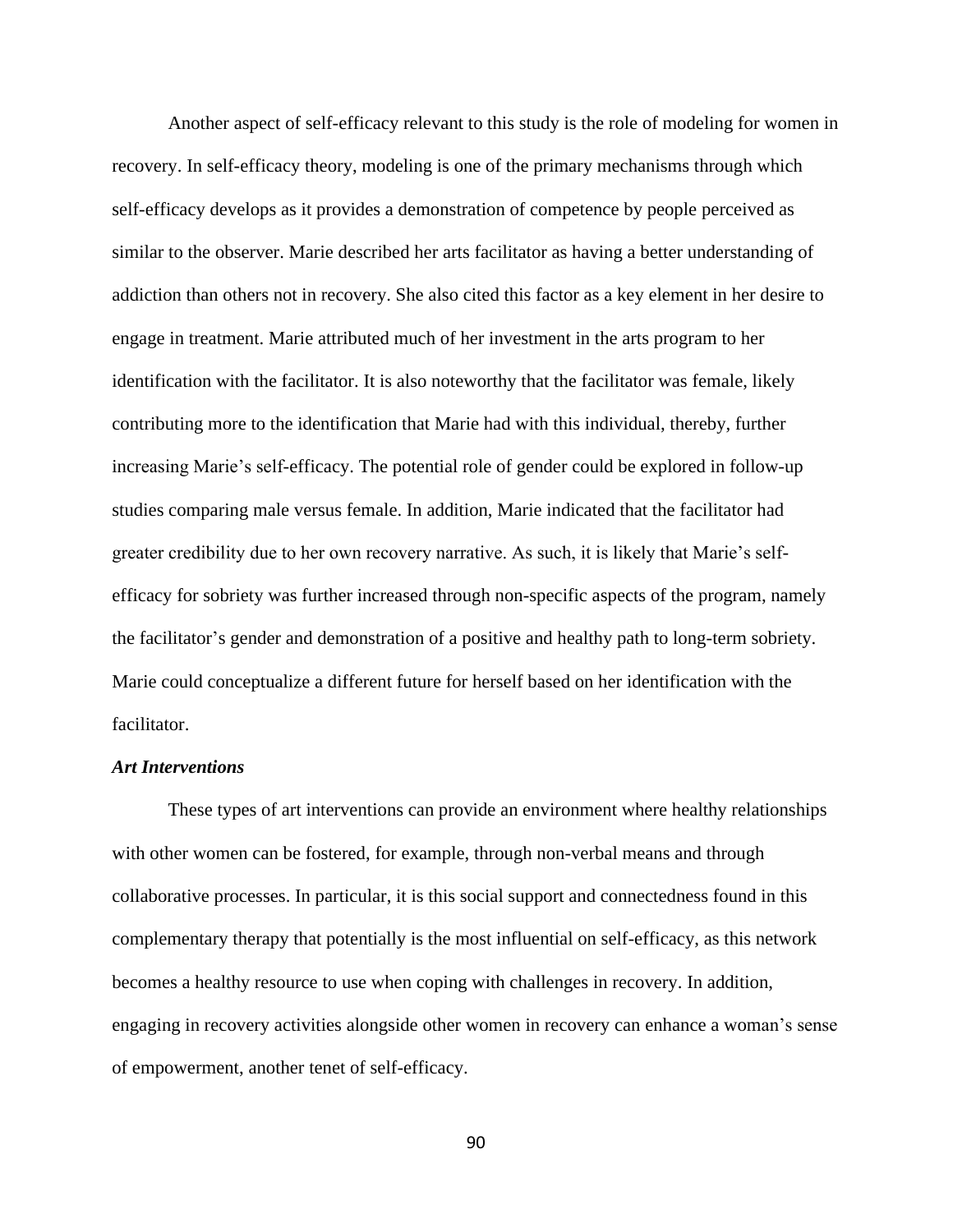In addition, this study suggests that an art-based intervention can provide a unique outlet to process trauma and other psychological difficulties and learn about addiction processes. It is noteworthy that the participant cited that the art component felt like a "special" modality that was unlike what she had been offered in past addiction treatment programs. The novelty of this type of complementary therapy may help an individual become more engaged with an addiction treatment program as a whole and serve as a catalyst to stimulate an individual's interest and engagement in addiction treatment. Also noteworthy, is that the therapeutic value of these types of programs seems most effective when the individual is engaged in a comprehensive addiction treatment program.

It is likely that prior art involvement does not dictate participant experience in this type of treatment setting. That is, an individual does not need to have prior art training or experience to benefit from creative activities. However, these findings suggest that gender may play a role in activity engagement, as does a positive outlook on how the art activities may be therapeutic and helpful in long-term recovery. It is likely that women in particular may be more receptive to this type of adjunct intervention for addiction treatment.

# *Drug Court*

This study suggests that drug court can serve as an effective conduit to addiction treatment. This type of specialty court program can facilitate recovery through the provision of ongoing networks of support, holding individuals accountable for their behaviors, providing educational opportunities and incentives, and offering a stable environment.

Marie spoke of drug court as life-changing and referenced the important role it played in her recovery: "drug court saved my life." She emphasized that drug court provided her with social supports and programming to which she would not have had access to otherwise. Drug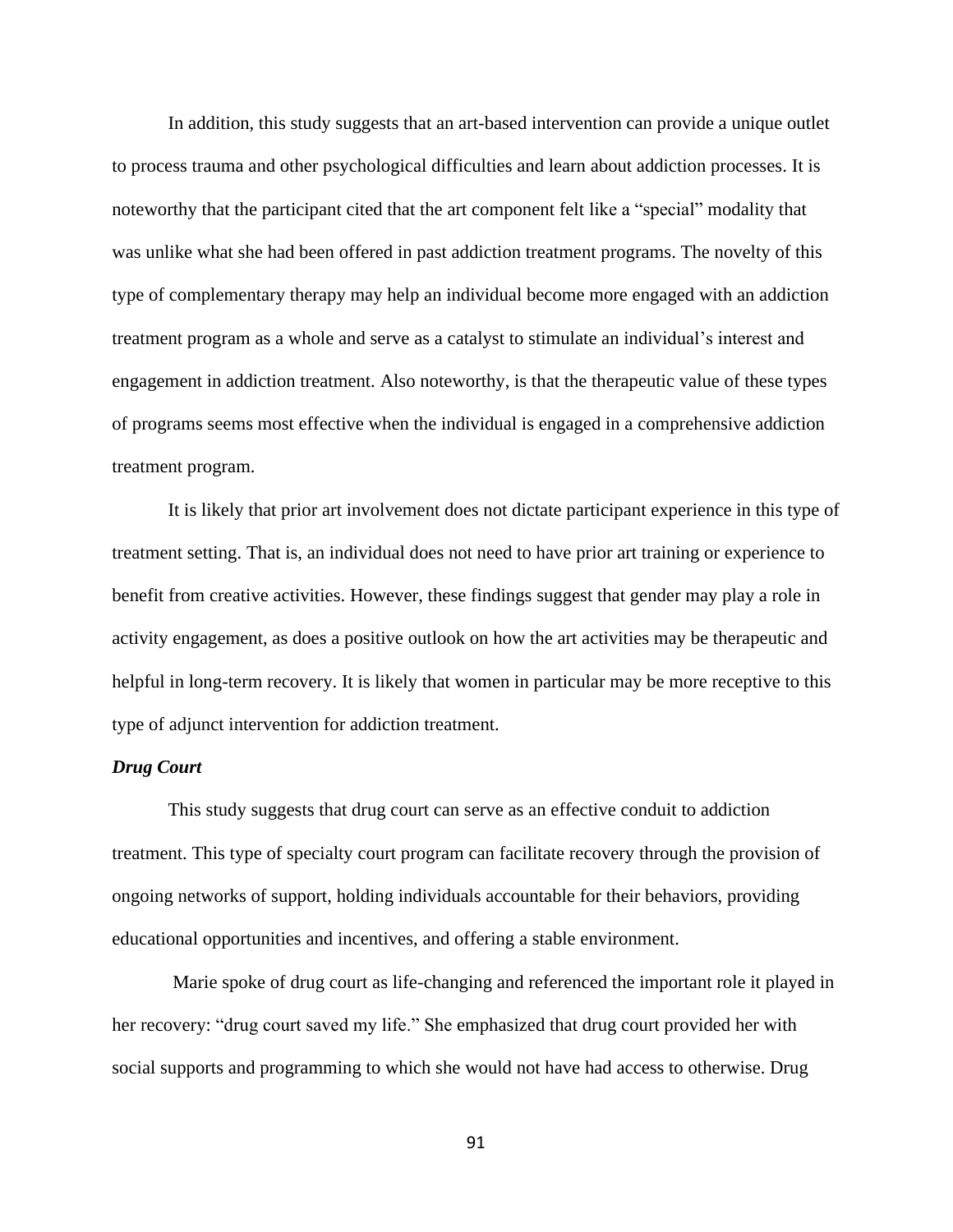court provided a broader context and depth of experiences that maximized the impact of artbased activities. This suggests that these activities work synergistically and not as stand-alone interventions. Additionally, while Medicaid in the state of Kentucky expanded coverage of services of lower-income individuals, assistance is often needed when navigating help. The drug court system can act as a facilitator in the provision of these services.

Other findings are rooted in the discrepant views of the drug court judge and the participant. In Marie's opinion, the watered-down consequences for drug court participants were ineffective as they reduced accountability. In contrast, the judge indicated these less punitive consequences implemented due to the pandemic better facilitated a participant's ongoing engagement. This discrepancy points to the possibility that the drug court could access and incorporate feedback from the participants in order to optimize program outcomes by identifying program effects of which they were not aware. Marie's views on these lessened consequences likely relate to her more general emphasis on the importance of accountability of participants.

#### **Study Findings and Literature**

Themes emerged in the study that were consistent with addiction treatment literature while also highlighting gaps. One area of consistency with literature is related to the participant's statements of her preference for women-only treatment (Neale et al., 2018). While the participant initially felt more comfortable in mixed-gender settings, as she became more engaged in the process of recovery, she came to appreciate the deeper level of peer support only found in women-only groups.

The participant frequently mentioned the bonds she formed with other participants in Yes Arts as well as the facilitator and the role these relationships played in her engagement in the program. Literature cites this social connectedness of art interventions as an important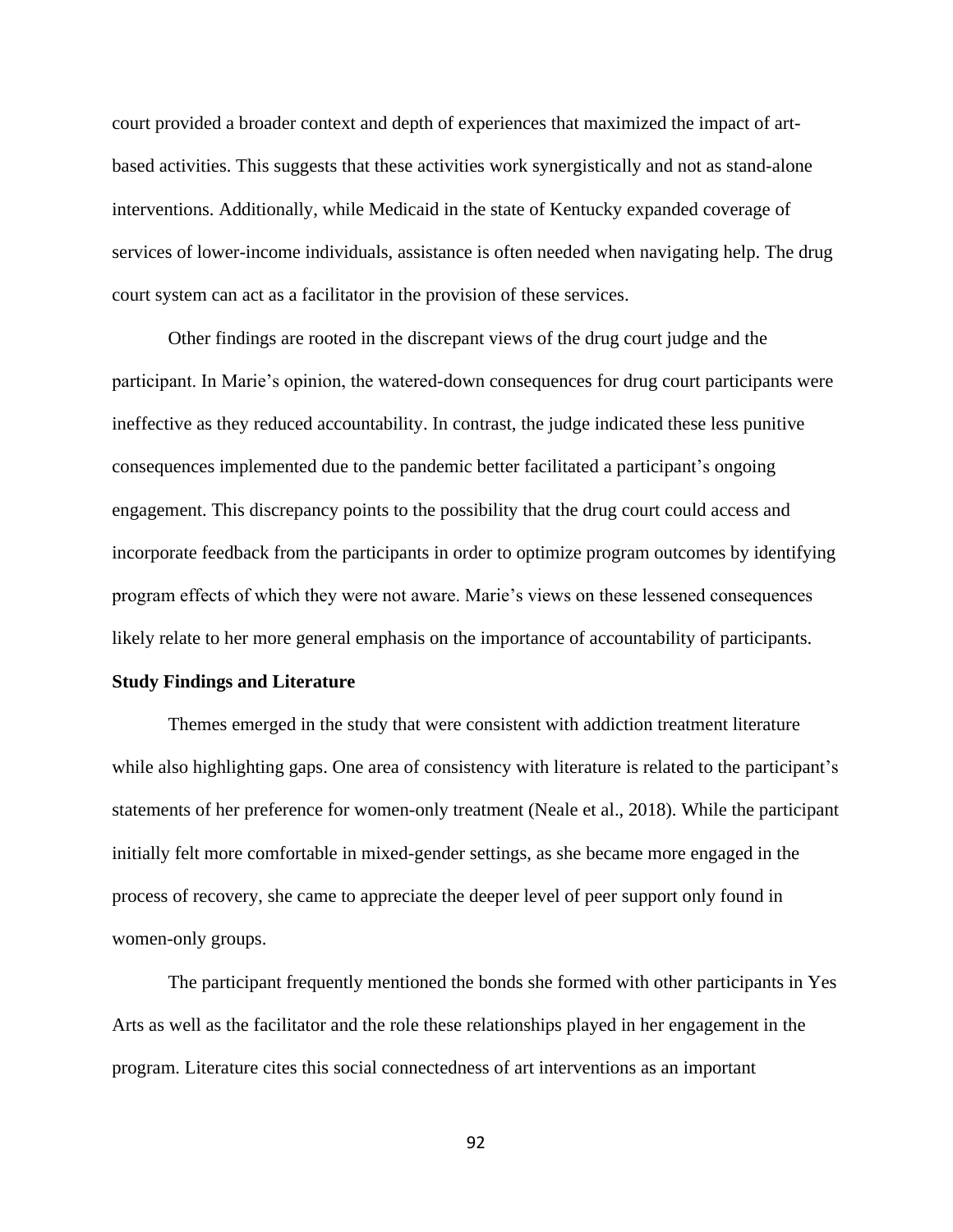component of a woman deriving benefit from this type of complementary therapy (Moxley et al, 2011). While the participant spoke of the aspects of Yes Arts that she found helpful, she most frequently spoke of the bonds she built with the women as driving forces behind her participation in this aspect of drug court.

This study tentatively demonstrates the important role that a provider with lived experience can play in a participant's recovery. This type of provider is often cited in literature as a factor in positive change within addiction treatment settings (Kaplan, 2008). While this study did not involve the integration of a certified peer support specialist, the program did incorporate an individual who was in long-term recovery (facilitator for the Yes Arts program).

This study further highlights the important role that self-efficacy plays in addiction treatment outcomes. Literature suggests there is a strong relationship between this construct and behavior changes around substance abuse (Hassel, A., Nordfjærn, T., & Hagen, 2013). The participant frequently cited aspects related to self-efficacy as central to her ability to maintain her sobriety, for example, modeling and positive coping skills.

This study further suggests in a preliminary way the value of a comprehensive drug court program that provides high accountability and strong support. The participant frequently discussed the important role that drug court played in her recovery through the provision of a continuum of services within a supportive environment. These types of specialty court programs could significantly improve treatment gaps that are often found in addiction, and potentially alleviate many of the issues found in our judicial system, for example, overcrowded jails, and overloaded court dockets (Marlowe et al., 2016).

The important role of Medicaid in the outcomes of this population was highlighted in this study. Judge Shepherd emphasized the important role that Medicaid expansion in Kentucky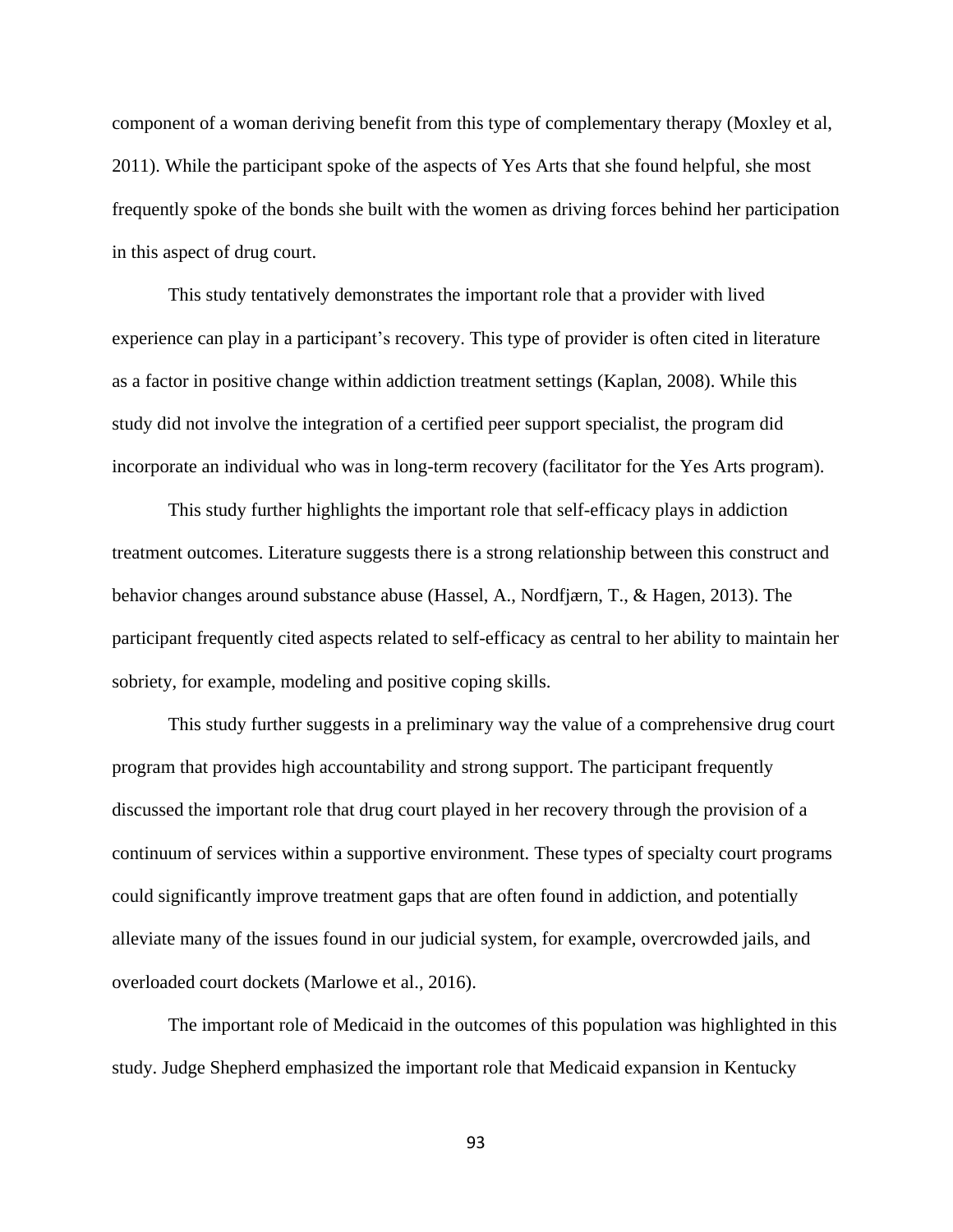plays in providing drug court participants to addiction treatment services. This illustrates that current public policy plays a large role in whether an individual has access to addiction treatment, particularly for populations who have fewer financial means. This further underpins the importance of the clinical, research, and policy triad and this construct should be considered when working with this population as each component influences the other components (Bechelli, Caudy, Gardner, Huber, Mancuso, Samuels, Shah & Venter, 2014).

Marie spoke of the social connectedness she gained from the art component and the benefit derived from not just the activities but also from the group being facilitated by a woman in recovery. In addition, she talked of the important role that her immersion into the many recovery activities she participated in as a part of drug court played in her sobriety. These sentiments are often found in literature that explores the role of art interventions within treatment settings (Moxley et al., 2011). While the participant's sentiments align with these findings, this study's findings further suggest that this adjunct therapy within a comprehensive program can additionally facilitate engagement and promote recovery. While these findings illustrate the potential benefit of a therapeutic art component within a comprehensive addiction treatment program, there is a lack of literature that explores the efficacy of this complementary therapy with a wider treatment continuum.

#### **Limitations**

## *Pandemic Restrictions*

During the time this study was conducted, a global pandemic occurred. This health crisis significantly limited the ability to conduct the study as originally planned. For example, the Administrative Office of the Courts was largely restricted to virtual proceedings across all courts, including drug court. As mentioned earlier, this led to the study largely being conducted in a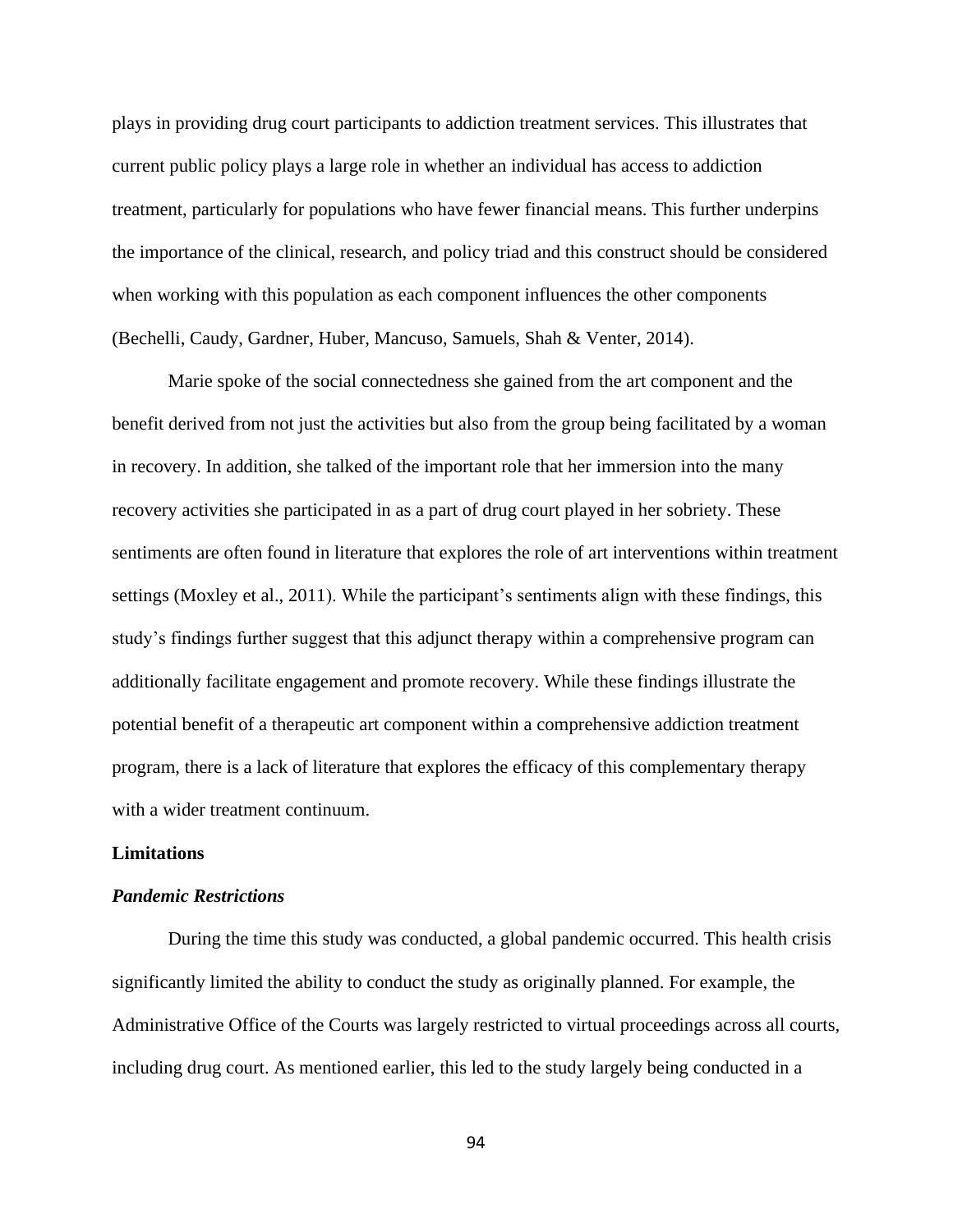virtual format, which potentially limited the effectiveness of the intervention. In addition, this format potentially decreased the quality of these interventions in that it minimized collaboration among the participants. Yes Arts activities are typically conducted weekly, in person, and are frequently collaborative. The bi-weekly and virtual format significantly changed the dynamics of the encounter, potentially limiting its effects. It is possible that a traditional format would have led to more meaningful interactions and engagement.

While the art projects were conducted synchronously, they were conducted independently and only shared with others in the groups to the extent that the video allowed. This potentially interfered with the interpersonal processes cited in the literature that contribute to therapeutic benefit. In addition, this format did not allow the participants to have access to the art supplies and resources that would normally be available had the interventions been conducted in-person. These limitations restricted the activities available to participants, which potentially decreased some of the therapeutic value. Despite these limitations, the participant indicated that while she would have preferred face-to-face interactions, she nonetheless benefited from the virtual format, and the adapted art interventions.

The interviews were conducted via Zoom as a result of the COVID-19 pandemic. This format had potential impacts on data collection. For example, non-verbal and nuanced language was potentially not captured as a result of the virtual format. In addition, the pace and overall "feel" of interviews conducted in a virtual format likely differed from interviews conducted in person. For example, the delays that often occur due to connectivity can slow the conversation down and cause the discourse to feel less natural. On the other hand, a potential advantage of a virtual interview was the participant may have found it easier to share as they may have felt the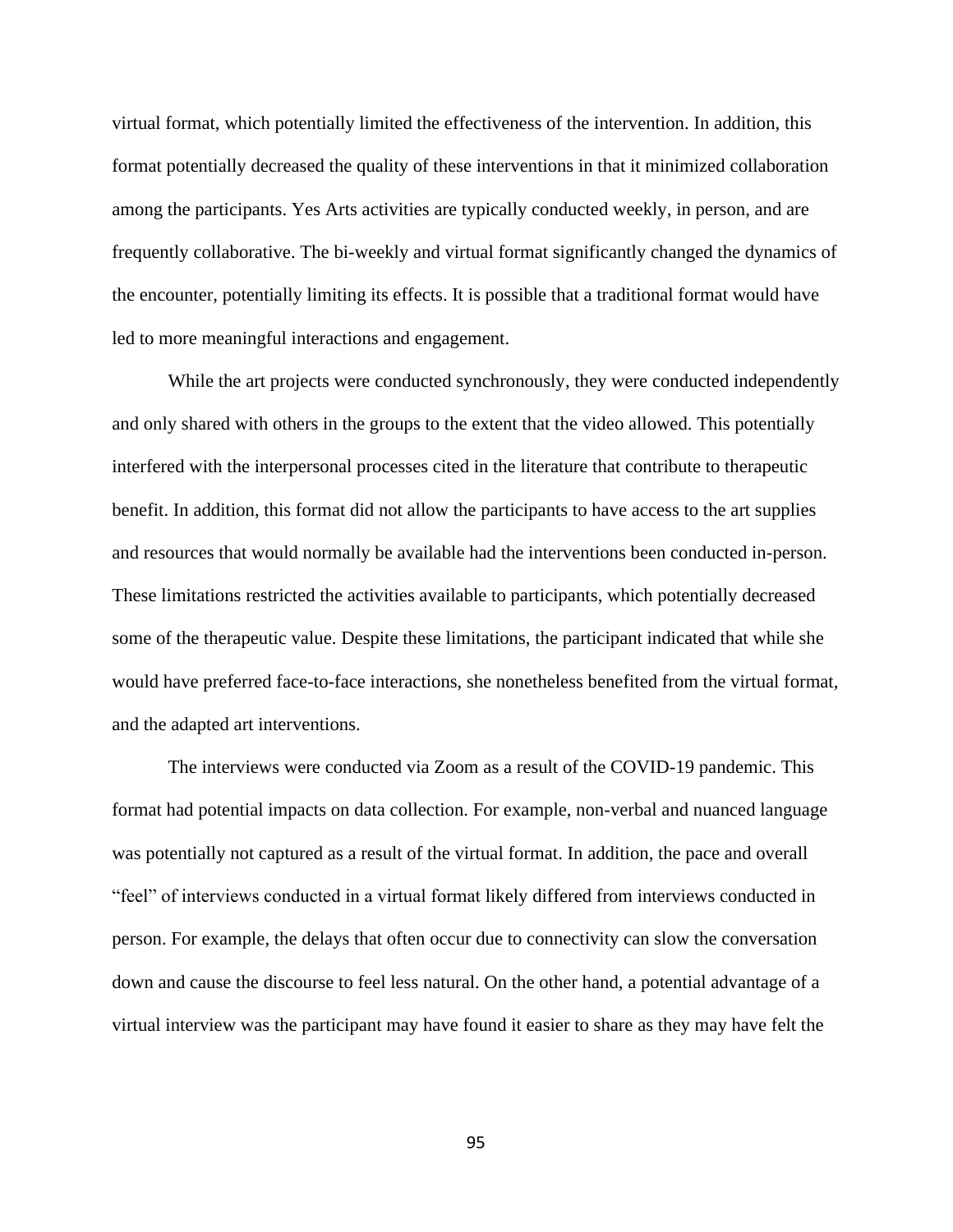screen offered a degree of anonymity. However, based on my observations, rapport was established, and the participant was comfortable sharing personal information.

The notes taken during the interviews with the participant and the jurist were not shared with either of these individuals. It is possible that had the participant and jurist had a chance to review the interview notes that discrepancies and/or incorrect or misconstrued information were noted. This sharing would have allowed for clarification of the data, thereby allowing for a more accurate analysis or further elaboration.

#### *Legal Implications for Drug Court Participants*

It should be kept in mind that programs embedded in the drug court setting may also potentially hinder therapeutic processes. For instance, participants in this type of setting may not be as honest with counselors or facilitators as they feel potentially harmful information could hinder their progress through the program or result in penalties. It is likely that more transparency would be found in therapeutic settings where there is not an implicit threat of judicial punishment.

#### *Methodological Limitations*

There are methodological limitations worthy of discussion. First, the participant was drawn from a sample of convenience. In addition, there was a potential selection bias in the process of participant recruitment. Recruitment was in a group setting, which may have influenced decisions on whether or not to participate. That is, some participants may have felt social or institutional pressure to participate or not participate. Also, there was no agreed upon definition of self-efficacy between the researcher and the participant. The lack of clarity of this term could have led the participant's articulations to be rooted in a meaning of this term that was divergent from the researchers.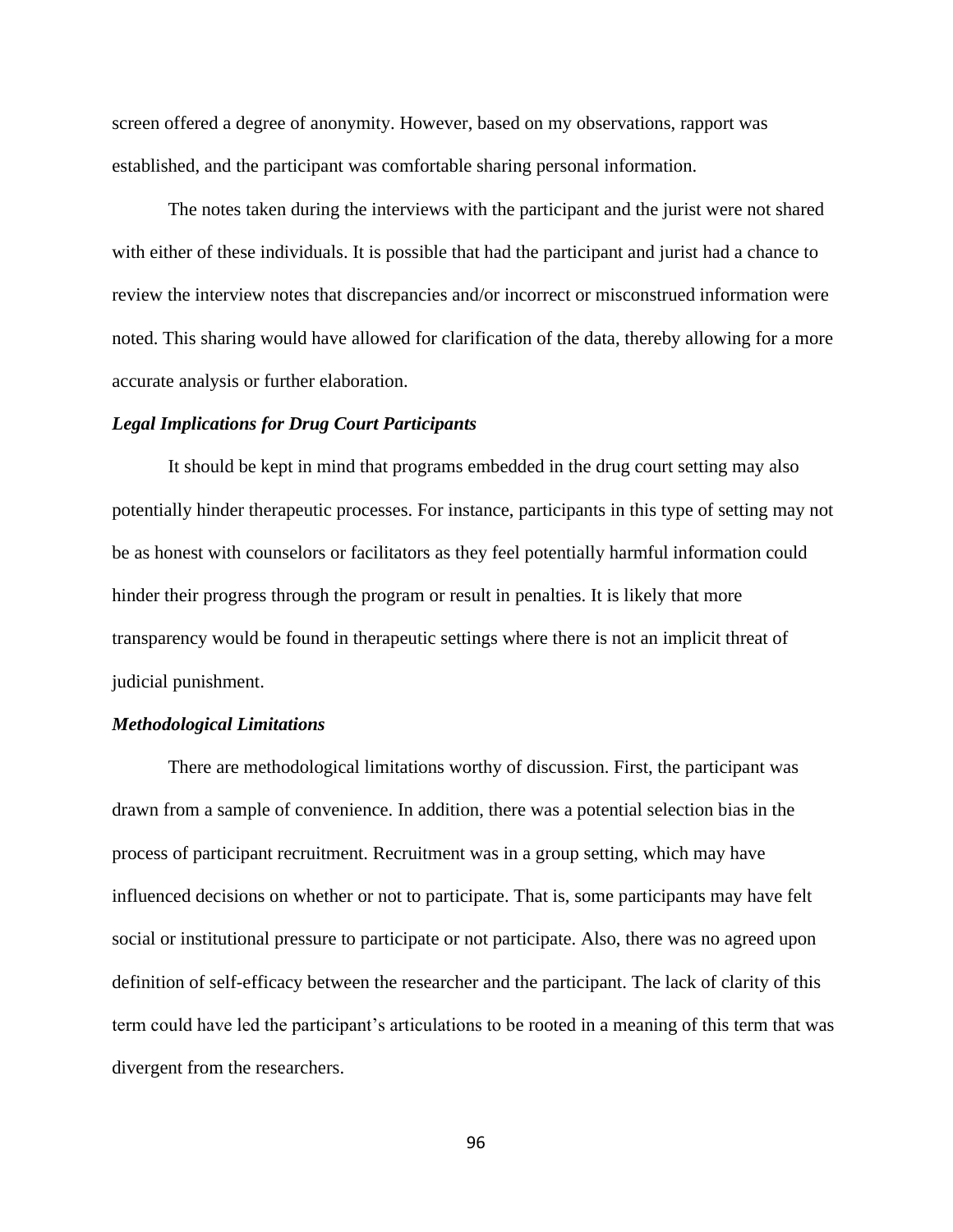In addition, there was no control or comparison group. In this study, another county's women's drug court program could have hypothetically served as a comparison. Specifically, a program without an art component or with a stand-alone art program could have allowed for inferences to be made regarding the potential influence art has on women's self-efficacy and long-term sobriety outcomes. However, qualitative research, and case study methods in particular, are designed to derive empirical findings based on in-depth examination of complex phenomena and are not intended to be based on experimental control comparisons. In addition, the researcher could not incorporate the use of quasi-experimental design, or single case study, as it was not possible to control the treatment being provided or randomly assign participants.

Another potential limitation was the researcher's implicit and explicit biases regarding SUDs and this population. As discussed above, some level of knowledge on the research topic can play an important role in research question development and analysis. However, prior knowledge and experience can also pose a potential threat to validity as the researcher could unconsciously interpret data in idiosyncratic ways.

Additionally, another potential impact on the validity of these qualitative data is that the participant received an incentive from the court to participate. Although the incentive (community service credit) was not excessive and did not likely unduly influence the participant's decision to consent, the "reward" coming directly from the court could have subtly influenced her responses regarding the program. In other words, the participant might have suppressed criticism of the program or staff due to a perceived connection between the researcher and Yes Arts.

Additionally, the data collected was not quantified as would be the case with questionnaires. There is a risk when carrying out interviews that the participant's intentions,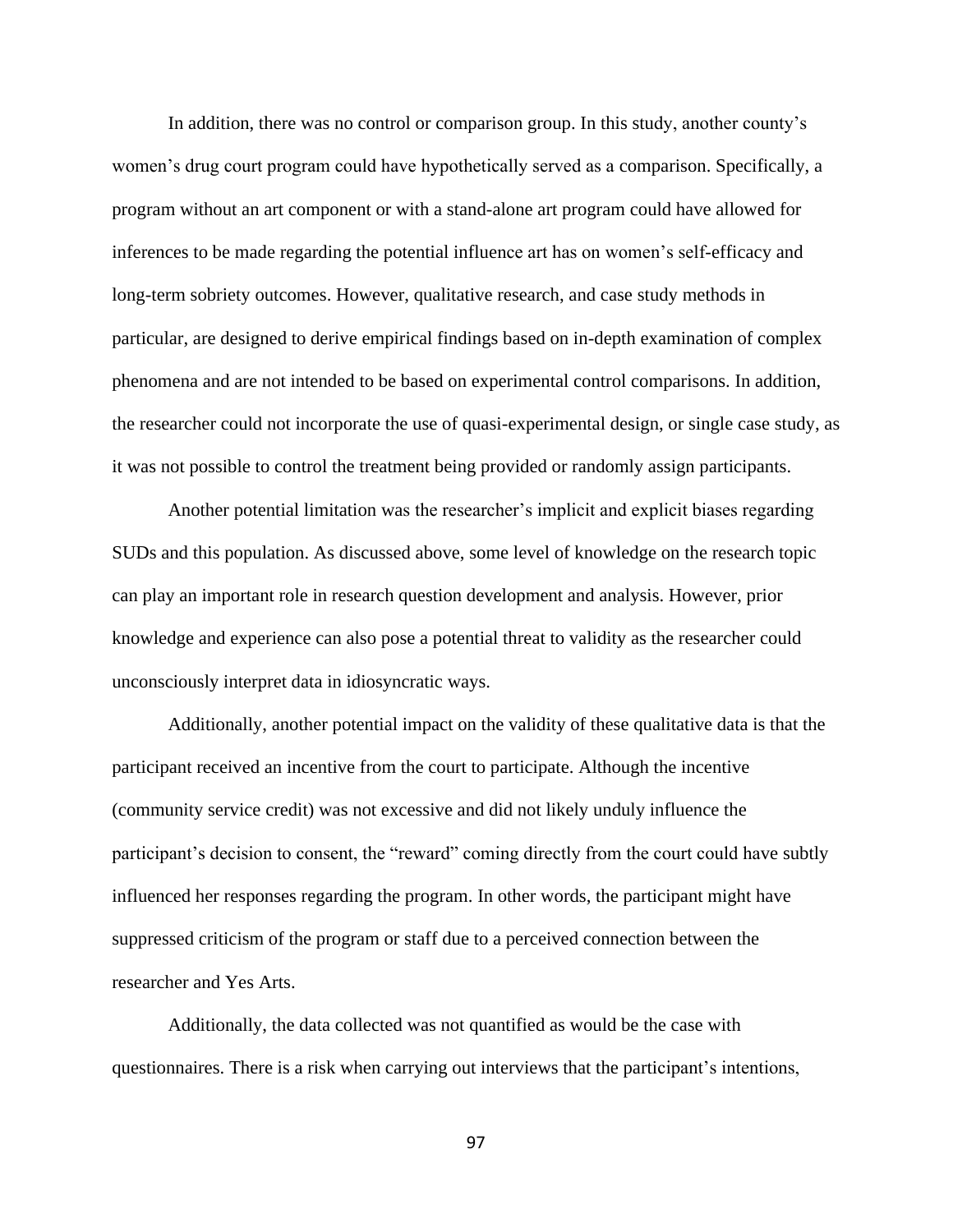meanings, and feelings will be misunderstood or missed by the interviewer. However, similar biases potentially exist in quantitative research, for example, at the instrument and variable selection stage. While it is understood there will always be biases in research, the researcher took steps to maintain self-awareness and continuously monitor for influences of biases in order to minimize the potential effects.

Limitations related to the agreement with the Administrative Office of the Courts mandated that interviews took place over a limited period of time (4 months) in cross-sections. Interviews at these slices of time meant data was vulnerable to other influences on the participant, for example, stressors or mood at the time. Additional interviews, or interviews conducted at longer intervals, could have allowed for additional experiences and insights by the participant, thereby enriching the data. Moreover, the researcher's notetaking might have detracted from establishing rapport and facilitating the interviews. With regard to inter-rater reliability, it was not possible to maintain a "chain of evidence". This would have involved a second researcher to review the report, follow the steps of analysis, and ensure data was presented in an accurate way while also addressing the research question.

Additionally, further triangulation and corroborative data could have occurred had the researcher been able to access additional information. The participant's court records (for example, presentencing file) could have provided additional interpretive context. However, this level of access was not possible because AOC would not allow a "record review." and because the information found in these types of judicial documents is sensitive and private.

## *Ethical Issues*

There were ethical considerations related to the participant being enrolled in and monitored by a court program. For instance, despite being told participation was voluntary, some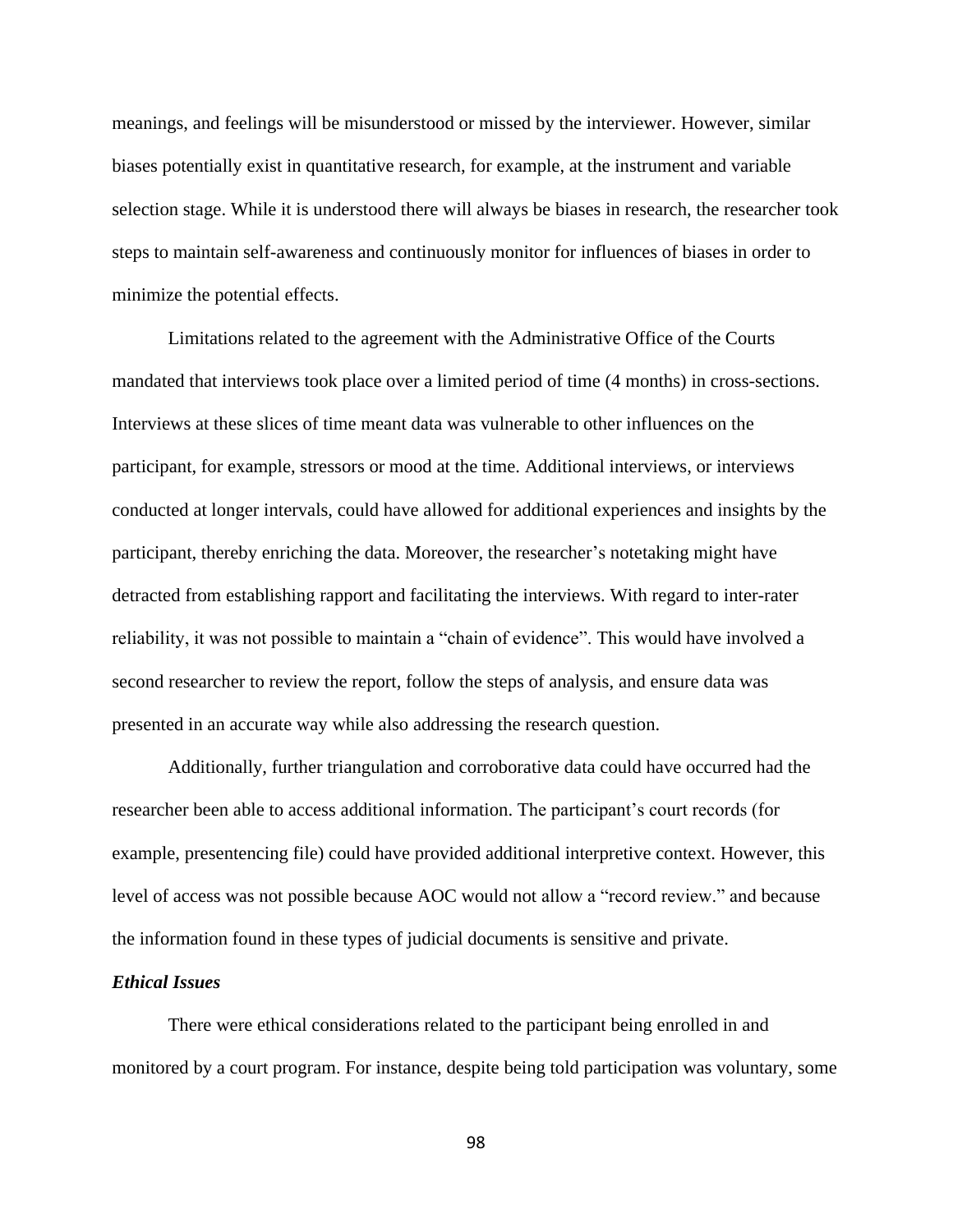potential participants might have felt that it was mandatory and that not participating may have negatively impacted their standing within the drug court system. In addition, participants may have felt they could not speak critically about the program, for fear of repercussions or loss of status within the drug court program.

The other ethical considerations were related to data collection with a population that falls under the purview of a government entity. Before the researcher could conduct the data collection, a Memorandum of Understanding (MOU) was signed with the Administrative Office of the Courts. This MOU served three purposes: to establish guidelines and define the relationship between the AOC and the researcher regarding the participation of Franklin County Drug Court participants in the research project, ensure the confidentiality of any information or data obtained consistent with applicable statutory mandates, and define the responsibilities of the researcher, most of which are outlined in the IRB protocol that was approved by the University of Kentucky. The MOU required the researcher to allow the AOC to review the project manuscript for approval should the researcher decide to submit for publication. In addition, the MOU asked that the researcher sign a non-dissemination agreement, which forbids the researcher from ever releasing any information related to the participants. It is fair to say that this MOU and the fact that AOC had purview over this population largely dictated how this study could be conducted.

## **Future Clinical and Research Directions**

The current findings tentatively suggest that addiction professionals should assess an individual's self-efficacy early in treatment and shape a treatment plan accordingly. An individual with lower self-efficacy ratings and lower intrinsic motivation to change may initially need more tools that can help her improve in these areas. For example, as suggested in this study,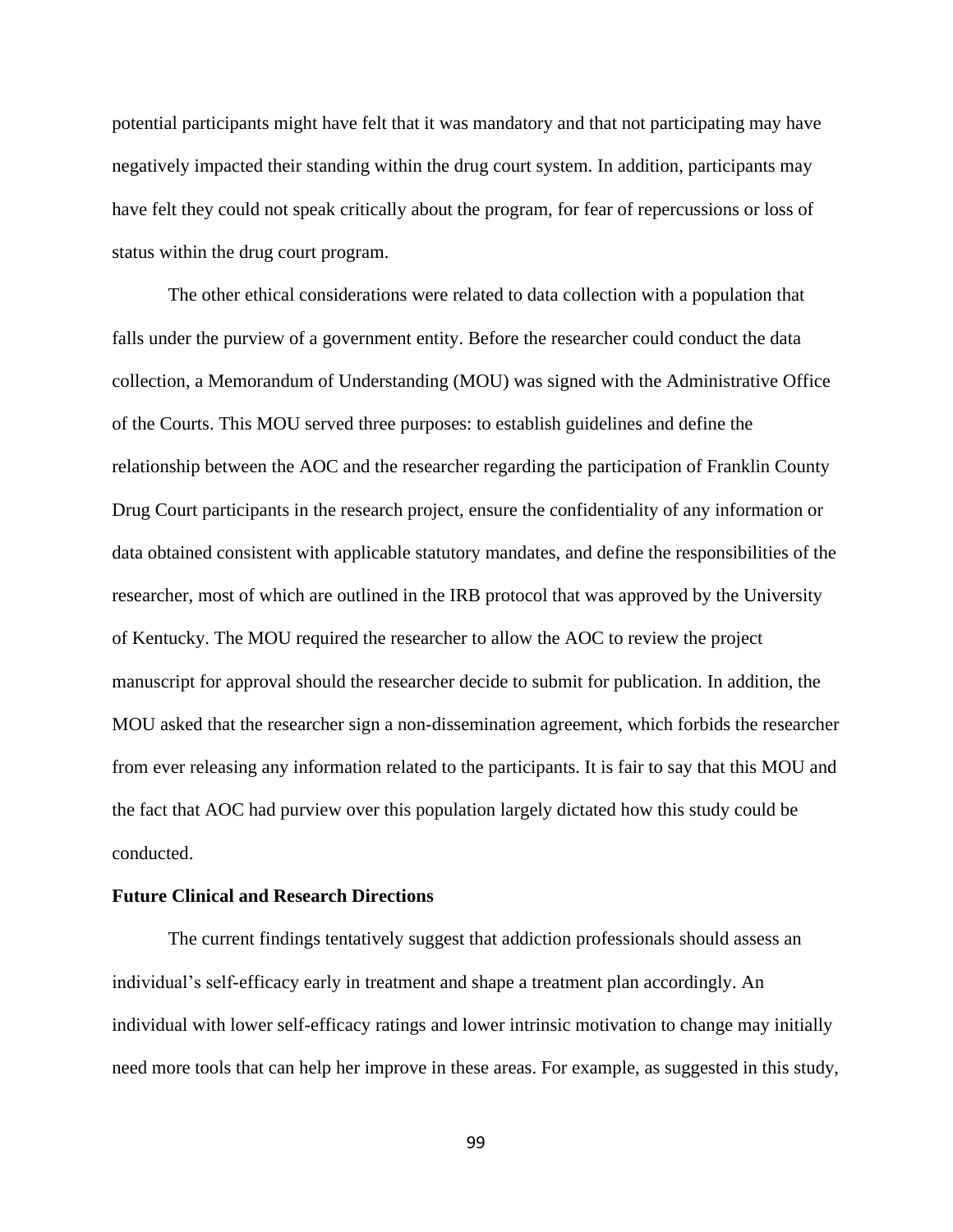a facilitator in recovery can model a successful treatment outcome, increase an individual's accountability, and foster a sense of hope and optimism. All of these factors may lead to an increase in the "want power" factor that the participant discussed.

This study illustrates the potential virtual application of this type of art intervention to a wide range of populations for whom traditional in-person intervention is less feasible. Virtual interventions could be effective with incarcerated women or with a population for whom disabilities mean face-to-face interactions are not possible. This virtual component could eliminate some of the barriers that are found with these populations.

A theme across the interviews was that "buy in" to a comprehensive continuum of treatment was necessary to experience the unique effects the adjunctive therapy of art interventions provide. The impact of art as a complementary therapy within a wider network of care could be further examined in future studies. A common adage among addiction professionals is "we need lots of tools for the toolbox" to work effectively with individuals with SUDs. Art as a complementary treatment could potentially serve as an effective "tool", particularly with a female population.

Future studies could explore a comprehensive treatment program that does not include an art component. Findings related to long-term sobriety outcomes and self-efficacy ratings of these programs could be compared to that of programs that include art as a complementary therapy within a comprehensive program. In addition, future studies could examine the effectiveness of stand-alone therapeutic art programs related to these constructs, which would allow for further inferences to be made regarding the role that this complementary therapy may play in women's addiction treatment outcomes.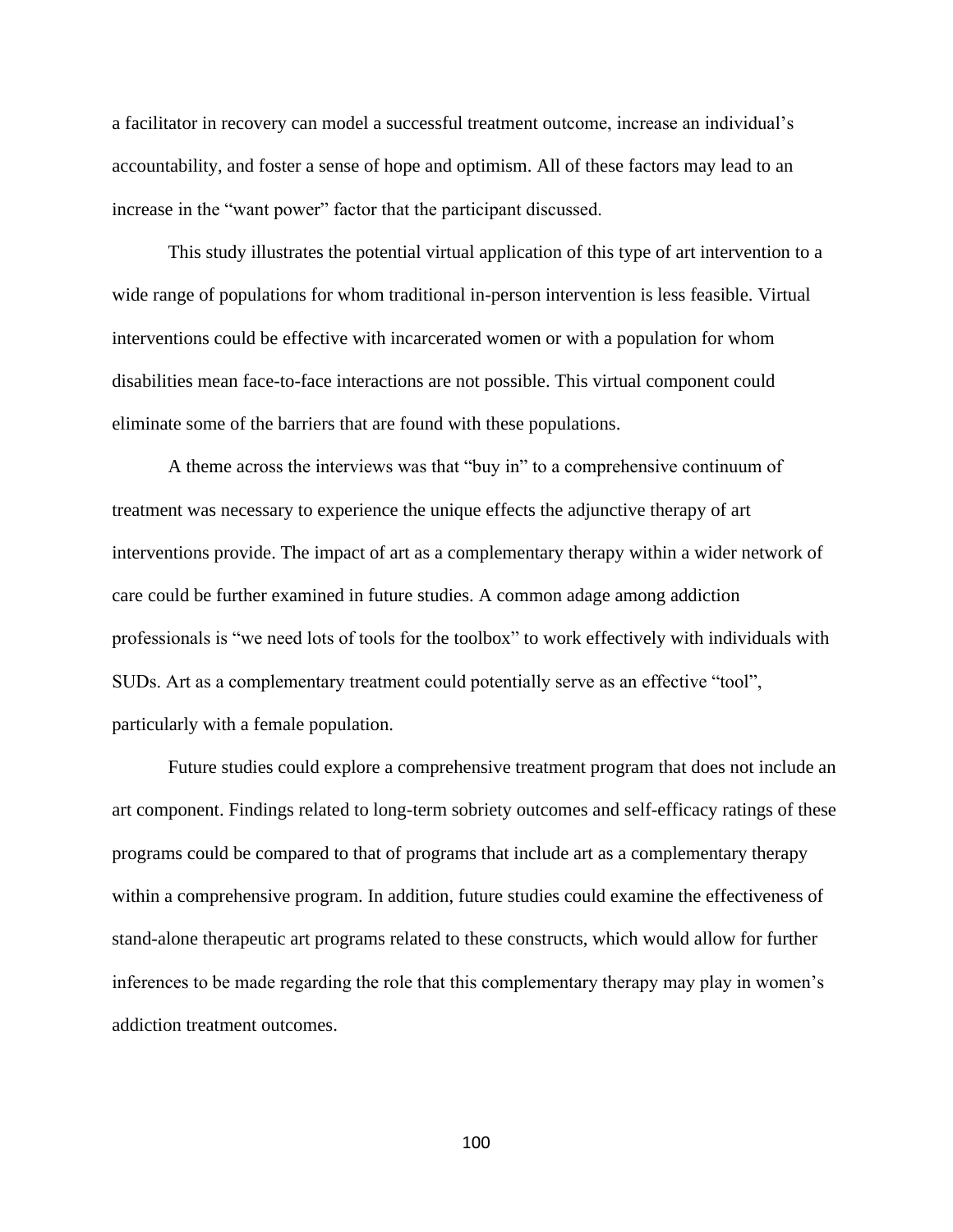This study tentatively suggests that an art program facilitated by a woman in recovery is beneficial to female participants as it provides a model of competence in maintaining sobriety and could increase treatment adherence. It would be worth exploring how an art intervention would benefit women in addiction if it were facilitated by an individual who is not in recovery. While it is possible that the art activities and relationships with other participants that take place in this type of intervention would still occur, it is possible that it is the credibility of the facilitator that "solidifies" the experience and provides an additional role model within a participant's social support network.

The role of MAT provided by drug court in successful sobriety outcomes was highlighted in this study. For some, this pharmacological tool may be vital in initiating and maintaining abstinence from drug use (Bart, 2012). As such, drug courts should encourage and facilitate this approach to sobriety, as program outcomes may be better for those who engage in this form of treatment. While there is concern by those overseeing drug court about the diversion and abuse of some forms of MAT, namely buprenorphine, there should be an opportunity for individuals to use this particular pharmacological approach. Drug courts could implement strategies to dissuade individuals to divert and abuse, for example, pill counts and quantitative drug screens.

As this study highlighted the potential important role that drug court can play in addiction treatment for women, future studies could serve as a model for other similar judicial programs and additionally inform addiction treatment programs that serve a population that is similar to those found in a drug court setting. This includes individuals with long-term addiction, history of severe trauma, and intergenerational drug use.

This judicial program's focus on women may be particularly salient as the number of women incarcerated has increased significantly in recent years, with many offenses drug-related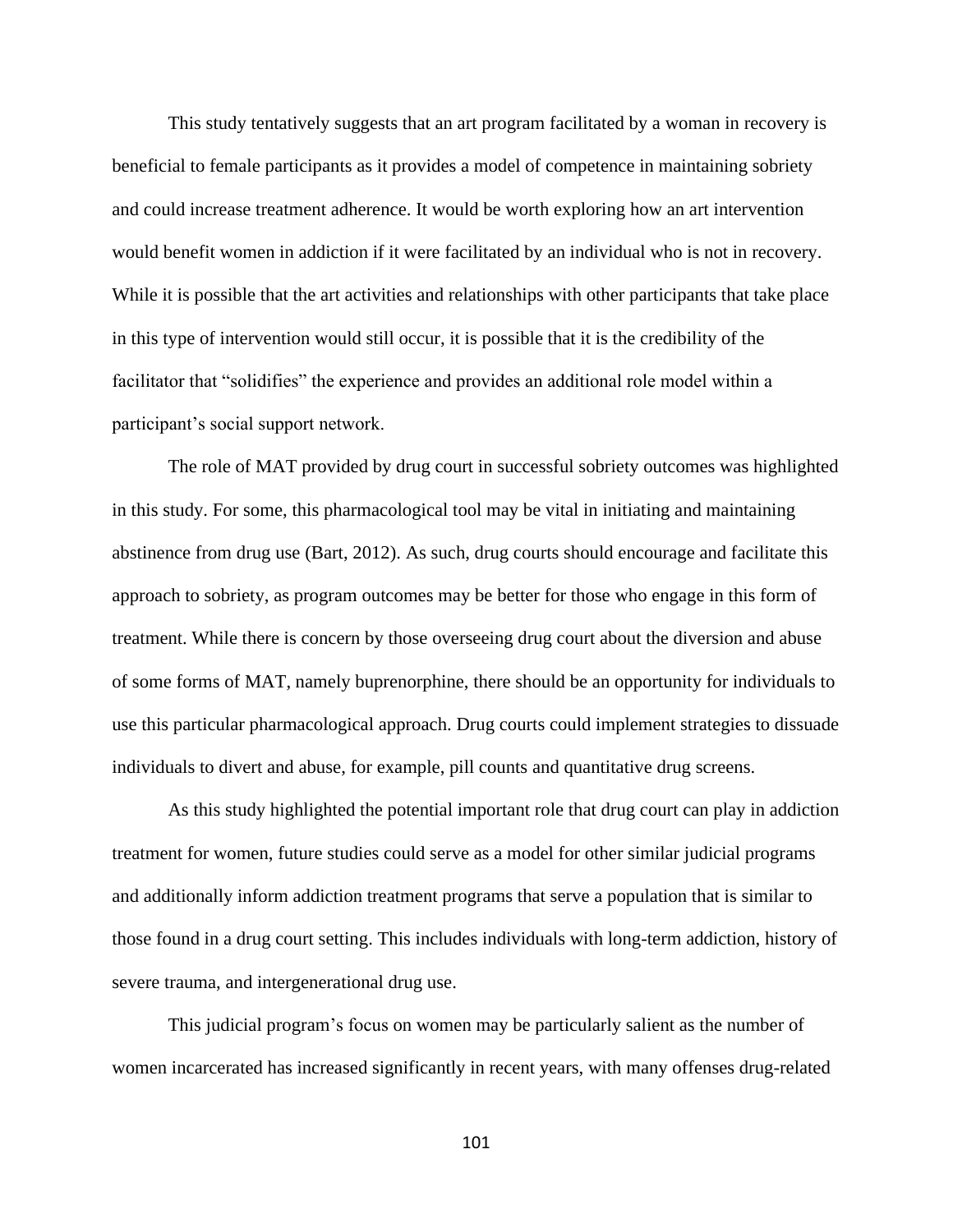(Mauer, 2013). Many offenses by women are directly related to drug use or are committed in order to support their substance abuse behaviors. As such, the female offender population may be uniquely receptive to addiction treatment programs that provide a path for women to not only avoid incarceration but also engage in activities that support and promote their recovery from drug use, thereby, decreasing the potential for future offenses.

Further studies could examine this program and its effects in a quantitative manner in part by using the current findings to create surveys. Surveys and measures would allow for further examination of the potential value of art interventions in addiction treatment settings, particularly within the structured environment that a drug court setting provides. This would have particular value if administered to groups as opposed to case studies. In addition, future research could also explore the potential gender differences regarding the benefit of art interventions within addiction treatment settings. The development and implementation of surveys or self-efficacy measures would also glean additional information about effective program components of drug court. In addition, this quantitative data could be used to analyze outcomes in comparison to drug courts without an art component. Finally, future studies would benefit from using a larger and more diverse sample to examine how the treatment needs might differ based on backgrounds and ethnicities of women.

These findings could be beneficial to the Yes Arts program and other similar agencies that offer this type of complementary therapy. For example, as the participant cited the therapeutic value of a woman in recovery conducting the group, Yes Arts could prioritize this quality when finding facilitators for their programs. In addition, the feedback the participant gave regarding aspects of the program she found most beneficial could be used to guide future design and implementation.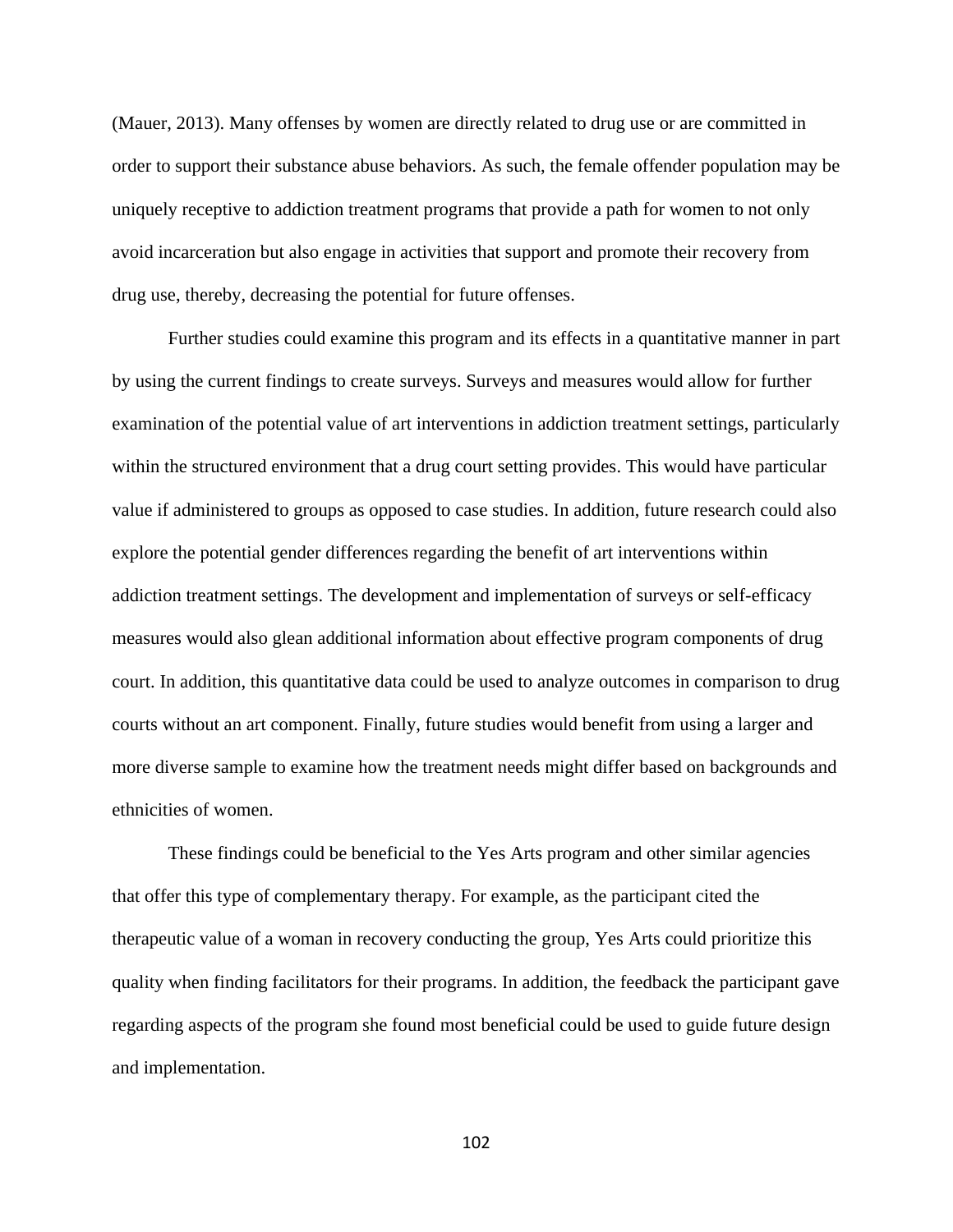Overall, these preliminary findings illustrate the potential value of an art intervention within a drug court setting that mandates multifaceted addiction treatment. The findings suggest that there is benefit in this type of ancillary program that is embedded with a comprehensive treatment program. By highlighting empirically-based positive effects of holistic addiction care, it is possible that clinicians will see the value in incorporating these types of ancillary interventions into their programs.

#### **Conclusion**

Art interventions within a drug court can play a significant role in women's recovery from drug addiction and enhance women's self-efficacy. Specifically, based on current findings, an art component in a drug court setting may have particular value to recovery and self-efficacy if this specialty court setting establishes mechanisms for accountability and mandates a number of trauma-informed recovery activities to its participants. The current study provided preliminary findings that suggest drug court programs could effectively incorporate this multifaced approach tailored to the unique needs of female participants. While an art component may likely enhance self-efficacy and therefore recovery, in order to be effective it should be embedded within a larger context of a comprehensive and supportive treatment setting. Clearly, women in recovery face multiple obstacles and the recovery process is complex and dynamic. Self-efficacy can be impacted by the ongoing effects of issues such as trauma history, lack of stability, unhealthy relationships, and lack of access to care. Any one type of intervention alone, including therapeutic art, would likely be insufficient to maintain sobriety.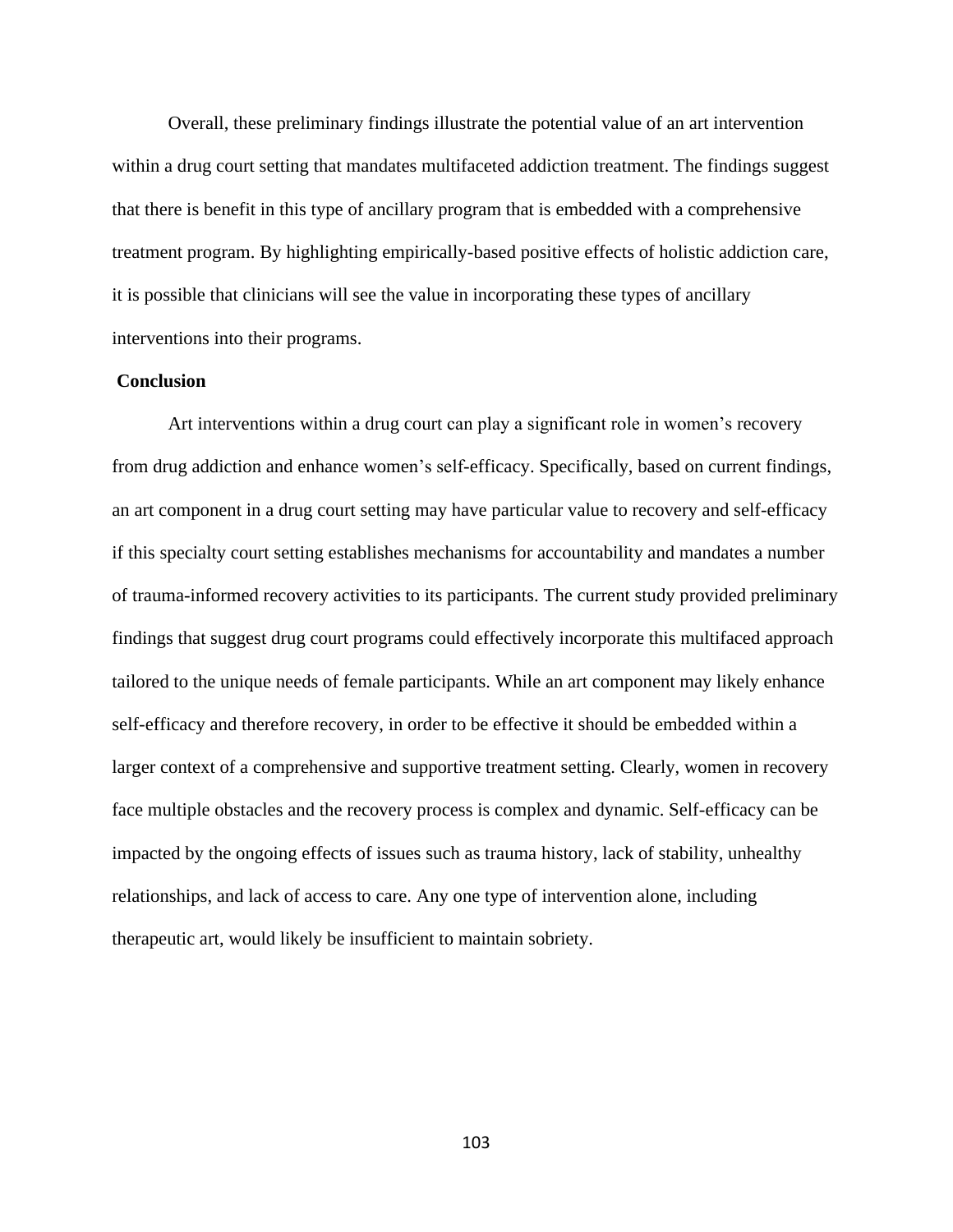#### **References**

- Adams, J.B., & Madson, M.B. (2006). Reflection and outlook for the future of addictions treatment and training: An interview with William R. Miller. *Journal of Teaching in the Addictions*, *5*(1), 95-109. https://doi.org/10.1300/J188v05n01\_07
- Agrawal, A., Gardner, C., Prescott, C., & Kendler, K. (2005). The differential impact of risk factors on illicit drug involvement in females. *Social Psychiatry and Psychiatric Epidemiology*, *40*, 454-466. https://doi.org/10.1007/s00127-005-0907-0
- Alcoholics Anonymous. (1976). *Alcoholics Anonymous: The Story of How Many Thousands of Men and Women Have Recovered From Alcoholism* (3rd ed). New York: Alcoholics Anonymous World Services.
- Aletraris, L., Paino, M., Edmond, M. B., Roman, P.M., & Bride, B.E. (2014). The use of art and music therapy is substance abuse treatment programs. *Journal of Addiction Nursing*, *25*(4), 190-196.<https://doi.org/10.1097%2FJAN.0000000000000048>
- Amaro H., & Hardy-Fanta C. (1995). Gender relations in addiction and recovery. *Journal of Psychoactive Drugs*. *27*(4), 325–337.<https://doi.org/10.1080/02791072.1995.10471698>
- American Psychiatric Association. (2013). Diagnostic and statistical manual of mental disorders  $(5<sup>th</sup>$  ed.). Washington, DC.
- Ames, G.E., Heckman, M.G., Grothe, K.B., & Clark, M.M. (2012). Eating self-efficacy: Development of a short-term WEL. *Eating Behaviors*, *13*(4), 375-378. https://doi.org/10.1016/j.eatbeh.2012.03.013
- Annis, H.M., & Graham, J.M. (1988). Situational Confidence Questionnaire (SCQ-39) User's Guide. Toronto, Canada: Addiction Research Foundation.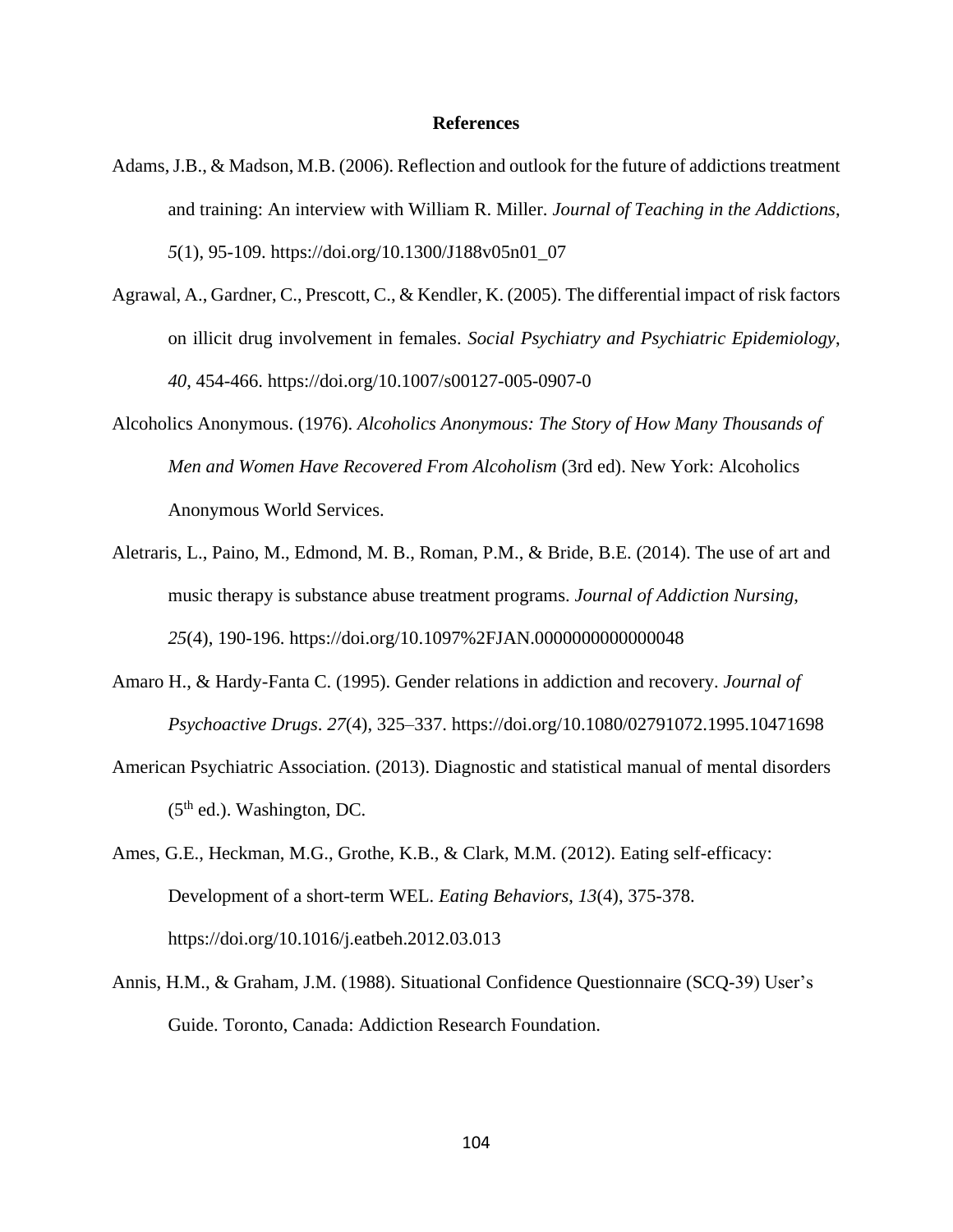- Arfken, C.L., Klein, C., di Menza, S., & Schuster, C.R. (2001). Gender differences in problem severity at assessment and treatment retention. *Journal of Substance Abuse Treatment 20*(1), 53–57.
- Baird, M., Blount, A., Brungardt, S., Dickinson, P., Dietrich, A., Epperly, T., Green, L., Henley, D., Kessler, R., Korsen, N., McDaniel, S., Miller, B., Pugno, P., Roberts, R., Schirmer, J., Seymour, D., & DeGruy, F. (2014). The development of joint principles: Integrating behavioral health care into the patient-centered medical home*. Annals of Family Medicine, 12*(2)*,* 183-185. https://doi.org/10.1370/afm.1634
- Bandura, A. (1997). *Self-efficacy: The Exercise of Control*. W.H. Freeman and Company.
- Bandura, A., & National Institute of Mental Health. (1986). *Prentice-Hall series in social learning theory. Social foundations of thought and action: A social cognitive theory.* Prentice-Hall, Inc.
- Bart, G. (2012). Maintenance medication for opiate addiction: the foundation of recovery*. Journal of Addiction Disease, 31*(3), 207–225.

https://doi.org/10.1080/10550887.2012.694598

- Bechelli, M.J., Caudy, M., Gardner, T.M., Mancuso, D., Samuels, P., Shah, T., Venter, H.D. (2014). Case studies from three states: Breaking down silos in health care and criminal justice. *Health Affairs*, *33*(3), 474-481.
- Brindis, C., & Theidon, K. (1997) The Role of Case Management in Substance Abuse Treatment Services for Women and Their Children, *Journal of Psychoactive Drugs*, *29*(1), 79-88. https://doi.org/10.1080/02791072.1997.10400172

Brady, T.M., & Ashley, O.S. (2005). Women in substance abuse treatment: Results from the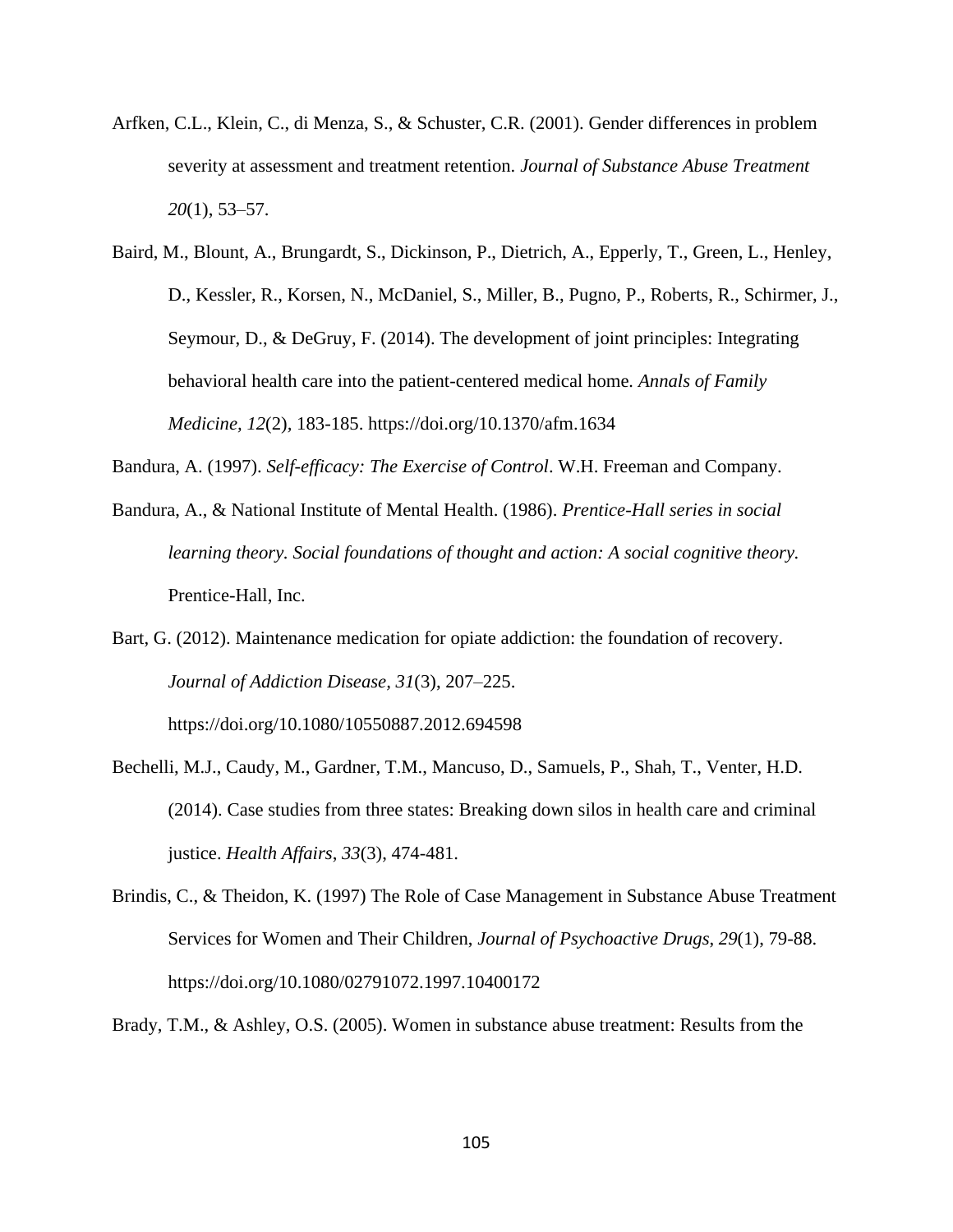alcohol and drug services study [ADSS]. Rockville, MD: Department of Health and Human Services, Substance Abuse and Mental Health Services Administration, Office of Applied Studies.

- Brady, K., Beck, S., & Greenfield, S. (2009). Women and Addiction: A Comprehensive Handbook. New York: Guilford.
- Bryant, J., & Treloar, C. (2007). The gendered context of initiation to injecting drug use: evidence for women as active initiates. *Drug and Alcohol Review*, *26*(3), 287-293. <https://doi.org/10.1080/09595230701247731>
- Bureau of Justice Statistics (2019). *Prisoners in 2017.* Retrieved from: https://www.bjs.gov/content/pub.pdf/p17\_sum.pdf
- Carr, E.S. (2003). Rethinking Empowerment Theory Using a Feminist Lens: The Importance of Process. *Affilia*, *18*(1), 8–20. https://doi.org/10.1177/0886109902239092
- Carroll, K.M., & Onken, L.S. (2005). Behavioral therapies for drug abuse. *American Journal of Psychiatry*, *162*(8), 1452–1460. https://doi.org/10.1176%2Fappi.ajp.162.8.1452
- Center for Substance Abuse Treatment. (2009). *Substance Abuse Treatment: Addressing the Specific Needs of Women. Treatment Improvement Protocol (TIP) Series 51*. HHS Publication No. (SMA) 09-4426. Rockville, MD: Substance Abuse and Mental Health Services Administration.
- Chen, L.Y., Strain, E.C., Crum, R.M., & Mojtabai, R. (2013). Gender differences in substance abuse treatment and barriers to care among persons with substance use disorders with and without comorbid major depression. *Journal of Addiction Medicine*, *7*(5), 325-334. https://doi.org/10.1097%2FADM.0b013e31829b7afe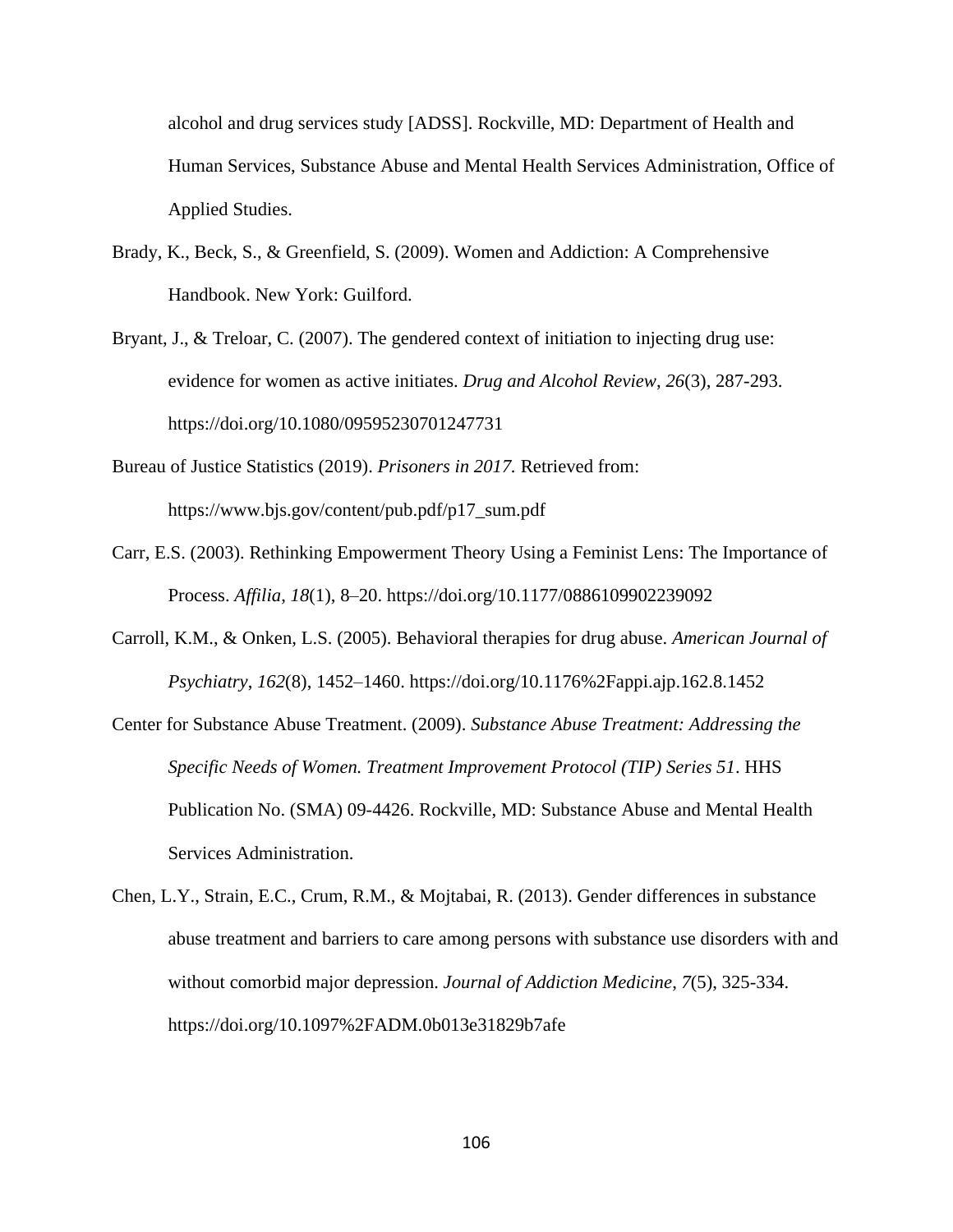- Choi, N.G., DiNitto, D.M., Marti, C.N., & Choi, B.Y. (2017). Association of adverse childhood experiences with lifetime mental and substance use disorders among men and women aged 50+ years. *International Psychogeriatrics*, *29*(3), 359-372. https://doi.org/10.1017/s1041610216001800
- Chou, R., Korthuis, P.T., Weimer, M., Bougatsos, C., Blazina, I., Zakher, B., Grusing, S., Devine, B., & McCarty, D. (2016). *Medication-Assisted Treatment Models of Care for Opioid Use Disorder in Primary Care Settings*. Rockville (MD): Agency for Healthcare Research and Quality (US); (Technical Briefs, No. 28.).
- Christiansen, D.M., & Hansen, M. (2015). Accounting for sex differences in PTSD: A multivariable mediation model. *European Journal of Psychotraumatology*, *6*(1), 260-268. https://doi.org/10.3402/ejpt.v6.26068
- Connelly, F.M., & Clandinin, D.J. (1990). Stories of experience and narrative inquiry. *Educational Researcher*, *19*(5), 2-14. doi:10.3102/0013189X019005002
- Connery, H.S. (2015). Medication-assisted treatment of opioid use disorder: review of the evidence and future directions. *Harvard Review of Psychiatry*, *23*(2), 63-75. https://doi.org/10.1097/hrp.0000000000000075
- Creswell, J.W. (2013). Qualitative inquiry and research design: choosing among five approaches. Thousand Oaks, CA: SAGE Publications.
- Crowe, S., Cresswell, K., Robertson, A., Huby, G., Avery, A., & Sheikh, A. (2011). The case study approach. *BMC Medical Research Methodology*, *11*(100), 1-9.
- De Beauvoir, S. (1972). *The Second Sex*. Harmondsworth: Penguin.
- DiClemente, C., Carbonari, J., Daniels, J., Donovan, D., Bellino, L., & Neavins, T. (2001). Selfefficacy as a matching hypothesis: Causal chain analysis. In Longabaugh, R., Wirtz, P.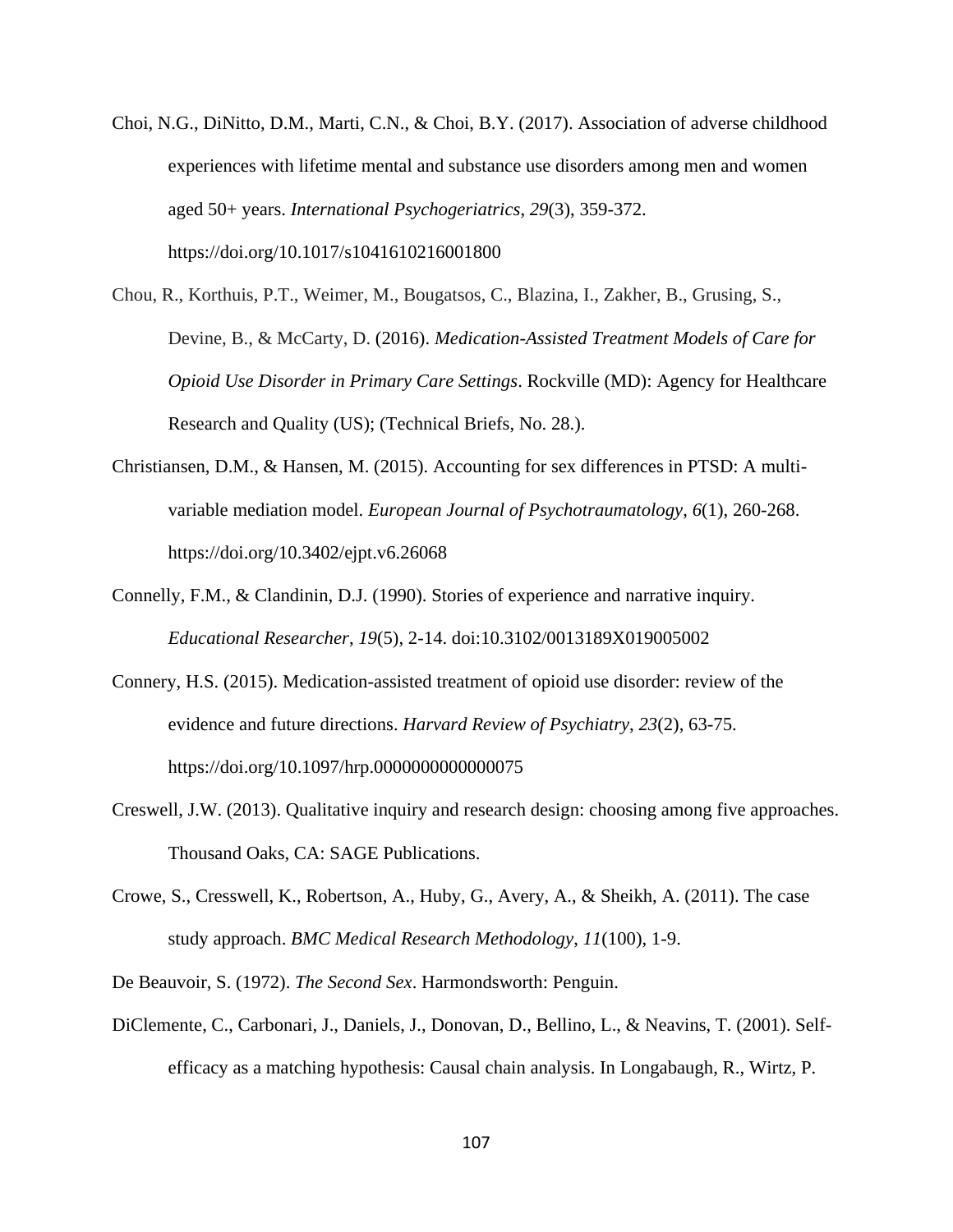(eds.) Project MATCH Hypotheses: Results and Causal Chain Analyses, NIAAA Project MATCH Monograph Series, Vol. 8, 239-259, NIH Publication No. 01-4238, Washington: Government Printing Office.

- Doolin B. (1998). Information technology as disciplinary technology: Being critical in interpretative research on information systems. *Journal of Information Technology*, *13*, 301-311.
- Drake, J.E., Coleman, K., & Winner, E. (2011). Short-term mood repair through art: Effects of medium and strategy. Art Therapy. *Journal of the American Art Therapy Association*, *28*(1), 26–30. https://doi.org/10.1080/07421656.2011.557032
- Felitti, V. J., Anda, R.F., Nordenberg, D., Williamson, D.F., Spitz, A.M., Edwards, V., Koss, M. P., & Marks, J.S. (1998). Relationship of childhood abuse and Household Dysfunction to Many of the Leading Causes of Death in Adults. The Adverse Childhood Experiences (ACE) Study. American Journal of Preventive Medicine, *14*(4), 245-258. https://doi.org/10.1016/s0749-3797(98)00017-8
- Frajzyngier, V., Neaigus, A., Gyarmathy, V.A., Miller, M., & Friedman, S.R. (2007). Gender differences in injection risk behaviors at the first injection episode. *Drug and Alcohol Dependence*, *89*(2-3), 145-152.<https://doi.org/10.1016/j.drugalcdep.2006.12.021>
- Freeman, E. (2001). *Substance abuse intervention, prevention, rehabilitation, and systems change: Helping individuals, families, and groups to empower themselves.* Columbia University Press.
- Goldschmidt, L., Richardson, G.A., Cornelius, M.D., & Day, N.L. (2004). Prenatal marijuana and alcohol exposure and academic achievement at age 10. *Neurotoxicology Teratology*, *26*(4), 521–532. https://doi.org/10.1016/j.ntt.2004.04.003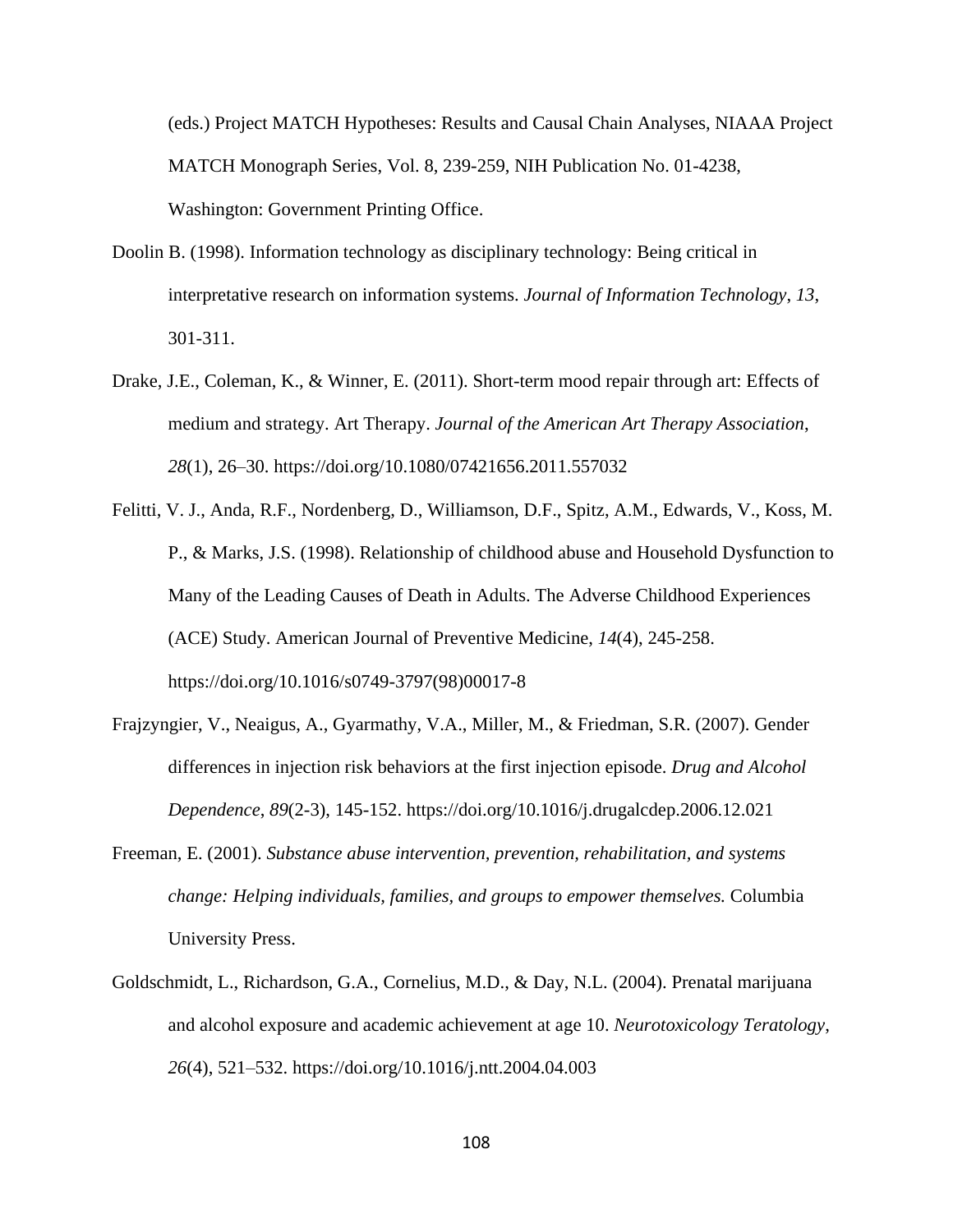- Goodwin, L., & Sias, S. (2014). Severe substance use disorder viewed as a chronic condition and disability. *Journal of Rehabilitation*, *80*(4), 42-44.
- Grant B.F, Dawson D.A., Stinson F.S., Chou S.P., Dufour M.C., & Pickering R.P. (2006). The 12-Month prevalence and trends in DSM-TR-IV alcohol abuse and dependence. *Alcohol Research and Health*, *29*(2), 79–91. https://doi.org/10.1016/j.drugalcdep.2004.02.004
- Greenfield, S.F., Back, S.E., Lawson, K., & Brady, K.T. (2010). Substance Abuse in Women. Psychiatric Clinics of North America, *33*(2), 339-355. https://doi.org/10.1016%2Fj.psc.2010.01.004
- Grucza, R.A., Norberg, K., Bucholz, K.K., & Bierut, L. J. (2008). Correspondences between secular changes in alcohol dependence and age in drinking onset among women in the united states. *Alcoholism: Clinical and Experimental Research*, *32*(8), 1493-1501. https://doi.org/10.1111/j.1530-0277.2008.00719.x
- Gutierrez L.M., & Lewis E.A. (1999) *Empowering women of color*. Columbia University Press.
- Gwaltney, C.J., Shiffman, S., Norman, G.J., Paty, J.A., Kassel, J.D., & Gnys, M., Hickcox, M., Waters, A., & Balabanis, M. (2001). Does smoking abstinence self-efficacy vary across situations? Identifying context-specificity within the Relapse Situation Efficacy Questionnaire. *Journal of Consulting and Clinical Psychology, 69*(3), 516-527.
- Hassel, A., Nordfjærn, T., & Hagen, R. (2013). Psychological and interpersonal distress among patients with substance use disorders: Are these factors associated with continued drug use and do they change during treatment? *Journal of Substance Use*, *18*, 363–376. doi:10.3109/14659891.2012.685122
- Hawke, J.M., Jainchill, N., & De Leon, G. (2000). The prevalence of sexual abuse and its impact on the onset of drug use among adolescents in therapeutic community drug treatment,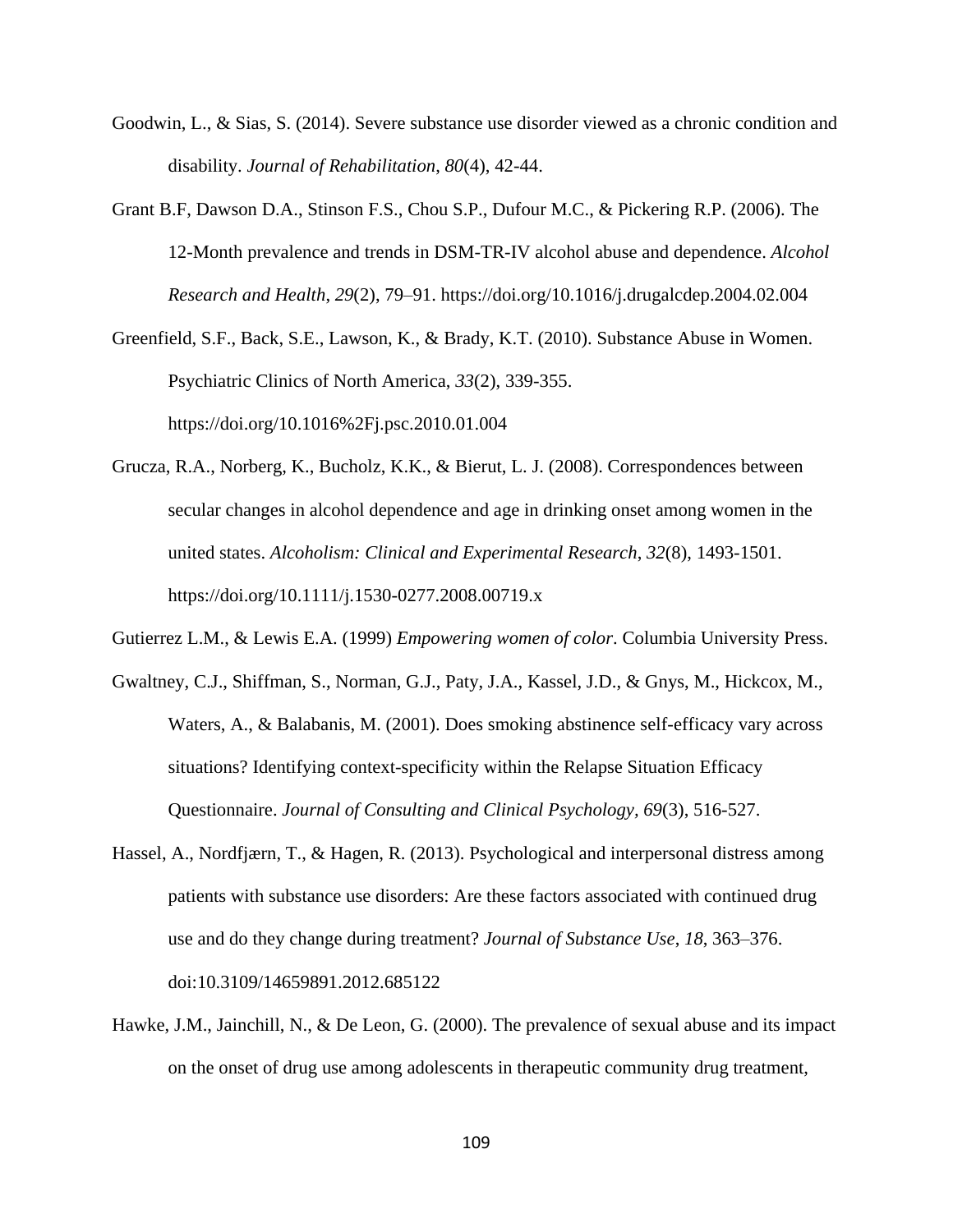*Journal of Child & Adolescent Substance Abuse*, *9*(3), 35-49. https://doi.org/10.1300/J029v09n03\_03

Holt E., & Kaiser D.H. (2009). The First Step Series: Art therapy for early substance abuse treatment. *The Arts in Psychotherapy*, *36*, 245–250. https://doi.org/10.1097%2FJAN.0000000000000048

- Hser, Y.I. (2007). Predicting long-term stable recovery from heroin addiction: findings from a 33-year follow-up study. *Journal of Addictive Diseases*, *26*(1), 51-60. https://doi.org/10.1300/j069v26n01\_07
- Hughes, K., Bellis, M.A., Hardcastle, K.A., Sethi, D., Butchart, A., Mikton, C., Jones, L., & Dunne, M. P. (2017). The effect of multiple adverse childhood experiences on health: a systematic review and meta-analysis. *Lancet Public Health*, *2*(8), 356-366. https://doi.org/10.1016/s2468-2667(17)30118-4
- Hulse, G.K., Milne, E., English, D.R., & Holman, C.D. (1997). The relationship between maternal use of heroin and methadone and infant birth weight. *Addiction*. 92, 1571–1579.
- Hunter, B. A., Jason, L.A., & Keys, C.B. (2013). Factors of empowerment for women in recovery from substance use. *American Journal of Community Psychology*, *51*(1), 91- 102. https://doi.org/10.1007/s10464-012-9499-5
- Ilgen, M., McKellar, J., & Moos, R., (2007). Personal and treatment-related predictors of abstinence self-efficacy. *Journal on Studies on Alcohol and Drugs*, *68*(1), 126-132. https://doi.org/10.15288/jsad.2007.68.126
- Johnson J.L., & Leff, M. (1999). Children of substance abusers: Overview of research findings. *Pediatrics*. *103*(5 Pt 2), 1085–1099.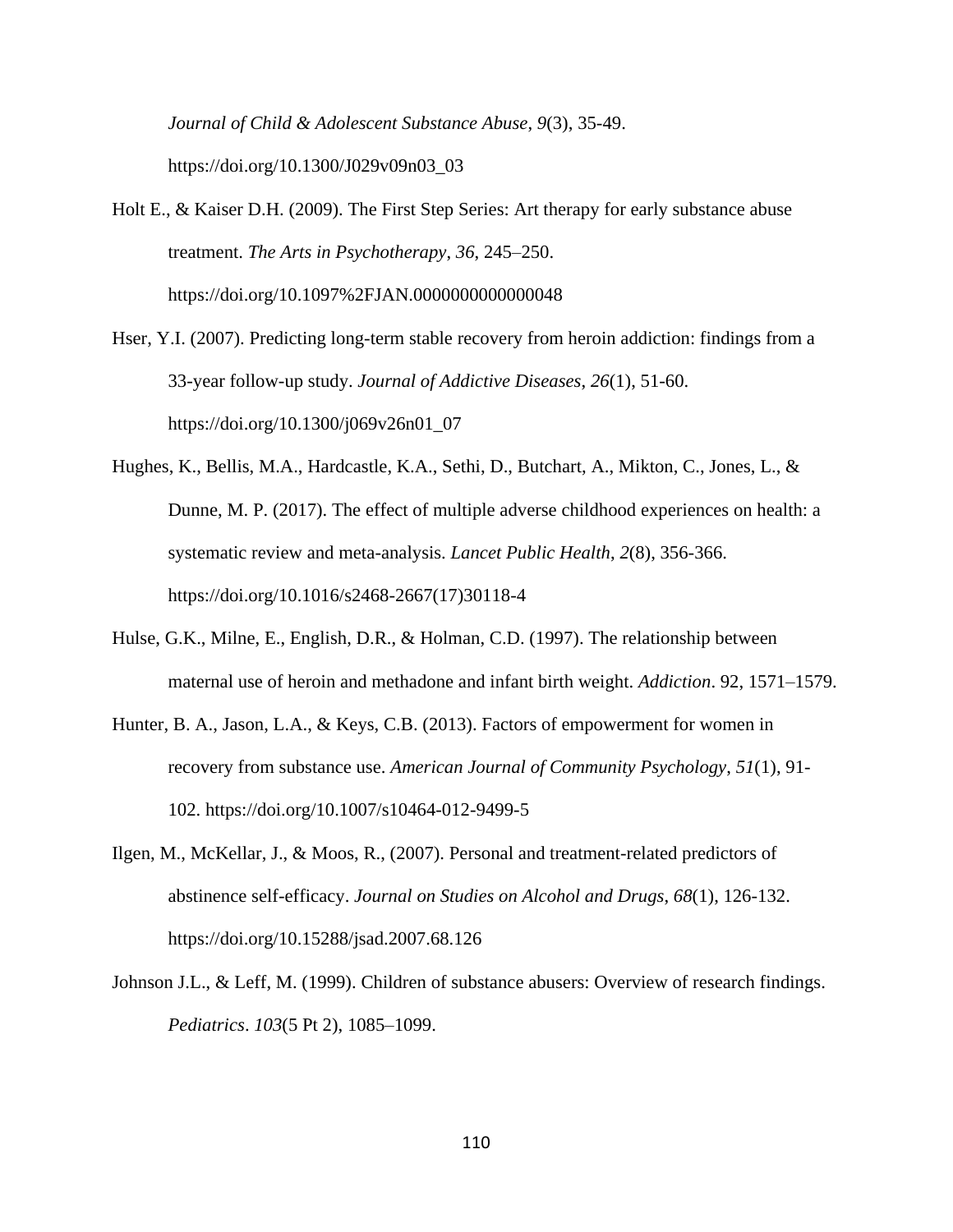- Jones, C.M., Mack, K.A., & Paulozzi, L.J. (2013). Pharmaceutical overdose deaths, United States, 2010. *Journal of the American Medical Association*, *309*(7), 657-659. <https://doi.org/10.1001/jama.2013.272>
- Jones, H.E., Deppen, K., Hudak, M.L., Leffert, L., McClelland, C., Sahin, L., Starer, J., Terplan, M., Thorp, J.M., Jr, Walsh, J., & Creanga, A.A. (2014). Clinical care for opioid-using pregnant and postpartum women: the role of obstetric providers. *American Journal of Obstetrics and Gynecology*, *210*(4), 302-310. https://doi.org/10.1016/j.ajog.2013.10.010

Jordan, J. (2010). *Relational cultural therapy*. American Psychological Association.

- Kaimal, G., & Ray, K. (2017). Free art-making in an art therapy open studio: Changes in affect and self-efficacy. *Arts & Health*, *9*(2), 154-166. https://doi.org/10.1080/17533015.2016.1217248
- Kaplan, L. (2008). The role of recovery support services in recovery-oriented systems of care (DHHS Publication No. (SMA) 08-4315).
- Kelly, J.F, & Greene, M.C. (2014). Where there's a will there's a way: A longitudinal investigation of the interplay between recovery motivation and self-efficacy in predicting treatment outcome. *Psychology of Addictive Behaviors*, *28*(3), 928-934. https://doi.org/10.1037%2Fa0034727
- Knopf, A. (2019). Study finds MAT combined with 12‐Step residential treatment is effective. *Alcoholism and Drug Abuse Weekly*, *31*(37), 1-3. https://doi.org/10.1002/adaw.32492
- LaFave, L. Desportes, L., & McBride, C. (2009). Treatment outcomes and perceived benefits: A qualitative and quantitative assessment of a women's substance abuse treatment program. *Women & Therapy*, *32*(1), 51-68. https://doi.org/10.1080/02703140802384743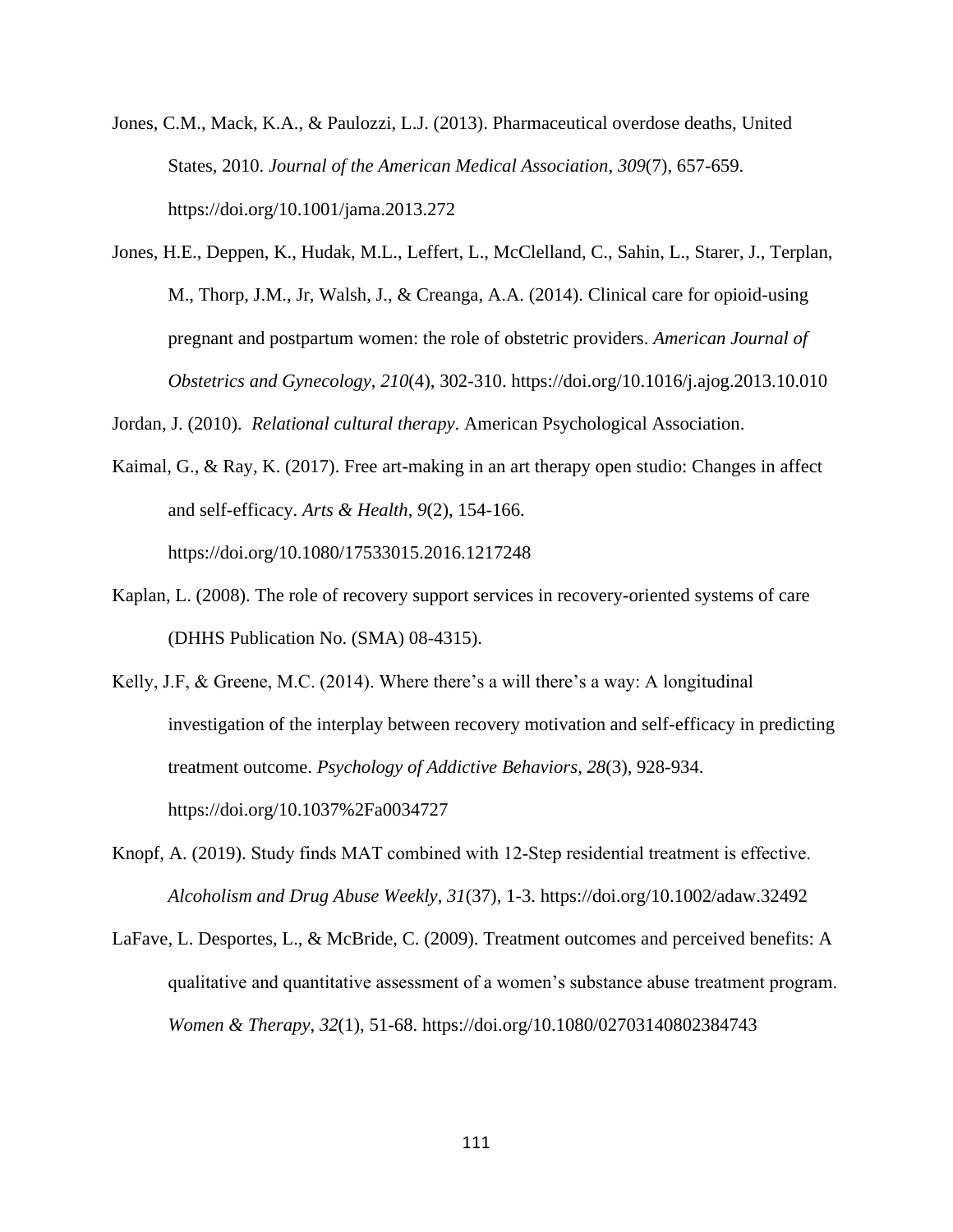- Lester, B.M., Tronick, E.Z., LaGasse, L., Seifer, R., Bauer, C.R., Shankaran, S., Bada, H.S., Wright, L.L., Smeriglio, V.L., Lu, J., Finnegan, L.P., & Maza, P.L. (2002). The maternal lifestyle study: effects of substance exposure during pregnancy on neurodevelopmental outcome in 1-month-old infants. *Pediatrics*, *110*(6), 1182–1192. https://doi.org/10.1542/peds.110.6.1182
- Litt, M.D., Kadden, R.M., Cooney, N.L., & Kabela, E. (2003). Coping skills and treatment outcomes in cognitive-behavioral and interactional group therapy for alcoholism. *Journal of Consulting and Clinical Psychology*, *71*(1), 118–128. https://doi.org/10.1037/0022- 006X.71.1.118
- Marlatt, G.A. (1985). Relapse prevention: Theoretical rationale and overview of the model. In G. Marlatt & J. Gordon (Eds.), *Relapse prevention*. Guilford Press.
- Marlowe, D.B., Festinger, D.S., Lee, P.A., Dugosh, K.L., Benasutti, K.M. (2006). Matching judicial supervision to clients' risk status in drug court. *Crime and Delinquency*, *52*(1), 52-76.
- Marlowe, D.B., Festinger, D.S., Dugosh, K.L, Benasutti, K.M., Fox, G., Croft, J. (2012). Adaptive programming improves outcomes in drug court: An experimental trial. *Criminal Justice and Behavior*, *39*(4), 514-532.
- Martin, G.W., Wilkinson, D.A., & Poulos, C.X. (1995). The drug avoidance self-efficacy scale*. Journal of Substance Abuse*, *7*(2), 151-163. https://doi.org/10.1016/0899- 3289(95)90001-2.
- Mauer, M. (2013). The changing radical dynamics of women's incarceration. Washington, DC: The Sentencing Project.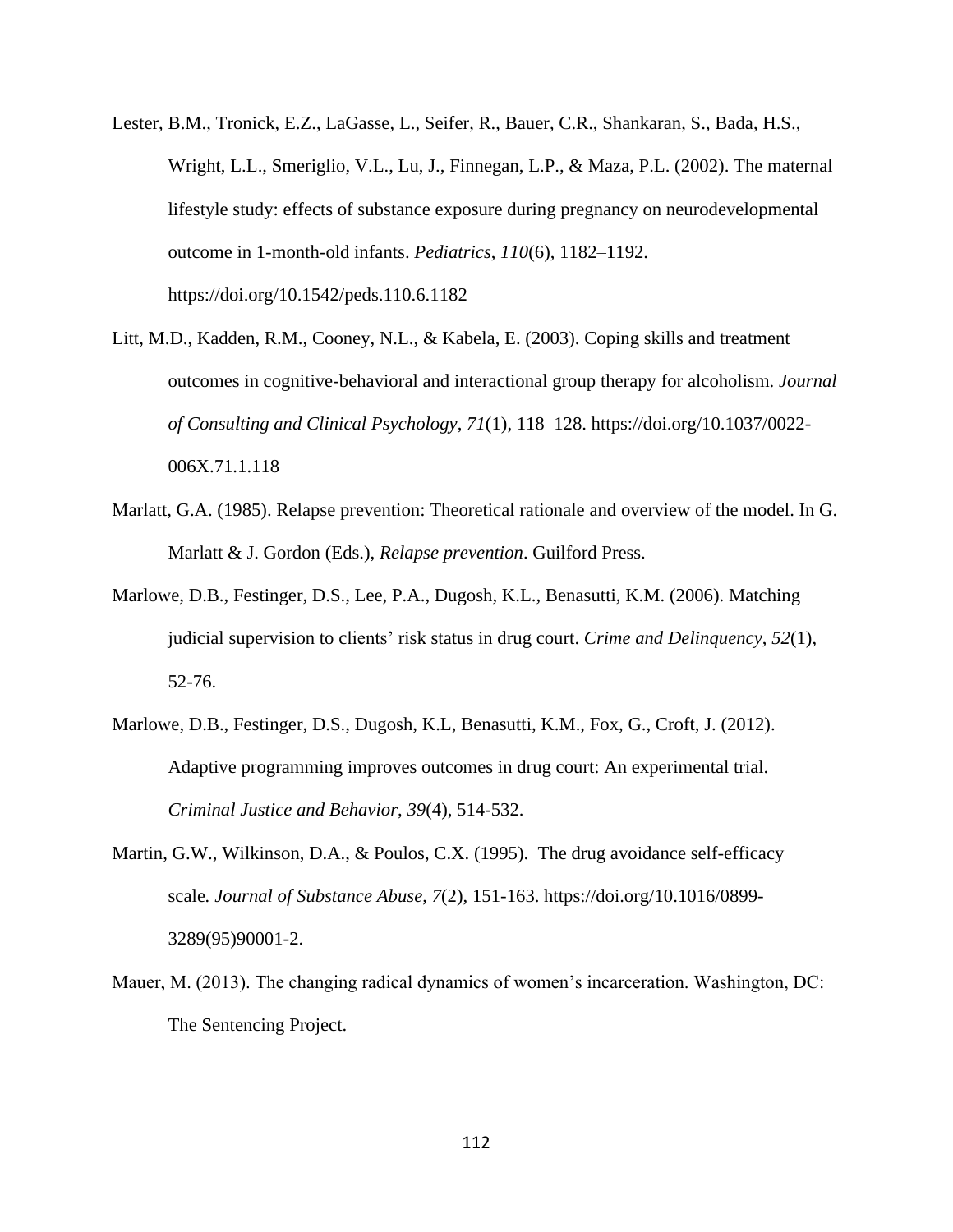- May, E.M., Hunter, B.A,, Ferrari, J., Noel1, N., & Jason, L.A. (2015). Hope and abstinence selfefficacy: positive predictors of negative affect in substance abuse recovery. *Journal of Community Mental Health*, *51*(6), 695-700. https://doi.org/10.1007/s10597-015-9888-y
- McHugh, R.K., Wigderson, S., & Greenfield, S.F. (2014). Epidemiology of substance use in reproductive-age women. *Obstetrics and Gynecology Clinics of North America*, *41*(2), 177-189. https://doi.org/10.1016/j.ogc.2014.02.001
- Mee-Lee, D.E. (2013). *The ASAM Criteria: Treatment criteria for addictive, substance-related, and co-occurring conditions.* (3rd ed.). Carson City, NV: The Change Companies.
- Melvin, A.M., Davis, S., & Koch, D.S. (2012). Employment as a predictor of substance abuse treatment completion. *Journal of Rehabilitation*, *78*(4), 31-37.
- Merikangas K.R., & Stevens D.E. (1998). Substance abuse among women: Familial factors and comorbidity. In: Wetherington C. and Roman A., (Eds.). Drug Addiction Research and the Health of Women. (pp. 245-269). Rockville, MD: National Institute on Drug Abuse; 1998. pp. 245–269. NIH Publication No. 98-4290.
- Miles, M.B., Huberman, A.M., & Saldana, J. (2014). *Qualitative data analysis: A methods*  sourcebook (3<sup>rd</sup> ed.). Thousand Oaks, California: SAGE Publications, Inc.
- Miller, W., & Rollnick, S. (1991). Motivational interviewing: Preparing people to change addictive behavior ( $1<sup>st</sup>$  ed.). New York: Guilford Press.
- Moxley, D.P., Feen-Calligan, H.R., Washington, O. G. M., & Garriott, L. (2011). Quilting in self-efficacy group work with older African American women leaving homelessness. *Art Therapy*, *28*(3), 113-122. https://doi.org/10.1080/07421656.2011.599729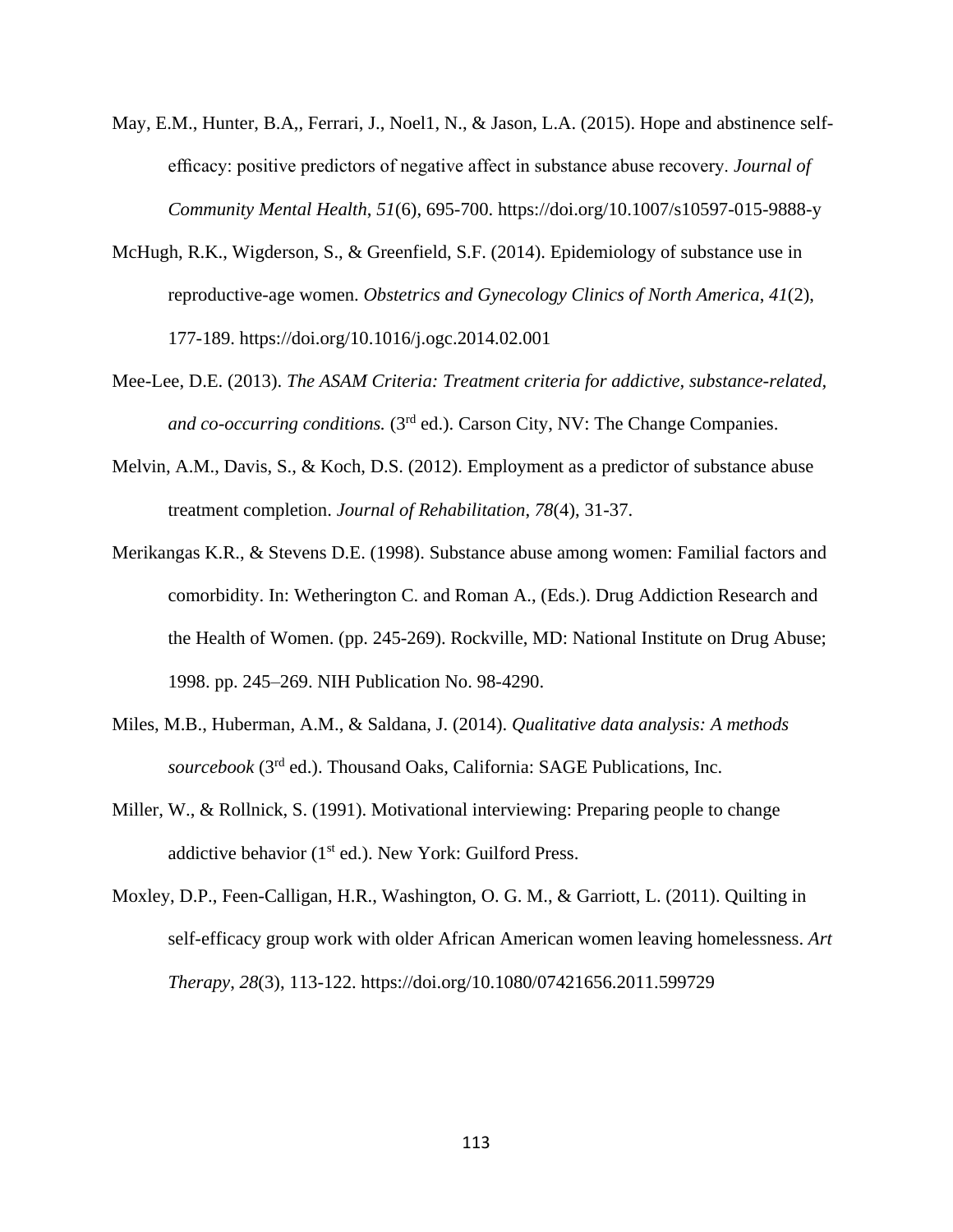- Najavits L.M., & Weiss R.D., Shaw, S.R. (1997). The link between substance abuse and posttraumatic stress disorder in women. A research review. *American Journal on Addictions*, *6*(4), 273–283.
- Najavits, L.M. (2002). Seeking safety: Therapy for trauma and substance abuse. *Corrections Today*, *64*(6), 136-139.
- Najavits, L.M., & Schmitz, M. (2012). Why do women with PTSD and SUD use substances? A study of expectancies. *European Psychiatry*, *27*(1). https://doi.org/10.1016/S0924- 9338(12)74251-7
- National Institute on Drug Abuse. (2020, May 29). Treatment and Recovery. https://www.drugabuse.gov/publications/drugs-brains-behavior-scienceaddiction/treatment-recovery
- Neale, J., Tompkins, C.N.E., Marshall, A.D., Treloar, C., & Strang, J. (2018). Do women with complex alcohol and other drug use histories want women-only residential treatment? *Addiction, 113*(6), 989-997. https://doi.org/10.1111/add.14131
- New York State Education Department, (2011). Adult Career and Continuing Education Services. Substance Use Disorders and Vocational Rehabilitation Implications.
- Niaura, R. (2000). Cognitive social learning and related perspectives on drug craving. *Addiction, 95*(8s2), 155-164. https://doi.org/10.1046/j.1360-0443.95.8s2.4.x

O'Connell, M., Tondora, J., Croog, G., Evans, A., & Davidson, L. (2005). From rhetoric to routine: Assessing perceptions of recovery-oriented practices in a state mental health and addiction system. *Psychiatric Rehabilitation Journal, 28*(4), 378–386. [https://doi.org/10.2975/28.2005.378.386](https://psycnet.apa.org/doi/10.2975/28.2005.378.386)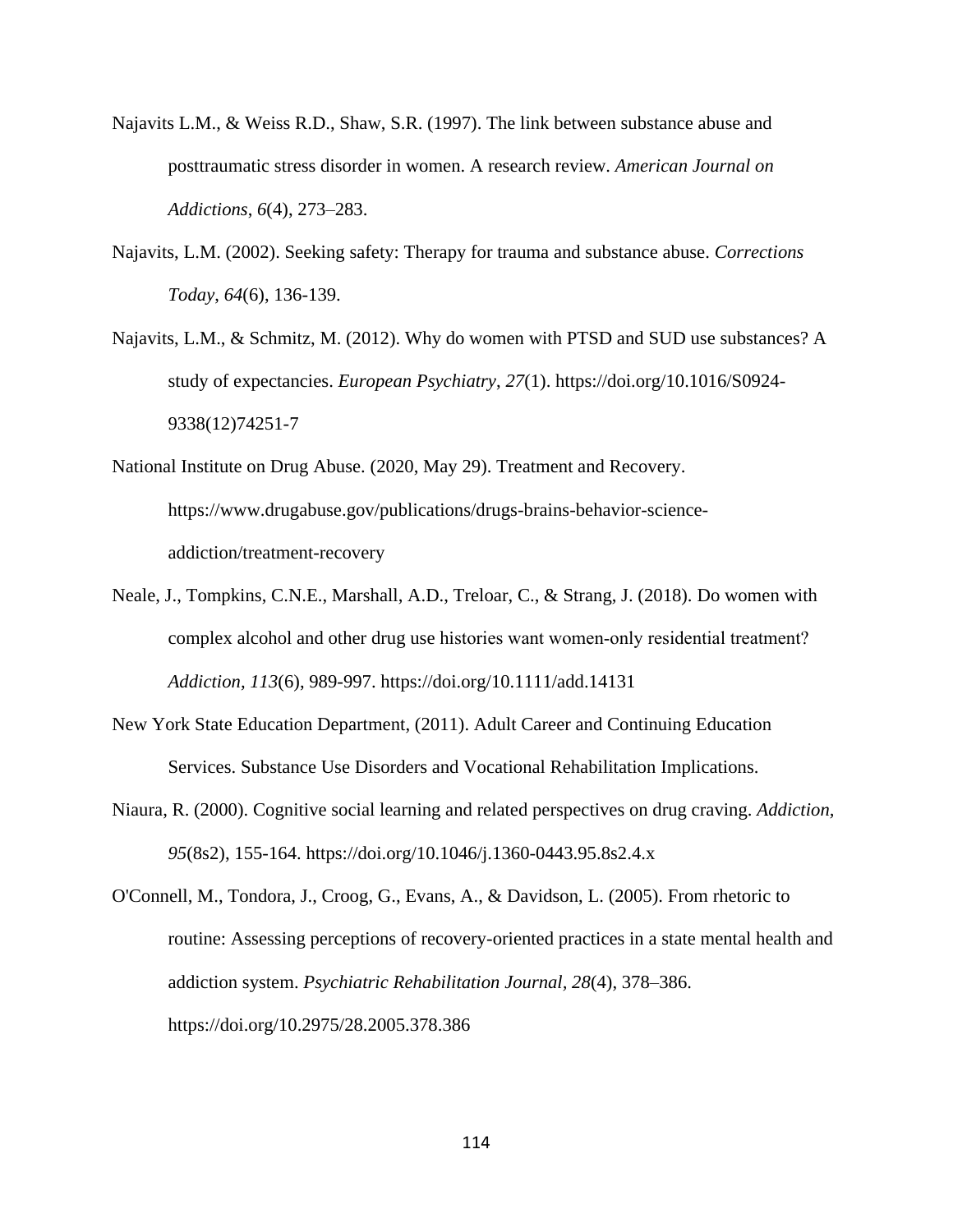- Olff, M., Langeland, W., Draijer, N., & Gersons, B.P.R. (2007). Gender differences in posttraumatic stress disorder. *Psychological Bulletin, 133*(2), 183–204. https://doi.org/10.1037/0033-2909.133.2.183
- Osterman, R., Lewis, D., & Winhusen, T. (2017). Efficacy of motivational enhancement therapy to decrease alcohol and illicit drug use in pregnant substance users reporting baseline alcohol use. *Journal of Substance Abuse Treatment*, *77*, 150-155. https://doi.org/10.1016/j.jsat.2017.02.003
- Pantridge, C., Charles, V., DeHart, D., Iachini, A., Seay, K., Clone, S., & Browne, R. (2016). Examining the role of peer support services in a substance abuse treatment setting: A ground-level view of evidence-based practice. *Alcoholism Treatment Quarterly*, *34*(3), 337-353.
- Patel, K., Boutwell, A., Brockmann, B.W., & Rich, J.D. (2014). Integrating correctional and community care for formerly incarcerated people who are eligible for Medicaid. *Health Affairs*, *33*(3), 468-473. https://doi.org/10.1377/hlthaff.2013.1164
- Patrick, S.W., Davis, M. M., Lehmann, C.U., & Cooper, W.O. (2015). Increasing incidence and geographic distribution of neonatal abstinence syndrome: United States 2009 to 2012. *New England Journal of Medicine, 372*, 2118-2126. [h](http://www.nejm.org/toc/nejm/372/22/)ttps://doi.org/10.1038/jp.2015.63
- Penberthy, J.K., Konig, A., Gioia, C. J., Rodriguez, V.M., Starr, J.A., Meese, W., Worthington-Stoneman, D., Kersting, K., & Natanya, E. (2015). Mindfulness-based relapse prevention: History, mechanisms of action, and effects. *Mindfulness*, *6*, 151-158. https://doi.org/10.1007/s12671-013-0239-1
- Piat M., Sabetti J., Couture A., Sylvestre, J., Provencher, H., Botschner, J., & Stayner, D. (2009). What does recovery mean for me? Perspectives of Canadian mental health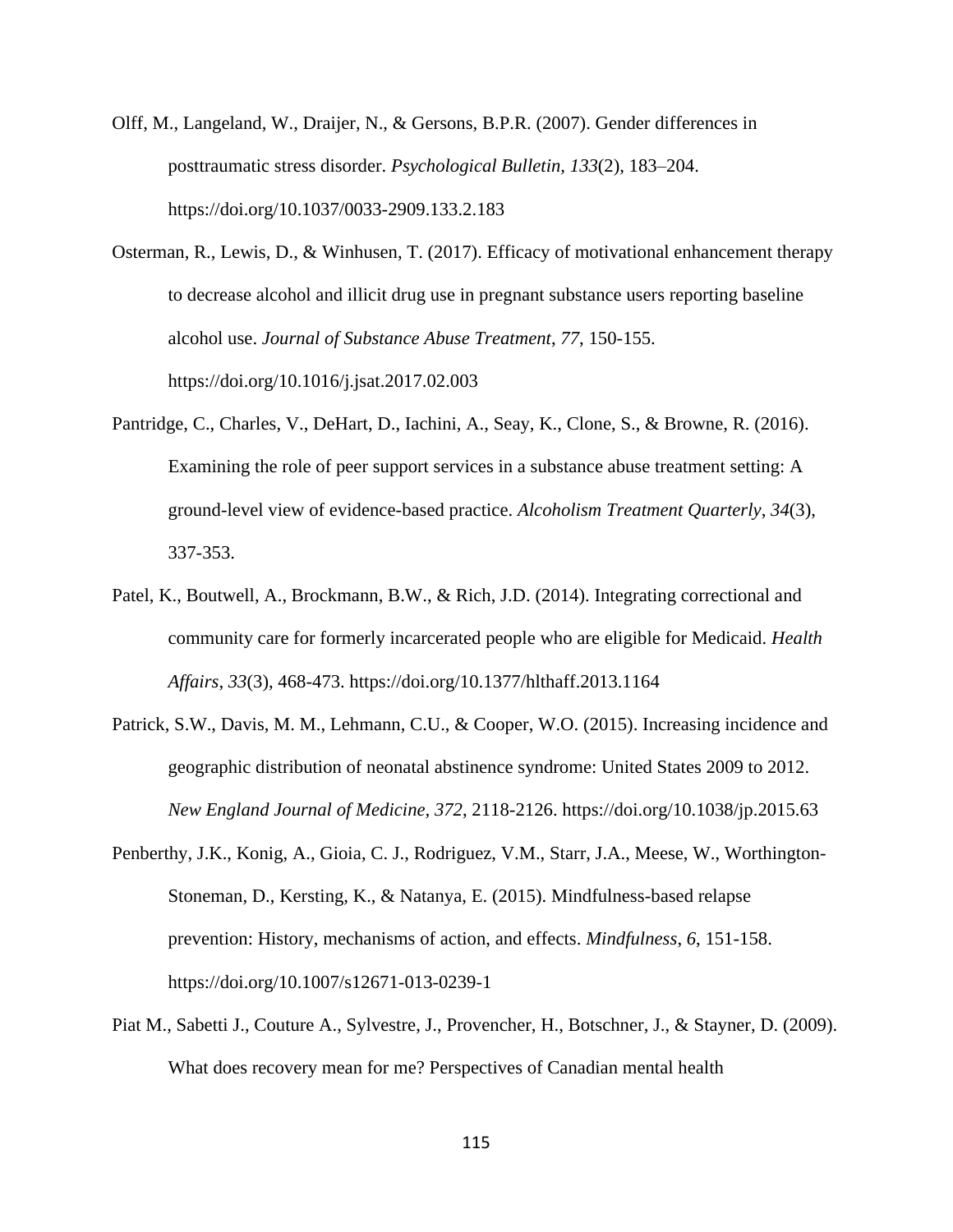consumers. *Psychiatric Rehabilitation Journal*, *32*(3), 199–207. <https://doi.org/10.2975/32.3.2009.199.207>

- Pilowsky, D. J., Wu, L.T., Burchett, B., Blazer, D.G., & Ling, W. (2011). Depressive symptoms, substance use, and HIV-related high-risk behaviors among opioid dependent individuals: Results from the clinical trials network. *Substance Use and Misuse*, *46*(14), 1716-1725. https://doi.org/10.3109/10826084.2011.611960
- Poorman, P. B. (2003). *Microskills and theoretical foundations for professional helpers*. Allyn and Bacon.
- Prochaska, J., & DiClemente, C. (1984). *The transtheoretical approach: Crossing the traditional boundaries of therapy*. Krieger.
- Rawson, R.A, Obert, J.L, McCann, M.J, Smith, E., & Scheffy, E. (1989). The neurobehavioral treatment manual. The Matrix Center, Beverly Hills, CA.
- Rawson, R.A., Shoptaw, S.J., Obert, J.L., McCann, M.J., Hasson, A.L., Marinelli-Casey, P.J., Brethen, P.R., & Ling, W. (1995). An intensive outpatient approach for cocaine abuse treatment: The Matrix model. *Journal of Substance Abuse Treatment*, *12*(2), 117-127. https://doi.org/10.1016/0740-5472(94)00080-b
- Ries, R.K., Fiellin, D.A., Miller, S.C., & Saitz, R. (2014). *The ASAM Principles of Addiction Medicine.* Philadelphia: Wolters Kluwer.

Riessman, C.K. (1993). *Narrative analysis*. Newbury Park: Sage Publications.

Ritchie, J., & Spencer, L. (1994). Qualitative data analysis for applied policy research. In A. Bryman and R. G. Burgess (Eds.), *Analyzing qualitative data*, (pp. 173-194).

Ritchie, J., & Lewis, J. (2003). *Qualitative research practice*. Sage Publications.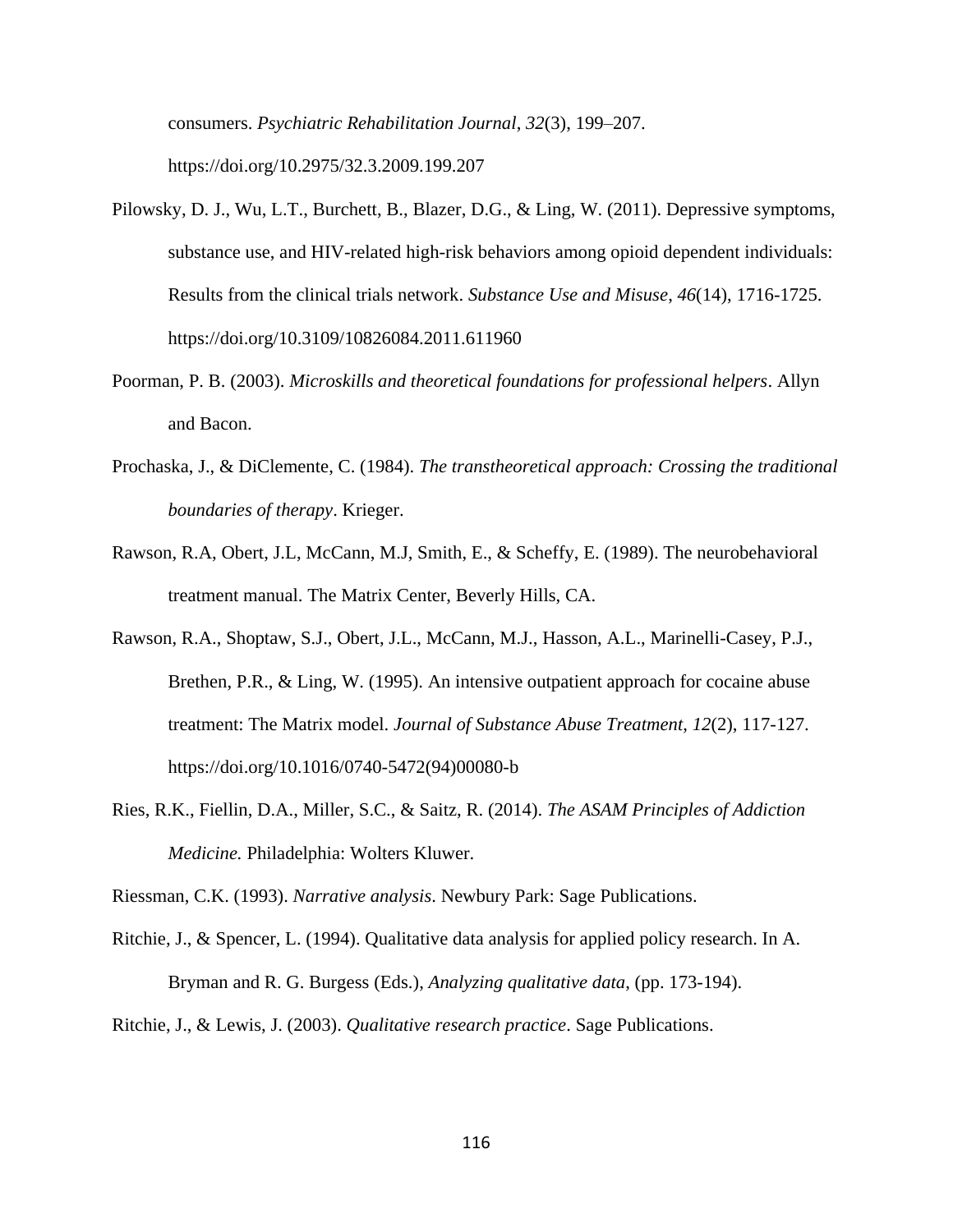Sacks, J.Y., McKendrick, K., & Hamilton, Z. (2012). A randomized clinical trial of a therapeutic community treatment for female inmates: Outcomes at 6 and 12 months after prison release. *Journal of Addictive Disorders*, *31*(3), 258–269. https://doi.org/10.1080/10550887.2012.694601

Sanders, L.M., Trinh, C., Sherman, B.R., & Banks, S.M. (1998). Assessment of client satisfaction in a peer counseling substance abuse treatment program for pregnant and postpartum women. *Evaluation and Program Planning*, *21*(3), 287–296. https://doi.org/10.1016/S0149-7189(98)00018-4

- Schwarzer, R., & Fuchs, R. (1995). Changing risk behaviors and adopting health behaviors: The role of self-efficacy beliefs. In A. Bandura, *Self-efficacy in changing societies*, (pp. 259– 288.) Cambridge University Press. https://doi.org/10.1017/CBO9780511527692.011
- Shadel, W. G., Martino, S. C., Setodji, C., Cervone, D., & Witkiewitz, K. (2017). Does selfefficacy causally influence initial smoking cessation? An experimental study. *Addictive Behaviors*, *73*, 199-203. https://doi.org/10.1016/j.addbeh.2017.05.018

Shepherd, S. (2020, November 24). Personal Interview.

Srivastava, A., Thomson, S.B. (2009). Framework analysis: A qualitative methodology for applied policy research. *Journal of Administration and Governance*, *4*(2), 72-79.

Stake R.E. (1995). *The art of case study research*. London: Sage Publications Ltd.

- Substance Abuse Treatment: Addressing the Specific Needs of Women. (2009). *Treatment Improvement Protocol (TIP) Series, No. 51*. Center for Substance Abuse Treatment. Rockville (MD): Substance Abuse and Mental Health Services Administration (US).
- Substance Abuse and Mental Health Services Administration. (2014). *Recovery*.

<https://www.samhsa.gov/sites/default/files/samhsa-recovery-5-6-14.pdf>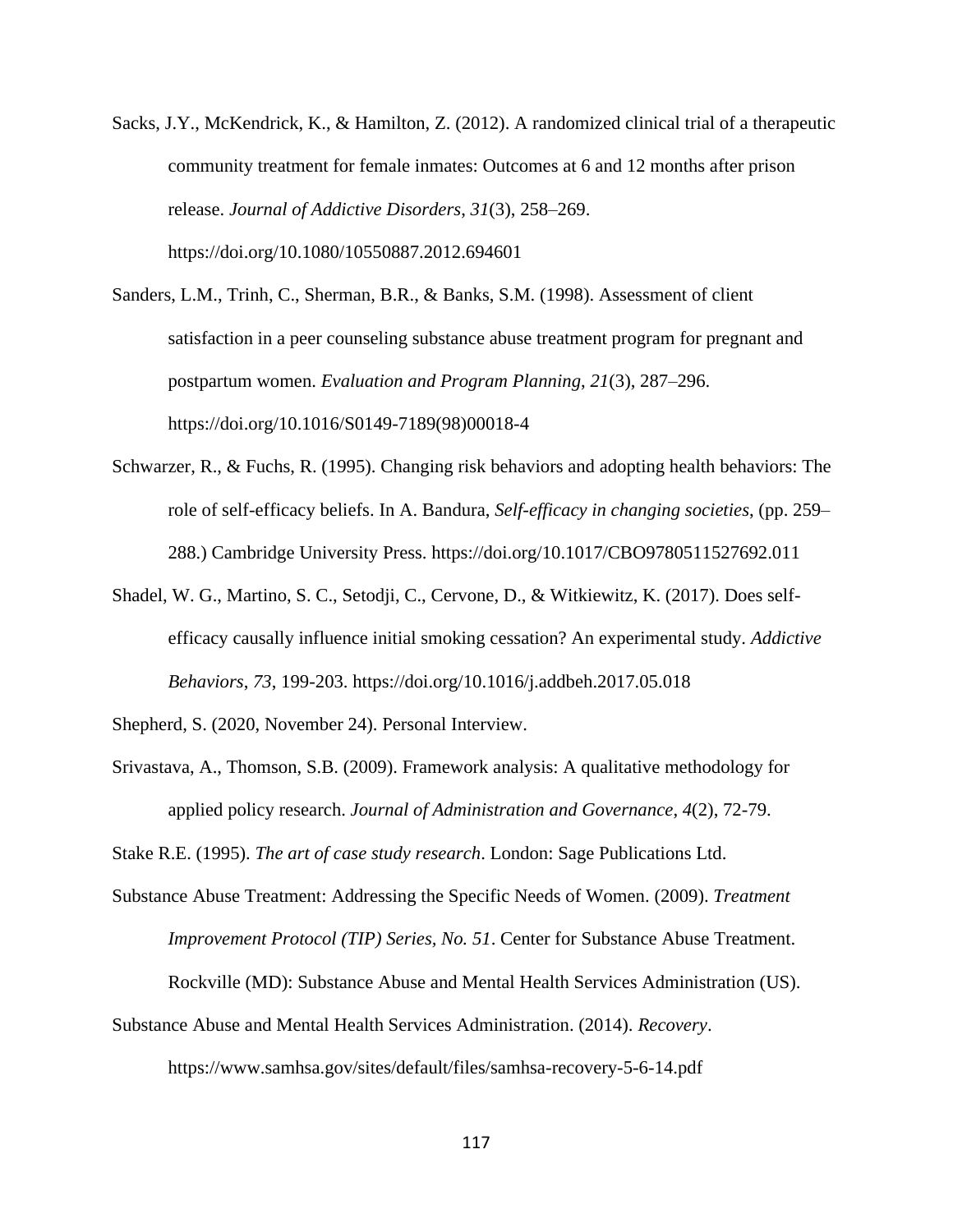- Substance Abuse and Mental Health Services Administration (2013). Results from the 2013 National Survey on Drug Use and Health: National Findings. Office of Applied Studies, NSDUH Series H-48, HHS Publication No. (SMA) 14-4863). Rockville, MD.
- Substance Abuse and Mental Health Services Administration (2009). Substance abuse treatment: Addressing the specific needs of women. Treatment Improvement Protocol (TIP) Series, No. 51. Center for Substance Abuse Treatment. Rockville, MD.
- Substance Abuse and Mental Health Services Administration. (2009). What are peer recovery support services? HHS Publication No. (SMA) 09-4454. Rockville, MD.
- Substance Abuse and Mental Health Services Administration. (2014). Trauma-Informed Care in Behavioral Health Services**.** Treatment Improvement Protocol **(**TIP**)** Series 57, HHS Publication No. (SMA) 13-4801. Rockville, MD.
- Substance Abuse and Mental Health Services Administration (2018). Clinical Guidance for Treating Pregnant and Parenting Women with Opioid Use Disorder and Their Infants. HHS Publication No. (SMA) 18-5054. Rockville, MD: Substance Abuse and Mental Health Services Administration.
- Suryaprasad A.G., White J.Z, Xu F., Eichler, B., Hamilton, J., Patel, A., Hamdounia, S.B., Church, D.R., Barton, K., Fisher, C., Macomber, K., Stanley, M., Guilfoyle, S.M., Sweet, K., Liu, S., Iqbal, K., Tohme, R., Sharapov, U., Kupronis, B. A., & Holmberg, S.D. (2014). Emerging epidemic of hepatitis C virus infections among young nonurban persons who inject drugs in the United States, 2006-2012. *Clinical Infectious Disease*, *59*(10), 1411-1419. https://doi.org/10.1093/cid/ciu643

Tolia, V.N., Patrick, S., Bennett, M., Murthy, K., Sousa, J., Smith, P., Clark, R. H., & Spitzer,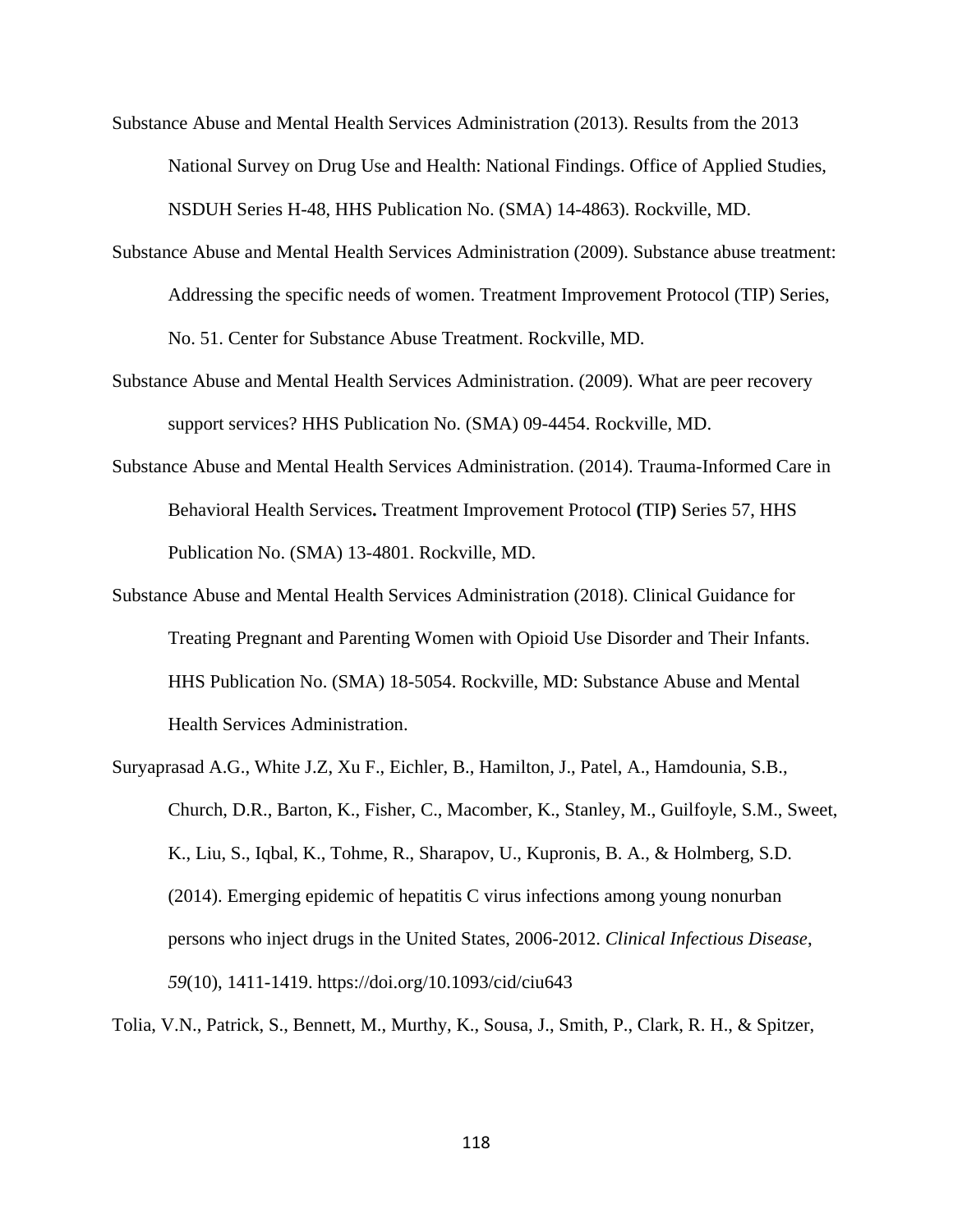A. (2015). Increasing incidence of the neonatal abstinence syndrome in U.S. neonatal ICUs. *New England Journal of Medicine, 372*(22), 2118-2126. https://doi.org/10.1056/nejmsa1500439

- Tolin, D.F., & Foa, E.B. (2008). Sex differences in trauma and posttraumatic stress disorder: A quantitative review of 25 years of research. *Psychological Trauma: Theory, Research, Practice, and Policy, S*(1), 37–85. [https://doi.org/10.1037/1942-9681.S.1.37](https://psycnet.apa.org/doi/10.1037/1942-9681.S.1.37)
- Toraghi, L.M. (2015). The effectiveness of art therapy on housewives' general health, anxiety, and self-efficacy in Tehran. *European Psychiatry*, *30*(S1), 852-852. https://doi.org/10.1016/S0924-9338(15)30665-9
- Turner, S., & Maschi, T. (2015). Feminist and empowerment theory and social work practice. *Journal of Social Work Practice, 29*(2), 151-162. https://doi.org/10.1080/02650533.2014.941282
- Tuten M., & Jones H.E. (2003). A partner's drug-using status impacts women's drug treatment outcome. *Drug and Alcohol Dependence*, *70*(3), 327–330. https://doi.org/10.1016/s0376- 8716(03)00030-9
- United Nations Population Fund. (1995). *Women empowerment,* Issue 7.
- Volkow, N.D., Koob, G.F., & McLellan, A.T. (2016). Neurobiologic advances from the brain disease model of addiction. *New England Journal of Medicine*, *374*, 363-371. <https://doi.org/10.1056/nejmra1511480>

Vroom, V.H. (1964). *Work and motivation*. New York: Wiley.

Warner, L.M., Schüz, B., Wolff, J.K., Parschau, L., Wurm, S., & Schwarzer, R. (2014). Sources of self-efficacy for physical activity. *Health Psychology*, *33*(11), 1298-1308. https://doi.org/10.1037/hea0000085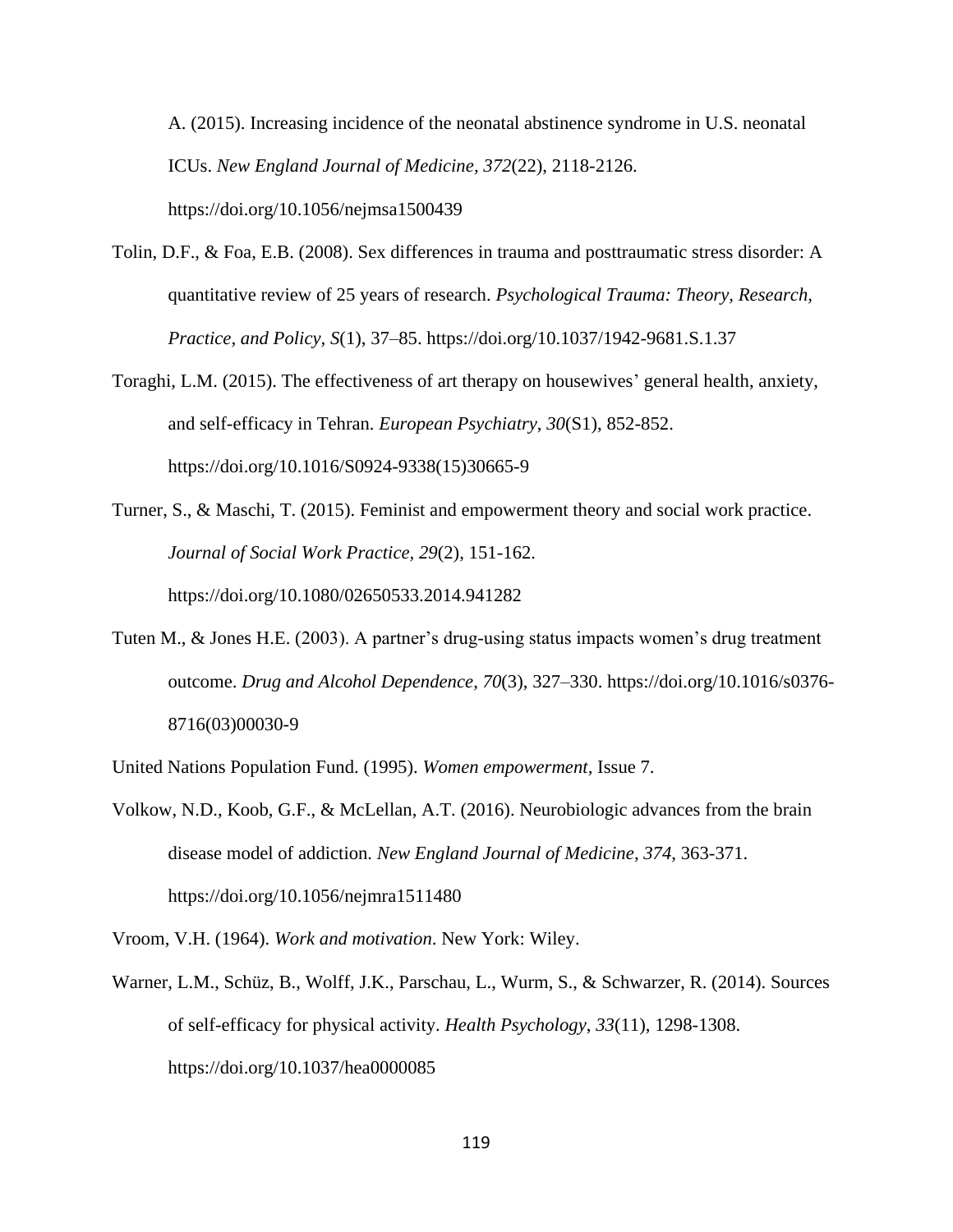- Wilder, C., Lewis, D., & Winhusen, T. (2015). Medication assisted treatment discontinuation in pregnant and postpartum women with opioid use disorder. *Drug and alcohol dependence*, *149*, 225–231. https://doi.org/10.1016/j.drugalcdep.2015.02.012
- Williams, M. S., & Moser, T. (2019). The art of coding and thematic exploration in qualitative research. *International Management Review*, *15*(1), 45-55.

Witkiewitz, K., & Marlatt, G.A. (2004). Relapse prevention for alcohol and drug problems: That was zen, this is tao*. American Psychologist*, *59*(4), 224-235. https://doi.org/10.1037/0003-066x.59.4.224

Yin, R. (2009). *Case study research: Design and methods*. Sage Publications.

- Zakiniaeiz, Y., & Potenza, M.N. (2018). Gender related differences in addiction: A review of human studies. *Current Opinion in Behavioral Sciences*, *23*, 171-175. https://doi.org/10.1016/j.cobeha.2018.08.004
- Zilberman, M.L., Tavares, H., Andrade, A.G., & El-Guebaly, N. (2003). The impact of an outpatient program for women with substance use-related disorders on retention. *Substance Use and Misuse, 38*(14), 2109-2124. https://doi.org/10.1081/JA-120025128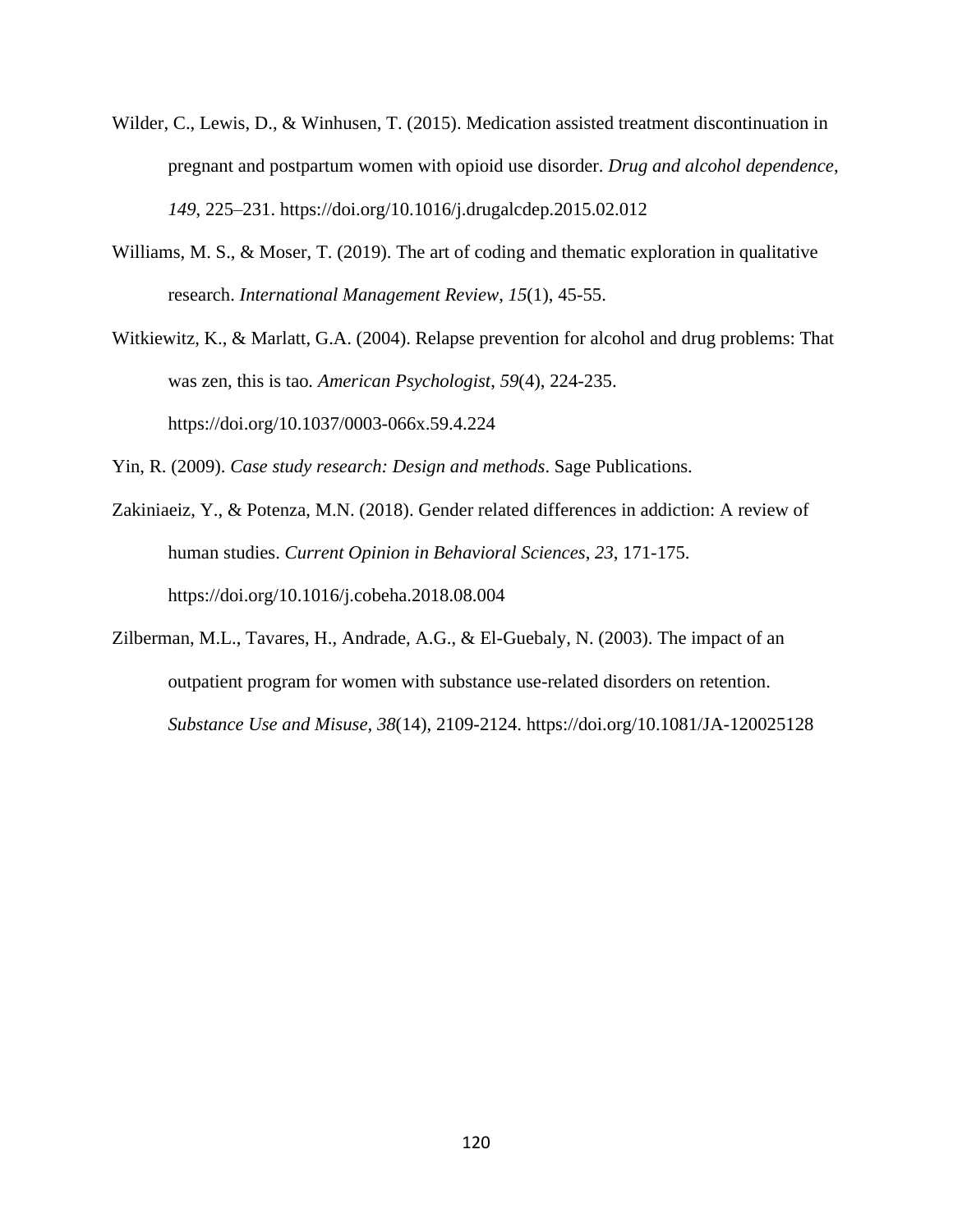# **VITA**

## Catherine L. Troop

# **EDUCATION**

Georgetown College, MS, Special Education Georgetown, KY

UCL, University of London, MSc, Psychology London, England

Centre College, BS, Psychology Danville, KY

# **PUBLICATIONS**

#### *Book Chapters*

Harley, D. A., Andrews, T. S., & **Troop, C**. (in review). Minority college student populations with disabilities and accommodations. In B. Kinyanjui (Ed.), Educational accommodations in higher education: A handbook for advisors. Abingdon, UK: Taylor & Francis.

Harley, D.L., **Troop, C.L**., Alston, R.J. (2020). Infectious diseases and disability. In Harley, D.L., Flaherty, C. *Disability Studies for Human Services: An Interdisciplinary and Intersectionality Approach.* New York: Springer.

Levine, A., **Troop, C.L.** (2020). Career counseling for individuals with mental health disorders. In Sametz, R.R., Joseph, M.M. *Career Counseling: A Holistic Approach to Lifespan and Special Populations*. San Diego, CA: Cognella, Inc.

Rogers, K., Wilson, K., **Troop, C**.L., & Chau, S. (2020). Enculturation and clinical supervision: Facilitating positive outcomes. In Wilson, K.B., Lusk, S.L., & Chao, S. Wilson, K. *Clinical Supervision: Understanding Diversity and Interpersonal Dynamics-Nuances and Outcomes*. Linn Creek, MO: Aspen.

**Troop, C**.L., Harley, D. (2019). Understanding power and privilege. In D.A. Harley, *Cultural diversity in mental health and disability counseling of marginalized groups*. Ronkonkoma, NY: Linus Learning.

#### *Journal Articles*

**Troop, C.L.** (in press). Beyond birth: A substance use disorder treatment program for postpartum women. *Journal of Applied Rehabilitation Counseling*.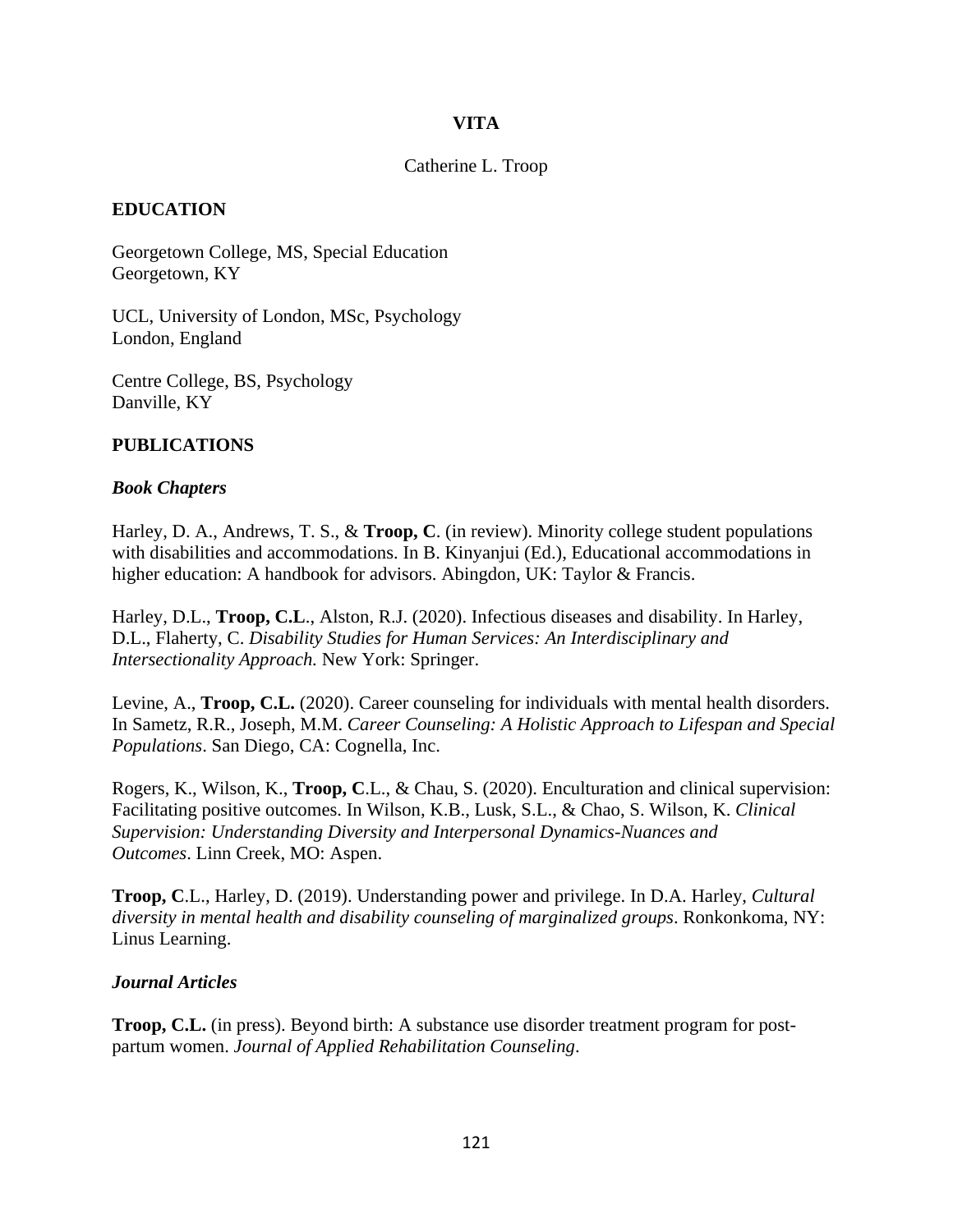### **PROFESSIONAL POSITIONS**

Bluegrass Community and Technical College / Adjunct Faculty 2020 - present, Lexington, KY

University of Kentucky Healthcare / Drug and Alcohol Brief Interventionist 2017 - 2019, Lexington, KY

Kentucky Cabinet for Health and Family Services, Department for Behavioral Health, Developmental and Intellectual Disabilities / Policy Advisor 2015 - 2016, Frankfort, KY

Sibley Memorial Hospital / Emergency Department Crisis Interventionist 2013 - 2015, Washington, DC

API Associates / Therapist 2011 - 2013, Washington, DC

Boulder Alcohol Education Center / Therapist 2009 - 2010, Boulder, CO

University of Colorado / Professional Research Assistant 2008 - 2009, Denver, CO

Governor's Scholars Program / Psychology Faculty Summer 2006, 2007, 2008, Morehead State University

Shelby County Public Schools / Special Education Teacher 2006 - 2007, Frankfort, KY

Frankfort Independent Schools / Special Education Instructional Assistant 2005 - 2006, Frankfort, KY

Great Ormond Street Hospital for Children / Asst. Psychologist 2002 - 2004, London, England

Lampton School / Learning Mentor 2001 - 2002, London, England

Bellewood Home for Children / Program Counselor 1998 - 1999, Louisville, KY